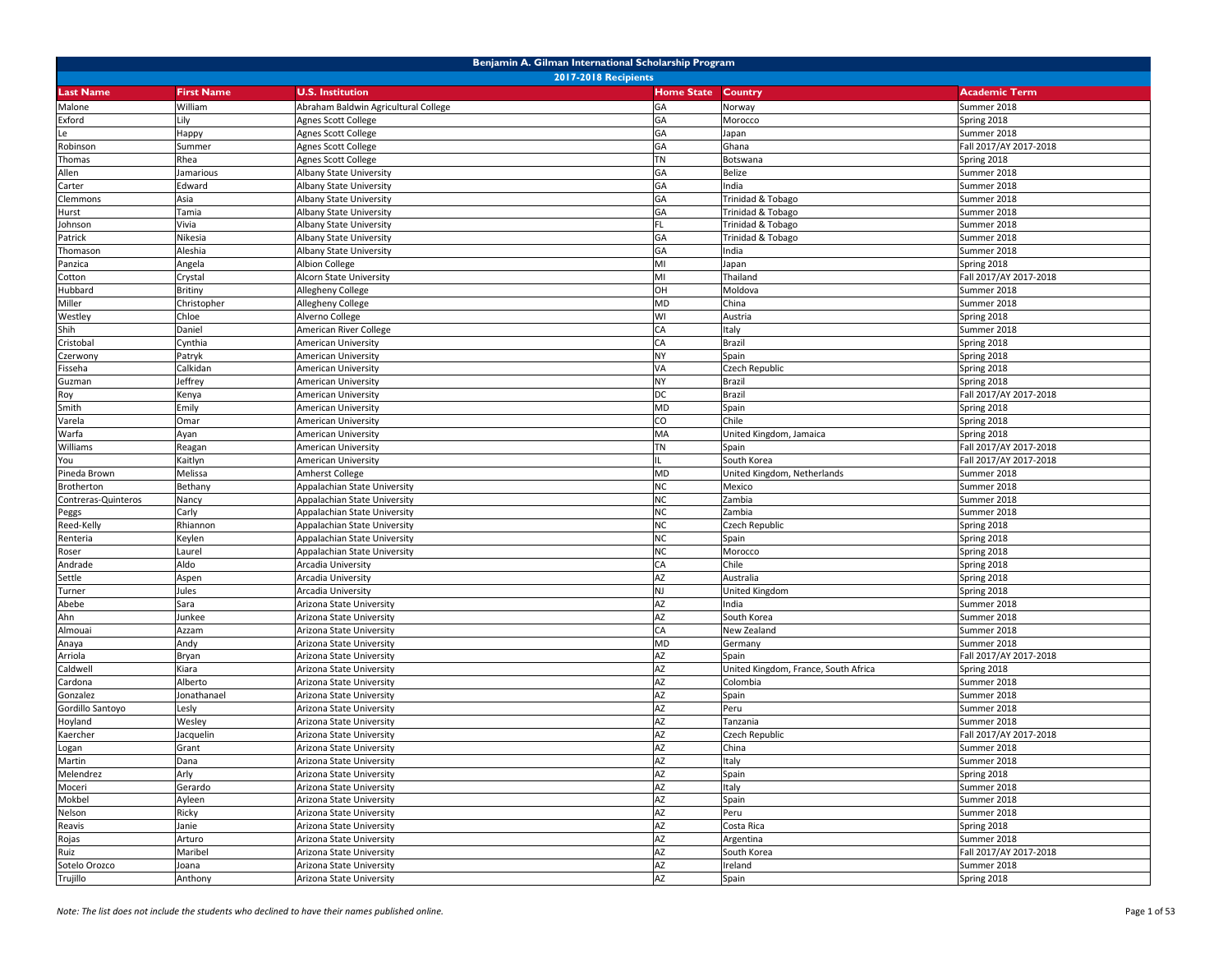|                  | Benjamin A. Gilman International Scholarship Program |                                      |                   |                                  |                        |  |  |  |
|------------------|------------------------------------------------------|--------------------------------------|-------------------|----------------------------------|------------------------|--|--|--|
|                  | <b>2017-2018 Recipients</b>                          |                                      |                   |                                  |                        |  |  |  |
| <b>Last Name</b> | <b>First Name</b>                                    | <b>U.S. Institution</b>              | <b>Home State</b> | <b>Country</b>                   | <b>Academic Term</b>   |  |  |  |
| Driskill         | Kandria                                              | Arkansas State University, Jonesboro | AR                | South Africa                     | Spring 2018            |  |  |  |
| Green            | Alyssa                                               | Arkansas State University, Jonesboro | AR                | Costa Rica                       | Summer 2018            |  |  |  |
| Jackson          | Julian                                               | Arkansas State University, Jonesboro | AR                | Austria                          | Fall 2017/AY 2017-2018 |  |  |  |
| Jackson-Brown    | Tyler                                                | Arkansas State University, Jonesboro | AR                | Costa Rica                       | Summer 2018            |  |  |  |
| Antone-Ramirez   | Arianna                                              | Augsburg University                  | CA                | Nicaragua, Guatemala, Costa Rica | Spring 2018            |  |  |  |
| Goodson          | Alana                                                | Augsburg University                  | IL                | Peru                             | Summer 2018            |  |  |  |
| Abobakr          | Chofian                                              | Augustana College, South Dakota      | SD                | Greece                           | Spring 2018            |  |  |  |
| Estrada          | Jonathan                                             | <b>Austin College</b>                | <b>TX</b>         | Spain                            | Spring 2018            |  |  |  |
| Medina           | Paola                                                | <b>Austin College</b>                | <b>TX</b>         | Spain                            | Fall 2017/AY 2017-2018 |  |  |  |
| Alba             | Denise                                               | <b>Austin Community College</b>      | <b>TX</b>         | Romania                          | Summer 2018            |  |  |  |
| Castillo         | Daneida                                              | <b>Austin Community College</b>      | <b>TX</b>         | Italy                            | Summer 2018            |  |  |  |
| Hussein          | Qusay                                                | <b>Austin Community College</b>      | TX                | Romania                          | Summer 2018            |  |  |  |
| Sandoval         | Krystal                                              | <b>Austin Community College</b>      | <b>TX</b>         | France                           | Summer 2018            |  |  |  |
| Samuel           | Alicia                                               | <b>Azusa Pacific University</b>      | CA                | Uganda                           | Fall 2017/AY 2017-2018 |  |  |  |
| Alex             | Isabella                                             | <b>Babson College</b>                | MA                | Spain                            | Spring 2018            |  |  |  |
| Chau             | Alex                                                 | <b>Babson College</b>                | <b>TX</b>         | China                            | Fall 2017/AY 2017-2018 |  |  |  |
| Cheung           | Daphne                                               | <b>Babson College</b>                | CA                | Singapore                        | Fall 2017/AY 2017-2018 |  |  |  |
| Chin             | Sharon                                               | <b>Babson College</b>                | <b>NY</b>         | Hong Kong                        | Spring 2018            |  |  |  |
| Dennis           | Aidan                                                | <b>Babson College</b>                | <b>NY</b>         | Argentina, Chile                 | Fall 2017/AY 2017-2018 |  |  |  |
| Eng              | Jennifer                                             | <b>Babson College</b>                | <b>CT</b>         | Hong Kong                        | Fall 2017/AY 2017-2018 |  |  |  |
| Macias           | Karen                                                | <b>Babson College</b>                | <b>TX</b>         | Germany                          | Fall 2017/AY 2017-2018 |  |  |  |
| Ning             | Priscilla Joy                                        | <b>Babson College</b>                | CA                | Austria                          | Fall 2017/AY 2017-2018 |  |  |  |
| Spears           | Mikayla                                              | <b>Babson College</b>                | WI                | Russia, India, China             | Fall 2017/AY 2017-2018 |  |  |  |
| Stetson          | .ydia                                                | <b>Babson College</b>                | <b>NY</b>         | Japan                            | Fall 2017/AY 2017-2018 |  |  |  |
| West             | Christopher                                          | <b>Babson College</b>                | LA                | Spain                            | Fall 2017/AY 2017-2018 |  |  |  |
| Yang             | Austin                                               | <b>Babson College</b>                | CA                | Russia, China, India             | Fall 2017/AY 2017-2018 |  |  |  |
| Hoffert          | Sophia                                               | <b>Ball State University</b>         | IN                | Chile                            | Summer 2018            |  |  |  |
| Jackson          | Kayla                                                | <b>Ball State University</b>         | IN                | United Kingdom                   | Summer 2018            |  |  |  |
| Moore            | Ashlan                                               | <b>Ball State University</b>         | IN                | Italy                            | Spring 2018            |  |  |  |
| Neal             | Austin                                               | <b>Ball State University</b>         | IN                | South Africa                     | Summer 2018            |  |  |  |
| Walton           | Anthony                                              | <b>Ball State University</b>         | IN                | United Kingdom                   | Spring 2018            |  |  |  |
| Ward             | Phillip                                              | <b>Ball State University</b>         | IN                | France                           | Summer 2018            |  |  |  |
| Amezcua          | Saul                                                 | <b>Bard College</b>                  | LA                | Germany                          | Spring 2018            |  |  |  |
| Arroyo           | Cindy                                                | <b>Bard College</b>                  | <b>NY</b>         | Kyrgyzstan                       | Summer 2018            |  |  |  |
| Hoy              | Theo                                                 | <b>Bard College</b>                  | <b>NM</b>         | Iceland                          | Fall 2017/AY 2017-2018 |  |  |  |
| Kenney           | Meagan                                               | <b>Bard College</b>                  | VA                | Hungary                          | Fall 2017/AY 2017-2018 |  |  |  |
| Lee              | Emma                                                 | <b>Bard College</b>                  | <b>NY</b>         | Senegal                          | Summer 2018            |  |  |  |
| Arellano         | Sulema                                               | <b>Barnard College</b>               | CA                | Brazil                           | Spring 2018            |  |  |  |
| Gadio            | Haby                                                 | <b>Barnard College</b>               | <b>NY</b>         | Senegal                          | Fall 2017/AY 2017-2018 |  |  |  |
| Paredes          | Elanie                                               | <b>Barnard College</b>               | <b>NY</b>         | Argentina                        | Fall 2017/AY 2017-2018 |  |  |  |
| Xu               | Christine                                            | Barnard College                      | <b>NY</b>         | China                            | Fall 2017/AY 2017-2018 |  |  |  |
| Coffman          | Aric                                                 | <b>Baylor University</b>             | GA                | Australia                        | Summer 2018            |  |  |  |
| Tateossian       | Timothy                                              | <b>Baylor University</b>             | <b>TX</b>         | South Korea                      | Spring 2018            |  |  |  |
| Baxter           | Everett                                              | <b>Beloit College</b>                |                   | Japan                            | Fall 2017/AY 2017-2018 |  |  |  |
| Gant             | Autumn                                               | <b>Beloit College</b>                | WI                | Indonesia                        | Spring 2018            |  |  |  |
| Lansing          | lason                                                | <b>Beloit College</b>                | WI                | Nepal                            | Spring 2018            |  |  |  |
| Ramos            | Claire                                               | <b>Beloit College</b>                | WI                | Senegal                          | Spring 2018            |  |  |  |
| Dvorak           | Ashley                                               | <b>Benedictine University</b>        |                   | China                            | Summer 2018            |  |  |  |
| <b>Bowers</b>    | William                                              | <b>Bennington College</b>            | VT                | Spain                            | Spring 2018            |  |  |  |
| Martinez         | <b>Ivett</b>                                         | <b>Bennington College</b>            | CA                | Mexico                           | Summer 2018            |  |  |  |
| Allison          | Makayla                                              | <b>Berea College</b>                 | KY                | Spain, United Kingdom, Italy     | Spring 2018            |  |  |  |
| Anderson         | Kristina                                             | Berea College                        | KY                | Bhutan                           | Fall 2017/AY 2017-2018 |  |  |  |
| Bannister        | Caleb                                                | Berea College                        | KY                | Czech Republic                   | Fall 2017/AY 2017-2018 |  |  |  |
| <b>Buckley</b>   | Jacob                                                | Berea College                        | KY                | Mexico                           | Spring 2018            |  |  |  |
| Cepeda           | Alberto                                              | <b>Berea College</b>                 | SC                | Cyprus                           | Spring 2018            |  |  |  |
| Clayton          | Niki                                                 | Berea College                        | KY                | Austria                          | Summer 2018            |  |  |  |
| Domenech         | Issac                                                | Berea College                        | KY                | Italy                            | Summer 2018            |  |  |  |
| Gluck            | Anthony                                              | <b>Berea College</b>                 | KY                | Japan                            | Spring 2018            |  |  |  |
| Hall             | Benjamin                                             | <b>Berea College</b>                 | KY                | Japan                            | Spring 2018            |  |  |  |
| Hammett          | Timothy                                              | <b>Berea College</b>                 | KY                | Cyprus                           | Fall 2017/AY 2017-2018 |  |  |  |
|                  |                                                      |                                      |                   |                                  |                        |  |  |  |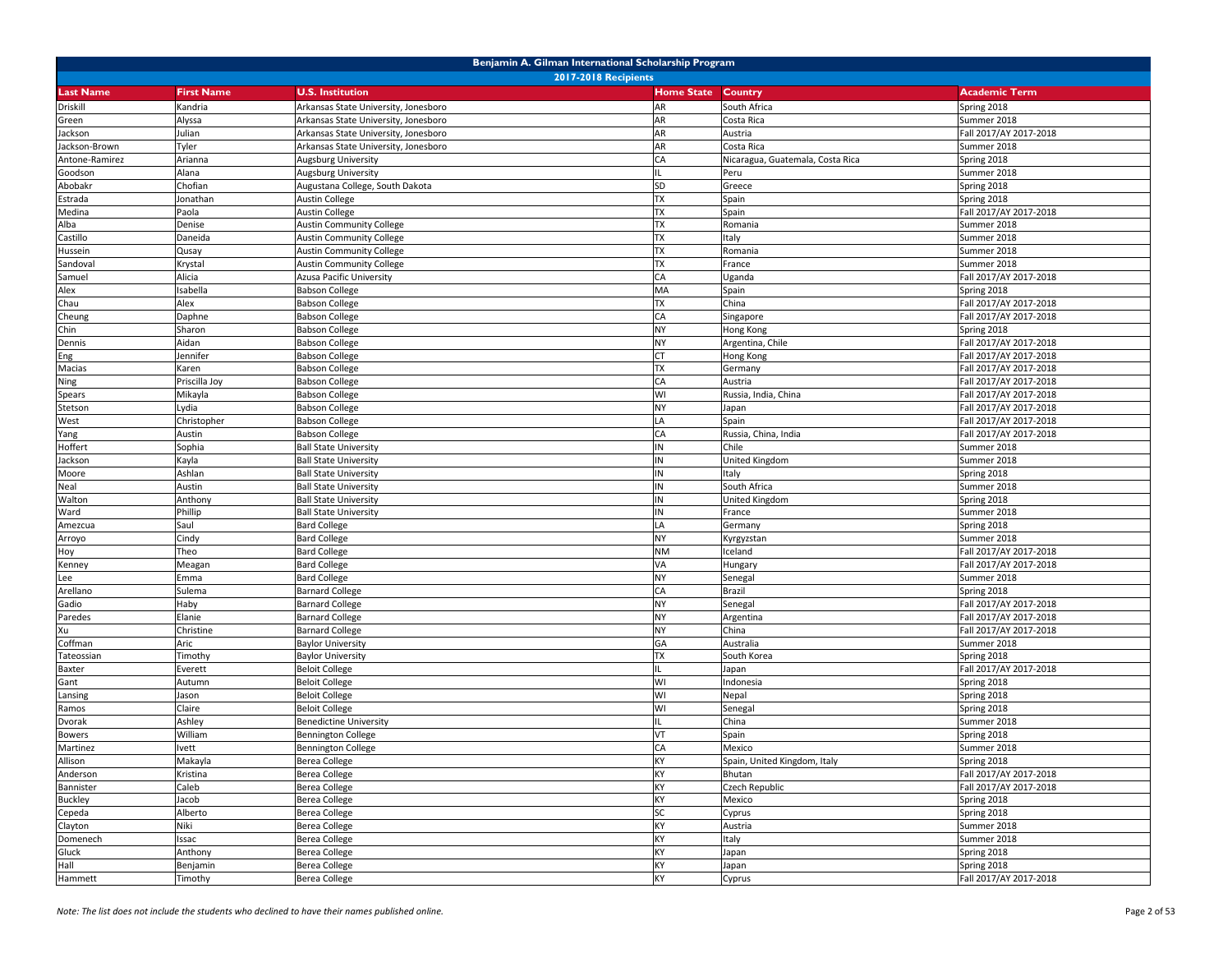| Benjamin A. Gilman International Scholarship Program |                   |                                                          |                           |                                      |                            |  |
|------------------------------------------------------|-------------------|----------------------------------------------------------|---------------------------|--------------------------------------|----------------------------|--|
|                                                      |                   | <b>2017-2018 Recipients</b>                              |                           |                                      |                            |  |
| <b>Last Name</b>                                     | <b>First Name</b> | <b>U.S. Institution</b>                                  | <b>Home State Country</b> |                                      | <b>Academic Term</b>       |  |
| Hobson                                               | Kyree             | Berea College                                            | KY                        | Brazil, South Africa, India          | Fall 2017/AY 2017-2018     |  |
| Jenkins                                              | Dominique         | Berea College                                            | KY                        | Japan                                | Fall 2017/AY 2017-2018     |  |
| King                                                 | Ruth              | Berea College                                            |                           | Peru                                 | Fall 2017/AY 2017-2018     |  |
| Mitchell                                             | Brandon           | Berea College                                            | <b>MS</b>                 | Japan                                | Summer 2018                |  |
| Moorer                                               | Tiana             | Berea College                                            | KY                        | Costa Rica                           | Summer 2018                |  |
| Newton                                               | Emily             | Berea College                                            | KY                        | France                               | Fall 2017/AY 2017-2018     |  |
| O'connor                                             | Rebecca           | Berea College                                            | KY                        | Japan                                | Summer 2018                |  |
| Palo                                                 | Magenta           | Berea College                                            | KY                        | United Kingdom, South Africa, France | Spring 2018                |  |
| Pollock                                              | Brandon           | Berea College                                            | KY                        | China                                | Fall 2017/AY 2017-2018     |  |
| Robinson                                             | Samantha          | Berea College                                            | KY                        | Jamaica                              | Summer 2018                |  |
| Runyan                                               | Chad              | Berea College                                            | KY                        | Japan                                | Summer 2018                |  |
| Sinkhorn                                             | Layne             | Berea College                                            | KY                        | India                                | Fall 2017/AY 2017-2018     |  |
| Thomas                                               | Gerald            | <b>Berea College</b>                                     | OH                        | Ghana                                | Summer 2018                |  |
| Thompson                                             | Katheryn          | Berea College                                            | KY                        | China                                | Spring 2018                |  |
| Fonte                                                | Orlando           | Bergen Community College                                 | NJ                        | Spain                                | Fall 2017/AY 2017-2018     |  |
| Pettway                                              | Amanee            | Bergen Community College                                 | NJ                        | Namibia                              | Summer 2018                |  |
| Untereker                                            | Arianna           | <b>Bethel University</b>                                 | MN                        | Australia                            | Spring 2018                |  |
| Zar                                                  | Ehkhudah          | <b>Bethel University</b>                                 | MN                        | South Korea                          | Fall 2017/AY 2017-2018     |  |
| Fisher                                               | Ayda              | Birmingham Southern College                              | GA                        | Japan                                | Fall 2017/AY 2017-2018     |  |
| Elsheakh                                             | Amel              | Bloomsburg University of Pennsylvania                    | PA                        | Morocco                              | Summer 2018                |  |
| Ishmael                                              | Jeffrey           | Bluegrass Community & Technical College                  | KY                        | Japan                                | Summer 2018                |  |
| Rios                                                 | Maria             | <b>Boise State University</b>                            | ID                        | Spain                                | Fall 2017/AY 2017-2018     |  |
| <b>Staggs</b>                                        | Cecelia           | <b>Boise State University</b>                            | CA                        | Uruguay                              | Spring 2018                |  |
| Benitez                                              | Daniela           | <b>Boston College</b>                                    | NY                        | Jordan                               | Summer 2018                |  |
| Byun                                                 | Jonghee           | <b>Boston College</b>                                    | NY                        | France                               | Summer 2018                |  |
| Chery                                                | Astride           | <b>Boston College</b>                                    | MA                        | Greece                               | Spring 2018                |  |
| Fournier                                             | Skye              | <b>Boston College</b>                                    | ME                        | New Zealand                          | Spring 2018                |  |
| Gurung                                               | Ashish            | <b>Boston College</b>                                    | <b>NH</b>                 | <b>United Kingdom</b>                | Spring 2018                |  |
| Hanson                                               | Olivia            | <b>Boston College</b>                                    | MA                        | France                               | Spring 2018                |  |
| Madden                                               | Liam              | <b>Boston College</b>                                    | MA                        | Jordan                               | Summer 2018                |  |
| Mohamed                                              | -eenah            | <b>Boston College</b>                                    | NY                        | <b>United Arab Emirates</b>          | Fall 2017/AY 2017-2018     |  |
| Ojurongbe                                            | Omolayo           | <b>Boston College</b>                                    | MD                        | South Africa                         | Fall 2017/AY 2017-2018     |  |
| To                                                   | Tristar           | <b>Boston College</b>                                    | MA                        | South Korea                          | Fall 2017/AY 2017-2018     |  |
| Zheng                                                | Jia Wen           | <b>Boston College</b>                                    | NJ                        | Hong Kong                            | Spring 2018                |  |
| Chen                                                 | Nadine            | <b>Boston University</b>                                 | <b>NV</b>                 | Japan                                | Summer 2018                |  |
| Figueroa                                             | Amanda            | <b>Boston University</b>                                 | <b>NY</b>                 | Spain                                | Spring 2018                |  |
| Manganiello                                          | Kylee             | <b>Boston University</b>                                 | DE                        | Ecuador                              | Fall 2017/AY 2017-2018     |  |
| Schalchlin                                           | Curtis            | <b>Boston University</b>                                 | CA                        | Czech Republic                       | Spring 2018                |  |
| Yang                                                 | Ka Ram            | <b>Boston University</b>                                 | NC                        | Ireland                              | Fall 2017/AY 2017-2018     |  |
| Ahn                                                  | John              | <b>Bowdoin College</b>                                   | DC                        | Hungary                              | Spring 2018                |  |
| Beutler                                              | Meret             | <b>Bowdoin College</b>                                   | AK                        | Tanzania                             | Spring 2018                |  |
| Leu                                                  | Gerlin            | <b>Bowdoin College</b>                                   | <b>TX</b>                 | Sri Lanka                            | Spring 2018                |  |
| Rossi-Goldthorpe                                     | Rosa              | <b>Bowdoin College</b>                                   | CA                        | Norway                               | Spring 2018                |  |
| Rumph                                                | Simone            | <b>Bowdoin College</b>                                   | PA                        | <b>United Kingdom</b>                | Fall 2017/AY 2017-2018     |  |
| Raines                                               | Mckayla           | <b>Bowling Green State University</b>                    | OH                        | France                               | Fall 2017/AY 2017-2018     |  |
| Ashley                                               | Alexandria        | <b>Brandeis University</b>                               | MA                        | Chile                                | Spring 2018                |  |
| Harper                                               | Noah              | <b>Brandeis University</b>                               | MA                        | Spain                                | Spring 2018                |  |
| Hodson                                               | Alana             | <b>Brandeis University</b>                               | <b>NH</b>                 | Japan                                | Spring 2018                |  |
| Kaba                                                 | Sekou             | <b>Brandeis University</b>                               | NJ                        | Spain                                | Fall 2017/AY 2017-2018     |  |
| Kawalie-Fataki                                       | Deborah-Virginia  | <b>Brandeis University</b>                               | GA                        | South Africa                         | Fall 2017/AY 2017-2018     |  |
|                                                      |                   |                                                          | <b>NY</b>                 |                                      |                            |  |
| Lee<br>Liang                                         | Hannah<br>Angela  | <b>Brandeis University</b><br><b>Brandeis University</b> | MA                        | Switzerland                          | Spring 2018<br>Spring 2018 |  |
| Michanie                                             |                   | <b>Brandeis University</b>                               | FL                        | Singapore                            |                            |  |
|                                                      | Daniela           |                                                          |                           | Spain                                | Spring 2018                |  |
| Pham                                                 | Vi                | <b>Brandeis University</b>                               | CA<br><b>NY</b>           | Japan                                | Spring 2018                |  |
| Poulard                                              | Jean              | <b>Brandeis University</b>                               |                           | Mexico                               | Summer 2018                |  |
| Stafford                                             | Maegann           | <b>Brandeis University</b>                               | GA                        | Mexico                               | Summer 2018                |  |
| Sura                                                 | Sindy             | <b>Brandeis University</b>                               | <b>TX</b>                 | Italy                                | Fall 2017/AY 2017-2018     |  |
| Tepper                                               | Chantal           | <b>Brandeis University</b>                               | FL.                       | Russia                               | Fall 2017/AY 2017-2018     |  |
| Winitch                                              | David             | <b>Brandeis University</b>                               | <b>NY</b>                 | Netherlands                          | Spring 2018                |  |
| Hawkins                                              | Courtney          | <b>Bridgewater College</b>                               | VA                        | Morocco                              | Fall 2017/AY 2017-2018     |  |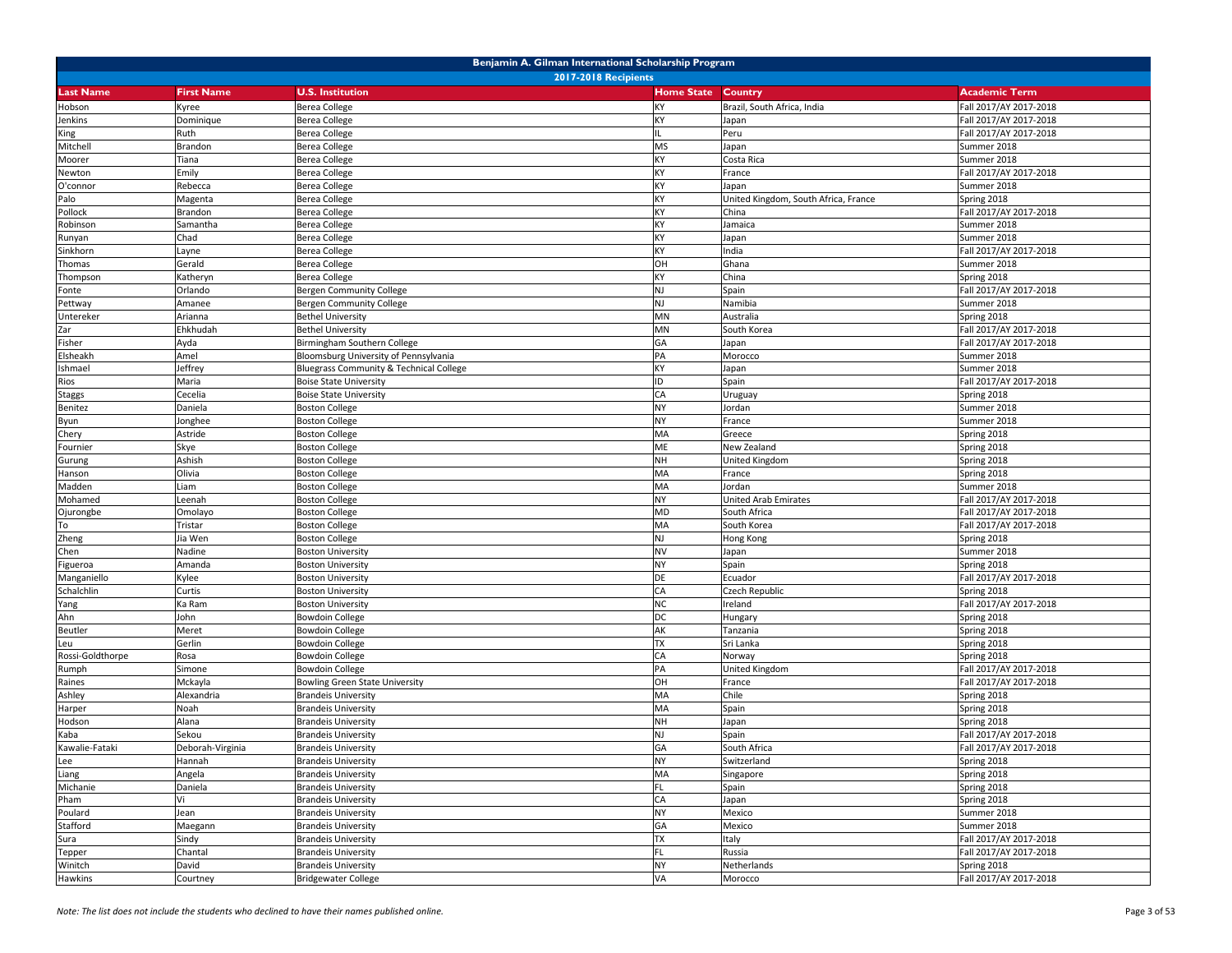| Benjamin A. Gilman International Scholarship Program<br><b>2017-2018 Recipients</b> |                   |                                                                   |                   |                                    |                                       |  |  |
|-------------------------------------------------------------------------------------|-------------------|-------------------------------------------------------------------|-------------------|------------------------------------|---------------------------------------|--|--|
| <b>Last Name</b>                                                                    | <b>First Name</b> | <b>U.S. Institution</b>                                           | <b>Home State</b> | <b>Country</b>                     | <b>Academic Term</b>                  |  |  |
|                                                                                     |                   |                                                                   | VA                | Ghana                              |                                       |  |  |
| Parker<br>Ford                                                                      | Alyssa<br>Allison | <b>Bridgewater College</b><br><b>Bridgewater State University</b> | MA                | Ecuador                            | Fall 2017/AY 2017-2018<br>Spring 2018 |  |  |
| Andersen                                                                            | loseph            | <b>Brigham Young University</b>                                   | UT                | China                              | Spring 2018                           |  |  |
| <b>Butcher</b>                                                                      | Joseph            | Brigham Young University                                          | UT                | China                              | Fall 2017/AY 2017-2018                |  |  |
| Connell                                                                             | Nathan            | Brigham Young University                                          | UT                | China                              | Fall 2017/AY 2017-2018                |  |  |
| Marchant                                                                            | Gregg             | <b>Brigham Young University</b>                                   | UT                | South Korea                        | Summer 2018                           |  |  |
| Mulford                                                                             | Teagan            | Brigham Young University                                          | UT                | Vanuatu                            | Summer 2018                           |  |  |
| Nicholas                                                                            | Sarah             | <b>Brigham Young University</b>                                   | <b>TX</b>         | China                              | Fall 2017/AY 2017-2018                |  |  |
| Nickerl                                                                             | Angela            | Brigham Young University                                          | UT                | Ghana                              | Summer 2018                           |  |  |
| Ritz                                                                                | Cody              | Brigham Young University                                          | GA                | Rwanda                             | Summer 2018                           |  |  |
| Sherwood                                                                            | <b>Brett</b>      | <b>Brigham Young University</b>                                   | <b>MO</b>         | Latvia                             | Fall 2017/AY 2017-2018                |  |  |
| Westhoff                                                                            | John              | Brigham Young University                                          | UT                | China                              | Spring 2018                           |  |  |
| Mchenry                                                                             | Simon             | Brigham Young University, Idaho                                   | CA                | Belgium                            | Spring 2018                           |  |  |
| Castaneda                                                                           | Vanessa           | <b>Brookdale Community College</b>                                | <b>NJ</b>         | Japan                              | Spring 2018                           |  |  |
| Lewis                                                                               | Caitlyn           | <b>Brookdale Community College</b>                                | <b>NJ</b>         | Germany                            | Spring 2018                           |  |  |
| Galeano                                                                             | Rakel             | <b>Brown University</b>                                           | PA                | Spain                              | Spring 2018                           |  |  |
| Jardon                                                                              | Dylan             | <b>Brown University</b>                                           | <b>RI</b>         | Argentina                          | Fall 2017/AY 2017-2018                |  |  |
| imenez                                                                              | Katherine         | <b>Brown University</b>                                           | CA                | United Kingdom                     | Fall 2017/AY 2017-2018                |  |  |
| Jogwe                                                                               | Nnamdi            | <b>Brown University</b>                                           | CA                | Japan                              | Spring 2018                           |  |  |
| Pysak                                                                               | Marta             | <b>Brown University</b>                                           | MA                | Taiwan                             | Fall 2017/AY 2017-2018                |  |  |
| Qaderi                                                                              | Frishta           | <b>Brown University</b>                                           | CA                | Kyrgyzstan                         | Summer 2018                           |  |  |
| Sanders                                                                             | Nia               | <b>Brown University</b>                                           | <b>TN</b>         | France                             | Spring 2018                           |  |  |
| Abdurrezak                                                                          | Amana             | Bryn Mawr College                                                 | VA                | United Kingdom                     | Fall 2017/AY 2017-2018                |  |  |
| Brennan                                                                             | Nolan             | <b>Bucknell University</b>                                        | MA                | India                              | Fall 2017/AY 2017-2018                |  |  |
| Candelora                                                                           | Tyler             | <b>Bucknell University</b>                                        | PA                | France                             | Fall 2017/AY 2017-2018                |  |  |
| Carrillo                                                                            | Cristian          | <b>Bucknell University</b>                                        | VA                | Spain                              | Spring 2018                           |  |  |
| Ferrari                                                                             | Jordan            | <b>Bucknell University</b>                                        | MA                | South Africa                       | Summer 2018                           |  |  |
| Lagerman                                                                            | Makayla           | <b>Bucknell University</b>                                        | PA                | South Africa                       | Spring 2018                           |  |  |
| Scicchitano                                                                         | Dominic           | <b>Bucknell University</b>                                        | PA                | Spain                              | Spring 2018                           |  |  |
| Tse                                                                                 | Gary              | <b>Bucknell University</b>                                        | PA                | Hong Kong                          | Fall 2017/AY 2017-2018                |  |  |
| Luke                                                                                | Janel             | <b>Butte College</b>                                              | CA                | Ghana                              | Fall 2017/AY 2017-2018                |  |  |
| Lazaro                                                                              | Jailene           | Cabrillo College                                                  | CA                | Guatemala                          | Spring 2018                           |  |  |
| Marland                                                                             | Paul              | Cabrillo College                                                  | CA                | Guatemala                          | Spring 2018                           |  |  |
| Rocha-Fernandez                                                                     | Sergio            | Cabrillo College                                                  | CA                | Guatemala                          | Spring 2018                           |  |  |
| Quezada-Lee                                                                         | Elizabeth         | California Institute of the Arts                                  | CA                | France                             | Spring 2018                           |  |  |
| Duran Farfan                                                                        | Giselle           | California Lutheran University                                    | CA                | Spain                              | Spring 2018                           |  |  |
| Cao                                                                                 | Christopher       | California Polytechnic State University, Pomona                   | CA                | Germany, France                    | Fall 2017/AY 2017-2018                |  |  |
| Charoian                                                                            | Shant             | California Polytechnic State University, Pomona                   | CA                | Denmark                            | Fall 2017/AY 2017-2018                |  |  |
| Ledezma                                                                             | Jasmin            | California Polytechnic State University, Pomona                   | CA                | United Kingdom                     | Fall 2017/AY 2017-2018                |  |  |
| Novelo Lugo                                                                         | Alejandra         | California Polytechnic State University, Pomona                   | CA                | Italy                              | Fall 2017/AY 2017-2018                |  |  |
| Ellis                                                                               | Miranda           | California Polytechnic State University, San Luis Obispo          | ID                | India, Italy, Malawi               | Fall 2017/AY 2017-2018                |  |  |
| Hermes                                                                              | Kalena            | California Polytechnic State University, San Luis Obispo          | CA                | France                             | Fall 2017/AY 2017-2018                |  |  |
|                                                                                     | Guang             | California Polytechnic State University, San Luis Obispo          | CA                | Switzerland, Italy, Italy, Austria | Summer 2018                           |  |  |
| Mcgeeney                                                                            | Ann               | California Polytechnic State University, San Luis Obispo          | CA                | Thailand                           | Summer 2018                           |  |  |
| Ramirez                                                                             | Emily             | California Polytechnic State University, San Luis Obispo          | CA                | Switzerland                        | Fall 2017/AY 2017-2018                |  |  |
| Arriaza                                                                             | Laura             | California State University, Chico                                | CA                | Canada                             | Fall 2017/AY 2017-2018                |  |  |
| Baker                                                                               | Michael           | California State University, Chico                                | CA                | Japan                              | Fall 2017/AY 2017-2018                |  |  |
| <b>Bradley</b>                                                                      | limmie            | California State University, Chico                                | CA                | Thailand                           | Summer 2018                           |  |  |
| Gonzalez Campos                                                                     | Lola              | California State University, Chico                                | CA                | Brazil                             | Fall 2017/AY 2017-2018                |  |  |
| Hendry                                                                              | Rachael           | California State University, Chico                                | CA                | Ghana                              | Summer 2018                           |  |  |
| Lee                                                                                 | Laichia           | California State University, Chico                                | CA                | China                              | Spring 2018                           |  |  |
| Maciel-Valdez                                                                       | Mireya            | California State University, Chico                                | CA                | China                              | Fall 2017/AY 2017-2018                |  |  |
| Ramirez                                                                             | Paola             | California State University, Chico                                | CA                | Costa Rica                         | Spring 2018                           |  |  |
| Relf                                                                                | Jessica           | California State University, Chico                                | CA                | Brazil                             | Fall 2017/AY 2017-2018                |  |  |
| Rodriguez                                                                           | Cindy             | California State University, Chico                                | CA                | Costa Rica                         | Fall 2017/AY 2017-2018                |  |  |
| Rodriguez                                                                           | Gabriela          | California State University, Chico                                | CA                | Costa Rica                         | Fall 2017/AY 2017-2018                |  |  |
| Rojo                                                                                | Maria             | California State University, Chico                                | CA                | South Korea                        | Fall 2017/AY 2017-2018                |  |  |
| Macareno                                                                            | Jesse             | California State University, East Bay                             | CA                | Brazil                             | Summer 2018                           |  |  |
| Viera                                                                               | Melissa           | California State University, East Bay                             | CA                | Brazil                             | Summer 2018                           |  |  |
| Wilson                                                                              | Audrey            | California State University, East Bay                             | CA                | South Korea                        | Fall 2017/AY 2017-2018                |  |  |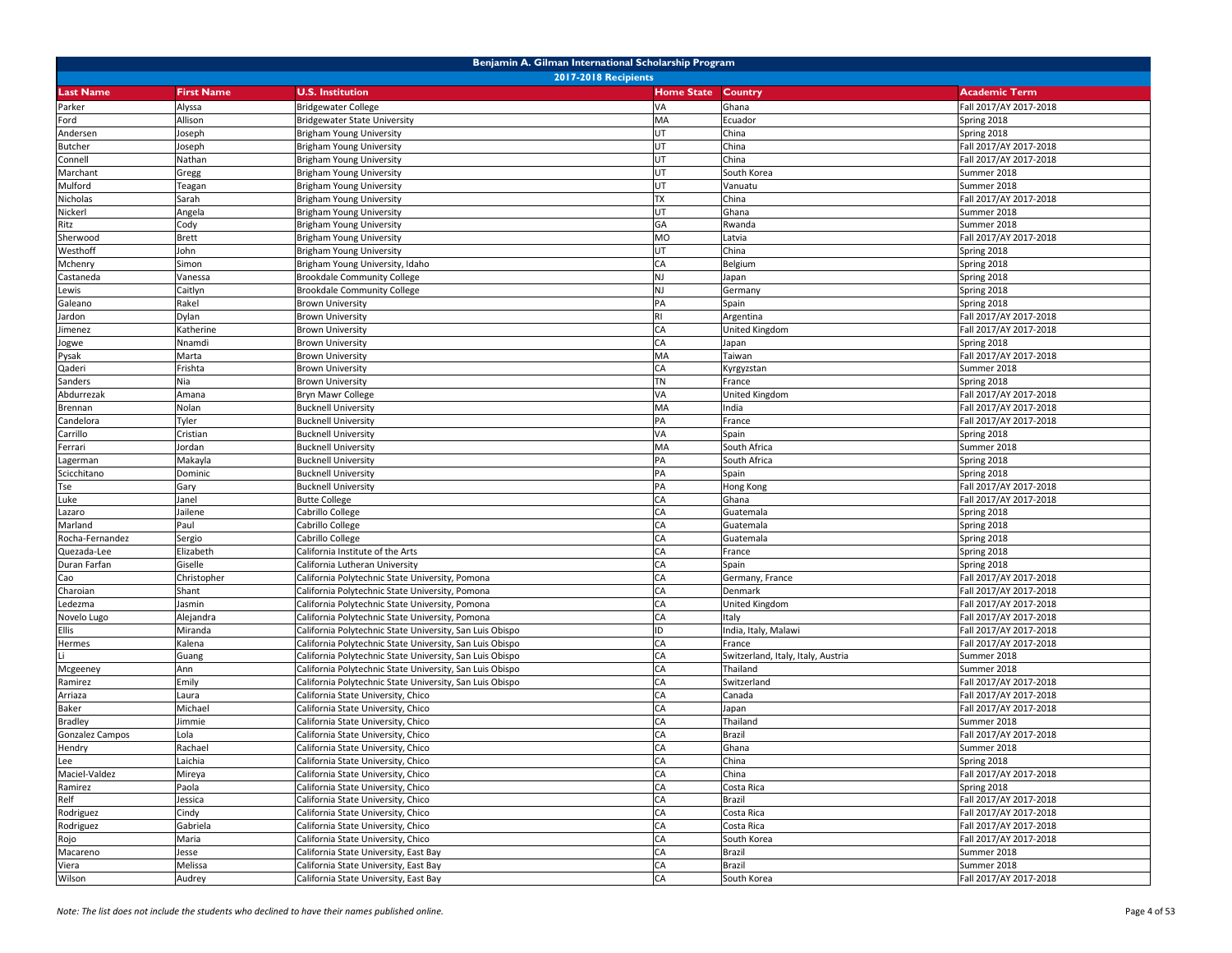| Benjamin A. Gilman International Scholarship Program |                   |                                             |                   |                       |                        |  |
|------------------------------------------------------|-------------------|---------------------------------------------|-------------------|-----------------------|------------------------|--|
| <b>2017-2018 Recipients</b>                          |                   |                                             |                   |                       |                        |  |
| <b>Last Name</b>                                     | <b>First Name</b> | <b>U.S. Institution</b>                     | <b>Home State</b> | Country               | <b>Academic Term</b>   |  |
| Armsworthy                                           | Chelsee           | California State University, Fresno         | CA                | Germany               | Spring 2018            |  |
| Hensley                                              | Joseph            | California State University, Fresno         | CA                | Spain                 | Summer 2018            |  |
| Mack                                                 | Kendalyn          | California State University, Fresno         | CA                | Ghana                 | Summer 2018            |  |
| Reveles                                              | Stephanie         | California State University, Fresno         | CA                | France                | Fall 2017/AY 2017-2018 |  |
| Toledo                                               | Naomi             | California State University, Fresno         | CA                | South Korea           | Summer 2018            |  |
| Castillo                                             | Alexandra         | California State University, Fullerton      | CA                | Spain                 | Fall 2017/AY 2017-2018 |  |
| Hernandez                                            | Jessica           | California State University, Fullerton      | CA                | Spain                 | Summer 2018            |  |
| Jensen                                               | Jeanay            | California State University, Fullerton      | CA                | Japan                 | Spring 2018            |  |
| Rojas                                                | Nallely           | California State University, Fullerton      | СA                | South Korea           | Fall 2017/AY 2017-2018 |  |
| Thorne                                               | Tania             | California State University, Fullerton      | CA                | Spain                 | Summer 2018            |  |
| Tran                                                 | Trang             | California State University, Fullerton      | CA                | Spain                 | Summer 2018            |  |
| Aguilar                                              | Bianca            | California State University, Long Beach     | CA                | <b>United Kingdom</b> | Spring 2018            |  |
| Benitez                                              | Jazmin            | California State University, Long Beach     | CA                | Spain                 | Fall 2017/AY 2017-2018 |  |
| Castaneda                                            | Walter            | California State University, Long Beach     | CA                | Netherlands           | Spring 2018            |  |
| Galinato                                             | Lois Anne         | California State University, Long Beach     | CA                | South Korea           | Fall 2017/AY 2017-2018 |  |
| Martinez                                             | Juan              | California State University, Long Beach     | CA                | Germany, Germany      | Fall 2017/AY 2017-2018 |  |
| Nguyen                                               | Brittany          | California State University, Long Beach     | CA                | South Korea           | Summer 2018            |  |
| Reyna                                                | Melissa           | California State University, Long Beach     | CA                | Germany               | Summer 2018            |  |
| Thach                                                | Darlena           | California State University, Long Beach     | CA                | Australia             | Fall 2017/AY 2017-2018 |  |
| Woerz                                                | Rebekah           | California State University, Long Beach     | CA                | Japan                 | Fall 2017/AY 2017-2018 |  |
| Wong                                                 | Christina         | California State University, Long Beach     | CA                | France                | Fall 2017/AY 2017-2018 |  |
| Millan-Osuna                                         | Marlen            | California State University, Los Angeles    | CA                | Australia             | Spring 2018            |  |
| Gnedash                                              | Christina         | California State University, Monterey Bay   | CA                | Morocco               | Fall 2017/AY 2017-2018 |  |
| Olivares Zambrano                                    | Daniel            | California State University, Monterey Bay   | СA                | Spain                 | Spring 2018            |  |
| Sampson                                              | Elizabeth         | California State University, Monterey Bay   | CA                | Japan                 | Fall 2017/AY 2017-2018 |  |
| Arroyo                                               | Shawntay          | California State University, Sacramento     | CA                | United Kingdom        | Spring 2018            |  |
| Banks                                                | Tylia             | California State University, Sacramento     | CA                | South Korea           | Fall 2017/AY 2017-2018 |  |
| Her                                                  | Pakou             | California State University, Sacramento     | CA                | Thailand              | Spring 2018            |  |
| Mcbride                                              | Dana              | California State University, Sacramento     | CA                | Spain                 | Summer 2018            |  |
| Jabbar                                               | Wasileh           | California State University, San Bernardino | CA                | Jordan                | Summer 2018            |  |
| Lagioia                                              | Sarah             | California State University, San Bernardino | CA                | Taiwan                | Fall 2017/AY 2017-2018 |  |
| Blancarte                                            | Josephine         | California State University, San Marcos     | CA                | France                | Fall 2017/AY 2017-2018 |  |
| Clarke                                               | Amanda            | California State University, San Marcos     | CA                | Japan                 | Spring 2018            |  |
| Manny                                                | Ashley            | California State University, San Marcos     | CA                | Germany               | Fall 2017/AY 2017-2018 |  |
| Ruiz                                                 | Lisbet            | California State University, San Marcos     | CA                | Spain                 | Spring 2018            |  |
| Jensen                                               | <b>Brook</b>      | California State University, Stanislaus     | CA                | Thailand              | Spring 2018            |  |
| Vega                                                 | Adrian            | California State University, Stanislaus     | CA                | Spain                 | Summer 2018            |  |
| Ross                                                 | Jackson           | Calvin College                              | <b>TX</b>         | United Kingdom        | Spring 2018            |  |
| Esparza                                              | Alondra           | Cañada College                              | СA                | Spain                 | Fall 2017/AY 2017-2018 |  |
| Flores Medina                                        | Elizabeth         | Cañada College                              | CA                | Italy                 | Spring 2018            |  |
| Mendoza                                              | Melissa           | Cañada College                              | CA                | Costa Rica            | Summer 2018            |  |
| Slagle                                               | Jordan            | Capital University                          | OH                | France                | Summer 2018            |  |
| Hutchinson                                           | Milon             | Carleton College                            | MN                | Spain                 | Fall 2017/AY 2017-2018 |  |
| Moreno                                               | Sonia             | Carleton College                            | MN                | Denmark               | Fall 2017/AY 2017-2018 |  |
| Zaytoun                                              | Christian         | Carleton College                            | <b>NC</b>         | Spain, United Kingdom | Spring 2018            |  |
| Baik                                                 | Jennifer          | Carnegie Mellon University                  | PA                | Argentina             | Fall 2017/AY 2017-2018 |  |
| Kellum                                               | Hailey            | Carroll College of Montana                  | MT                | Italy                 | Summer 2018            |  |
| Dowd                                                 | Elysia            | Carroll University                          | WI                | Argentina             | Summer 2018            |  |
| Honaker                                              | Sarah             | Carroll University                          | WI                | Italy                 | Spring 2018            |  |
| Palma                                                | Keisha            | Carthage College                            | <b>MD</b>         | Japan                 | Spring 2018            |  |
| Chadha                                               | Priyal            | Case Western Reserve University             | <b>NY</b>         | United Kingdom        | Spring 2018            |  |
| Hynes                                                | Niamh             | Catholic University of America              | MA                | Japan                 | Spring 2018            |  |
| Garcia                                               | Rubi              | Cedar Crest College                         | PA                | Belgium               | Fall 2017/AY 2017-2018 |  |
| Kher                                                 | Shasheen          | Central Georgia Technical College           | GA                | United Kingdom        | Summer 2018            |  |
| Allen                                                | Brittany          | Central Michigan University                 | MI                | Italy                 | Spring 2018            |  |
| Loesel                                               | Kathryn           | Central Michigan University                 | MI                | United Kingdom        | Fall 2017/AY 2017-2018 |  |
| Wieringa                                             | Ben               | Central Michigan University                 | MI                | Australia             | Spring 2018            |  |
| Santos-Villalobos                                    | Briany            | Central Piedmont Community College          | <b>NC</b>         | Peru                  | Summer 2018            |  |
| Kramer                                               | Kendall           | Central Washington University               | OR                | Peru                  | Fall 2017/AY 2017-2018 |  |
| Simes                                                | Stephan           | Central Washington University               | <b>WA</b>         | Japan                 | Fall 2017/AY 2017-2018 |  |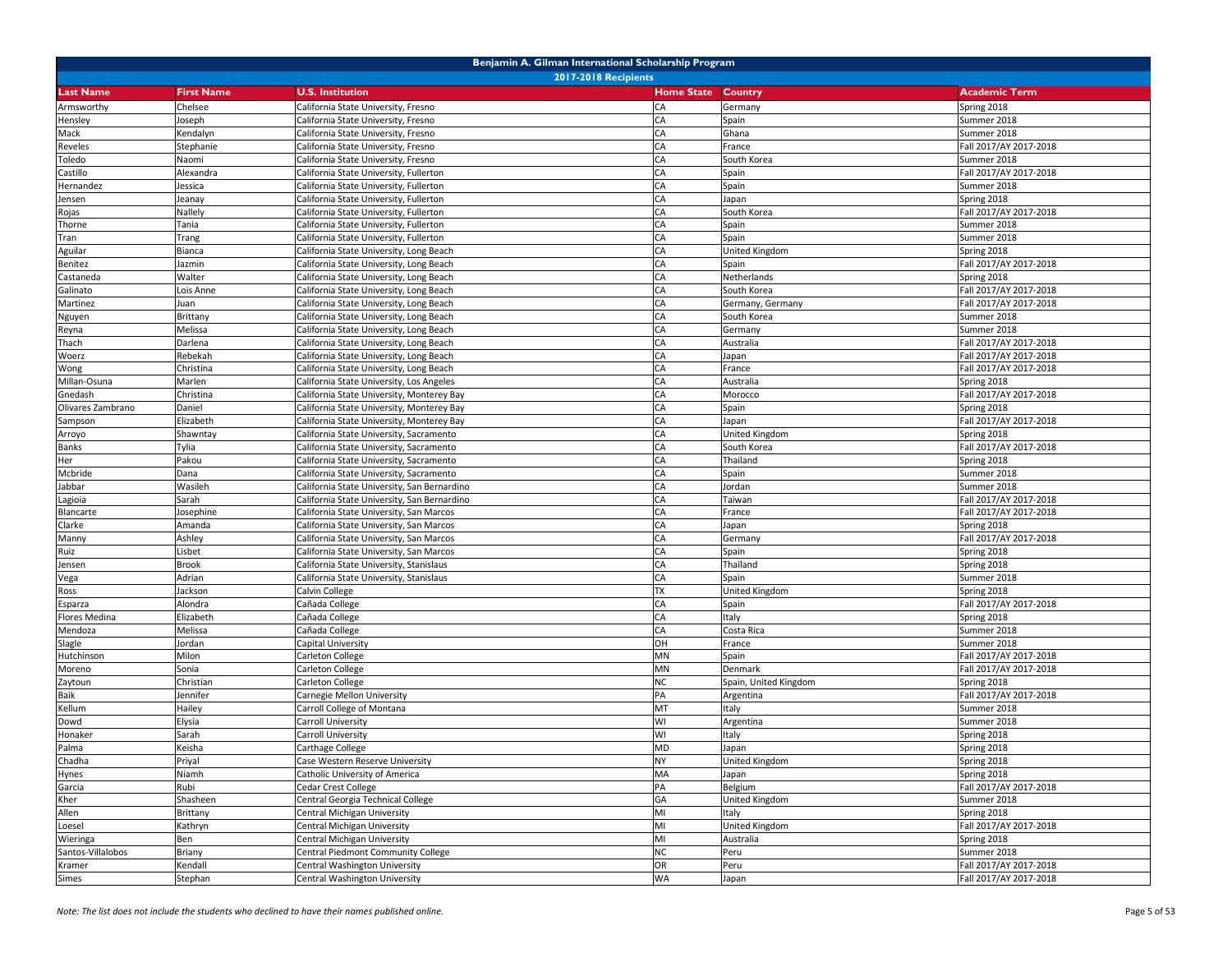| Benjamin A. Gilman International Scholarship Program |                             |                                                                                                |                        |                       |                                       |  |  |
|------------------------------------------------------|-----------------------------|------------------------------------------------------------------------------------------------|------------------------|-----------------------|---------------------------------------|--|--|
|                                                      | <b>2017-2018 Recipients</b> |                                                                                                |                        |                       |                                       |  |  |
| <b>Last Name</b>                                     | <b>First Name</b>           | <b>U.S. Institution</b>                                                                        | <b>Home State</b>      | <b>Country</b>        | <b>Academic Term</b>                  |  |  |
| <b>Bold</b>                                          | Jyelyn                      | Chapman University                                                                             | <b>NM</b>              | New Zealand           | Spring 2018                           |  |  |
| Devos-Cole                                           | Phoebe                      | Chapman University                                                                             | <b>NM</b>              | Spain                 | Spring 2018                           |  |  |
| Montgomery                                           | Sawyer                      | Chapman University                                                                             | OR                     | Nicaragua             | Fall 2017/AY 2017-2018                |  |  |
| Motamedi                                             | Setareh                     | Chapman University                                                                             | CA                     | Czech Republic        | Fall 2017/AY 2017-2018                |  |  |
| Lewis                                                | Morgan                      | Citrus College                                                                                 | CA                     | United Kingdom        | Fall 2017/AY 2017-2018                |  |  |
| Martinez                                             | Katherine                   | Citrus College                                                                                 | CA                     | Costa Rica            | Spring 2018                           |  |  |
| Murillo-Salazar                                      | Taymara                     | Citrus College                                                                                 | PA                     | Spain                 | Spring 2018                           |  |  |
| Akanni                                               | Simbiat                     | City University of New York, Baruch College                                                    | <b>NY</b>              | Ghana                 | Spring 2018                           |  |  |
| Celissaint                                           | Vanessa                     | City University of New York, Baruch College                                                    | <b>NY</b>              | Thailand              | Fall 2017/AY 2017-2018                |  |  |
| Fofana                                               | Sita                        | City University of New York, Baruch College                                                    | <b>NY</b>              | Hong Kong             | Fall 2017/AY 2017-2018                |  |  |
| Hao                                                  | Bowen                       | City University of New York, Baruch College                                                    | <b>NY</b>              | China                 | Fall 2017/AY 2017-2018                |  |  |
| Johnson                                              | Mary                        | City University of New York, Baruch College                                                    | <b>NY</b>              | Japan                 | Fall 2017/AY 2017-2018                |  |  |
| Kung                                                 | Maggie                      | City University of New York, Baruch College                                                    | <b>NY</b>              | Japan                 | Summer 2018                           |  |  |
| Lee                                                  | Janice                      | City University of New York, Baruch College                                                    | <b>NY</b>              | South Korea           | Summer 2018                           |  |  |
| Mckechnie                                            | Nicholas                    | City University of New York, Baruch College                                                    | <b>NY</b>              | Thailand              | Fall 2017/AY 2017-2018                |  |  |
| Naseri                                               | Rona                        | City University of New York, Baruch College                                                    | <b>NY</b>              | Denmark               | Fall 2017/AY 2017-2018                |  |  |
| Waterkemper                                          | Vitoria                     | City University of New York, Baruch College                                                    | <b>NY</b>              | China                 | Spring 2018                           |  |  |
| Wu                                                   | Michelle                    | City University of New York, Baruch College                                                    | <b>NY</b>              | Japan                 | Spring 2018                           |  |  |
| Zheng                                                | Brayden                     | City University of New York, Baruch College                                                    | <b>NY</b>              | Austria               | Fall 2017/AY 2017-2018                |  |  |
| Arias                                                | Geordany                    | City University of New York, Borough of Manhattan Community College                            | <b>NY</b>              | Spain                 | Summer 2018                           |  |  |
| Filpo                                                | Catherine                   | City University of New York, Borough of Manhattan Community College                            | <b>NY</b>              | Spain                 | Summer 2018                           |  |  |
| Lafond                                               | Rebeca                      | City University of New York, Brooklyn College                                                  | <b>NY</b>              | China                 | Spring 2018                           |  |  |
| Lim                                                  |                             |                                                                                                | <b>NY</b>              | China                 |                                       |  |  |
|                                                      | Crystal<br>Celeste          | City University of New York, Brooklyn College<br>City University of New York, Brooklyn College | <b>NY</b>              | South Korea           | Spring 2018<br>Fall 2017/AY 2017-2018 |  |  |
| Vargas                                               |                             | City University of New York, City College                                                      | <b>NY</b>              |                       | Summer 2018                           |  |  |
| Algabyali                                            | Ayyad                       |                                                                                                | <b>NY</b>              | Saudi Arabia          |                                       |  |  |
| Eccles                                               | Deandre                     | City University of New York, City College                                                      | <b>NY</b>              | Netherlands           | Summer 2018<br>Summer 2018            |  |  |
| Guerrero                                             | Ana                         | City University of New York, City College                                                      | <b>NY</b>              | Spain                 |                                       |  |  |
| Khan                                                 | Lamia                       | City University of New York, City College                                                      | <b>NY</b>              | Spain                 | Summer 2018                           |  |  |
| Larosiliere                                          | Sara                        | City University of New York, City College                                                      | <b>NY</b>              | India                 | Spring 2018                           |  |  |
| Lucas                                                | Zoltan<br>Doris             | City University of New York, City College                                                      | <b>NY</b>              | South Africa          | Summer 2018                           |  |  |
| Monsac                                               |                             | City University of New York, City College                                                      | <b>NY</b>              | Spain<br>Spain        | Summer 2018<br>Spring 2018            |  |  |
| Myers                                                | Jacory                      | City University of New York, City College                                                      | <b>NY</b>              |                       |                                       |  |  |
| Hurtado                                              | Melissa                     | City University of New York, College of Staten Island                                          | <b>NY</b>              | Morocco<br>China      | Summer 2018                           |  |  |
| Albert<br>Almonte                                    | Omar<br>Eric                | City University of New York, Hunter College<br>City University of New York, Hunter College     | <b>NY</b>              | France                | Fall 2017/AY 2017-2018<br>Summer 2018 |  |  |
| Danielian                                            |                             | City University of New York, Hunter College                                                    | <b>NY</b>              |                       | Summer 2018                           |  |  |
| Dhembla                                              | Natasha<br>Mrinali          | City University of New York, Hunter College                                                    | <b>NY</b>              | Japan<br>Taiwan       | Summer 2018                           |  |  |
|                                                      | Rauful                      |                                                                                                | <b>NY</b>              | Taiwan                | Summer 2018                           |  |  |
| Hossain                                              | Mehriniso                   | City University of New York, Hunter College<br>City University of New York, Hunter College     | <b>NY</b>              | South Korea           | Summer 2018                           |  |  |
| Khaydarova                                           | Kelly                       | City University of New York, Hunter College                                                    | <b>NY</b>              | China                 | Fall 2017/AY 2017-2018                |  |  |
| Liang                                                |                             |                                                                                                | <b>NY</b>              |                       |                                       |  |  |
| Moore                                                | Audrey<br>Claudia           | City University of New York, Hunter College                                                    | <b>NY</b>              | Taiwan<br>South Korea | Summer 2018<br>Summer 2018            |  |  |
| Paguay                                               |                             | City University of New York, Hunter College                                                    | <b>NY</b>              |                       |                                       |  |  |
| Pollak                                               | Libby                       | City University of New York, Hunter College                                                    | <b>NY</b>              | Ghana                 | Summer 2018                           |  |  |
| Quintero                                             | Alejandro                   | City University of New York, Hunter College                                                    | <b>NY</b>              | Taiwan                | Summer 2018<br>Summer 2018            |  |  |
| Aktaruzzaman                                         | Sheikh                      | City University of New York, John Jay College<br>City University of New York, John Jay College |                        | Italy                 |                                       |  |  |
| Chan                                                 | Debbie                      |                                                                                                | <b>NY</b><br><b>NY</b> | Japan                 | Spring 2018                           |  |  |
| Contreras                                            | Edwin                       | City University of New York, John Jay College                                                  | <b>NY</b>              | Japan                 | Summer 2018                           |  |  |
| Downing                                              | Tiffany                     | City University of New York, John Jay College                                                  |                        | Morocco               | Spring 2018                           |  |  |
| Noor                                                 | Saliha                      | City University of New York, John Jay College                                                  | <b>NY</b>              | Italy                 | Summer 2018                           |  |  |
| Paulino                                              | Dennys                      | City University of New York, LaGuardia Community College                                       | <b>NY</b>              | South Korea           | Summer 2018                           |  |  |
| Agurcia-Amaya                                        | Katherine                   | City University of New York, Lehman College                                                    | <b>NY</b><br><b>NY</b> | Italy                 | Fall 2017/AY 2017-2018                |  |  |
| Barry                                                | Mariama                     | City University of New York, Lehman College                                                    |                        | France                | Summer 2018                           |  |  |
| Cabrera                                              | Sally                       | City University of New York, Lehman College                                                    | <b>NY</b>              | Japan                 | Spring 2018                           |  |  |
| Dazzell                                              | Lisa                        | City University of New York, Lehman College                                                    | <b>NY</b>              | Morocco               | Spring 2018                           |  |  |
| Escoto Castillo                                      | Saray                       | City University of New York, Lehman College                                                    | <b>NY</b>              | France                | Spring 2018                           |  |  |
| Familia                                              | Daniel                      | City University of New York, Lehman College                                                    | <b>NY</b>              | South Korea           | Fall 2017/AY 2017-2018                |  |  |
| Hernandez                                            | Maria                       | City University of New York, Lehman College                                                    | <b>NY</b>              | Costa Rica            | Fall 2017/AY 2017-2018                |  |  |
| Lane                                                 | Christina                   | City University of New York, Lehman College                                                    | <b>NY</b>              | Ghana                 | Summer 2018                           |  |  |
| Sakande                                              | Mariam                      | City University of New York, Lehman College                                                    | <b>NY</b>              | Netherlands           | Fall 2017/AY 2017-2018                |  |  |
| Burton                                               | Serena                      | City University of New York, Queens College                                                    | <b>NY</b>              | Japan                 | Summer 2018                           |  |  |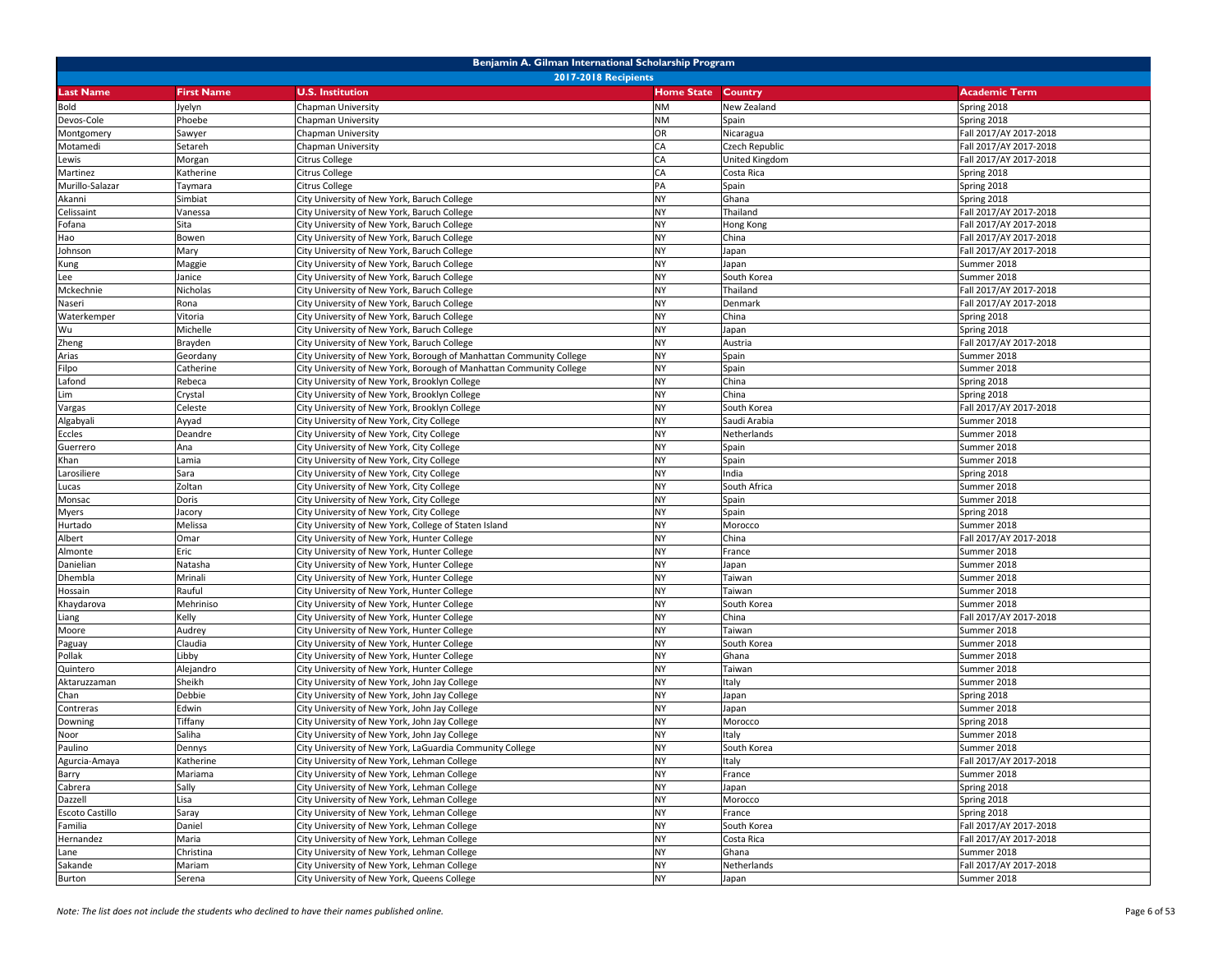| Benjamin A. Gilman International Scholarship Program |                             |                                             |                   |                             |                        |  |  |
|------------------------------------------------------|-----------------------------|---------------------------------------------|-------------------|-----------------------------|------------------------|--|--|
|                                                      | <b>2017-2018 Recipients</b> |                                             |                   |                             |                        |  |  |
| <b>Last Name</b>                                     | <b>First Name</b>           | <b>U.S. Institution</b>                     | <b>Home State</b> | <b>Country</b>              | <b>Academic Term</b>   |  |  |
| Phillips                                             | Jasmine                     | City University of New York, Queens College | <b>NY</b>         | South Korea                 | Fall 2017/AY 2017-2018 |  |  |
| Zych                                                 | Arthur                      | City University of New York, Queens College | <b>NY</b>         | South Korea                 | Spring 2018            |  |  |
| Brown                                                | Ashleigh                    | City University of New York, York College   | <b>NY</b>         | United Kingdom              | Summer 2018            |  |  |
| Clink                                                | Charles                     | City University of New York, York College   | <b>NY</b>         | Moldova                     | Summer 2018            |  |  |
| Garcia                                               | Enmanue                     | City University of New York, York College   | <b>NY</b>         | Moldova                     | Summer 2018            |  |  |
| Kellerman                                            | Charles                     | City University of New York, York College   | <b>NY</b>         | Moldova                     | Summer 2018            |  |  |
| Rodriguez                                            | Justin                      | Claremont McKenna College                   | CA                | Argentina                   | Fall 2017/AY 2017-2018 |  |  |
| Cruz                                                 | Castine                     | Clark College                               | <b>WA</b>         | Costa Rica                  | Fall 2017/AY 2017-2018 |  |  |
| Deng                                                 | Katy                        | Clark University                            | MA                | Netherlands                 | Spring 2018            |  |  |
| Eidelman                                             | Harris                      | Clark University                            | MA                | Peru                        | Spring 2018            |  |  |
| Fashola                                              | Mujidat                     | Clark University                            | <b>NY</b>         | Netherlands, United Kingdom | Summer 2018            |  |  |
| Glier                                                | Halley                      | Clark University                            | MA                | Senegal                     | Fall 2017/AY 2017-2018 |  |  |
| Graham                                               | Tracy                       | <b>Clark University</b>                     | MA                | Spain                       | Spring 2018            |  |  |
| Hall                                                 | Joya                        | Clark University                            | MA                | United Kingdom              | Fall 2017/AY 2017-2018 |  |  |
| <b>Medina Adames</b>                                 | Crisbelly                   | Clark University                            | MA                | Chile                       | Spring 2018            |  |  |
| Mukarukundo                                          | Clementine                  | Clark University                            | CA                | Australia                   | Spring 2018            |  |  |
| Pichardo Rosario                                     | Armely                      | Clark University                            | MA                | Ghana                       | Spring 2018            |  |  |
| Schiffer                                             | Mary-Ellise                 | <b>Clark University</b>                     | <b>RI</b>         | Australia                   | Spring 2018            |  |  |
| Walsh                                                | Daniel                      | <b>Clark University</b>                     | CT                | Spain                       | Spring 2018            |  |  |
| Alam                                                 | Eram                        | <b>Clemson University</b>                   | <b>SC</b>         | Spain                       | Summer 2018            |  |  |
| Campbell                                             | Lillian                     | <b>Clemson University</b>                   | TN                | Germany                     | Spring 2018            |  |  |
| Cattell                                              | Michaela Christine          | Clemson University                          | <b>SC</b>         | Japan                       | Summer 2018            |  |  |
| Downing                                              | Maren                       | <b>Clemson University</b>                   | <b>NC</b>         | Japan                       | Summer 2018            |  |  |
| Gore                                                 | Lana                        | Clemson University                          | SC                | Ireland                     | Summer 2018            |  |  |
| Granados                                             | Keneth                      | <b>Clemson University</b>                   | <b>SC</b>         | Cyprus                      | Spring 2018            |  |  |
| Heath                                                | Neelia                      | <b>Clemson University</b>                   | <b>SC</b>         | Tanzania                    | Summer 2018            |  |  |
| Heichelbech                                          | Ryon                        | <b>Clemson University</b>                   | <b>SC</b>         | Japan                       | Fall 2017/AY 2017-2018 |  |  |
| Hunt                                                 | Keenan                      | <b>Clemson University</b>                   | <b>SC</b>         | Spain                       | Fall 2017/AY 2017-2018 |  |  |
| Jackson                                              | adetra.                     | Clemson University                          | SC                | China                       | Fall 2017/AY 2017-2018 |  |  |
| Love                                                 | Dustin                      | <b>Clemson University</b>                   | SC                | Peru                        | Summer 2018            |  |  |
| Nance                                                | Emily                       | <b>Clemson University</b>                   | <b>SC</b>         | Ecuador                     | Summer 2018            |  |  |
| Schuler                                              | Patrik                      | <b>Clemson University</b>                   | <b>NC</b>         | Germany                     | Summer 2018            |  |  |
| Seo                                                  | Hyewon                      | <b>Clemson University</b>                   | <b>SC</b>         | South Korea                 | Fall 2017/AY 2017-2018 |  |  |
| Thomas                                               | Breana                      | <b>Clemson University</b>                   | SC                | Italy                       | Summer 2018            |  |  |
| Trapp                                                | Kimberly                    | <b>Clemson University</b>                   | SC                | Japan                       | Spring 2018            |  |  |
| <b>Bowie-Little</b>                                  | Saiida                      | <b>Cleveland State University</b>           | OH                | Ghana                       | Summer 2018            |  |  |
| Bynum                                                | Chanda                      | Cleveland State University                  | OH                | United Kingdom              | Fall 2017/AY 2017-2018 |  |  |
| Scadden                                              | Sarah                       | <b>Cleveland State University</b>           | OH                | Estonia                     | Fall 2017/AY 2017-2018 |  |  |
| Stephens                                             | lmani                       | <b>Cleveland State University</b>           | OH                | Italy                       | Summer 2018            |  |  |
| Vincent                                              | Allison                     | Cleveland State University                  | OH                | United Kingdom              | Summer 2018            |  |  |
| Weatherspoon                                         | Jagger                      | Coastal Carolina University                 | <b>SC</b>         | Japan                       | Fall 2017/AY 2017-2018 |  |  |
| Elliott                                              | Alicia                      | Colby College                               | <b>MD</b>         | Russia                      | Spring 2018            |  |  |
| Gonzales                                             | Elizabeth                   | Colgate University                          | <b>TX</b>         | China                       | Fall 2017/AY 2017-2018 |  |  |
| Mulla                                                | Fjordi                      | Colgate University                          | CT                | Switzerland                 | Spring 2018            |  |  |
| Kremser                                              | Vegas                       | College of Charleston                       | OH                | United Kingdom              | Fall 2017/AY 2017-2018 |  |  |
| Garcia                                               | Maria                       | College of DuPage                           |                   | Japan                       | Summer 2018            |  |  |
| Gilliland                                            | Jeramey                     | College of DuPage                           | $\mathsf{II}$     | Japan                       | Summer 2018            |  |  |
| Lopez                                                | Veronica                    | College of DuPage                           |                   | Costa Rica                  | Summer 2018            |  |  |
| Van Garsse                                           | Amanda                      | College of DuPage                           |                   | Japan                       | Summer 2018            |  |  |
| Duran                                                | Llocata                     | College of Mount St. Vincent                | <b>NY</b>         | Ecuador                     | Fall 2017/AY 2017-2018 |  |  |
| Peralta                                              | Leslie                      | College of Mount St. Vincent                | <b>NY</b>         | Peru                        | Fall 2017/AY 2017-2018 |  |  |
| Borton                                               | Scott                       | College of New Jersey                       | <b>NJ</b>         | Japan                       | Fall 2017/AY 2017-2018 |  |  |
| Georgieva                                            | Boyana                      | College of New Jersey                       | <b>NJ</b>         | <b>Bulgaria</b>             | Spring 2018            |  |  |
| Mojica                                               | Enicely                     | College of New Jersey                       | <b>NJ</b>         | South Korea                 | Summer 2018            |  |  |
| Scesney                                              | Julie                       | College of New Jersey                       | <b>NJ</b>         | Chile                       | Fall 2017/AY 2017-2018 |  |  |
| Yang                                                 | Peiling                     | College of New Jersey                       | <b>NJ</b>         | Spain                       | Spring 2018            |  |  |
| Ahmed                                                | Khadara                     | <b>College of Saint Benedict</b>            | MN                | Japan                       | Fall 2017/AY 2017-2018 |  |  |
| Dufresne-To                                          | Mickayla                    | College of Saint Benedict                   | MN                | Ireland                     | Spring 2018            |  |  |
| Ehrmantraut                                          | Sabrina                     | College of Saint Benedict                   | MN                | United Kingdom              | Summer 2018            |  |  |
| Givens                                               | Samantha                    | College of Saint Benedict                   | CA                | Guatemala                   | Spring 2018            |  |  |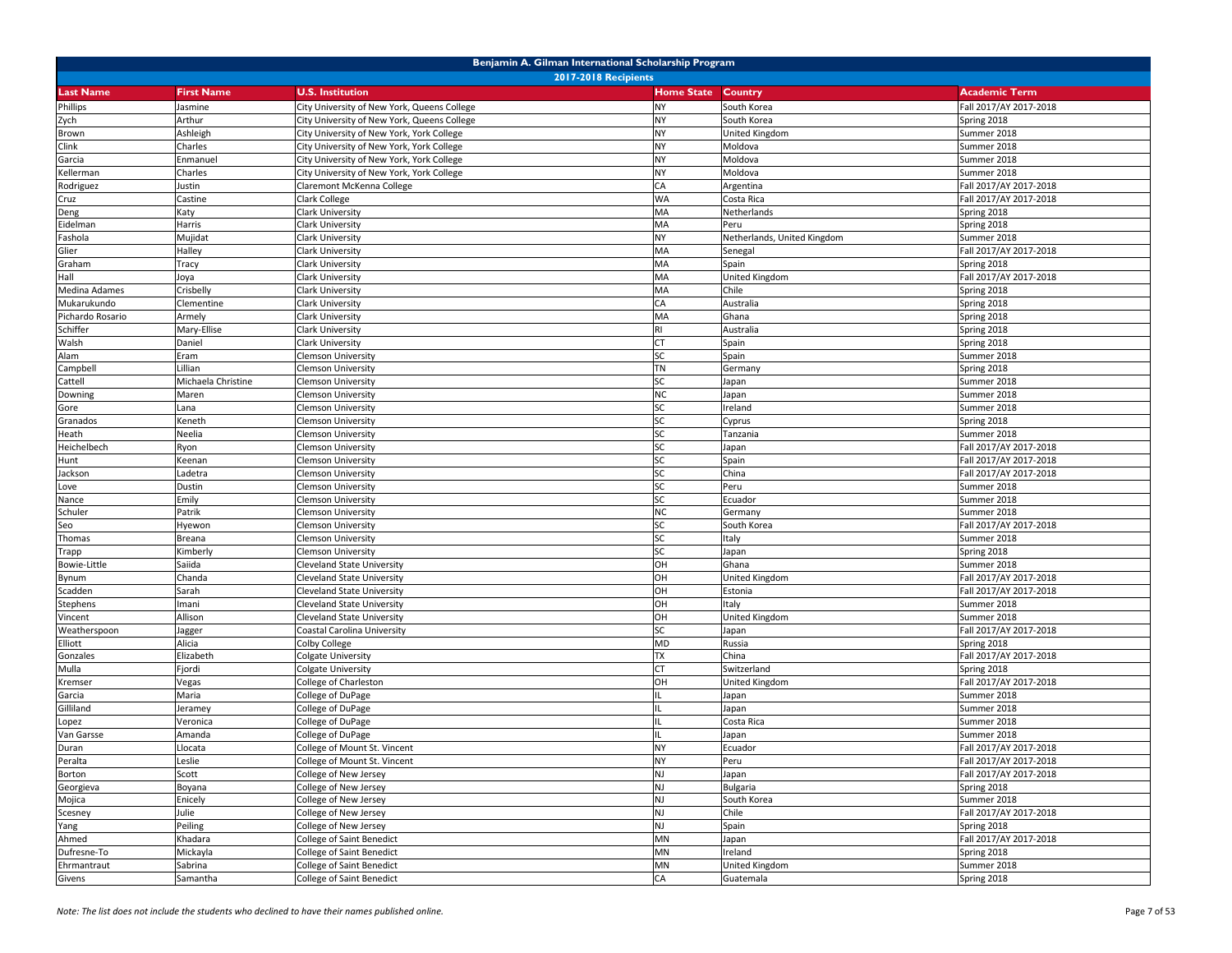|                      | Benjamin A. Gilman International Scholarship Program |                                         |                   |                              |                        |  |  |
|----------------------|------------------------------------------------------|-----------------------------------------|-------------------|------------------------------|------------------------|--|--|
|                      |                                                      | <b>2017-2018 Recipients</b>             |                   |                              |                        |  |  |
| <b>Last Name</b>     | <b>First Name</b>                                    | <b>U.S. Institution</b>                 | <b>Home State</b> | <b>Country</b>               | <b>Academic Term</b>   |  |  |
| Morales-Robles       | Anile                                                | College of Saint Benedict               | <b>MN</b>         | Spain                        | Spring 2018            |  |  |
| Payne                | Ashley                                               | College of Saint Benedict               | CA                | Italy, Greece                | Fall 2017/AY 2017-2018 |  |  |
| Sharp                | Cassidy                                              | College of Saint Benedict               | MN                | South Africa                 | Spring 2018            |  |  |
| Thao                 | Pajou                                                | College of Saint Benedict               | MN                | China                        | Fall 2017/AY 2017-2018 |  |  |
| Umana                | Cindy                                                | College of Saint Benedict               | MN                | South Africa                 | Spring 2018            |  |  |
| Campuzano            | Jennifer                                             | College of San Mateo                    | CA                | Italy                        | Spring 2018            |  |  |
| Power                | Alexandra                                            | College of San Mateo                    | CA                | South Africa                 | Summer 2018            |  |  |
| <b>Breese</b>        | Victoria                                             | College of the Holy Cross               | VT                | United Kingdom               | Fall 2017/AY 2017-2018 |  |  |
| Morigi               | Michael                                              | College of the Holy Cross               | <b>NY</b>         | Ireland                      | Spring 2018            |  |  |
| Abusaif              | Yasmin                                               | College of William and Mary             | VA                | Singapore                    | Fall 2017/AY 2017-2018 |  |  |
| Amoh                 | Nana Yaa                                             | College of William and Mary             | VA                | Spain                        | Summer 2018            |  |  |
| Holmes               | Charnae                                              | College of William and Mary             | VA                | Italy                        | Summer 2018            |  |  |
| Layman               | Harley                                               | College of Wooster                      | MI                | Spain                        | Fall 2017/AY 2017-2018 |  |  |
| Orlowska             | Maja                                                 | Colorado College                        | WI                | Spain                        | Summer 2018            |  |  |
| Kim                  | Skye                                                 | Colorado School of Mines                | CO                | Spain                        | Summer 2018            |  |  |
| Pollock              | Alexandra                                            | Colorado School of Mines                | <b>NV</b>         | Hungary                      | Spring 2018            |  |  |
| Arndt                | Zoe                                                  | Colorado State University, Fort Collins | CO                | Tanzania                     | Fall 2017/AY 2017-2018 |  |  |
| Autobee              | Amanda                                               | Colorado State University, Fort Collins | CO                | United Kingdom               | Summer 2018            |  |  |
| Bancroft             | Anita                                                | Colorado State University, Fort Collins | CO                | France                       | Summer 2018            |  |  |
| <b>Bunting</b>       | Nolan                                                | Colorado State University, Fort Collins | AK                | South Africa                 | Summer 2018            |  |  |
| Caron                | Alexia                                               | Colorado State University, Fort Collins | CO                | Japan                        | Summer 2018            |  |  |
| Hascall              | Zachary                                              | Colorado State University, Fort Collins | CO                | Spain                        | Spring 2018            |  |  |
| Judge                | Gabrielle                                            | Colorado State University, Fort Collins | CO                | Thailand                     | Summer 2018            |  |  |
| Kirkham              | Luke                                                 | Colorado State University, Fort Collins | CO                | Senegal                      | Summer 2018            |  |  |
| Lewis                | Brianna                                              | Colorado State University, Fort Collins | CA                | Sri Lanka                    | Summer 2018            |  |  |
| Meraz                | Diane                                                | Colorado State University, Fort Collins | CO                | Bhutan                       | Summer 2018            |  |  |
| Nelson               | Marissa                                              | Colorado State University, Fort Collins | CO                | South Africa                 | Summer 2018            |  |  |
| Rios                 | lessica                                              | Colorado State University, Fort Collins | CO                | Italy                        | Spring 2018            |  |  |
| Seifen               | Annalise                                             | Colorado State University, Fort Collins | CO                | South Korea                  | Spring 2018            |  |  |
| Sherbert             | Bay                                                  | Colorado State University, Fort Collins | CO                | Czech Republic               | Fall 2017/AY 2017-2018 |  |  |
| Siefkas              | Rachelle                                             | Colorado State University, Fort Collins | CO                | France                       | Fall 2017/AY 2017-2018 |  |  |
| Spiegel              | Sydney                                               | Colorado State University, Fort Collins | CO                | China                        | Summer 2018            |  |  |
| Sullivan             | Parker                                               | Colorado State University, Fort Collins | CO                | Spain, United Kingdom, Italy | Spring 2018            |  |  |
| Vela                 | Chris                                                | Colorado State University, Fort Collins | CO                | Senegal                      | Summer 2018            |  |  |
| Walker               | Cassandra                                            | Colorado State University, Fort Collins | ID                | Czech Republic               | Summer 2018            |  |  |
| Wiig                 | Anna                                                 | Colorado State University, Fort Collins | CO                | Peru                         | Fall 2017/AY 2017-2018 |  |  |
| Wolff                | Mallory                                              | Colorado State University, Fort Collins | CO                | Ireland                      | Spring 2018            |  |  |
| Miller               | Sarah                                                | Columbia College of Chicago             |                   | Italy                        | Summer 2018            |  |  |
| Castro               | Sara                                                 | Columbia University                     | CA                | Dominican Republic           | Summer 2018            |  |  |
| Choy                 | Leeann                                               | Columbia University                     | NJ                | China                        | Summer 2018            |  |  |
| Currey               | Mary                                                 | Columbia University                     | <b>NJ</b>         | United Kingdom               | Spring 2018            |  |  |
| Hess                 | Matthew                                              | Columbia University                     | UT                | Oman                         | Summer 2018            |  |  |
| Lirio                | Jacob                                                | Columbia University                     | CA                | China                        | Summer 2018            |  |  |
| <b>Taylor Strong</b> | Jennell                                              | Columbia University                     | <b>NY</b>         | Brazil                       | Fall 2017/AY 2017-2018 |  |  |
| Elmanfaa             | Anyssa                                               | Community College of Philadelphia       | PA                | Japan                        | Summer 2018            |  |  |
| Rodriguez            | Charlyn                                              | Community College of Philadelphia       | PA                | Japan                        | Summer 2018            |  |  |
| Phan                 | Tiffany                                              | Connecticut College                     | CA                | Denmark                      | Spring 2018            |  |  |
| <b>Mcguire</b>       | Talitha                                              | Cornell College                         | <b>AZ</b>         | Madagascar                   | Fall 2017/AY 2017-2018 |  |  |
| Chak                 | Maria                                                | Cornell University                      | <b>NY</b>         | Ireland                      | Fall 2017/AY 2017-2018 |  |  |
| Ellison              | Kalin                                                | <b>Cornell University</b>               | <b>NY</b>         | Tanzania                     | Summer 2018            |  |  |
| Gonzalez             | Ricardo                                              | Cornell University                      | PR                | Spain                        | Spring 2018            |  |  |
| Webb                 | Dejuan                                               | Cornell University                      | PA                | China                        | Summer 2018            |  |  |
| Zhang                | Viola                                                | Cornell University                      | <b>NY</b>         | Italy                        | Summer 2018            |  |  |
| Firth                | Ahven                                                | Cornish College of the Arts             | OR                | Australia                    | Spring 2018            |  |  |
| Nguyen               | Nhu Y                                                | Creighton University                    | <b>NE</b>         | Vietnam                      | Fall 2017/AY 2017-2018 |  |  |
| Mott                 | Kristyn                                              | Daemen College                          | <b>NY</b>         | Costa Rica                   | Summer 2018            |  |  |
| Sinnott              | Gabrielle                                            | Daemen College                          | <b>NY</b>         | Thailand                     | Summer 2018            |  |  |
| Salazar              | Nicolle                                              | Dartmouth College                       | <b>NY</b>         | Argentina                    | Spring 2018            |  |  |
| Enriquez             | Fatima                                               | Davidson College                        | GA                | Singapore                    | Spring 2018            |  |  |
| Rodriguez            | Cynthia                                              | Davidson College                        | IL                | Ghana                        | Summer 2018            |  |  |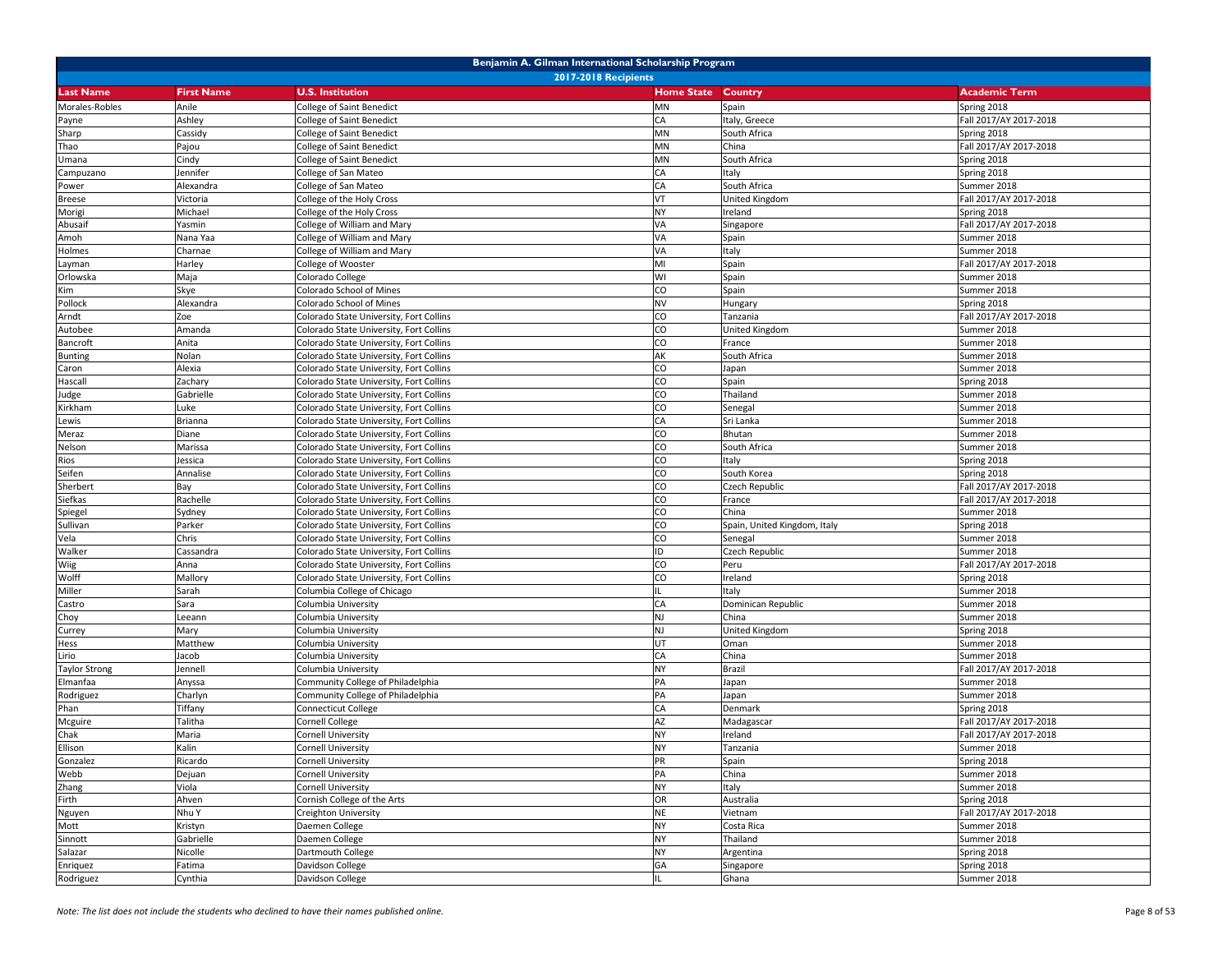| Benjamin A. Gilman International Scholarship Program |                   |                                   |                   |                             |                        |  |
|------------------------------------------------------|-------------------|-----------------------------------|-------------------|-----------------------------|------------------------|--|
|                                                      |                   | <b>2017-2018 Recipients</b>       |                   |                             |                        |  |
| <b>Last Name</b>                                     | <b>First Name</b> | <b>U.S. Institution</b>           | <b>Home State</b> | Country                     | <b>Academic Term</b>   |  |
| Todd                                                 | Marc              | Davidson College                  | <b>NC</b>         | Jordan                      | Summer 2018            |  |
| Anszis                                               | Thomas            | Delaware County Community College | PA                | Kazakhstan                  | Summer 2018            |  |
| Boyer                                                | Taylor            | Delaware Valley College           | PA                | Belize                      | Summer 2018            |  |
| Aifa                                                 | Rubatu            | Denison University                | <b>NY</b>         | United Arab Emirates        | Fall 2017/AY 2017-2018 |  |
| Baculima                                             | Christopher       | <b>Denison University</b>         | GA                | Australia                   | Spring 2018            |  |
| Berkson-Gold                                         | Asher             | Denison University                | <b>NY</b>         | Czech Republic              | Spring 2018            |  |
| Delgross                                             | Savannah          | Denison University                | OH                | Czech Republic              | Spring 2018            |  |
| Geho                                                 | Parker            | Denison University                | OH                | New Zealand                 | Spring 2018            |  |
| Jaffy                                                | Elizabeth         | Denison University                | OH                | Hungary                     | Summer 2018            |  |
| Lam                                                  | Julie             | Denison University                | MA                | Germany                     | Spring 2018            |  |
| Lang-Ezekiel                                         | Eizo              | Denison University                | OH                | South Africa                | Spring 2018            |  |
| Mercado                                              | Nina              | Denison University                | 11.               | New Zealand                 | Spring 2018            |  |
| Siddiqui                                             | Hamna             | Denison University                |                   | Spain                       | Spring 2018            |  |
| Wafford                                              | Brandon           | Denison University                |                   | Dominican Republic          | Spring 2018            |  |
| Wells                                                | Meaghan           | <b>Denison University</b>         | OH                | Morocco                     | Fall 2017/AY 2017-2018 |  |
| Ahmed                                                | Muhammad          | DePaul University                 |                   | Belgium                     | Fall 2017/AY 2017-2018 |  |
| Mcculley li                                          | Jahru             | DePaul University                 | OH                | Mexico                      | Spring 2018            |  |
| Turczyn                                              | Casandra          | DePaul University                 |                   | Japan                       | Fall 2017/AY 2017-2018 |  |
| Bagby                                                | Paige             | DePauw University                 | IN                | Switzerland, Morocco        | Spring 2018            |  |
| Bystrowicz                                           | Izabelle          | DePauw University                 | IL                | Argentina                   | Spring 2018            |  |
|                                                      | Maya              | DePauw University                 | IN                | Thailand                    | Fall 2017/AY 2017-2018 |  |
| Cotton                                               |                   | DePauw University                 | IL                | Peru                        | Fall 2017/AY 2017-2018 |  |
| Diaz                                                 | Alejandro         | DePauw University                 |                   |                             |                        |  |
| Filkins                                              | Maxwell           |                                   |                   | Austria                     | Spring 2018            |  |
| Huber                                                | Antoinette        | DePauw University                 |                   | South Africa, India, Brazil | Spring 2018            |  |
| Khan                                                 | Meagan            | DePauw University                 | <b>NY</b>         | India                       | Fall 2017/AY 2017-2018 |  |
| Oliver                                               | Courtney          | DePauw University                 | IN                | Denmark                     | Spring 2018            |  |
| Peterson                                             | Alexandria        | DePauw University                 | IN                | Costa Rica                  | Spring 2018            |  |
| Sawyer                                               | Yensuahte         | DePauw University                 | IN                | Australia                   | Spring 2018            |  |
| Sefa-Dapaah                                          | Ama               | DePauw University                 |                   | South Korea                 | Fall 2017/AY 2017-2018 |  |
| Shimmin                                              | Bo                | DePauw University                 | AZ                | Italy                       | Spring 2018            |  |
| Woods                                                | Grant             | DePauw University                 | IN                | Austria                     | Spring 2018            |  |
| Joyce                                                | Jacqueline        | Dickinson College                 | PA                | Argentina, Ecuador          | Spring 2018            |  |
| Ogunsola                                             | Titilope          | Dickinson College                 | <b>NJ</b>         | France                      | Fall 2017/AY 2017-2018 |  |
| Thompson                                             | Naji              | Dickinson College                 | <b>NJ</b>         | Tanzania                    | Summer 2018            |  |
| Vidal                                                | Sandra            | Dickinson College                 | <b>NY</b>         | India                       | Spring 2018            |  |
| Schuh                                                | Elizabeth         | Dickinson State University        | <b>ND</b>         | Germany                     | Spring 2018            |  |
| Sanner                                               | Robert            | Doane University                  | <b>NE</b>         | Costa Rica                  | Summer 2018            |  |
| Clark                                                | Shamia            | Dominican University              |                   | Spain                       | Fall 2017/AY 2017-2018 |  |
| Sleister                                             | Colton            | Orake University                  | IA                | Japan                       | Spring 2018            |  |
| Aykit                                                | Sara              | <b>Drexel University</b>          | PA                | Ireland                     | Summer 2018            |  |
| Cannon                                               | Ezekiel           | <b>Drexel University</b>          | OH                | Hong Kong                   | Summer 2018            |  |
| Johnson                                              | Ebony             | <b>Drexel University</b>          | <b>MD</b>         | United Kingdom              | Spring 2018            |  |
| Le                                                   | Duy               | Drexel University                 | PA                | South Korea                 | Fall 2017/AY 2017-2018 |  |
| Liu                                                  | Mimi              | Drexel University                 | PA                | South Korea                 | Fall 2017/AY 2017-2018 |  |
| Rappaport                                            | Gal               | <b>Drexel University</b>          | <b>NJ</b>         | Australia                   | Spring 2018            |  |
| Torelli                                              | Michelle          | <b>Drexel University</b>          | PA                | Belgium                     | Spring 2018            |  |
| Walter                                               | Kourtney          | <b>Drexel University</b>          | PA                | Costa Rica                  | Fall 2017/AY 2017-2018 |  |
| <b>Bility</b>                                        | Mathama           | Duke University                   | <b>NC</b>         | Switzerland                 | Summer 2018            |  |
| Aalam                                                | Edward            | East Carolina University          | <b>NC</b>         | Ireland                     | Summer 2018            |  |
| Alvarenga                                            | Amber             | East Carolina University          | <b>NC</b>         | Spain                       | Summer 2018            |  |
| Gurganus                                             | Joshua            | <b>East Carolina University</b>   | <b>NC</b>         | Senegal                     | Summer 2018            |  |
| Johnsen                                              | Thomas            | <b>East Carolina University</b>   | <b>NC</b>         | Germany                     | Fall 2017/AY 2017-2018 |  |
| Mcrae                                                | Briana            | East Carolina University          | <b>NC</b>         | Czech Republic              | Summer 2018            |  |
| Pruden                                               | Terry             | East Carolina University          | <b>NC</b>         | Costa Rica                  | Summer 2018            |  |
| Quinones                                             | Taylor            | East Carolina University          | <b>NC</b>         | Ecuador                     | Summer 2018            |  |
| Vuchev                                               | Simon             | East Carolina University          | <b>NC</b>         | Spain                       | Summer 2018            |  |
| Amos                                                 | Symiya            | Eastern Illinois University       | IL                | Ghana                       | Fall 2017/AY 2017-2018 |  |
| Fisher                                               | Alex              | Eastern Michigan University       | MI                | Japan                       | Fall 2017/AY 2017-2018 |  |
| Hill                                                 | Charlie           | Eastern Michigan University       | MI                | Japan                       | Spring 2018            |  |
| Thorburn                                             | Vanessa           | Eastern Michigan University       | MI                | Spain                       | Summer 2018            |  |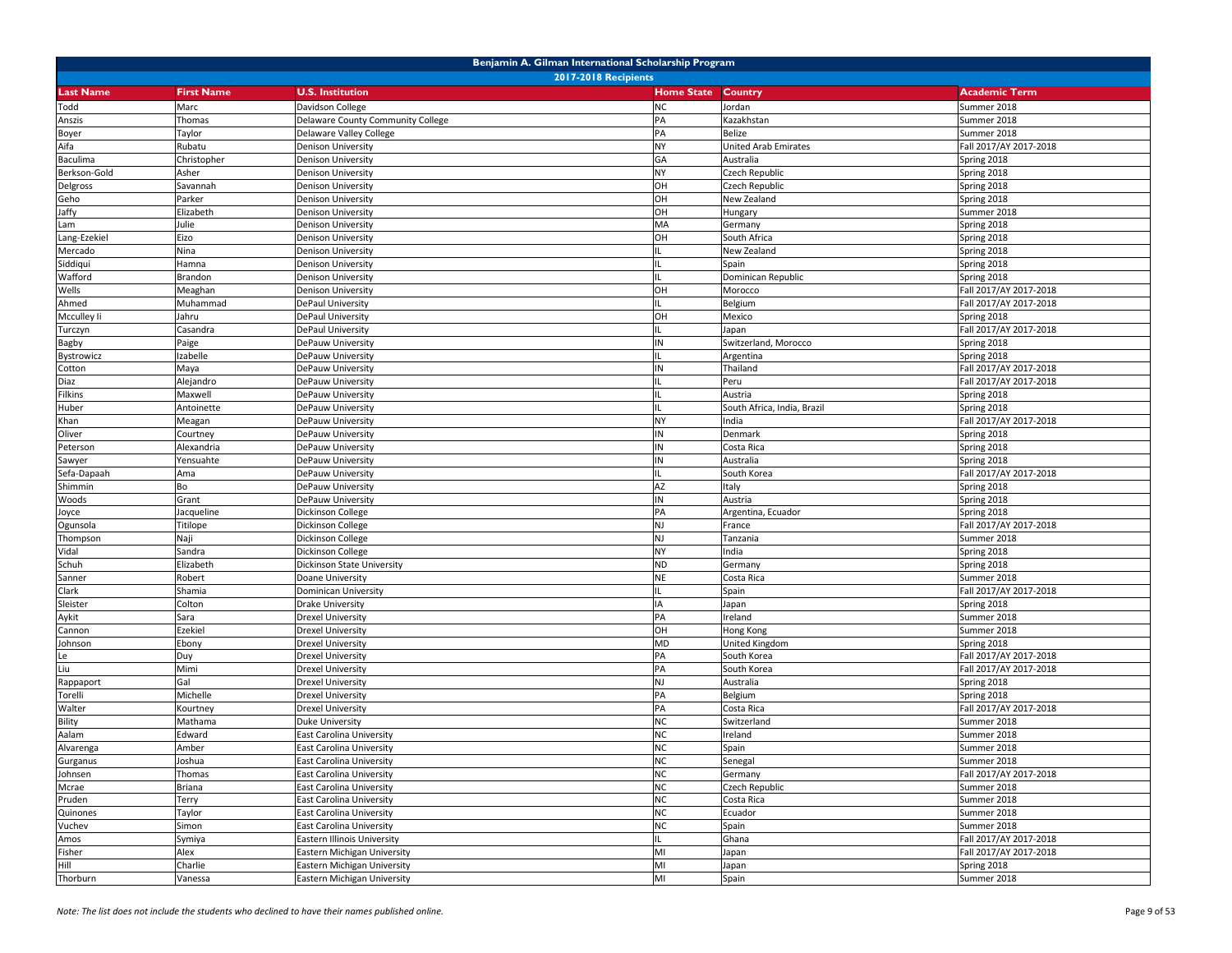| Benjamin A. Gilman International Scholarship Program |                   |                                               |                   |                                      |                        |  |
|------------------------------------------------------|-------------------|-----------------------------------------------|-------------------|--------------------------------------|------------------------|--|
| <b>2017-2018 Recipients</b>                          |                   |                                               |                   |                                      |                        |  |
| <b>Last Name</b>                                     | <b>First Name</b> | <b>U.S. Institution</b>                       | <b>Home State</b> | Country                              | <b>Academic Term</b>   |  |
| Hood                                                 | Kianna            | Eastern Washington University                 | <b>WA</b>         | Spain                                | Spring 2018            |  |
| Karptsov                                             | Yelena            | Eastern Washington University                 | <b>WA</b>         | Ecuador                              | Fall 2017/AY 2017-2018 |  |
| Nelson                                               | Alexandra         | Eastern Washington University                 | <b>WA</b>         | United Kingdom                       | Spring 2018            |  |
| Vyakhk                                               | Anette            | Eastern Washington University                 | <b>WA</b>         | South Korea                          | Summer 2018            |  |
| White                                                | Theresa           | <b>Eastern Washington University</b>          | <b>WA</b>         | Chile                                | Spring 2018            |  |
| Herring                                              | Angelique         | <b>Eckerd College</b>                         | <b>FL</b>         | South Africa, United Kingdom, France | Spring 2018            |  |
| Novak                                                | Olivia            | <b>Edgewood College</b>                       | IL                | Vietnam                              | Summer 2018            |  |
| Collins                                              | Moriah            | Elon University                               | <b>NC</b>         | Ghana                                | Spring 2018            |  |
| Cunningham                                           | Eric              | Elon University                               | <b>NC</b>         | United Kingdom                       | Spring 2018            |  |
| Chambers                                             | Paul              | Embry Riddle Aeronautical University, Arizona | AZ                | Jordan                               | Summer 2018            |  |
| Aguilar                                              | Cesar             | <b>Emory University</b>                       | CA                | Brazil                               | Summer 2018            |  |
| Alamo                                                | Melissa           | <b>Emory University</b>                       | FL                | Switzerland                          | Fall 2017/AY 2017-2018 |  |
| Alarcon                                              | Victoria          | <b>Emory University</b>                       | <b>FL</b>         | Brazil                               | Summer 2018            |  |
| Bohn                                                 | Mary              | <b>Emory University</b>                       | <b>TN</b>         | South Korea                          | Spring 2018            |  |
| Brown                                                | Ria               | <b>Emory University</b>                       | <b>TX</b>         | France                               | Summer 2018            |  |
| Chen                                                 | Wei Wei           | <b>Emory University</b>                       | <b>FL</b>         | China                                | Summer 2018            |  |
| Cho                                                  | Elise             | <b>Emory University</b>                       | GA                | Australia                            | Summer 2018            |  |
| Choe                                                 | Jennifer          | <b>Emory University</b>                       | <b>NC</b>         | Spain                                | Spring 2018            |  |
| De La Torre                                          | Gamaliel          | <b>Emory University</b>                       | <b>WA</b>         | South Korea                          | Fall 2017/AY 2017-2018 |  |
| Dias                                                 | Arielly           | <b>Emory University</b>                       | FL                | Brazil                               | Summer 2018            |  |
| Innes                                                | Connor            | <b>Emory University</b>                       | <b>KS</b>         | South Korea                          | Summer 2018            |  |
| Jivraj                                               | Sereena           | <b>Emory University</b>                       | <b>TX</b>         | France                               | Summer 2018            |  |
| Lee                                                  | Ariona            | <b>Emory University</b>                       | <b>TN</b>         | United Kingdom                       | Summer 2018            |  |
| Lee                                                  | Esther            | <b>Emory University</b>                       | GA                | Australia                            | Summer 2018            |  |
| Lee                                                  | Grace             | <b>Emory University</b>                       | GA                | Spain                                | Summer 2018            |  |
| Lee                                                  | Karen             | <b>Emory University</b>                       | CA                | South Korea                          | Summer 2018            |  |
| Liou                                                 | Pamela            | <b>Emory University</b>                       | <b>TX</b>         | China                                | Summer 2018            |  |
| Lipkin                                               | Cole              | <b>Emory University</b>                       |                   | United Kingdom                       | Spring 2018            |  |
| Llovet                                               | Alexandra         | <b>Emory University</b>                       | <b>FL</b>         | Portugal                             | Spring 2018            |  |
| Mahmood                                              | Fizza             | <b>Emory University</b>                       | AL                | Morocco                              | Summer 2018            |  |
| Martin                                               | Janet             | <b>Emory University</b>                       | IL                | India                                | Summer 2018            |  |
| Maue                                                 | Alexandra Maue    | <b>Emory University</b>                       | <b>MO</b>         | Brazil                               | Summer 2018            |  |
| Munoz                                                | Eduardo           | <b>Emory University</b>                       | GA                | Spain                                | Summer 2018            |  |
| Olagbegi                                             | Adenike           | <b>Emory University</b>                       | GA                | Italy                                | Summer 2018            |  |
| Premjee                                              | Aniqa             | <b>Emory University</b>                       | <b>TX</b>         | Portugal                             | Spring 2018            |  |
| Ringel                                               | Aleia             | <b>Emory University</b>                       | GA                | Spain                                | Spring 2018            |  |
| Solomon                                              | Kyra              | <b>Emory University</b>                       | GA                | Argentina                            | Summer 2018            |  |
| Thomas                                               | Semayt            | mory University                               | <b>NC</b>         | France                               | Summer 2018            |  |
| Turner                                               | Latonya           | <b>Emory University</b>                       | <b>MS</b>         | South Korea                          | Summer 2018            |  |
| Zheng                                                | Alice             | <b>Emory University</b>                       | <b>NY</b>         | China                                | Summer 2018            |  |
| Craft                                                | Kalliope          | Emporia State University                      | <b>KS</b>         | Finland                              | Fall 2017/AY 2017-2018 |  |
| Anderson                                             | Sophia            | Evergreen State College                       | <b>WA</b>         | Greece, Italy                        | Spring 2018            |  |
| <b>Flores Perez</b>                                  | Thalia            | vergreen State College                        | <b>WA</b>         | Bolivia                              | Spring 2018            |  |
| Flynn                                                | Elizabeth         | Evergreen State College                       | <b>WA</b>         | Peru                                 | Spring 2018            |  |
| Norberg                                              | Danzig            | Evergreen State College                       | <b>WA</b>         | New Zealand                          | Spring 2018            |  |
| Nordgren                                             | Micah             | Evergreen State College                       | WI                | Chile                                | Fall 2017/AY 2017-2018 |  |
| Seymour Jr                                           | Joseph            | Evergreen State College                       | <b>WA</b>         | New Zealand                          | Spring 2018            |  |
| Sharrett                                             | Alexa             | Evergreen State College                       | <b>WA</b>         | Peru                                 | Spring 2018            |  |
| Sanchez                                              | Genesis           | Fairfield University                          | <b>NY</b>         | Gambia                               | Summer 2018            |  |
| Ekpe                                                 | Felicia           | Fashion Institute of Technology               | <b>NY</b>         | Italy                                | Fall 2017/AY 2017-2018 |  |
| Roth                                                 | Anthony           | Fashion Institute of Technology               | MO                | South Korea                          | Fall 2017/AY 2017-2018 |  |
| Watson                                               | Vanessa           | Fashion Institute of Technology               | <b>NY</b>         | Hong Kong                            | Spring 2018            |  |
| Blackmon                                             | Jonathan          | Florida Agricultural & Mechanical University  | FL                | Uruguay                              | Fall 2017/AY 2017-2018 |  |
| Barreau                                              | Natalia           | Florida Atlantic University                   | FL                | United Kingdom                       | Summer 2018            |  |
| De Vore                                              | Cristina          | Florida Atlantic University                   | FL                | Italy                                | Summer 2018            |  |
| Leith                                                | Kodi              | Florida Atlantic University                   | FL                | South Korea                          | Fall 2017/AY 2017-2018 |  |
| Mills                                                | Nicole            | Florida Atlantic University                   | FL                | South Korea                          | Fall 2017/AY 2017-2018 |  |
| Sanchez                                              | Francis           | Florida Gulf Coast University                 | FL                | South Korea                          | Summer 2018            |  |
| Abadia                                               | Karina            | Florida International University              | FL                | New Zealand                          | Fall 2017/AY 2017-2018 |  |
| Alarcon Torres                                       | Lourdes           | Florida International University              | <b>FL</b>         | Cambodia, Vietnam, Thailand          | Summer 2018            |  |
|                                                      |                   |                                               |                   |                                      |                        |  |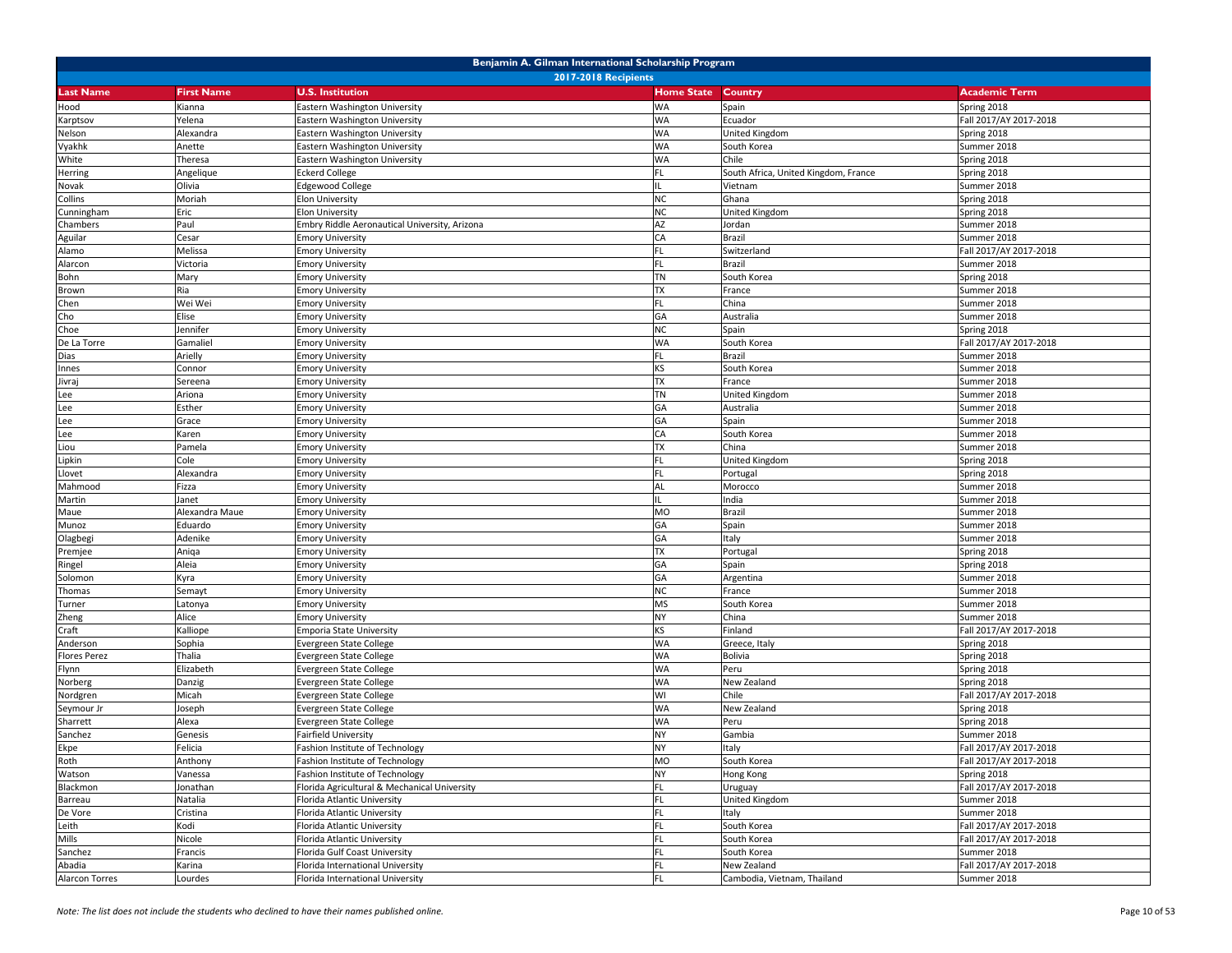| Benjamin A. Gilman International Scholarship Program |                      |                                                                |                   |                           |                                       |  |  |
|------------------------------------------------------|----------------------|----------------------------------------------------------------|-------------------|---------------------------|---------------------------------------|--|--|
| <b>2017-2018 Recipients</b>                          |                      |                                                                |                   |                           |                                       |  |  |
| <b>Last Name</b>                                     | <b>First Name</b>    | <b>U.S. Institution</b>                                        | <b>Home State</b> | <b>Country</b>            | <b>Academic Term</b>                  |  |  |
| Aleman                                               | Virginia             | Florida International University                               | FL                | China                     | Summer 2018                           |  |  |
| Allen                                                | Yasania              | Florida International University                               | FL                | South Korea               | Fall 2017/AY 2017-2018                |  |  |
| Colon                                                | Eva                  | Florida International University                               | <b>FL</b>         | Argentina                 | Spring 2018                           |  |  |
| Contino                                              | Kristien             | Florida International University                               | FL                | South Korea               | Fall 2017/AY 2017-2018                |  |  |
| Florez                                               | Carolina             | Florida International University                               | FL                | Denmark                   | Spring 2018                           |  |  |
| Gil                                                  | Luis                 | Florida International University                               | <b>FL</b>         | Japan                     | Summer 2018                           |  |  |
| Judah                                                | Yahnell              | Florida International University                               | FL                | Italy                     | Summer 2018                           |  |  |
| Kertznus                                             | Izak                 | Florida International University                               |                   | Japan                     | Summer 2018                           |  |  |
| Morera                                               | Nailin               | Iorida International University                                | FL                | Spain                     | Summer 2018                           |  |  |
| Nivia                                                | David                | Florida International University                               | FL                | China                     | Summer 2018                           |  |  |
| Perez                                                | Edgar                | Florida International University                               | <b>FL</b>         | China                     | Summer 2018                           |  |  |
| Sarandeses                                           | Emma                 | Florida International University                               | FL                | Japan                     | Summer 2018                           |  |  |
| Ugarte                                               | Natalie              | Florida International University                               | <b>FL</b>         | India                     | Summer 2018                           |  |  |
| Washington                                           | Kaelib               | Florida International University                               | <b>FL</b>         | Germany                   | Spring 2018                           |  |  |
| Bertrand                                             | Bivencia             | Florida State University, Tallahassee                          | FL                | Ghana                     | Summer 2018                           |  |  |
| Bradshaw                                             | Serena               | Florida State University, Tallahassee                          | <b>FL</b>         | United Kingdom            | Summer 2018                           |  |  |
| Caraher                                              | Audrey               | Florida State University, Tallahassee                          | FL                | Spain                     | Summer 2018                           |  |  |
| Eliacin                                              | Kadasha              | Florida State University, Tallahassee                          | <b>FL</b>         | Costa Rica                | Summer 2018                           |  |  |
| Gamble                                               | Seriana              | Florida State University, Tallahassee                          | <b>SC</b>         | Costa Rica                | Summer 2018                           |  |  |
| Green                                                | Mary                 | Florida State University, Tallahassee                          | FL                | Australia                 | Spring 2018                           |  |  |
| Hodges                                               | Leona                | Florida State University, Tallahassee                          | <b>FL</b>         | Ghana                     | Summer 2018                           |  |  |
| James lii                                            | Dwight               | Florida State University, Tallahassee                          | FL                | India                     | Summer 2018                           |  |  |
| King                                                 | Hannah               | Florida State University, Tallahassee                          |                   | Indonesia                 | Summer 2018                           |  |  |
| Lane                                                 | Terrance             | Iorida State University, Tallahassee                           | <b>FL</b>         | United Kingdom            | Summer 2018                           |  |  |
| Leger                                                | Dana                 | Florida State University, Tallahassee                          | FL                | Morocco                   | Summer 2018                           |  |  |
| Lopez                                                | Xavier               | Florida State University, Tallahassee                          | <b>FL</b>         | United Kingdom            | Fall 2017/AY 2017-2018                |  |  |
| Marion                                               | Myles                | Florida State University, Tallahassee                          | FL                | Ghana                     | Summer 2018                           |  |  |
| Mejia                                                | Jorge                | Florida State University, Tallahassee                          | <b>FL</b>         | Germany                   | Summer 2018                           |  |  |
| Michel                                               | Elsie                | Florida State University, Tallahassee                          | <b>FL</b>         | South Africa              | Summer 2018                           |  |  |
| Robinson                                             | Brittany             | Florida State University, Tallahassee                          | FL                | United Kingdom            | Summer 2018                           |  |  |
| Rollins                                              | Ty'quaia             | Florida State University, Tallahassee                          | FL                | Czech Republic            | Summer 2018                           |  |  |
| Sanchez                                              | Dayron               | Florida State University, Tallahassee                          | FL                | Brazil                    | Summer 2018                           |  |  |
| Scott                                                | Ana                  | Florida State University, Tallahassee                          | <b>FL</b>         | Indonesia                 | Summer 2018                           |  |  |
| Senatus                                              | Daena                | Florida State University, Tallahassee                          | FL                | Spain                     | Summer 2018                           |  |  |
| Terrell                                              | Kristofer            | Florida State University, Tallahassee                          | FL                | Ghana                     | Summer 2018                           |  |  |
| Abdelbarry                                           | Sara                 | Fordham University                                             | <b>NJ</b>         | Denmark                   | Spring 2018                           |  |  |
| Borrelli                                             | Brianna              | Fordham University                                             | <b>NY</b>         | Italy                     | Fall 2017/AY 2017-2018                |  |  |
| Elia                                                 | Christina            | ordham University                                              | <b>NY</b>         | Spain, Netherlands        | Summer 2018                           |  |  |
| Muniz                                                | Viviana              | ordham University <sup>-</sup>                                 | <b>NY</b>         | Spain                     | Spring 2018                           |  |  |
| Carter                                               | Madison              | Fort Lewis College                                             | CO                | Thailand                  | Spring 2018                           |  |  |
| Jeromski                                             | Andrew               | Framingham State University                                    | MA                | Morocco                   | Spring 2018                           |  |  |
| De La Cruz                                           | Jimmy                | Franklin and Marshall College                                  | FL                | Sweden                    | Spring 2018                           |  |  |
| Lopez Aguirre                                        | Sofia                | Franklin and Marshall College                                  | CA                | France                    | Spring 2018                           |  |  |
| Mcmillan                                             | Camden               | Franklin and Marshall College                                  | CA<br>PA          | Tanzania                  | Fall 2017/AY 2017-2018                |  |  |
| Meade                                                | Enya                 | Franklin and Marshall College                                  | DC                | France                    | Spring 2018                           |  |  |
| Nabih                                                | Fadoua               | Franklin and Marshall College<br>Franklin and Marshall College |                   | France                    | Spring 2018                           |  |  |
| Nitahara                                             | Kyla<br>Sahim        |                                                                | HI<br><b>TN</b>   | Ireland                   | Summer 2018                           |  |  |
| Annamer                                              |                      | reed-Hardeman University<br><b>Fullerton College</b>           | CA                | Spain                     | Summer 2018                           |  |  |
| Van Rossum<br>Alcantara                              | Aaron<br>Doris       | <b>Gallaudet University</b>                                    | <b>NY</b>         | Italy                     | Spring 2018<br>Summer 2018            |  |  |
|                                                      |                      |                                                                |                   | Dominican Republic        |                                       |  |  |
| Arledge<br>Cloud                                     | Joshua Arledge       | <b>Gallaudet University</b><br><b>Gallaudet University</b>     | DC<br>CA          | India<br>Italy            | Summer 2018<br>Summer 2018            |  |  |
|                                                      | Angel                |                                                                |                   |                           |                                       |  |  |
| Yesuneh<br>Staman                                    | Sophie               | <b>Gallaudet University</b><br>George Fox University           | DC                | Thailand<br>Thailand      | Spring 2018<br>Fall 2017/AY 2017-2018 |  |  |
|                                                      | Taylor<br>Jacqueline | George Mason University                                        | VA                |                           | Spring 2018                           |  |  |
| Gura<br>Moore                                        |                      | George Mason University                                        | VA                | Morocco<br>United Kingdom | Summer 2018                           |  |  |
|                                                      | Kenya<br>Christopher | George Mason University                                        | VA                | Japan                     | Fall 2017/AY 2017-2018                |  |  |
| Wynn<br>Bedoya                                       | Juliana              | George Washington University                                   | <b>NY</b>         | South Korea               | Spring 2018                           |  |  |
| Bhanti                                               | Tanmatra             | George Washington University                                   | VT                | Vietnam, Bolivia, Morocco | Fall 2017/AY 2017-2018                |  |  |
| Cooper-Gamble                                        | Kayla                | George Washington University                                   | <b>SC</b>         | United Kingdom            | Spring 2018                           |  |  |
|                                                      |                      |                                                                |                   |                           |                                       |  |  |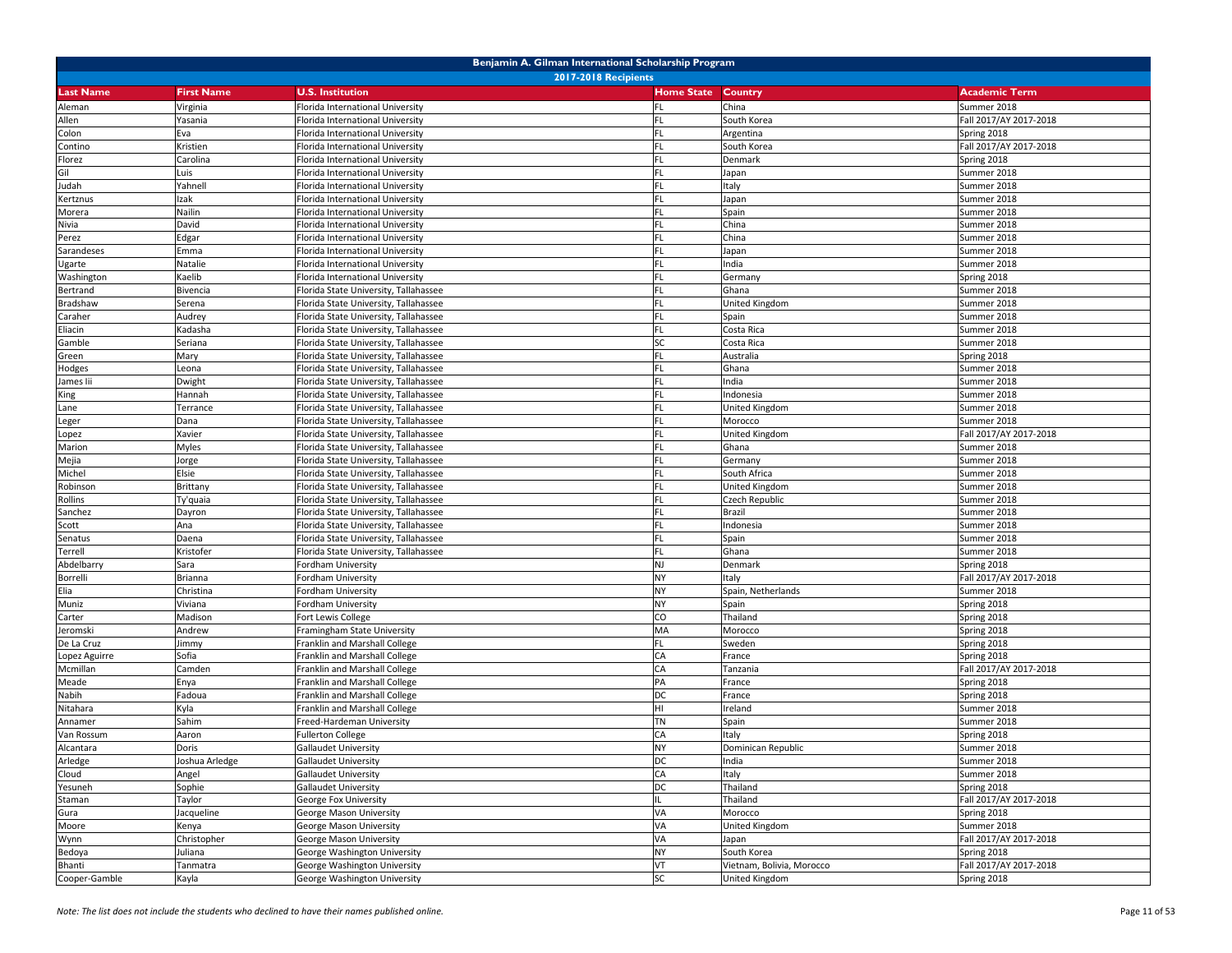| Benjamin A. Gilman International Scholarship Program |                   |                                             |                   |                                    |                        |  |
|------------------------------------------------------|-------------------|---------------------------------------------|-------------------|------------------------------------|------------------------|--|
| <b>2017-2018 Recipients</b>                          |                   |                                             |                   |                                    |                        |  |
| <b>Last Name</b>                                     | <b>First Name</b> | <b>U.S. Institution</b>                     | <b>Home State</b> | Country                            | <b>Academic Term</b>   |  |
| Dembowski                                            | Justin            | George Washington University                | PA                | Spain                              | Spring 2018            |  |
| Etemad                                               | Amanda            | George Washington University                | <b>NJ</b>         | United Kingdom                     | Spring 2018            |  |
| Etlin                                                | Cody              | George Washington University                | DC                | Argentina                          | Spring 2018            |  |
| Hardin                                               | Ava               | George Washington University                | MA                | Italy                              | Spring 2018            |  |
| Haziza                                               | Maya              | George Washington University                | CA                | Hong Kong                          | Spring 2018            |  |
| Kolia                                                | Shafeeqa          | George Washington University                | <b>CT</b>         | Spain                              | Fall 2017/AY 2017-2018 |  |
| Lassoued                                             | Lea               | George Washington University                | WI                | Ecuador                            | Fall 2017/AY 2017-2018 |  |
| Le                                                   | Michelle          | George Washington University                | CA                | Senegal                            | Fall 2017/AY 2017-2018 |  |
| Lee                                                  | Jane              | George Washington University                | CO                | South Korea                        | Fall 2017/AY 2017-2018 |  |
| Lee                                                  | Ji Won            | George Washington University                | NJ                | United Kingdom                     | Fall 2017/AY 2017-2018 |  |
| Mcdonough                                            | Megan             | George Washington University                | PA                | Chile                              | Fall 2017/AY 2017-2018 |  |
| Mengesha                                             | Melkam            | George Washington University                | <b>DC</b>         | Spain                              | Fall 2017/AY 2017-2018 |  |
| Nuñez                                                | Anayeli           | George Washington University                | <b>TX</b>         | Germany                            | Summer 2018            |  |
| Oh                                                   | Alina             | George Washington University                | HI                | Russia                             | Fall 2017/AY 2017-2018 |  |
| Orlovic                                              | Amela             | George Washington University                | GA                | Austria                            | Fall 2017/AY 2017-2018 |  |
| Owre                                                 | Sara              | George Washington University                | <b>NC</b>         | France                             | Fall 2017/AY 2017-2018 |  |
| Scher                                                | Lila              | George Washington University                | MN                | Netherlands                        | Spring 2018            |  |
| Shin                                                 | Joshua            | George Washington University                |                   | Italy                              | Spring 2018            |  |
| Simpson-Van Beek                                     | Tyhesia           | George Washington University                | IA                | South Africa                       | Fall 2017/AY 2017-2018 |  |
| Son                                                  | Jin Hyuk          | George Washington University                | AL                | South Korea                        | Fall 2017/AY 2017-2018 |  |
| Sutija                                               | Matthew           | George Washington University                | IA                | India                              | Summer 2018            |  |
| Tchouaffe                                            | Leocadia          | George Washington University                | GA                | France                             | Fall 2017/AY 2017-2018 |  |
| Tyson                                                | Caitlin           | George Washington University                | <b>NJ</b>         | Ireland                            | Spring 2018            |  |
| Vaughan                                              | Cortney           | George Washington University                | <b>NY</b>         | France                             | Fall 2017/AY 2017-2018 |  |
| Williamson                                           | Rachel            | George Washington University                | <b>MD</b>         | Japan                              | Fall 2017/AY 2017-2018 |  |
| Jung                                                 | Landry            | Georgetown College                          | KY                | South Africa                       | Fall 2017/AY 2017-2018 |  |
| <b>Bradford</b>                                      | Bailey            | Georgetown University                       | AZ                | Denmark                            | Spring 2018            |  |
| <b>Brooks</b>                                        | Johnsenia         | Georgetown University                       | DE                | France                             | Summer 2018            |  |
| Covo                                                 | Ana               | Georgetown University                       | AZ                | China                              | Summer 2018            |  |
| Diaz                                                 | Aviselle          | Georgetown University                       | FL                | Qatar                              | Fall 2017/AY 2017-2018 |  |
| <b>Elliott Brault</b>                                | Gabrial           | Georgetown University                       | MI                | Ecuador                            | Summer 2018            |  |
| Griffith                                             | Sophia            | Georgetown University                       | OK                | Denmark                            | Summer 2018            |  |
| Gutierrez                                            | Ezequiel          | Georgetown University                       | <b>NC</b>         | Brazil                             | Fall 2017/AY 2017-2018 |  |
| Hoang                                                | Daisy             | Georgetown University                       | MN                | Australia                          | Fall 2017/AY 2017-2018 |  |
| Meah                                                 | Ridwan            | Georgetown University                       | <b>NY</b>         | Germany                            | Summer 2018            |  |
| Nguyen                                               | William           | Georgetown University                       | <b>TX</b>         | South Korea                        | Summer 2018            |  |
| Pavez                                                | Munir             | Georgetown University                       | <b>TX</b>         | Morocco                            | Summer 2018            |  |
| Saalim                                               | Khalida           | Georgetown University                       | PA                | Dominican Republic                 | Spring 2018            |  |
| Teng                                                 | May               | Georgetown University                       | DC                | China                              | Summer 2018            |  |
| Wagner                                               | Adam              | Georgetown University                       | <b>NC</b>         | Chile                              | Fall 2017/AY 2017-2018 |  |
| Yip                                                  | Caleb             | Georgetown University                       | PA                | France                             | Summer 2018            |  |
| Bowen-Smith                                          | Rhea              | Georgia Gwinnett College                    | GA                | Thailand, South Korea              | Summer 2018            |  |
| Goodyear                                             | Alexandria        | Georgia Gwinnett College                    | GA                | China, Japan                       | Summer 2018            |  |
| Hernandez-Tyler                                      | Gabriella         | Georgia Gwinnett College                    | GA                | Thailand, South Korea, South Korea | Summer 2018            |  |
| Sierra Barbosa                                       | Juan Carlos       | Georgia Gwinnett College                    | GA                | Lithuania                          | Summer 2018            |  |
| Mickus                                               | Spencer           | Georgia Institute of Technology             | CO                | Singapore                          | Spring 2018            |  |
| White                                                | Andrew            | Georgia Institute of Technology             | GA                | United Kingdom                     | Spring 2018            |  |
| Carpenter                                            | Nathan            | Georgia Southern University                 | GA                | Morocco                            | Summer 2018            |  |
| Henry                                                | Bryan             | Georgia Southern University                 | GA                | France                             | Fall 2017/AY 2017-2018 |  |
| Adane                                                | Kidest            | Georgia State University                    | GA                | Morocco                            | Fall 2017/AY 2017-2018 |  |
| Ellington-Myles                                      | Danielle          | Georgia State University                    | GA                | Hungary                            | Summer 2018            |  |
| Gebru                                                | Meklit            | Georgia State University                    | GA                | Costa Rica                         | Summer 2018            |  |
| Morrison                                             | Roland            | Georgia State University                    | GA                | Hungary                            | Summer 2018            |  |
| Sayed                                                | Hiba              | Georgia State University                    | GA                | France, Spain                      | Summer 2018            |  |
| Smith                                                | Jessica           | Georgia State University                    | GA                | Japan                              | Summer 2018            |  |
| Viard                                                | Dominique         | Georgia State University                    | GA                | Hungary                            | Summer 2018            |  |
| Nnoli                                                | Chisom            | Georgia State University, Perimeter College | GA                | China                              | Summer 2018            |  |
| Abraham                                              | Filmon            | Gonzaga University                          | <b>WA</b>         | United Kingdom                     | Fall 2017/AY 2017-2018 |  |
| Bermudez                                             | Ariel             | Gonzaga University                          | <b>WA</b>         | Dominican Republic                 | Summer 2018            |  |
| Fayal                                                | Leah              | Gonzaga University                          | <b>WA</b>         | France                             | Fall 2017/AY 2017-2018 |  |
|                                                      |                   |                                             |                   |                                    |                        |  |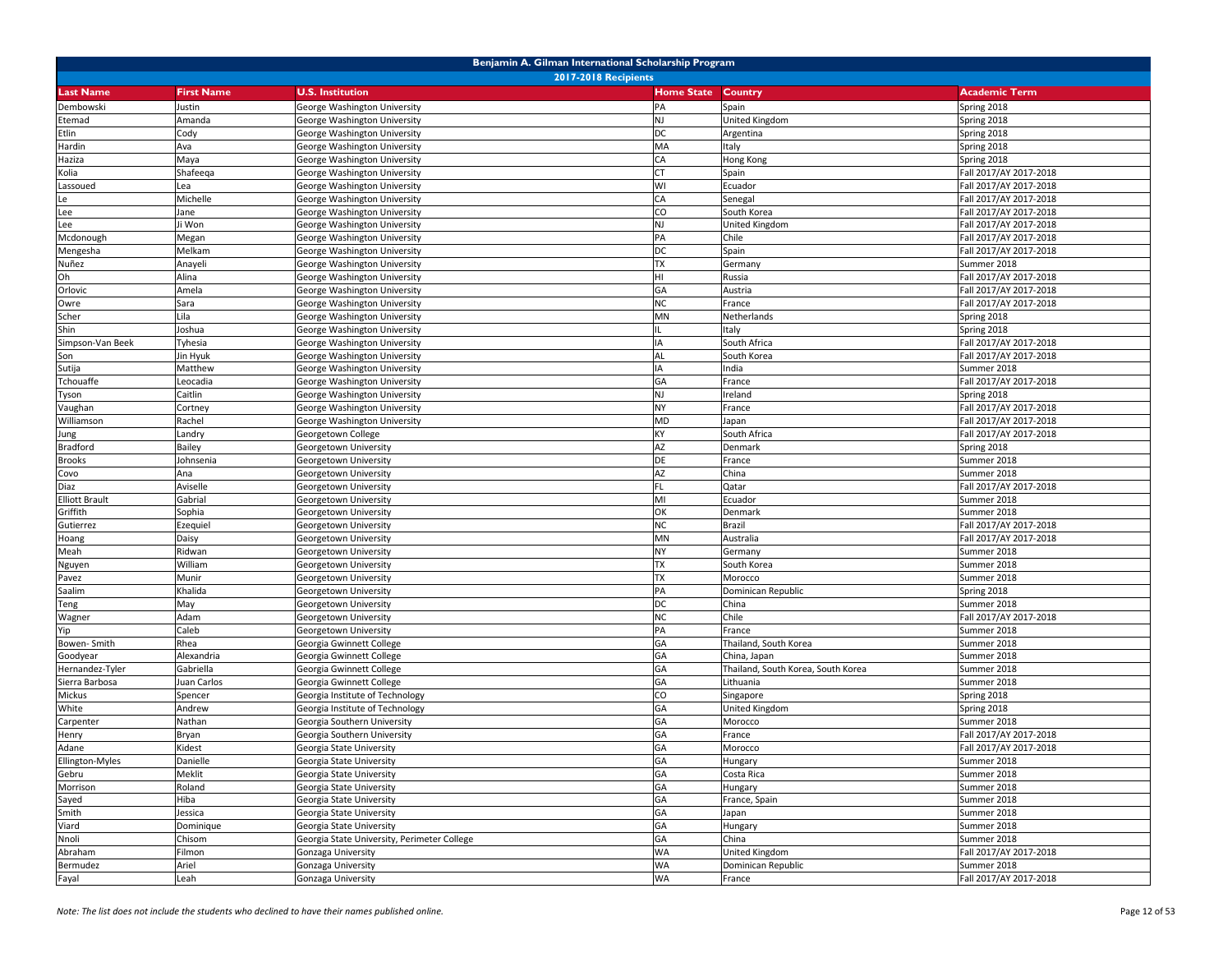|                  | Benjamin A. Gilman International Scholarship Program |                                             |                   |                            |                        |  |  |
|------------------|------------------------------------------------------|---------------------------------------------|-------------------|----------------------------|------------------------|--|--|
|                  |                                                      | <b>2017-2018 Recipients</b>                 |                   |                            |                        |  |  |
| <b>Last Name</b> | <b>First Name</b>                                    | <b>U.S. Institution</b>                     | <b>Home State</b> | <b>Country</b>             | <b>Academic Term</b>   |  |  |
| Lamadrid-Torres  | Andrea                                               | Gonzaga University                          | <b>WA</b>         | Dominican Republic         | Summer 2018            |  |  |
| Rosenberger      | John                                                 | Gonzaga University                          | <b>WA</b>         | Italy                      | Fall 2017/AY 2017-2018 |  |  |
| Soule            | Wrane                                                | Gonzaga University                          | <b>WA</b>         | Ghana                      | Spring 2018            |  |  |
| Wunderlich       | Haley                                                | Gonzaga University                          | <b>WA</b>         | Panama                     | Fall 2017/AY 2017-2018 |  |  |
| <b>Berg</b>      | Havah                                                | Goucher College                             | IL.               | United Kingdom             | Fall 2017/AY 2017-2018 |  |  |
| Chapagain        | Sushma                                               | <b>Goucher College</b>                      | MD                | New Zealand                | Fall 2017/AY 2017-2018 |  |  |
| Fana Brito       | Nicole                                               | Goucher College                             | <b>MD</b>         | United Kingdom             | Fall 2017/AY 2017-2018 |  |  |
| Kile             | Theyen                                               | <b>Goucher College</b>                      | <b>MD</b>         | United Kingdom             | Spring 2018            |  |  |
| Morse            | Jazmyn                                               | Goucher College                             | DE                | United Kingdom             | Summer 2018            |  |  |
| Renderos Cambara | Brandon                                              | Goucher College                             | <b>MD</b>         | Thailand                   | Spring 2018            |  |  |
| Stern            | Isadora                                              | Goucher College                             | CA                | Czech Republic             | Spring 2018            |  |  |
| Tran             | Elizabeth                                            | <b>Goucher College</b>                      | <b>TX</b>         | China                      | Spring 2018            |  |  |
| Kolovos          | Athanasios                                           | <b>Governors State University</b>           |                   | Italy                      | Summer 2018            |  |  |
| Arnold           | Daniel                                               | <b>Grand Valley State University</b>        | MI                | Ukraine                    | Summer 2018            |  |  |
| Bara             | Nicklas                                              | <b>Grand Valley State University</b>        | MI                | Madagascar                 | Summer 2018            |  |  |
| Bernal           | Clara                                                | <b>Grand Valley State University</b>        | MI                | Ghana                      | Summer 2018            |  |  |
| <b>Briggs</b>    | Justice                                              | <b>Grand Valley State University</b>        | MI                | France                     | Spring 2018            |  |  |
| Carter           | Albert                                               | <b>Grand Valley State University</b>        | MI                | China                      | Summer 2018            |  |  |
| Cunningham       | William                                              | <b>Grand Valley State University</b>        | MI                | Oman, United Arab Emirates | Summer 2018            |  |  |
| Godin            | Ashley                                               | <b>Grand Valley State University</b>        | MI                | Morocco                    | Fall 2017/AY 2017-2018 |  |  |
| Jones            | Andrew                                               | <b>Grand Valley State University</b>        | MI                | United Kingdom             | Summer 2018            |  |  |
| Juarez           | Crystal                                              | <b>Grand Valley State University</b>        | MI                | Mexico                     | Spring 2018            |  |  |
| Knoertzer        | lessica                                              | <b>Grand Valley State University</b>        | MI                | Peru                       | Summer 2018            |  |  |
| Lalonde          | Rebecca                                              | <b>Grand Valley State University</b>        | MI                | Ukraine                    | Summer 2018            |  |  |
| Lewis            | Krystle                                              | <b>Grand Valley State University</b>        | MI                | Thailand                   | Spring 2018            |  |  |
| Okros            | Maxwell                                              | Grand Valley State University               | MI                | Nepal                      | Summer 2018            |  |  |
| Randall          | Theo                                                 | <b>Grand Valley State University</b>        | MI                | Italy                      | Summer 2018            |  |  |
| Solis            | Jovanni                                              | <b>Grand Valley State University</b>        | MI                | France                     | Summer 2018            |  |  |
| Verstrate        | Christopher                                          | <b>Grand Valley State University</b>        | MI                | Australia                  | Fall 2017/AY 2017-2018 |  |  |
| Villafuerte      | Rachel                                               | <b>Grand Valley State University</b>        | MI                | Spain                      | Spring 2018            |  |  |
| Villanueva       | Tessa                                                | <b>Grand Valley State University</b>        | MI                | Spain                      | Fall 2017/AY 2017-2018 |  |  |
| Webb             | Bailey                                               | <b>Grand Valley State University</b>        | MI                | Ghana                      | Summer 2018            |  |  |
| Zbikowski        | Cameron                                              | <b>Grand Valley State University</b>        | MI                | Australia                  | Spring 2018            |  |  |
| Ayala            | Rene                                                 | <b>Grinnell College</b>                     | <b>MD</b>         | Chile                      | Spring 2018            |  |  |
| Damanhuri        | Muhammad                                             | Grinnell College                            | CA                | Japan                      | Fall 2017/AY 2017-2018 |  |  |
| Guzman           | Iridian                                              | <b>Grinnell College</b>                     |                   | Chile                      | Spring 2018            |  |  |
| Nguyen           | Kevin                                                | <b>Grinnell College</b>                     | <b>MD</b>         | Taiwan                     | Spring 2018            |  |  |
| Runder           | Naomi                                                | <b>Grinnell College</b>                     | IA                | South Africa               | Fall 2017/AY 2017-2018 |  |  |
| Suh              | Joy                                                  | Grinnell College                            | OK                | South Korea                | Fall 2017/AY 2017-2018 |  |  |
| <b>Baier</b>     | Raina                                                | <b>Guilford College</b>                     | <b>NC</b>         | Czech Republic             | Spring 2018            |  |  |
| Collins          | Christopher                                          | <b>Guilford College</b>                     | <b>NC</b>         | China                      | Fall 2017/AY 2017-2018 |  |  |
| Williams         | Taniesha                                             | <b>Guilford Technical Community College</b> | <b>NC</b>         | Argentina                  | Summer 2018            |  |  |
| Huntsman         | lessica                                              | <b>Gustavus Adolphus College</b>            | MN                | Spain                      | Spring 2018            |  |  |
| Meyer            | Nicole                                               | <b>Gustavus Adolphus College</b>            | MN                | United Kingdom             | Spring 2018            |  |  |
| Paczynski        | Timothy                                              | <b>Gustavus Adolphus College</b>            | <b>MN</b>         | Hungary                    | Fall 2017/AY 2017-2018 |  |  |
| Aguilar          | Andres                                               | Hamilton College of New York                | CA                | Chile                      | Fall 2017/AY 2017-2018 |  |  |
| <b>Buckholtz</b> | Seraphina                                            | Hamilton College of New York                | <b>NY</b>         | Jordan                     | Summer 2018            |  |  |
| Dafinis          | Pascal                                               | Hamilton College of New York                | <b>FL</b>         | Ghana                      | Fall 2017/AY 2017-2018 |  |  |
| German           | Mariani                                              | Hamilton College of New York                | MA                | Spain                      | Spring 2018            |  |  |
| Kim              | Byung Yo                                             | Hamilton College of New York                | <b>CT</b>         | Switzerland                | Spring 2018            |  |  |
| Lei              | Emily                                                | Hamilton College of New York                | <b>NY</b>         | South Korea                | Spring 2018            |  |  |
| Mclaughlin       | Fiona                                                | Hamilton College of New York                | <b>NY</b>         | Spain                      | Fall 2017/AY 2017-2018 |  |  |
| Plakas           | Christina                                            | Hamilton College of New York                | <b>NY</b>         | Spain                      | Spring 2018            |  |  |
| Yong             | Emily                                                | Hamilton College of New York                | <b>NY</b>         | Sweden                     | Spring 2018            |  |  |
| Yu               | Jesse                                                | Hamilton College of New York                | MA                | Denmark                    | Fall 2017/AY 2017-2018 |  |  |
| Randall          | Nicholas                                             | Hamline University                          | MN                | Germany                    | Fall 2017/AY 2017-2018 |  |  |
| Davidson         | Hannah                                               | Hampshire College                           | MA                | Mexico                     | Summer 2018            |  |  |
| Leach            | Erika                                                | Hampshire College                           | MA                | Thailand                   | Fall 2017/AY 2017-2018 |  |  |
| Palacio-Mccarthy | Cheyenne                                             | Hampshire College                           | <b>NY</b>         | United Kingdom             | Fall 2017/AY 2017-2018 |  |  |
| Bontreger        | Leah                                                 | Hanover College                             | IN                | South Africa               | Spring 2018            |  |  |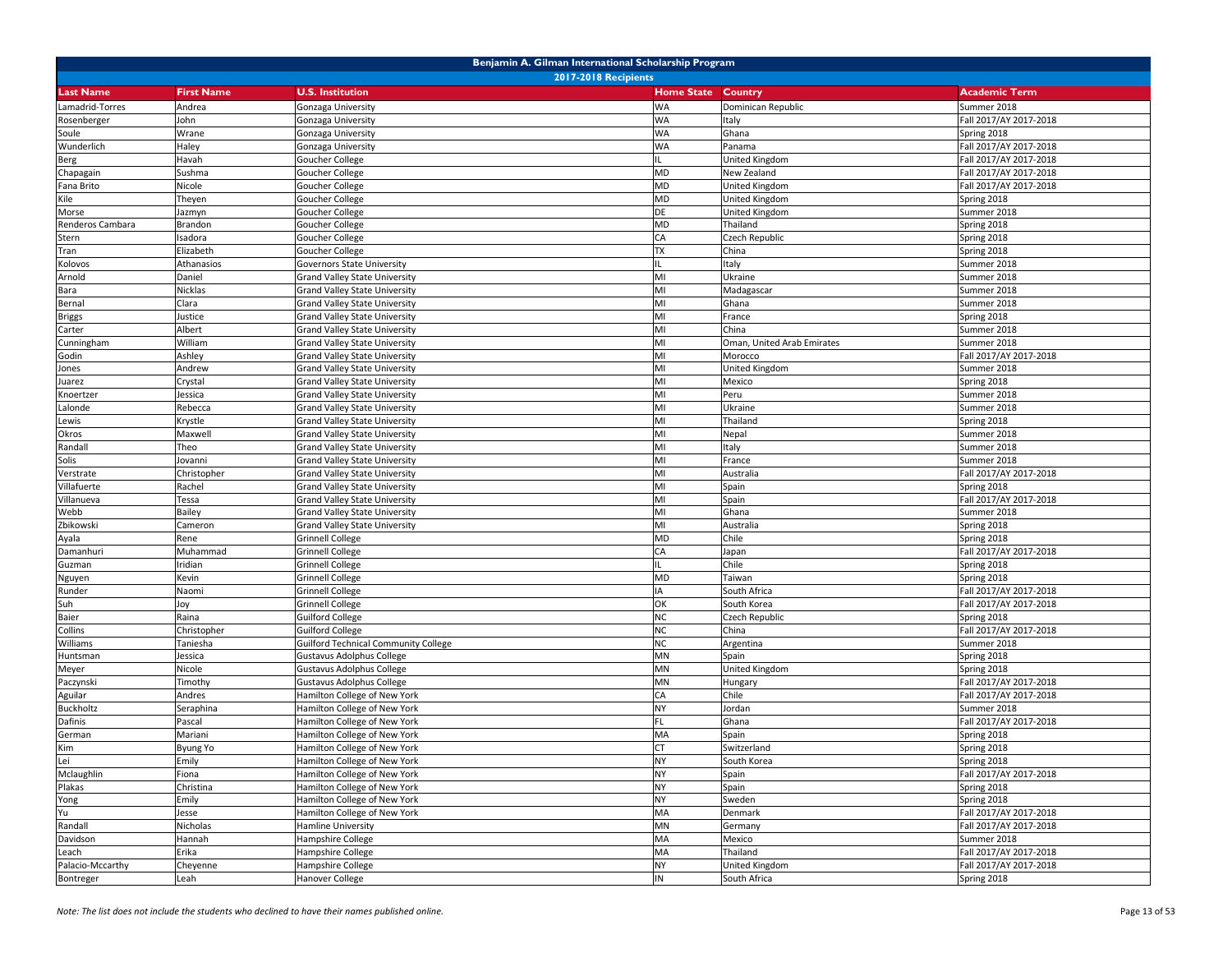| Benjamin A. Gilman International Scholarship Program |                   |                                          |                   |                                      |                        |  |
|------------------------------------------------------|-------------------|------------------------------------------|-------------------|--------------------------------------|------------------------|--|
|                                                      |                   | <b>2017-2018 Recipients</b>              |                   |                                      |                        |  |
| Last Name                                            | <b>First Name</b> | <b>U.S. Institution</b>                  | <b>Home State</b> | <b>Country</b>                       | <b>Academic Term</b>   |  |
| Davis                                                | Morgan            | <b>Hanover College</b>                   | ΙN                | Ghana                                | Spring 2018            |  |
| Depriest                                             | Dominique         | Hanover College                          | ΙN                | India                                | Spring 2018            |  |
| Skipper                                              | Samuel            | Hanover College                          | IN                | South Korea                          | Fall 2017/AY 2017-2018 |  |
| Campayne                                             | Shane             | Harvard University                       | FL                | China                                | Summer 2018            |  |
| Davila Portillo                                      | Dayana            | Haverford College in Pennsylvania        | PA                | South Africa                         | Spring 2018            |  |
| Harris                                               | Kevin             | Haverford College in Pennsylvania        | ОK                | Japan                                | Fall 2017/AY 2017-2018 |  |
| Mayo                                                 | Daniel            | Haverford College in Pennsylvania        | AZ                | Spain                                | Spring 2018            |  |
| Morales                                              | Vanessa           | Haverford College in Pennsylvania        | PA                | Germany                              | Spring 2018            |  |
| Ortega                                               | Tania             | Haverford College in Pennsylvania        | CA                | Serbia, Bosnia & Herzegovina, Kosovo | Spring 2018            |  |
| Rippel                                               | Maurice           | Haverford College in Pennsylvania        | PA                | <b>Barbados</b>                      | Spring 2018            |  |
| Viechweg                                             | Seanna            | Haverford College in Pennsylvania        | NΥ                | Barbados                             | Spring 2018            |  |
| Santarone                                            | Valentine         | Hawaii Community College                 | HI                | Ireland                              | Summer 2018            |  |
| Marchiani                                            | Joelle            | Hawaii Pacific University                | <b>TX</b>         | Australia                            | Summer 2018            |  |
| Perez                                                | Alexandra         | Hawaii Pacific University                | FL                | Brazil                               | Spring 2018            |  |
| Rhodes                                               | Jade              | Hawaii Pacific University                | HI                | Japan                                | Spring 2018            |  |
| Hall                                                 | Sydney            | <b>Heartland Community College</b>       |                   | Spain                                | Summer 2018            |  |
| Dergham                                              | Yasmene           | <b>High Point University</b>             | NY                | Morocco                              | Fall 2017/AY 2017-2018 |  |
| Abraham                                              | Rebecca           | Hillsborough Community College           | FL.               | Denmark                              | Summer 2018            |  |
| Ahmadi                                               | Nagina            | <b>Hobart and William Smith Colleges</b> | <b>NY</b>         | Spain                                | Fall 2017/AY 2017-2018 |  |
| Morris                                               | Kwame             | <b>Hobart and William Smith Colleges</b> | <b>NY</b>         | Spain                                | Fall 2017/AY 2017-2018 |  |
| Scott                                                | Saoirse           | <b>Hobart and William Smith Colleges</b> | CA                | United Kingdom                       | Spring 2018            |  |
| Testa                                                | Ashley            | <b>Hobart and William Smith Colleges</b> | NY                | United Kingdom                       | Spring 2018            |  |
| Vann                                                 | Kristine          | Hobart and William Smith Colleges        | NY.               | Italy                                | Spring 2018            |  |
| Carter                                               | Jasmine           | <b>Hollins University</b>                | VA                | <b>United Kingdom</b>                | Spring 2018            |  |
| Smith                                                | Alexus            | <b>Hollins University</b>                | VA                | United Kingdom                       | Spring 2018            |  |
| Collins Riley                                        | Kendall           | Hope College                             |                   | South Korea                          | Spring 2018            |  |
| Carswell                                             | Kellie            | <b>Howard Community College</b>          | MD                | Japan                                | Fall 2017/AY 2017-2018 |  |
| Aderotoye                                            | Oluwatobi         | <b>Howard University</b>                 | MD                | Germany                              | Summer 2018            |  |
| Ahmed                                                | man               | <b>Howard University</b>                 | MD                | South Korea                          | Spring 2018            |  |
| Caleb                                                | Misha             | <b>Howard University</b>                 | <b>NY</b>         | Mexico                               | Summer 2018            |  |
| Crawford                                             | Kwame             | <b>Howard University</b>                 | NJ                | Ghana                                | Fall 2017/AY 2017-2018 |  |
| Dorsey-Ruffin                                        | Julian            | Howard University                        | MD                | Germany, United Kingdom, Italy       | Spring 2018            |  |
| Garcia                                               | Gyselle           | <b>Howard University</b>                 | MD                | Dominican Republic                   | Fall 2017/AY 2017-2018 |  |
| Harris li                                            | Norman            | <b>Howard University</b>                 | TN                | Mexico                               | Summer 2018            |  |
| Headly                                               | Gabrielle         | <b>Howard University</b>                 | MD                | Japan                                | Fall 2017/AY 2017-2018 |  |
| Johnson                                              | Lydia             | <b>Howard University</b>                 | OH                | Senegal                              | Summer 2018            |  |
| Johnson                                              | Omri              | Howard University                        | NY                | Tanzania                             | Summer 2018            |  |
| Joubert                                              | Jacob             | <b>Howard University</b>                 | TΧ                | Italy                                | Summer 2018            |  |
| Lyons                                                | Makiah            | <b>Howard University</b>                 |                   | Ghana                                | Spring 2018            |  |
| Mcadoo                                               | Brianna           | <b>Howard University</b>                 | DC                | South Africa                         | Fall 2017/AY 2017-2018 |  |
| Richardson                                           | lyana             | Howard University                        | ΝC                | Costa Rica                           | Spring 2018            |  |
| Tidwell-Carter                                       | Evan              | Howard University                        | СA                | Thailand                             | Fall 2017/AY 2017-2018 |  |
| Warner                                               | Nathanael         | <b>Howard University</b>                 | NY.               | United Kingdom                       | Summer 2018            |  |
| Williams                                             | Ishmael           | <b>Howard University</b>                 | GA                | Nicaragua                            | Summer 2018            |  |
| Camarillo                                            | Jessica           | Humboldt State University                | CA                | Japan                                | Fall 2017/AY 2017-2018 |  |
| Oman                                                 | Karl              | Humboldt State University                | WA                | Mexico                               | Fall 2017/AY 2017-2018 |  |
| Peterson                                             | Malachi           | Huston-Tillotson University              | V١                | China                                | Summer 2018            |  |
| Smith                                                | Ladrea            | Huston-Tillotson University              | <b>TX</b>         | China                                | Summer 2018            |  |
| Waites                                               | Dysha             | Huston-Tillotson University              | <b>TX</b>         | China                                | Summer 2018            |  |
| Ortiz                                                | Selene            | Idaho State University                   | ID                | Spain                                | Spring 2018            |  |
| Guthman                                              | Kayelynn          | Illinois Central College                 | IL                | United Kingdom                       | Spring 2018            |  |
| Griesemer                                            | Alysha            | Illinois College                         |                   | Argentina                            | Spring 2018            |  |
| O'Meara                                              | Melissa           | Illinois College                         |                   | Japan                                | Fall 2017/AY 2017-2018 |  |
| Phillips                                             | Hailey            | Illinois College                         |                   | Germany                              | Spring 2018            |  |
| Shereda                                              | Michael           | <b>Illinois College</b>                  |                   | Germany                              | Spring 2018            |  |
| Hageman                                              | Blake             | Illinois Institute of Technology         |                   | Germany, Denmark, Netherlands        | Summer 2018            |  |
| Reeves                                               | John              | Illinois Institute of Technology         | <b>TN</b>         | Netherlands                          | Fall 2017/AY 2017-2018 |  |
| Miulli                                               | Brianna           | Illinois Wesleyan University             |                   | Tanzania                             | Fall 2017/AY 2017-2018 |  |
| Munoz                                                | Monica            | Illinois Wesleyan University             |                   | Ecuador                              | Spring 2018            |  |
| Nava                                                 | Elia              | Illinois Wesleyan University             |                   | Spain                                | Spring 2018            |  |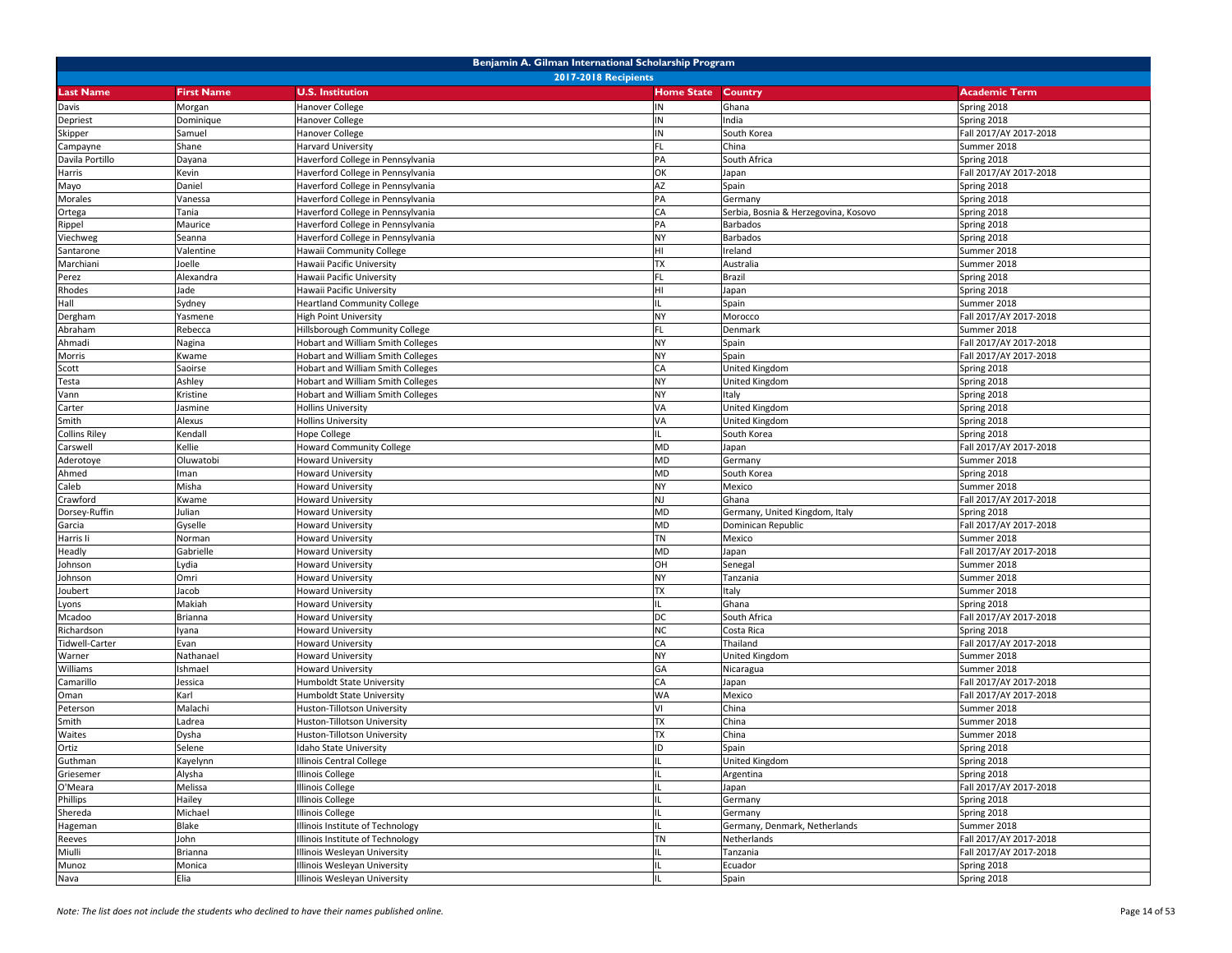|                       | Benjamin A. Gilman International Scholarship Program |                                                            |                   |                         |                                       |  |  |
|-----------------------|------------------------------------------------------|------------------------------------------------------------|-------------------|-------------------------|---------------------------------------|--|--|
| <b>Last Name</b>      | <b>First Name</b>                                    | <b>2017-2018 Recipients</b><br><b>U.S. Institution</b>     | <b>Home State</b> | <b>Country</b>          | <b>Academic Term</b>                  |  |  |
|                       |                                                      |                                                            |                   |                         |                                       |  |  |
| Snevely               | Tamara<br>Alani                                      | llinois Wesleyan University<br>llinois Wesleyan University | IL                | Spain<br>United Kingdom | Spring 2018<br>Fall 2017/AY 2017-2018 |  |  |
| Sweezy<br>Torres Luna | Veronica                                             | Ilinois Wesleyan University                                |                   | Chile                   | Spring 2018                           |  |  |
| Caldwell              | Ryan                                                 | ndiana University of Pennsylvania                          | PA                | Spain                   | Spring 2018                           |  |  |
| Gallo                 | Joseph                                               | ndiana University of Pennsylvania                          | PA                | Japan                   | Spring 2018                           |  |  |
| Roach                 | Alexandra                                            | ndiana University of Pennsylvania                          | PA                | Spain                   | Spring 2018                           |  |  |
| Ahls                  | Charlotte                                            | ndiana University, Bloomington                             | IN                | Australia               | Fall 2017/AY 2017-2018                |  |  |
| <b>Bennett</b>        | Tyler                                                | ndiana University, Bloomington                             | IN                | China                   | Fall 2017/AY 2017-2018                |  |  |
| Bergsneider Serrano   | Melissa                                              | ndiana University, Bloomington                             | IN                | Denmark                 | Fall 2017/AY 2017-2018                |  |  |
| Engleking             | Brittany                                             | ndiana University, Bloomington                             | IN                | Japan                   | Fall 2017/AY 2017-2018                |  |  |
| Hesch                 | Blake                                                | ndiana University, Bloomington                             | IN                | Spain                   | Summer 2018                           |  |  |
| Hudgins               | Katherine                                            | ndiana University, Bloomington                             | IN                | Italy                   | Spring 2018                           |  |  |
| Knight                | Taylor                                               | ndiana University, Bloomington                             | IN                | Spain                   | Spring 2018                           |  |  |
| Long                  | Eden                                                 | ndiana University, Bloomington                             | IN                | New Zealand             | Spring 2018                           |  |  |
| St Angelo             | Lillian                                              | ndiana University, Bloomington                             | IN                | Uganda                  | Summer 2018                           |  |  |
| Towner                | Monica                                               | ndiana University, Bloomington                             | IN                | Chile                   | Summer 2018                           |  |  |
| Bowie                 | Teagan                                               | ndiana University-Purdue University Fort Wayne             | IN                | United Arab Emirates    | Fall 2017/AY 2017-2018                |  |  |
| Salazar               | Michael                                              | ndiana University-Purdue University Fort Wayne             | IN                | Spain                   | Summer 2018                           |  |  |
| Smith                 | Megan                                                | ndiana University-Purdue University Indianapolis           | IN                | China                   | Fall 2017/AY 2017-2018                |  |  |
| Barkley               | Zahra                                                | owa State University                                       | IA                | Czech Republic          | Fall 2017/AY 2017-2018                |  |  |
| Brylski               | Nicholas                                             | owa State University                                       | IA                | Singapore               | Spring 2018                           |  |  |
| <b>Burns</b>          | Krishaun                                             | owa State University                                       | MI                | Italy                   | Spring 2018                           |  |  |
| De Carvalho           | Amanda                                               | owa State University                                       | PR                | Uganda                  | Summer 2018                           |  |  |
| Geisler               | James                                                | Iowa State University                                      | IA                | Italy                   | Spring 2018                           |  |  |
| Hadish                | Jace                                                 | lowa State University                                      | IA                | Uganda                  | Spring 2018                           |  |  |
| Ismail                | Ahmed                                                | owa State University                                       | IA                | United Kingdom          | Spring 2018                           |  |  |
| Larson                | James                                                | owa State University                                       | IA                | Italy                   | Fall 2017/AY 2017-2018                |  |  |
| Lee                   | Dozmen                                               | owa State University                                       |                   | Ireland                 | Summer 2018                           |  |  |
| Mason                 | Jdah                                                 | Iowa State University                                      | IA                | Italy                   | Spring 2018                           |  |  |
| Ortega                | Karla                                                | lowa State University                                      | <b>TX</b>         | Costa Rica              | Summer 2018                           |  |  |
| Serratos Garcia       | Brayan                                               | owa State University                                       | WI                | Brazil                  | Summer 2018                           |  |  |
| Sounalath             | Jeffrey<br>Clara                                     | owa State University                                       | IA                | United Kingdom          | Fall 2017/AY 2017-2018                |  |  |
| Young<br>Atabong      | Atabongnkeng                                         | owa State University<br>James Madison University           | VA                | Australia<br>Argentina  | Spring 2018<br>Summer 2018            |  |  |
| Landers               | Taylor                                               | James Madison University                                   | VA                | United Kingdom          | Summer 2018                           |  |  |
| Lee                   | Savannah                                             | James Madison University                                   | VA                | Spain                   | Summer 2018                           |  |  |
| Macklin               | Meshawn                                              | lames Madison University                                   | VA                | Ghana                   | Summer 2018                           |  |  |
| Mccray                | Jordan                                               | lames Madison University                                   | VA                | Brazil                  | Spring 2018                           |  |  |
| Murchison             | Dezarae                                              | James Madison University                                   | VA                | Ghana                   | Summer 2018                           |  |  |
| Ramirez               | Cindy                                                | James Madison University                                   | VA                | Spain                   | Summer 2018                           |  |  |
| Truong                | Tran                                                 | lames Madison University                                   | VA                | Belgium                 | Summer 2018                           |  |  |
| Wessen                | Jerry                                                | ames Madison University                                    | VA                | Ireland                 | Summer 2018                           |  |  |
| Williams              | Dejah                                                | James Madison University                                   | VA                | Ghana                   | Summer 2018                           |  |  |
| Lego                  | Denver                                               | John Brown University                                      | OH                | Jordan                  | Summer 2018                           |  |  |
| Preske                | Anneliese                                            | John Carroll University                                    | OH                | Italy                   | Fall 2017/AY 2017-2018                |  |  |
| Scherer               | Shannon                                              | John Carroll University                                    | PA                | Ireland                 | Spring 2018                           |  |  |
| Carmenate             | Yaretson                                             | ohns Hopkins University                                    | <b>MD</b>         | Italy                   | Fall 2017/AY 2017-2018                |  |  |
| Ighodaro              | Edoghogho                                            | <b>Johns Hopkins University</b>                            | KY                | Spain                   | Summer 2018                           |  |  |
| Kallon                | Karimatu                                             | Johns Hopkins University                                   | GA                | China                   | Summer 2018                           |  |  |
| Martinez Sanchez      | Irving                                               | Johnson & Wales University, Providence                     | <b>RI</b>         | Germany                 | Spring 2018                           |  |  |
| Curiel                | Monica                                               | Johnson County Community College                           | KS                | Italy                   | Summer 2018                           |  |  |
| Holland               | Joni                                                 | Johnson County Community College                           | <b>KS</b>         | Spain                   | Summer 2018                           |  |  |
| Loomis                | Courtney                                             | Johnson County Community College                           | KS                | Japan                   | Fall 2017/AY 2017-2018                |  |  |
| Rabanal               | Jonathan                                             | Johnson County Community College                           | <b>KS</b>         | Japan                   | Spring 2018                           |  |  |
| Worth                 | Emily                                                | Johnson County Community College                           | <b>KS</b>         | Spain                   | Summer 2018                           |  |  |
| Eccleston             | Khoreen                                              | Juniata College                                            | <b>NY</b>         | Japan                   | Fall 2017/AY 2017-2018                |  |  |
| Ford                  | Rebekah                                              | Juniata College                                            | PA                | New Zealand             | Spring 2018                           |  |  |
| Greenleaf             | Brody                                                | Juniata College                                            | PA                | Spain                   | Fall 2017/AY 2017-2018                |  |  |
| Kirsch                | Rina                                                 | Juniata College                                            | CA                | Russia                  | Fall 2017/AY 2017-2018                |  |  |
| Leiby                 | Nichole                                              | Juniata College                                            | PA                | Australia               | Fall 2017/AY 2017-2018                |  |  |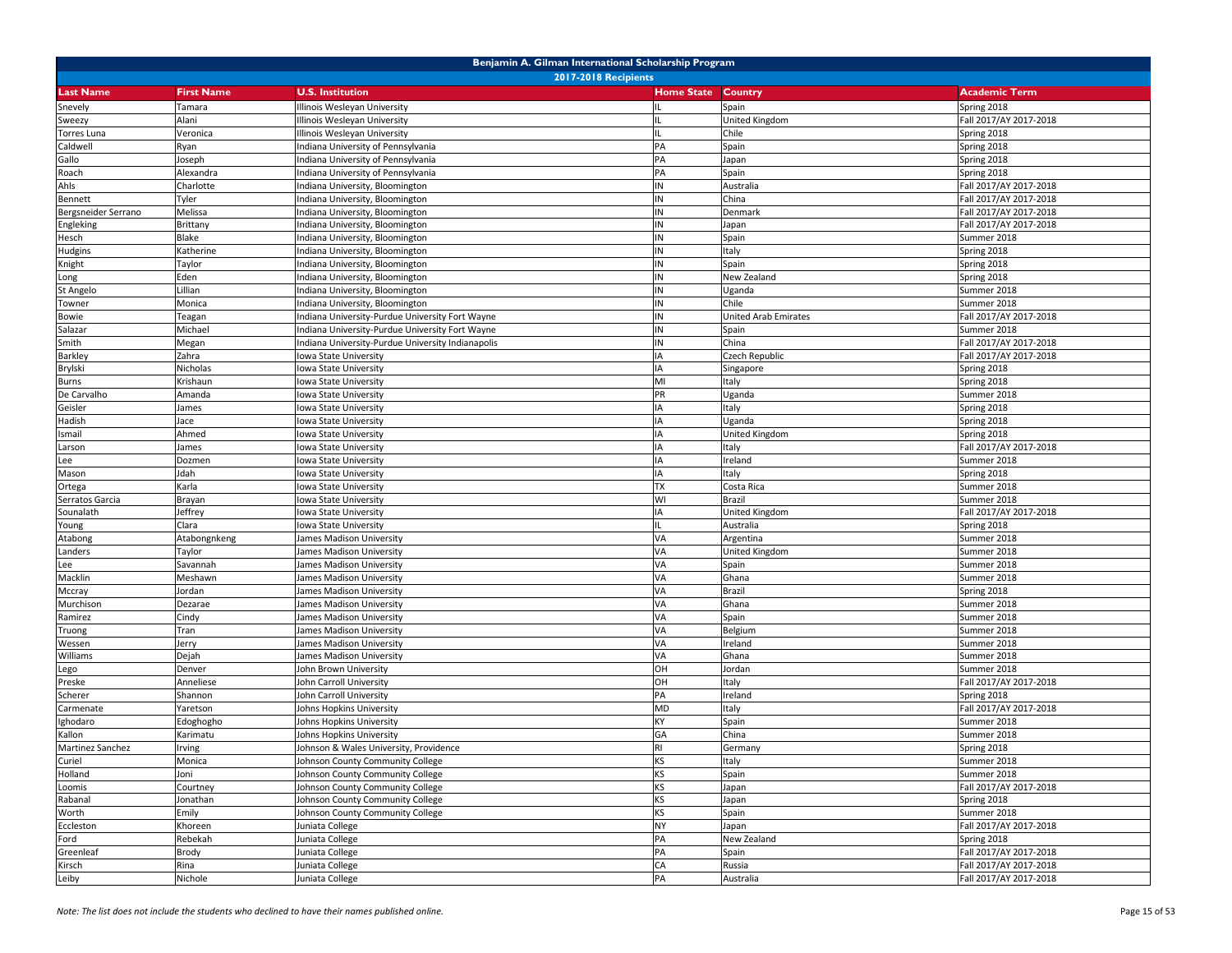| Benjamin A. Gilman International Scholarship Program |                                                                                                                     |                                                                                           |                   |                                |                                       |  |
|------------------------------------------------------|---------------------------------------------------------------------------------------------------------------------|-------------------------------------------------------------------------------------------|-------------------|--------------------------------|---------------------------------------|--|
|                                                      |                                                                                                                     | 2017-2018 Recipients                                                                      |                   |                                |                                       |  |
| Last Name                                            | <b>First Name</b>                                                                                                   | <b>U.S. Institution</b>                                                                   | <b>Home State</b> | Country                        | <b>Academic Term</b>                  |  |
| Weeden                                               | Katheryn                                                                                                            | Juniata College                                                                           | PA                | Spain                          | Spring 2018                           |  |
| Diep Rosas                                           | Anthony                                                                                                             | <alamazoo college<="" td=""><td>CA</td><td>Costa Rica</td><td>Spring 2018</td></alamazoo> | CA                | Costa Rica                     | Spring 2018                           |  |
| Vargas                                               | sabel                                                                                                               | Kansas City Art Institute                                                                 | FI                | Italy                          | Summer 2018                           |  |
| Beauchamp                                            | Madison                                                                                                             | Kansas State University                                                                   | KS                | Thailand                       | Fall 2017/AY 2017-2018                |  |
| Helms                                                | Cheyanne                                                                                                            | Kansas State University                                                                   | KS                | Dominican Republic             | Summer 2018                           |  |
| Meek                                                 | Thomas                                                                                                              | Kansas State University                                                                   | KS                | Costa Rica                     | Summer 2018                           |  |
| Miller                                               | Crystal                                                                                                             | Kansas State University                                                                   | KS                | India                          | Summer 2018                           |  |
| Parker                                               | Mckenna                                                                                                             | Kansas State University                                                                   | KS                | ndia                           | Fall 2017/AY 2017-2018                |  |
| Jaafar                                               | <amela< td=""><td>Kennesaw State University</td><td>GA</td><td>Morocco</td><td>Fall 2017/AY 2017-2018</td></amela<> | Kennesaw State University                                                                 | GA                | Morocco                        | Fall 2017/AY 2017-2018                |  |
| Rich                                                 | Nicole                                                                                                              | Kennesaw State University                                                                 | GA                | Belgium                        | Summer 2018                           |  |
| Beight                                               | Stephen                                                                                                             | Kent State University                                                                     | OH                | Italy                          | Summer 2018                           |  |
| Bloom                                                | Travis                                                                                                              | Kent State University                                                                     | OH                | Italy                          | Spring 2018                           |  |
| Dusthimer                                            | Lelia                                                                                                               | Kenyon College                                                                            | OH                | Morocco                        | Summer 2018                           |  |
| Evans                                                | Andrea                                                                                                              | Kenyon College                                                                            | OH                | Japan                          | Spring 2018                           |  |
| Frankevich                                           | Joshua                                                                                                              | Kings College                                                                             | PA                | Ireland                        | Spring 2018                           |  |
| Acosta                                               | Kayla                                                                                                               | Kirkwood Community College                                                                | IΑ                | Australia                      | Summer 2018                           |  |
| Anderson                                             | Cydney                                                                                                              | Kirkwood Community College                                                                | IA                | Ireland                        | Summer 2018                           |  |
| Erdman                                               | Zoe                                                                                                                 | Kirkwood Community College                                                                |                   | Greece                         | Summer 2018                           |  |
| Mcdonell                                             | Joseph                                                                                                              | Kirkwood Community College                                                                |                   | Mexico                         | Spring 2018                           |  |
| Price                                                | Tami                                                                                                                | Kirkwood Community College                                                                | IA                | Ireland                        | Summer 2018                           |  |
|                                                      | Stephanie                                                                                                           | Knox College                                                                              |                   | South Korea                    | Fall 2017/AY 2017-2018                |  |
| Austin                                               |                                                                                                                     | Knox College                                                                              |                   | South Korea                    | Summer 2018                           |  |
| Moore                                                | Arjun                                                                                                               |                                                                                           |                   |                                |                                       |  |
| Rodriguez                                            | Diana                                                                                                               | Knox College                                                                              |                   | Costa Rica                     | Fall 2017/AY 2017-2018                |  |
| Scott                                                | Dominique                                                                                                           | <b>Knox College</b>                                                                       |                   | Botswana                       | Spring 2018<br>Fall 2017/AY 2017-2018 |  |
| Smith                                                | Lindsay                                                                                                             | Knox College                                                                              |                   | Tanzania                       |                                       |  |
| Dudick                                               | Marie                                                                                                               | Kutztown University of Pennsylvania                                                       | PA                | Japan                          | Spring 2018                           |  |
| Scoles                                               | Emily                                                                                                               | <b>Kuyper College</b>                                                                     | MI                | Ecuador                        | Spring 2018                           |  |
| Zou                                                  | Rong                                                                                                                | Lafayette College                                                                         | MA                | United Kingdom, Spain, Morocco | Spring 2018                           |  |
| Messavussu                                           | Sylvie                                                                                                              | Lake Forest College                                                                       |                   | France                         | Fall 2017/AY 2017-2018                |  |
| Montejo                                              | Jocelyn                                                                                                             | Lake Forest College                                                                       |                   | Japan, South Korea             | Fall 2017/AY 2017-2018                |  |
| Skeffington-Palmieri                                 | Beatrice                                                                                                            | Lake Forest College                                                                       | <b>NJ</b>         | Greece                         | Spring 2018                           |  |
| Taylor                                               | Ralph                                                                                                               | Lake Forest College                                                                       |                   | Finland                        | Fall 2017/AY 2017-2018                |  |
| Velazquez                                            | Desiree                                                                                                             | Lake Forest College                                                                       |                   | Italy                          | Fall 2017/AY 2017-2018                |  |
| Bader                                                | Sam                                                                                                                 | Lawrence University                                                                       | HI                | Madagascar                     | Fall 2017/AY 2017-2018                |  |
| De Meij                                              | Emmylou                                                                                                             | Lawrence University                                                                       | MT                | Russia                         | Fall 2017/AY 2017-2018                |  |
| Rodriguez                                            | Christian                                                                                                           | Lawrence University                                                                       | WI                | Hungary                        | Fall 2017/AY 2017-2018                |  |
| Baker                                                | Nia                                                                                                                 | Lehigh University                                                                         | <b>NC</b>         | Ghana                          | Summer 2018                           |  |
| Groves                                               | Ryan                                                                                                                | Lehigh University                                                                         | NJ                | Czech Republic                 | Summer 2018                           |  |
| Hapeman                                              | Paige                                                                                                               | ehigh University                                                                          | NY                | ndia, Brazil, Uganda           | Spring 2018                           |  |
| Kuehnle                                              | Matt                                                                                                                | Lehigh University                                                                         | PA                | China                          | Summer 2018                           |  |
| Mejia                                                | Kimberly                                                                                                            | Lehigh University                                                                         | <b>MD</b>         | Spain                          | Spring 2018                           |  |
| Remen                                                | Gili                                                                                                                | Lehigh University                                                                         | <b>NJ</b>         | Spain                          | Fall 2017/AY 2017-2018                |  |
| Rivas Garcia                                         | Diana                                                                                                               | Lehigh University                                                                         | OR                | China                          | Spring 2018                           |  |
| Shao                                                 | Long Ping                                                                                                           | ehigh University                                                                          | NY                | China                          | Summer 2018                           |  |
| Nava-Lopez                                           | Kellsy                                                                                                              | Lewis & Clark College                                                                     | CA                | Australia                      | Spring 2018                           |  |
| Quick                                                | Brady                                                                                                               | ewis & Clark College                                                                      | OR                | ndia                           | Fall 2017/AY 2017-2018                |  |
| Smith                                                | Eden                                                                                                                | Lewis & Clark College                                                                     | <b>MO</b>         | Australia                      | Spring 2018                           |  |
| Soliman                                              | Alix                                                                                                                | Lewis & Clark College                                                                     | OR                | New Zealand                    | Spring 2018                           |  |
| Villafuerte                                          | Luis                                                                                                                | Lewis & Clark College                                                                     | OR                | Spain                          | Spring 2018                           |  |
| Allain                                               | Lamech                                                                                                              | Lincoln University of Pennsylvania                                                        | PA                | Ecuador                        | Fall 2017/AY 2017-2018                |  |
| Glenmore                                             | Zelda                                                                                                               | Lincoln University of Pennsylvania                                                        | DC                | Jamaica                        | Summer 2018                           |  |
| Mitchell                                             | Madelynn                                                                                                            | Lincoln University of Pennsylvania                                                        | PA                | Jamaica                        | Summer 2018                           |  |
| Parker Jr.                                           | Anthony                                                                                                             | Lincoln University of Pennsylvania                                                        | PA                | Jamaica                        | Summer 2018                           |  |
| Mayhall                                              | Lillian Roques                                                                                                      | Louisiana State University, Baton Rouge                                                   | LA                | Costa Rica                     | Summer 2018                           |  |
| Castillo                                             | Megan                                                                                                               | Loyola Marymount University                                                               | CA                | Ghana                          | Summer 2018                           |  |
| Clark                                                | Mia                                                                                                                 | Loyola Marymount University                                                               | <b>MD</b>         | Ghana                          | Summer 2018                           |  |
| <b>Stirling</b>                                      | Matthew                                                                                                             | Loyola Marymount University                                                               | SD                | United Kingdom                 | Summer 2018                           |  |
| Kelson                                               | Joy                                                                                                                 | Loyola University Maryland                                                                | NJ                | United Kingdom                 | Spring 2018                           |  |
| Maus                                                 | Devon                                                                                                               | oyola University Maryland                                                                 | CT                | Greece                         | Spring 2018                           |  |
| Morris                                               | Natalie                                                                                                             | Loyola University Maryland                                                                | PA                | Denmark                        | Spring 2018                           |  |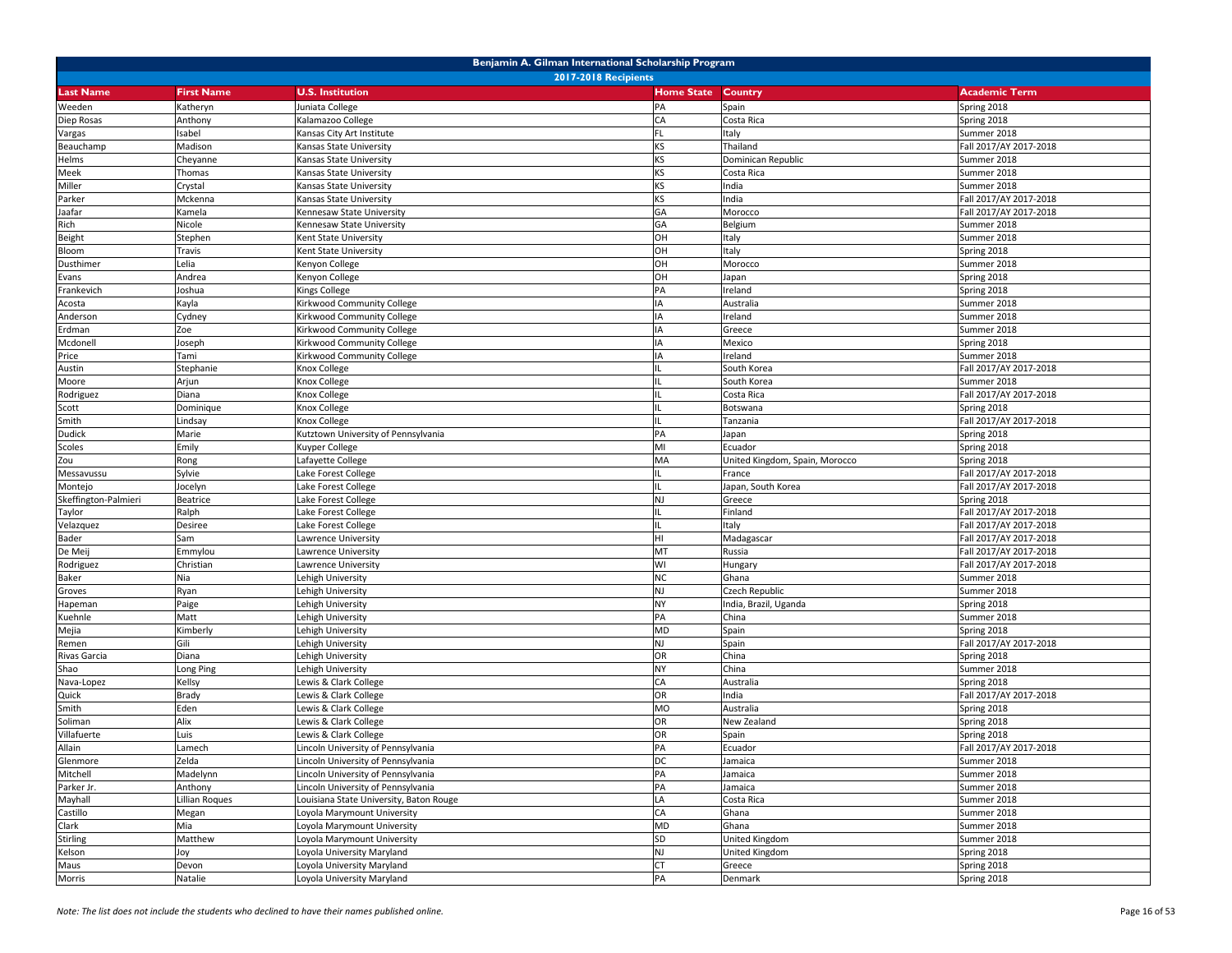|                  | Benjamin A. Gilman International Scholarship Program |                                         |                   |                      |                        |  |  |
|------------------|------------------------------------------------------|-----------------------------------------|-------------------|----------------------|------------------------|--|--|
|                  | <b>2017-2018 Recipients</b>                          |                                         |                   |                      |                        |  |  |
| <b>Last Name</b> | <b>First Name</b>                                    | <b>U.S. Institution</b>                 | <b>Home State</b> | Country              | <b>Academic Term</b>   |  |  |
| Adams            | Snow                                                 | oyola University of New Orleans         |                   | Mexico               | Summer 2018            |  |  |
| Bigelow-Monssen  | Melody                                               | oyola University of New Orleans         | LA                | Belgium              | Summer 2018            |  |  |
| Devlin           | Dea                                                  | oyola University of New Orleans         | <b>NY</b>         | Australia            | Spring 2018            |  |  |
| Fletcher         | Shavon                                               | oyola University of New Orleans         | LA                | Ecuador              | Spring 2018            |  |  |
| Galvez           | Leslie                                               | Loyola University of New Orleans        | <b>SC</b>         | Ecuador              | Spring 2018            |  |  |
| Haimes           | Brenna                                               | oyola University of New Orleans         | <b>NJ</b>         | India                | Summer 2018            |  |  |
| Louis            | Marjunique                                           | oyola University of New Orleans         | LA                | China                | Spring 2018            |  |  |
| Nguyen           | Oanh                                                 | oyola University of New Orleans         | LA                | Netherlands          | Spring 2018            |  |  |
| Criollo          | lessica                                              | oyola University, Chicago               |                   | Italy                | Spring 2018            |  |  |
| Dorado           | Teresa                                               | oyola University, Chicago               | WI                | Costa Rica           | Fall 2017/AY 2017-2018 |  |  |
| Gillespie        | Marrin                                               | oyola University, Chicago               | $\mathbf{H}$      | Ireland              | Summer 2018            |  |  |
| Latimer          | Trevaughn                                            | oyola University, Chicago               | <b>MO</b>         | Vietnam              | Spring 2018            |  |  |
| Saylor           | Nicole                                               | oyola University, Chicago               |                   | Spain                | Spring 2018            |  |  |
| Gardner          | Hillary                                              | uther College                           | IA                | Germany              | Spring 2018            |  |  |
| Halse            | Michelle                                             | uther College                           | IA                | United Kingdom       | Summer 2018            |  |  |
| Oliver           | Megan                                                | uther College                           | IA                | Togo                 | Summer 2018            |  |  |
| Wells            | Trevor                                               | uther College                           | WI                | Spain                | Fall 2017/AY 2017-2018 |  |  |
| Hoff             | lessica                                              | vcoming College                         | <b>NJ</b>         | Ecuador              | Spring 2018            |  |  |
| Arnold           | lennifer                                             | Macalester College                      |                   | United Kingdom       | Spring 2018            |  |  |
| Hoffman          | Sarah                                                | Macalester College                      | <b>NY</b>         | Senegal              | Fall 2017/AY 2017-2018 |  |  |
| Manz             | Samantha                                             | Macalester College                      | MN                | Portugal             | Spring 2018            |  |  |
| Mcevers          | Aberdeen                                             | Macalester College                      | MN                | Serbia               | Spring 2018            |  |  |
| Sageser          | uke.                                                 | Macalester College                      | <b>NC</b>         | Morocco, Netherlands | Spring 2018            |  |  |
| Skluzacek        | Zachary                                              | Macalester College                      | MN                | Hungary              | Fall 2017/AY 2017-2018 |  |  |
| Wong             | Ngai Kay                                             | Macalester College                      | GA                | South Korea          | Fall 2017/AY 2017-2018 |  |  |
| Christen         | Lauren                                               | Madison Area Technical College          | WI                | Costa Rica           | Summer 2018            |  |  |
| Roberts          | Brianna                                              | Madison Area Technical College          | WI                | Ireland              | Spring 2018            |  |  |
| Lee              | Shannon                                              | Manchester University                   | IN                | India                | Spring 2018            |  |  |
| Gorrell          | Ruthann                                              | Marian University                       |                   | Peru                 | Summer 2018            |  |  |
| Thu              | Htoo                                                 | Marian University                       | IN                | Chile                | Summer 2018            |  |  |
| Gage             | Kylah                                                | Marquette University                    | WI                | South Africa         | Fall 2017/AY 2017-2018 |  |  |
| Godoy-Gonzalez   | Nora                                                 | Marquette University                    | WI                | South Korea          | Fall 2017/AY 2017-2018 |  |  |
| Greathouse       | Amanda                                               | Marquette University                    | MI                | Ireland              | Spring 2018            |  |  |
| <b>Burns</b>     | Erica                                                | Marshall University                     | <b>WV</b>         | South Korea          | Summer 2018            |  |  |
| Schiefelbein     | Katlin                                               | Mary Baldwin College                    | VA                | Vietnam              | Summer 2018            |  |  |
| Chen             | Anny                                                 | Maryland Institute, College of Art      | <b>MD</b>         | China                | Summer 2018            |  |  |
| Bland            | Myka                                                 | Maryville College                       | AL                | United Kingdom       | Spring 2018            |  |  |
| Kirby            | Hannah                                               | Maryville College                       | <b>TN</b>         | Netherlands          | Fall 2017/AY 2017-2018 |  |  |
| Robison          | Kyle                                                 | Maryville College                       | <b>TN</b>         | Costa Rica           | Summer 2018            |  |  |
| Aridou           | Love                                                 | Massachusetts College of Art and Design | MA                | Italy                | Spring 2018            |  |  |
| Sam              | Sopheak                                              | Massachusetts College of Art and Design | MA                | United Kingdom       | Fall 2017/AY 2017-2018 |  |  |
| Hounsou          | Femi Grace                                           | <b>McDaniel College</b>                 | MD                | Hungary              | Fall 2017/AY 2017-2018 |  |  |
| Davis            | Emily                                                | McKendree University                    |                   | Ireland              | Spring 2018            |  |  |
| <b>Biswas</b>    | Shakti                                               | Mercer University                       | GA                | Spain                | Summer 2018            |  |  |
| <b>Bryant</b>    | Sahaara-Jade                                         | Mercer University                       | GA                | South Africa         | Summer 2018            |  |  |
| Daniels          | Ariel                                                | Mercer University                       | GA                | Morocco              | Summer 2018            |  |  |
| Fortner          | Alyssa                                               | Mercer University                       | GA                | South Africa         | Summer 2018            |  |  |
| Hood             | Timothy                                              | Mercer University                       | GA                | Dominican Republic   | Summer 2018            |  |  |
| Khoja            | Simran                                               | Mercer University                       | GA                | Hong Kong            | Fall 2017/AY 2017-2018 |  |  |
| Loving           | Danielle                                             | Mercer University                       | GA                | Peru                 | Summer 2018            |  |  |
| Tran             | Brittany                                             | <b>Mercer University</b>                | GA                | Vietnam              | Summer 2018            |  |  |
| Williams         | Alicia                                               | <b>Mercer University</b>                | GA                | Dominican Republic   | Summer 2018            |  |  |
| Williams Jr      | Donald                                               | <b>Mercer University</b>                | GA                | Spain                | Summer 2018            |  |  |
| Spinner          | Leah                                                 | Meredith College                        | <b>NC</b>         | Australia            | Fall 2017/AY 2017-2018 |  |  |
| Curit            | Alyssa                                               | Merrimack College                       | ME                | Germany              | Spring 2018            |  |  |
| Garland          | Faith                                                | Mesa Community College                  | AZ                | United Kingdom       | Summer 2018            |  |  |
| Pyrzynski        | Hannah                                               | <b>Messiah College</b>                  | <b>NJ</b>         | Rwanda               | Fall 2017/AY 2017-2018 |  |  |
| Shields          | Brittany                                             | Messiah College                         | PA                | Zambia               | Summer 2018            |  |  |
| Shughart         | Alexis                                               | Messiah College                         | PA                | Indonesia            | Spring 2018            |  |  |
| Arellano         | Paige                                                | Metropolitan State University of Denver | CO                | Czech Republic       | Summer 2018            |  |  |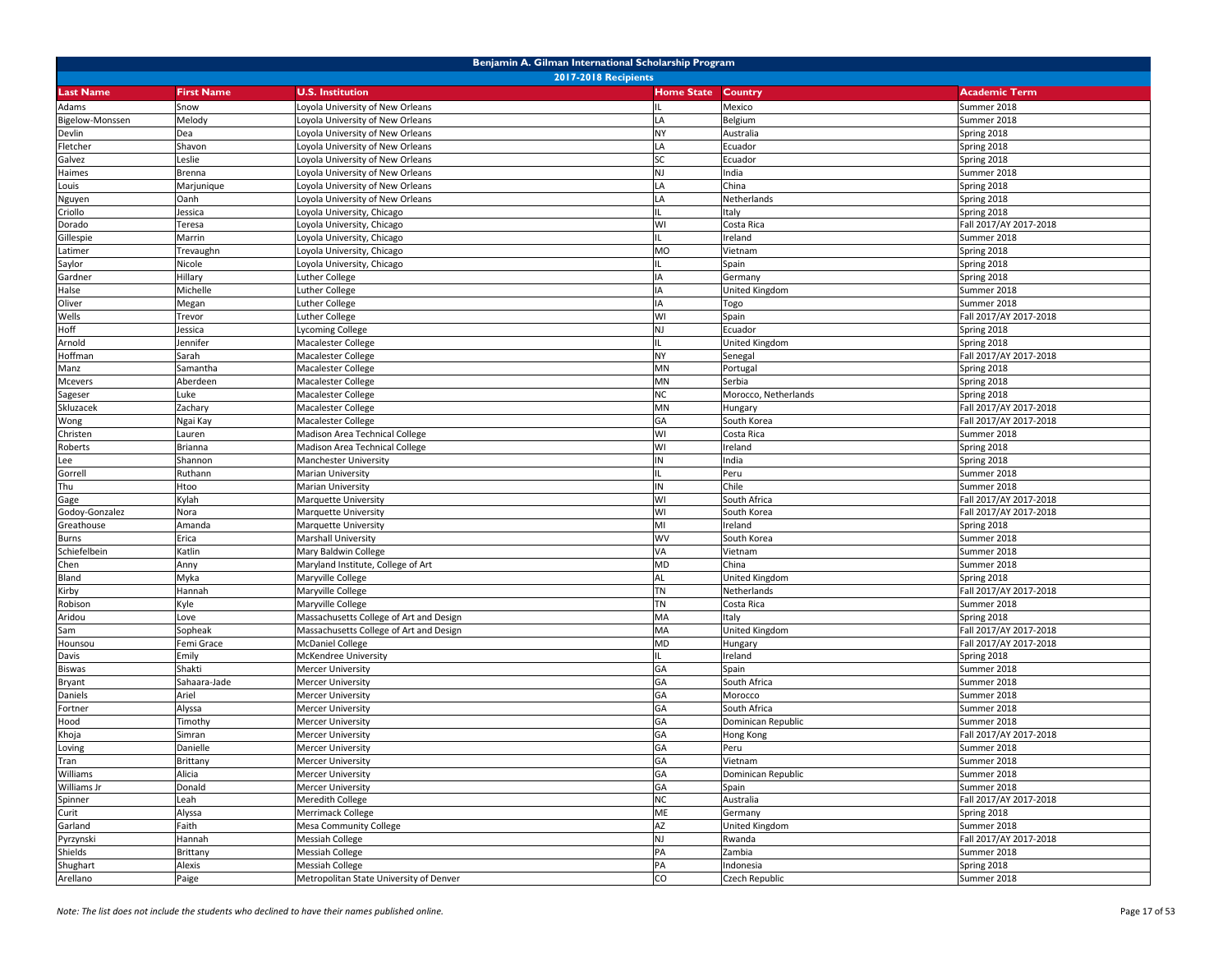|                             | Benjamin A. Gilman International Scholarship Program |                                                                        |                        |                         |                                       |  |  |
|-----------------------------|------------------------------------------------------|------------------------------------------------------------------------|------------------------|-------------------------|---------------------------------------|--|--|
| <b>2017-2018 Recipients</b> |                                                      |                                                                        |                        |                         |                                       |  |  |
| <b>Last Name</b>            | <b>First Name</b>                                    | <b>U.S. Institution</b>                                                | <b>Home State</b>      | Country                 | <b>Academic Term</b>                  |  |  |
| Jones                       | Casey                                                | Metropolitan State University of Denver                                | CO                     | Germany                 | Fall 2017/AY 2017-2018                |  |  |
| Maloney                     | <b>Bridgette</b>                                     | Metropolitan State University of Denver                                | CO                     | Peru                    | Summer 2018                           |  |  |
| Pellerin                    | Julie                                                | Metropolitan State University of Denver                                | CO                     | Czech Republic, Austria | Summer 2018                           |  |  |
| Rodriguez                   | Blanca                                               | Metropolitan State University of Denver                                | CO                     | Argentina               | Summer 2018                           |  |  |
| Varble                      | Hannah                                               | Metropolitan State University of Denver                                | CO                     | Czech Republic          | Summer 2018                           |  |  |
| Berning                     | Kevin                                                | Miami University of Ohio                                               | OH                     | Japan                   | Fall 2017/AY 2017-2018                |  |  |
| Bythewood                   | Tasheana                                             | Miami University of Ohio                                               | OH                     | Israel                  | Summer 2018                           |  |  |
| Crosby                      | Alexxa                                               | Miami University of Ohio                                               | OH                     | Costa Rica              | Spring 2018                           |  |  |
| Dong                        | Xin                                                  | Miami University of Ohio                                               | OH                     | China                   | Fall 2017/AY 2017-2018                |  |  |
| Haque                       | Meryl                                                | Miami University of Ohio                                               | OH                     | Bhutan                  | Summer 2018                           |  |  |
| Klinker                     | Abigail                                              | Miami University of Ohio                                               | IN                     | Spain                   | Summer 2018                           |  |  |
| Kwarteng                    | Juanita                                              | Miami University of Ohio                                               | OH                     | China                   | Summer 2018                           |  |  |
| Overberg                    | Chance                                               | Miami University of Ohio                                               | OH                     | Japan                   | Fall 2017/AY 2017-2018                |  |  |
| Owens                       | Rasheed                                              | Miami University of Ohio                                               | OH                     | Netherlands             | Fall 2017/AY 2017-2018                |  |  |
| Pfeil                       | Daniel                                               | Miami University of Ohio                                               | OH                     | Italy                   | Spring 2018                           |  |  |
| Webb                        | Josephine                                            | Miami University of Ohio                                               | OH                     | Japan                   | Fall 2017/AY 2017-2018                |  |  |
| Zeray                       | Azieb                                                | Miami University of Ohio                                               | OH                     | United Kingdom          | Spring 2018                           |  |  |
| <b>Bradley</b>              | Lena                                                 | Michigan State University                                              | MI                     | Greece                  | Summer 2018                           |  |  |
| Dao                         | Mai                                                  | Michigan State University                                              | MI                     | Hungary                 | Fall 2017/AY 2017-2018                |  |  |
| Darr                        | Charlotte                                            | Michigan State University                                              | MI                     | Italy                   | Summer 2018                           |  |  |
|                             | Kaelyn                                               | Michigan State University                                              | MI                     |                         | Summer 2018                           |  |  |
| Moseler                     |                                                      |                                                                        | MI                     | Ecuador<br>Malawi       |                                       |  |  |
| Nwachukwu                   | Chibuzor                                             | Michigan State University<br>Michigan State University                 |                        |                         | Summer 2018                           |  |  |
| Rumfelt                     | Kalee                                                |                                                                        | MI                     | Australia               | Summer 2018                           |  |  |
| Wade                        | auren.                                               | Michigan State University                                              | MI<br>MI               | Malawi                  | Summer 2018<br>Fall 2017/AY 2017-2018 |  |  |
| Williams                    | Iyana                                                | Michigan State University                                              |                        | Spain                   |                                       |  |  |
| Woods                       | Isis                                                 | Michigan State University<br>Michigan Technological University         | MI                     | Japan                   | Summer 2018                           |  |  |
| <b>Burrell</b>              | Derek                                                |                                                                        | MI                     | Norway                  | Fall 2017/AY 2017-2018                |  |  |
| Kimmes                      | Piersan                                              | Michigan Technological University                                      | MI                     | France                  | Spring 2018                           |  |  |
| Barrett                     | ogan                                                 | Middle Tennessee State University<br>Middle Tennessee State University | <b>TN</b><br><b>TN</b> | Austria                 | Summer 2018                           |  |  |
| Horner                      | Katelynn                                             |                                                                        |                        | New Zealand             | Summer 2018                           |  |  |
| Johnson                     | Brittney                                             | Middle Tennessee State University                                      | <b>TN</b><br><b>TN</b> | Chile                   | Spring 2018                           |  |  |
| Rainey                      | Cheyenne                                             | Middle Tennessee State University                                      |                        | Japan                   | Summer 2018                           |  |  |
| Smith                       | Alyssa                                               | Middle Tennessee State University                                      | <b>TN</b>              | Brazil                  | Summer 2018                           |  |  |
| Torres                      | Yanett                                               | Middle Tennessee State University                                      | <b>TN</b>              | Spain                   | Summer 2018                           |  |  |
| Duran                       | Emmanuel                                             | Middlebury College                                                     | <b>NY</b>              | Morocco                 | Spring 2018                           |  |  |
| Hernandez                   | Rafael                                               | Middlebury College                                                     | <b>FL</b>              | Italy                   | Spring 2018                           |  |  |
| Huynh                       | Julie                                                | Middlebury College                                                     | VA                     | South Korea             | Spring 2018                           |  |  |
| Lin                         | Karl Matthew                                         | Middlebury College                                                     | CA                     | Japan                   | Summer 2018                           |  |  |
| Pan                         | Audrey                                               | Middlebury College                                                     | <b>NY</b>              | Chile                   | Fall 2017/AY 2017-2018                |  |  |
| Sakamoto                    | Masayuki                                             | Middlebury College                                                     | HI                     | Sweden, Greece          | Fall 2017/AY 2017-2018                |  |  |
| Williams                    | Keandrea                                             | Miles College                                                          | AL                     | Czech Republic          | Summer 2018                           |  |  |
| Funes                       | Katherine                                            | Mills College                                                          | CA                     | Japan                   | Spring 2018                           |  |  |
| Camara                      | Starasea                                             | Minneapolis Community & Technical College                              | MN                     | Spain                   | Summer 2018                           |  |  |
| Bauer                       | Paige                                                | Minnesota State University, Mankato                                    | MN                     | Ecuador                 | Summer 2018                           |  |  |
| Lowman                      | Timothy                                              | Mississippi State University                                           | <b>MS</b>              | Germany                 | Summer 2018                           |  |  |
| Smith                       | James                                                | Mississippi State University                                           | GA                     | Costa Rica              | Summer 2018                           |  |  |
| Norgard                     | Mary                                                 | Mississippi University for Women                                       | MN                     | Finland                 | Fall 2017/AY 2017-2018                |  |  |
| Burnside                    | Ryan                                                 | Missouri State University                                              | <b>MO</b>              | France                  | Spring 2018                           |  |  |
| Cochran                     | Breanna                                              | Missouri State University                                              | <b>MO</b>              | Japan                   | Spring 2018                           |  |  |
| Williams                    | Aaliyah                                              | Missouri State University                                              | <b>MO</b>              | Finland                 | Spring 2018                           |  |  |
| Wynn                        | Jasmine                                              | Modesto Junior College                                                 | CA                     | France                  | Fall 2017/AY 2017-2018                |  |  |
| Reinig                      | Carlin                                               | Monmouth College                                                       | IL                     | China                   | Fall 2017/AY 2017-2018                |  |  |
| Barton                      | Trampus                                              | Montana State University, Bozeman                                      | MT                     | Australia               | Fall 2017/AY 2017-2018                |  |  |
| Hess                        | Erin                                                 | Montana State University, Bozeman                                      | MT                     | Argentina               | Fall 2017/AY 2017-2018                |  |  |
| Michelotti                  | Maria                                                | Montana State University, Bozeman                                      | MT                     | Spain                   | Summer 2018                           |  |  |
| Morrison                    | Joseph                                               | Montana State University, Bozeman                                      | MT                     | Peru                    | Summer 2018                           |  |  |
| Pfantz                      | Karissa                                              | Montana State University, Bozeman                                      | MT                     | Malaysia                | Fall 2017/AY 2017-2018                |  |  |
| Hull                        | Allison                                              | Morehead State University                                              | KY                     | Ireland                 | Summer 2018                           |  |  |
| Carter                      | Andre                                                | Morehouse College                                                      | <b>NY</b>              | China                   | Summer 2018                           |  |  |
| Jones                       | Timothy                                              | Morehouse College                                                      | <b>NJ</b>              | Taiwan                  | Summer 2018                           |  |  |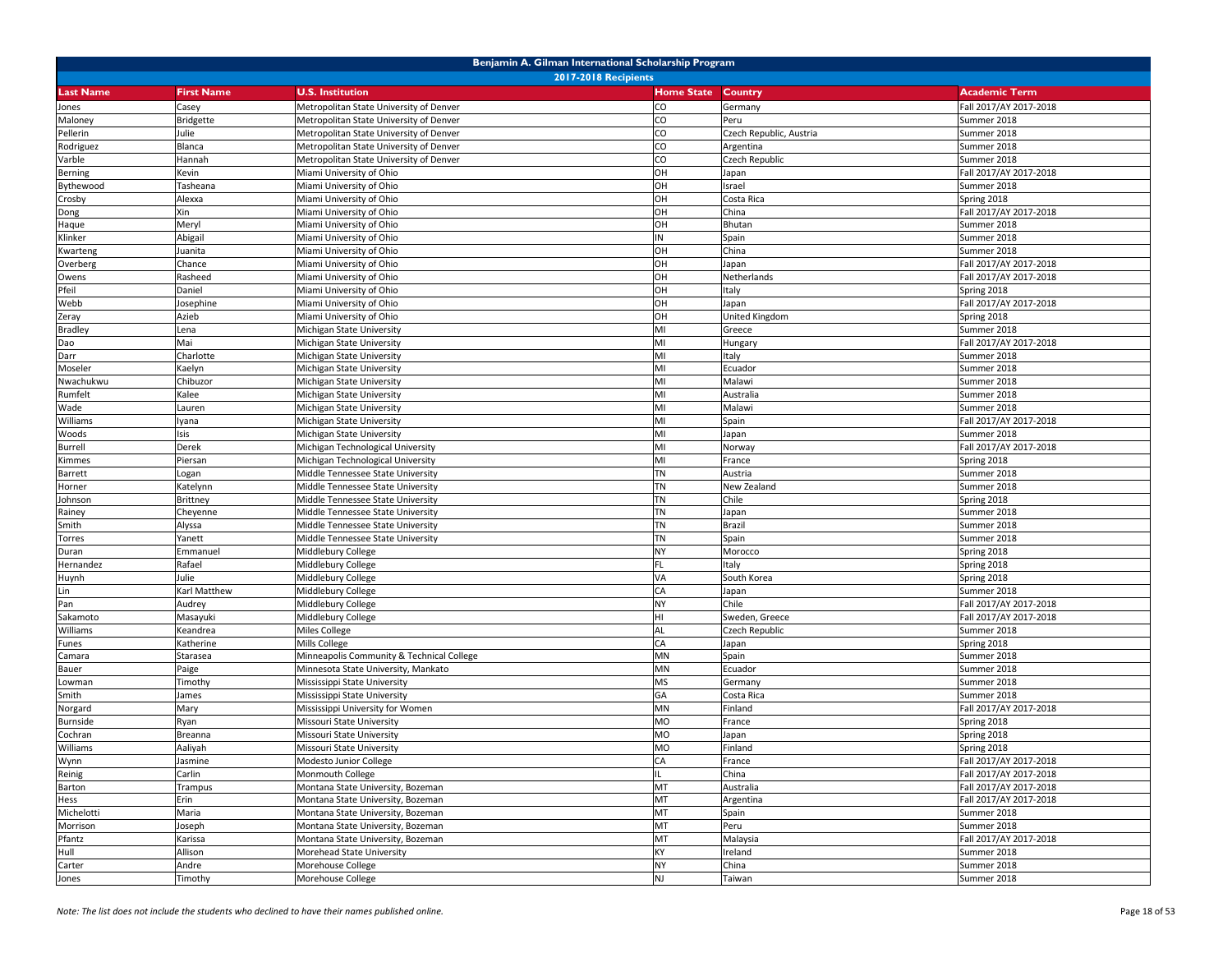| Benjamin A. Gilman International Scholarship Program |                             |                                          |                   |                      |                        |  |  |  |
|------------------------------------------------------|-----------------------------|------------------------------------------|-------------------|----------------------|------------------------|--|--|--|
|                                                      | <b>2017-2018 Recipients</b> |                                          |                   |                      |                        |  |  |  |
| <b>Last Name</b>                                     | <b>First Name</b>           | <b>U.S. Institution</b>                  | <b>Home State</b> | Country              | <b>Academic Term</b>   |  |  |  |
| Sailes-Irving                                        | Je'quan                     | Morehouse College                        | IL                | China                | Summer 2018            |  |  |  |
| Turner                                               | Nyjel                       | Morgan State University                  | <b>MD</b>         | Spain                | Summer 2018            |  |  |  |
| Phair                                                | Meryl                       | Mount Holyoke College                    | MA                | United Kingdom       | Summer 2018            |  |  |  |
| Rodriguez                                            | Michelle                    | Mount Holyoke College                    | FL                | Italy                | Fall 2017/AY 2017-2018 |  |  |  |
| Blanchard                                            | Hanna                       | Mount Mary University                    | WI                | Australia            | Summer 2018            |  |  |  |
| Hang                                                 | Yengyung (Rosie)            | Mount Mary University                    | WI                | United Kingdom       | Summer 2018            |  |  |  |
| Xiong                                                | Pang Kou                    | Mount Mary University                    | WI                | Thailand             | Summer 2018            |  |  |  |
| Garrett                                              | Chalondra                   | Mount Saint Mary College of NY           | <b>NY</b>         | Japan                | Summer 2018            |  |  |  |
| Rodriguez                                            | Raquel                      | Mount Saint Mary College of NY           | <b>NY</b>         | Italy                | Summer 2018            |  |  |  |
| Juarez-Ugalde                                        | Alejandro                   | Mount San Antonio College, Walnut        | CA                | Spain                | Spring 2018            |  |  |  |
| Lopez                                                | Jacqueline                  | Mount San Antonio College, Walnut        | CA                | Spain                | Spring 2018            |  |  |  |
| Quetzal                                              | Xochitl                     | Mount San Antonio College, Walnut        | CA                | Spain                | Spring 2018            |  |  |  |
| Costley                                              | Ayanna                      | Muhlenberg College                       | <b>NJ</b>         | Ireland              | Spring 2018            |  |  |  |
| Rogers                                               | Charesa                     | Murray State University                  | KY                | Thailand             | Summer 2018            |  |  |  |
| Shamberger                                           | Rene                        | Murray State University                  | KY                | Japan                | Fall 2017/AY 2017-2018 |  |  |  |
| Smith                                                | Vanessa                     | Murray State University                  | KY                | Costa Rica           | Summer 2018            |  |  |  |
| Dorsey Jr                                            | James                       | Nazareth College                         | <b>NY</b>         | China                | Fall 2017/AY 2017-2018 |  |  |  |
| Geller                                               | Angel                       | Nebraska Wesleyan University             | <b>NE</b>         | New Zealand          | Spring 2018            |  |  |  |
| Kennicutt                                            | Chance                      | Nebraska Wesleyan University             | <b>NE</b>         | Poland               | Fall 2017/AY 2017-2018 |  |  |  |
| Reeves                                               | Hunter                      | Nebraska Wesleyan University             | <b>NE</b>         | Spain                | Fall 2017/AY 2017-2018 |  |  |  |
| Bowman                                               | Ashley                      | Nevada State College                     | <b>NV</b>         | Thailand             | Summer 2018            |  |  |  |
| Conoepan                                             | Kaithleen                   | New College of Florida                   | FL                | Spain                | Fall 2017/AY 2017-2018 |  |  |  |
| Domke                                                | Lorelei                     | <b>New College of Florida</b>            | <b>FL</b>         | China                | Spring 2018            |  |  |  |
| Gaskins                                              | Hiyasmine                   | <b>New Jersey City University</b>        | <b>NJ</b>         | Italy                | Spring 2018            |  |  |  |
| James                                                | Lindsay                     | New Jersey City University               | <b>NJ</b>         | South Korea          | Spring 2018            |  |  |  |
| Perez                                                | Kristie                     | New Jersey City University               | <b>NJ</b>         | China                | Fall 2017/AY 2017-2018 |  |  |  |
| Bohon                                                | Anastasia                   | New Jersey Institute of Technology       | <b>NJ</b>         | Denmark, Netherlands | Summer 2018            |  |  |  |
| Lamptey                                              | Ghiday                      | New Jersey Institute of Technology       | <b>NJ</b>         | Denmark              | Summer 2018            |  |  |  |
| Mohamed                                              | Mohamed                     | New Jersey Institute of Technology       | <b>NJ</b>         | France               | Fall 2017/AY 2017-2018 |  |  |  |
| Andrews                                              | Christopher                 | New Mexico State University, Main Campus | <b>NM</b>         | Ecuador              | Fall 2017/AY 2017-2018 |  |  |  |
| Medina                                               | Alicia                      | New Mexico State University, Main Campus | <b>NM</b>         | Costa Rica           | Summer 2018            |  |  |  |
| Olivas                                               | Tanya                       | New Mexico State University, Main Campus | <b>TX</b>         | Japan                | Spring 2018            |  |  |  |
| Akesode                                              | Fehintola                   | New York University                      | <b>NY</b>         | Ghana                | Spring 2018            |  |  |  |
| Aldime                                               | Christina                   | New York University                      | <b>NY</b>         | France               | Fall 2017/AY 2017-2018 |  |  |  |
| Aragon                                               | Aldo                        | New York University                      | CA                | China                | Spring 2018            |  |  |  |
| Arend                                                | <b>Bridget</b>              | New York University                      | MN                | Czech Republic       | Spring 2018            |  |  |  |
| Baek                                                 | Hayley                      | New York University                      | CA                | United Kingdom       | Fall 2017/AY 2017-2018 |  |  |  |
| Bah                                                  | Ismatou                     | New York University                      | <b>NY</b>         | Ghana                | Spring 2018            |  |  |  |
| Clark                                                | Keaton                      | <b>New York University</b>               | FL                | China                | Spring 2018            |  |  |  |
| Dang                                                 | Rosalie                     | New York University                      | <b>NY</b>         | Spain                | Spring 2018            |  |  |  |
| Forrester- Ewen                                      | Mickalia                    | New York University                      | <b>NY</b>         | United Arab Emirates | Spring 2018            |  |  |  |
| Grullon                                              | Hector                      | New York University                      | <b>NY</b>         | Italy                | Spring 2018            |  |  |  |
| Guidry                                               | Adriana                     | <b>New York University</b>               | KY                | Netherlands          | Summer 2018            |  |  |  |
| Isaacs                                               | Janae                       | <b>New York University</b>               | <b>NJ</b>         | Spain                | Summer 2018            |  |  |  |
| Jones                                                | Michelle                    | New York University                      | DE                | Argentina            | Fall 2017/AY 2017-2018 |  |  |  |
| Murray                                               | Amelia                      | New York University                      | MA                | Czech Republic       | Spring 2018            |  |  |  |
| Najaroen                                             | Liana                       | New York University                      | <b>NY</b>         | United Kingdom       | Spring 2018            |  |  |  |
| Najaroen                                             | Nina                        | New York University                      | <b>NY</b>         | United Kingdom       | Spring 2018            |  |  |  |
| Ortega                                               | Yosiamin                    | New York University                      | <b>NY</b>         | Spain                | Spring 2018            |  |  |  |
| Reynozo                                              | Shirley                     | New York University                      | <b>NY</b>         | Senegal              | Summer 2018            |  |  |  |
| Ruegg                                                | Kristian                    | New York University                      | CA                | Spain                | Spring 2018            |  |  |  |
| Santo                                                | Christian                   | New York University                      | <b>NY</b>         | Australia            | Spring 2018            |  |  |  |
| Thomas                                               | Tanyah                      | New York University                      | <b>NY</b>         | Ghana                | Spring 2018            |  |  |  |
| Uddin                                                | Fahima                      | New York University                      | <b>NY</b>         | United Kingdom       | Spring 2018            |  |  |  |
| Vincent                                              | Lenique                     | New York University                      | <b>NY</b>         | United Kingdom       | Fall 2017/AY 2017-2018 |  |  |  |
| Yen                                                  | Christine                   | New York University                      | CA                | United Kingdom       | Spring 2018            |  |  |  |
| De Cohen                                             | Ethan                       | North Carolina A&T State University      | CA                | France               | Fall 2017/AY 2017-2018 |  |  |  |
| Edwards                                              | Derek                       | North Carolina A&T State University      | <b>NC</b>         | Ghana                | Fall 2017/AY 2017-2018 |  |  |  |
| Hawkins                                              | Arlette                     | North Carolina A&T State University      | <b>NC</b>         | Spain                | Spring 2018            |  |  |  |
| Hicks                                                | Lasha                       | North Carolina A&T State University      | <b>NC</b>         | Cyprus               | Summer 2018            |  |  |  |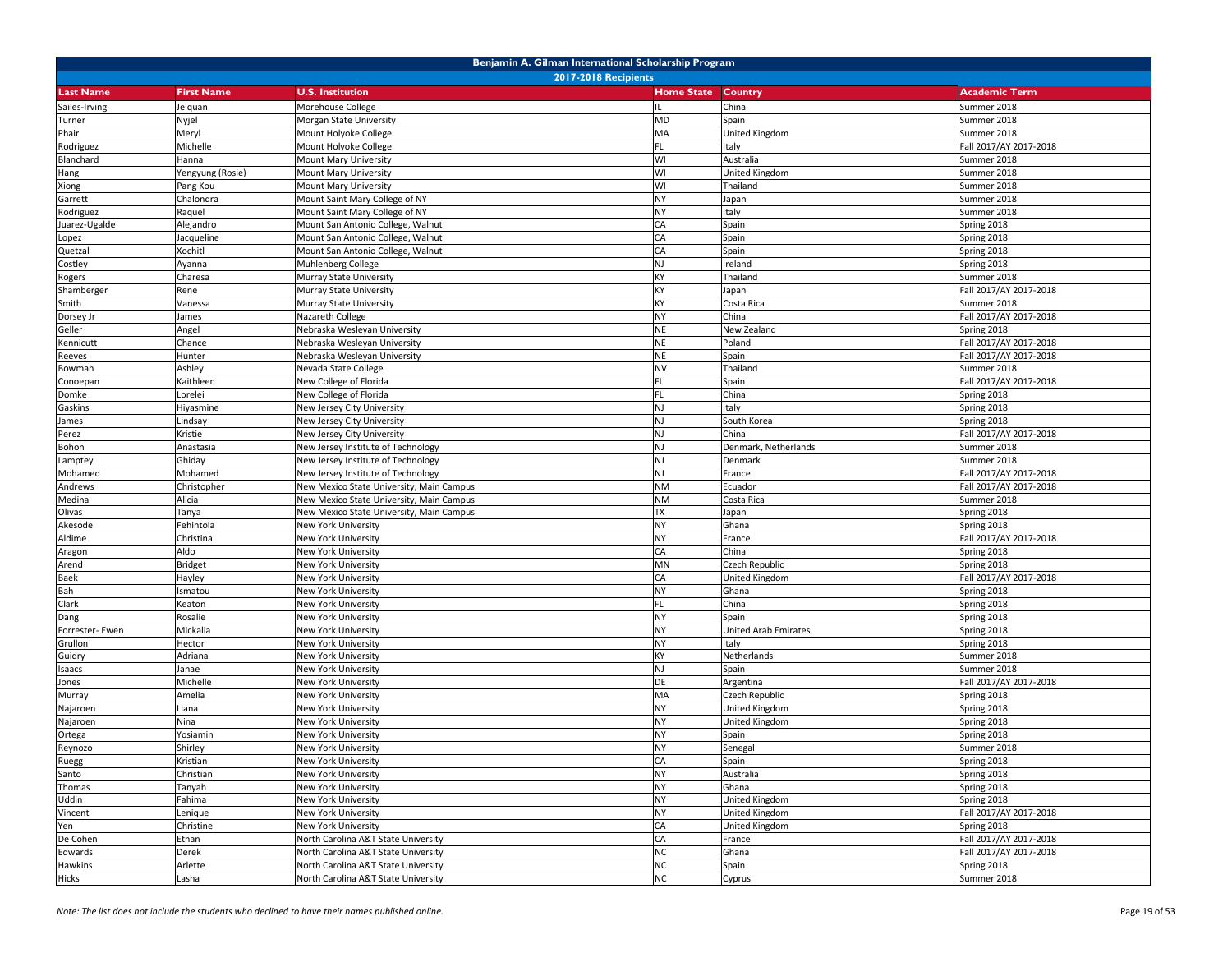|                             | Benjamin A. Gilman International Scholarship Program |                                                            |                   |                |                                       |  |  |
|-----------------------------|------------------------------------------------------|------------------------------------------------------------|-------------------|----------------|---------------------------------------|--|--|
| <b>2017-2018 Recipients</b> |                                                      |                                                            |                   |                |                                       |  |  |
| <b>Last Name</b>            | <b>First Name</b>                                    | <b>U.S. Institution</b>                                    | <b>Home State</b> | Country        | <b>Academic Term</b>                  |  |  |
| Johnson                     | Amanda                                               | North Carolina A&T State University                        | <b>MO</b>         | South Korea    | Spring 2018                           |  |  |
| Oconnor                     | Kevin                                                | North Carolina A&T State University                        | <b>NC</b>         | Germany        | Spring 2018                           |  |  |
| Scott                       | Daijah                                               | North Carolina A&T State University                        | <b>NC</b>         | Cyprus         | Summer 2018                           |  |  |
| Smith                       | Shanel                                               | North Carolina A&T State University                        | <b>NC</b>         | Ghana          | Fall 2017/AY 2017-2018                |  |  |
| Afshar                      | Madelyn                                              | North Carolina State University                            | PA                | Morocco        | Fall 2017/AY 2017-2018                |  |  |
| Benavidez-Aviles            | Jose                                                 | North Carolina State University                            | <b>NC</b>         | South Korea    | Fall 2017/AY 2017-2018                |  |  |
| Carrillo                    | Mauricio                                             | North Carolina State University                            | <b>NC</b>         | Ecuador        | Fall 2017/AY 2017-2018                |  |  |
| Davis                       | Anna                                                 | North Carolina State University                            | <b>NC</b>         | China          | Summer 2018                           |  |  |
| Eduardo                     | Victor                                               | <b>North Carolina State University</b>                     | <b>NC</b>         | United Kingdom | Spring 2018                           |  |  |
| Flores                      | Mary                                                 | North Carolina State University                            | <b>NC</b>         | Namibia        | Summer 2018                           |  |  |
| Garcia                      | Briana                                               | North Carolina State University                            | <b>NC</b>         | Chile          | Fall 2017/AY 2017-2018                |  |  |
| Gutierrez                   | Ulises                                               | North Carolina State University                            | CA                | Hong Kong      | Fall 2017/AY 2017-2018                |  |  |
| Kaufmann                    | Harrison                                             | <b>North Carolina State University</b>                     | <b>NC</b>         | Australia      | Spring 2018                           |  |  |
| Pomnitz                     | Julianne                                             | North Carolina State University                            | <b>NC</b>         | Ecuador        | Fall 2017/AY 2017-2018                |  |  |
| Vendel                      | Anneliese                                            | North Carolina State University                            | <b>NC</b>         | Japan          | Summer 2018                           |  |  |
| Zhang                       | Joanne                                               | North Carolina State University                            | <b>NC</b>         | Italy          | Spring 2018                           |  |  |
| Peroulas                    | Eftihia                                              | North Central College                                      | IL.               | France         | Fall 2017/AY 2017-2018                |  |  |
| Мссоу                       | Nataliya                                             | North Hennepin Community College                           | MN                | Spain          | Summer 2018                           |  |  |
| Bloedel                     | Alexis                                               | Northeastern University                                    | PA                | Ghana          | Summer 2018                           |  |  |
| Griffin                     | Tessa                                                | Northeastern University                                    | RI                | Australia      | Spring 2018                           |  |  |
| Johnson                     | Jameson                                              | Northeastern University                                    | CA                | Japan          | Summer 2018                           |  |  |
| Kinama                      | Michele                                              | Northeastern University                                    | IL                | United Kingdom | Spring 2018                           |  |  |
| Lynch-Foust                 | Jessica                                              | <b>Northeastern University</b>                             | MA                | Ireland        | Fall 2017/AY 2017-2018                |  |  |
| Shishido                    | Aika                                                 | Northeastern University                                    | MA                | Brazil         | Summer 2018                           |  |  |
| Caldwell-Meurer             | Hannah                                               | Northern Arizona University                                | CA                | Japan          | Fall 2017/AY 2017-2018                |  |  |
|                             | Molly                                                | Northern Arizona University                                | AZ                | Italy          | Summer 2018                           |  |  |
| Carney<br>Frisk             | Brittany                                             | Northern Arizona University                                | <b>WA</b>         | Australia      | Spring 2018                           |  |  |
|                             |                                                      |                                                            | SD                |                |                                       |  |  |
| Greene                      | Clarreese<br>Max                                     | Northern Arizona University                                | <b>WA</b>         | France         | Summer 2018                           |  |  |
| Klier                       |                                                      | Northern Arizona University<br>Northern Arizona University | AZ                | Australia      | Spring 2018<br>Fall 2017/AY 2017-2018 |  |  |
| Macias Arvizo               | Jennifer                                             |                                                            | AZ                | Uruguay        |                                       |  |  |
| Stephens                    | Kambrie                                              | Northern Arizona University                                | AZ                | Australia      | Fall 2017/AY 2017-2018                |  |  |
| Thanig                      | Alec                                                 | Northern Arizona University                                |                   | South Korea    | Fall 2017/AY 2017-2018                |  |  |
| Tran                        | Baotran                                              | Northern Arizona University                                | AZ                | Spain          | Fall 2017/AY 2017-2018                |  |  |
| Brito                       | Lee                                                  | Northern Illinois University                               |                   | Mexico         | Fall 2017/AY 2017-2018                |  |  |
| Melara                      | Candy                                                | Northern Illinois University                               | IL                | Tanzania       | Summer 2018                           |  |  |
| Herweck                     | Kendra                                               | Northern Kentucky University                               | KY                | United Kingdom | Summer 2018                           |  |  |
| Navarro-Guzman              | Alexandra                                            | Northern Kentucky University                               | OH                | Armenia        | Summer 2018                           |  |  |
| Daniel                      | Chelsea                                              | <b>Northern Michigan University</b>                        | MI                | South Korea    | Fall 2017/AY 2017-2018                |  |  |
| Shapiro                     | Eric                                                 | <b>Northern Michigan University</b>                        | MI                | Thailand       | Fall 2017/AY 2017-2018                |  |  |
| Siegfried-Haase             | Carrie                                               | Northwest Arkansas Community College                       | AR                | Italy          | Summer 2018                           |  |  |
| Leimkuhler                  | Alexandra                                            | Northwest Missouri State University                        | <b>MO</b>         | Ireland        | Summer 2018                           |  |  |
| Pelsor                      | Kayla                                                | Northwest Missouri State University                        | <b>MO</b>         | Morocco        | Fall 2017/AY 2017-2018                |  |  |
| <b>Ballew</b>               | Megan                                                | Northwestern University                                    |                   | Greece         | Summer 2018                           |  |  |
| <b>Bustillos</b>            | Marcela                                              | <b>Northwestern University</b>                             |                   | Australia      | Spring 2018                           |  |  |
| Carter                      | lessica                                              | Northwestern University                                    |                   | France         | Fall 2017/AY 2017-2018                |  |  |
| Daprile                     | Joyce                                                | Northwestern University                                    |                   | Spain          | Summer 2018                           |  |  |
| Davis                       | Heaven                                               | Northwestern University                                    | IL                | Ghana          | Summer 2018                           |  |  |
| Espino                      | Esteban                                              | Northwestern University                                    |                   | Argentina      | Fall 2017/AY 2017-2018                |  |  |
| Ha                          | Monica                                               | Northwestern University                                    | OK                | South Africa   | Spring 2018                           |  |  |
| Jones                       | Kiana                                                | Northwestern University                                    | Ш                 | Mexico         | Summer 2018                           |  |  |
| Jose                        | Angelina                                             | Northwestern University                                    | IL                | Mexico         | Summer 2018                           |  |  |
| Lopez                       | Denise                                               | Northwestern University                                    | OR                | Vietnam        | Summer 2018                           |  |  |
| Matthews-Runner             | Aleah                                                | Northwestern University                                    |                   | France         | Fall 2017/AY 2017-2018                |  |  |
| Mei                         | Xin                                                  | Northwestern University                                    |                   | China          | Summer 2018                           |  |  |
| Nelson                      | Montgomery                                           | Northwestern University                                    | <b>NJ</b>         | France         | Fall 2017/AY 2017-2018                |  |  |
| Ochoa                       | Jailene                                              | Northwestern University                                    | IL                | South Korea    | Summer 2018                           |  |  |
| Sanchez Johnson             | Sayeed                                               | Northwestern University                                    | IL                | Spain          | Summer 2018                           |  |  |
| Sigal                       | Maxwell                                              | Northwestern University                                    | MN                | Japan          | Summer 2018                           |  |  |
| Summers                     | Jacob                                                | Northwestern University                                    |                   | Kazakhstan     | Summer 2018                           |  |  |
| Tran                        | Andy                                                 | Northwestern University                                    | IL                | France         | Fall 2017/AY 2017-2018                |  |  |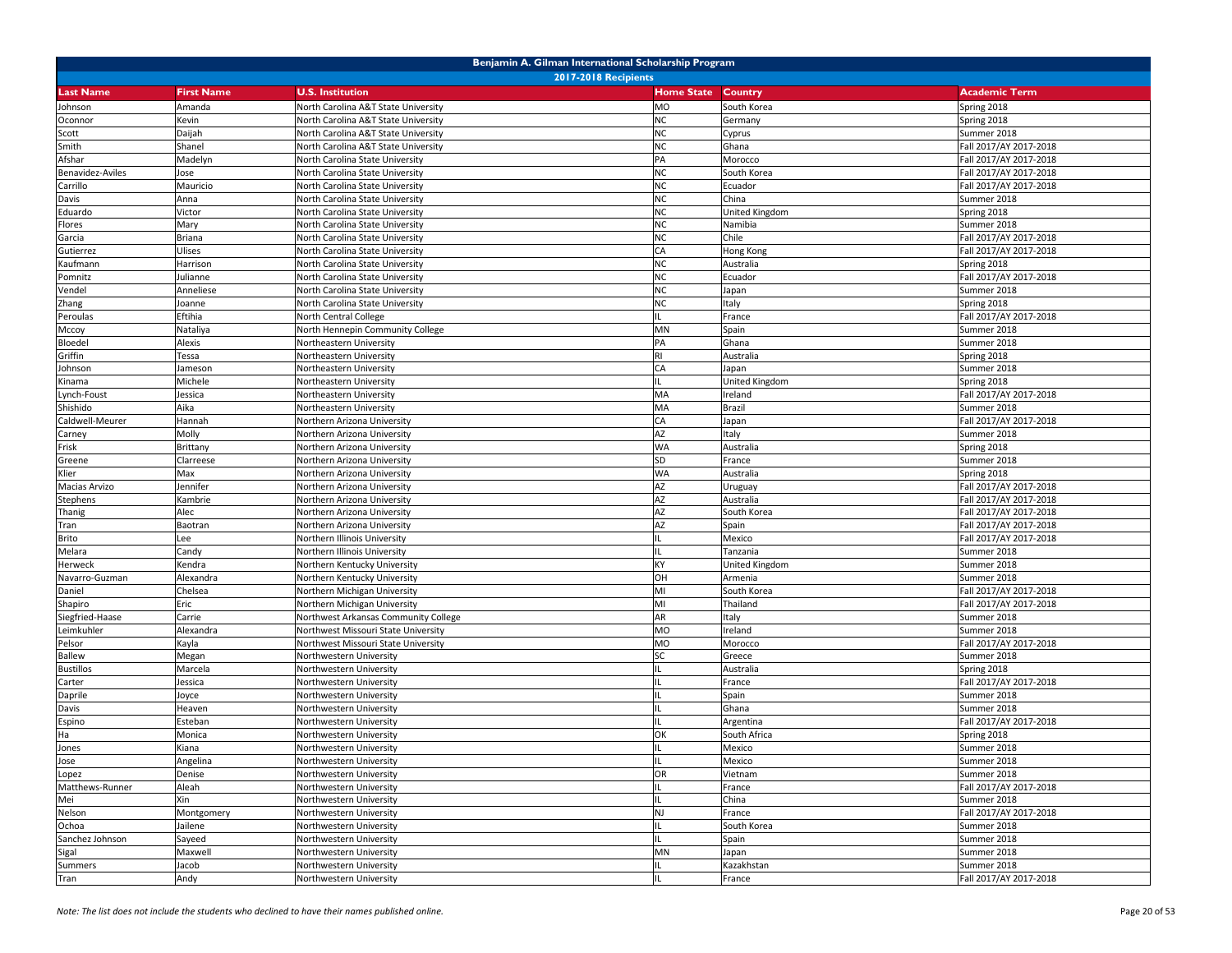| Benjamin A. Gilman International Scholarship Program |                   |                                                |                   |                         |                            |  |
|------------------------------------------------------|-------------------|------------------------------------------------|-------------------|-------------------------|----------------------------|--|
|                                                      |                   | <b>2017-2018 Recipients</b>                    |                   |                         |                            |  |
| <b>Last Name</b>                                     | <b>First Name</b> | <b>U.S. Institution</b>                        | <b>Home State</b> | Country                 | <b>Academic Term</b>       |  |
| Hernandez                                            | Luisapaula        | Notre Dame of Maryland University              | <b>TX</b>         | Peru                    | Summer 2018                |  |
| Poon                                                 | Ariella Erin      | Nova Southeastern University                   | FL                | United Kingdom          | Summer 2018                |  |
| Mayoral                                              | Gabriela          | Oakland University                             | MI                | France                  | Spring 2018                |  |
| Thomas                                               | Mahalia           | Oakland University                             | MI                | Spain                   | Summer 2018                |  |
| Esquer                                               | Jose              | Occidental College                             | CA                | Ecuador                 | Summer 2018                |  |
| Warner                                               | Shaylee           | Occidental College                             | <b>NM</b>         | Botswana                | Summer 2018                |  |
| Flake                                                | Ciaran            | Oglethorpe University                          | GA                | United Kingdom          | Fall 2017/AY 2017-2018     |  |
| Acton                                                | Kaitlin           | Ohio State University, Columbus                | OH                | South Korea             | Fall 2017/AY 2017-2018     |  |
| Beu                                                  | Samantha          | Ohio State University, Columbus                | OH                | South Korea             | Summer 2018                |  |
| Davis                                                | Diontre           | Ohio State University, Columbus                | OH                | United Kingdom          | Summer 2018                |  |
| Farah                                                | Yusuf             | Ohio State University, Columbus                | OH                | Spain                   | Fall 2017/AY 2017-2018     |  |
| Fowler                                               | Katherine         | Ohio State University, Columbus                | OH                | Spain                   | Summer 2018                |  |
| Haji                                                 | Said              | Ohio State University, Columbus                | OH                | Japan                   | Summer 2018                |  |
| Hoang                                                | Mindy             | Ohio State University, Columbus                | OH                | Tanzania                | Summer 2018                |  |
| Mccullough                                           | Hannah            | Ohio State University, Columbus                | <b>NC</b>         | Uganda                  | Summer 2018                |  |
| Mohamud                                              | Safiyo            | Ohio State University, Columbus                | OH                | Japan                   | Summer 2018                |  |
| Mustafa                                              | Jazmyn            | Ohio State University, Columbus                | OH                | United Kingdom          | Summer 2018                |  |
| Reedy                                                | Haley             | Ohio State University, Columbus                | OH                | Greece                  | Summer 2018                |  |
| Roman                                                | Jacqueline        | Ohio State University, Columbus                | OH<br>OH          | South Korea             | Fall 2017/AY 2017-2018     |  |
| Solomon                                              | Helina            | Ohio State University, Columbus                | OH                | France                  | Spring 2018                |  |
| Spain<br><b>Beck</b>                                 | Johnae            | Ohio State University, Columbus                | OH                | Italy<br>Czech Republic | Summer 2018<br>Summer 2018 |  |
| Jacob                                                | Lindsey<br>Bryce  | Ohio University<br>Ohio University             | OH                | China                   | Summer 2018                |  |
| Waldron                                              | Christian         | Ohio University                                | PA                | Czech Republic          | Summer 2018                |  |
| Wang                                                 | Che Hung          | Ohio University                                | OH                | China                   | Summer 2018                |  |
| Burr                                                 | Johanna           | Ohio Wesleyan University                       | GA                | Spain                   | Fall 2017/AY 2017-2018     |  |
| <b>Burton</b>                                        | Kyree             | Ohio Wesleyan University                       | OH                | Tanzania                | Fall 2017/AY 2017-2018     |  |
| Clark                                                | Courtney          | Ohio Wesleyan University                       | PA                | Ecuador                 | Fall 2017/AY 2017-2018     |  |
| Duarte                                               | Milany            | Ohio Wesleyan University                       | CT                | Morocco                 | Spring 2018                |  |
| Hamed                                                | Ahmed             | Ohio Wesleyan University                       | OH                | Morocco                 | Summer 2018                |  |
| Rhymer-Stuart                                        | Yanira            | Ohio Wesleyan University                       | OH                | South Korea             | Fall 2017/AY 2017-2018     |  |
| Turner                                               | Abbigail          | Ohio Wesleyan University                       | IN                | Tanzania                | Fall 2017/AY 2017-2018     |  |
| Ibarra                                               | Edgar             | Oklahoma State University                      | OK                | Thailand                | Spring 2018                |  |
| Clitheroe                                            | Leighanne         | Orange Coast College                           | CA                | France                  | Summer 2018                |  |
| Abbe                                                 | Talithah          | Oregon State University                        | OR                | Uganda                  | Summer 2018                |  |
| Allison                                              | Tonya             | Oregon State University                        | OR                | Costa Rica              | Spring 2018                |  |
| Betz                                                 | Hazel             | Oregon State University                        | OR                | New Zealand             | Spring 2018                |  |
| <b>Boyes</b>                                         | Ashley            | Oregon State University                        | OR                | Thailand                | Fall 2017/AY 2017-2018     |  |
| Cagle                                                | Dominee           | Oregon State University                        | OR                | Malaysia                | Summer 2018                |  |
| Choo                                                 | Domo              | Oregon State University                        | OR                | South Korea             | Fall 2017/AY 2017-2018     |  |
| Craig                                                | Morgan            | Oregon State University                        | OR                | Chile                   | Fall 2017/AY 2017-2018     |  |
| Donohoe                                              | Julianna          | Oregon State University                        | OR                | Spain                   | Summer 2018                |  |
| Dressa                                               | Helen             | Oregon State University                        | OR                | South Africa            | Spring 2018                |  |
| Goldberg                                             | Rozalyn           | Oregon State University                        | OR                | South Africa            | Fall 2017/AY 2017-2018     |  |
| Guerra                                               | Marcella          | Oregon State University                        | OR                | China                   | Fall 2017/AY 2017-2018     |  |
| Huang                                                | Lisa              | Oregon State University                        | OR                | Hong Kong               | Fall 2017/AY 2017-2018     |  |
| Silk                                                 | Jacey             | Oregon State University                        | OR                | Thailand                | Fall 2017/AY 2017-2018     |  |
| Swart                                                | Lauren            | Oregon State University                        | OR                | Uganda                  | Summer 2018                |  |
| Vacariu                                              | Beniamin          | Oregon State University                        | OR                | Japan                   | Fall 2017/AY 2017-2018     |  |
| Vise                                                 | Ruby              | Oregon State University                        | OR                | Tanzania                | Fall 2017/AY 2017-2018     |  |
| Wu                                                   | Jia               | Oregon State University                        | OR                | India                   | Spring 2018                |  |
| Maxwell                                              | Brian             | Pace University                                | GA                | Brazil                  | Spring 2018                |  |
| Hart                                                 | Cheyenne          | Pacific Lutheran University                    | <b>WA</b>         | South Korea             | Spring 2018                |  |
| Lewis                                                | Mikai             | Pacific Northwest College of Art               | CA                | Ireland                 | Summer 2018                |  |
| Yamashiro                                            | Anthony           | Pacific University                             | CA                | Japan                   | Fall 2017/AY 2017-2018     |  |
| Stanfield, Jr.                                       | Shannon           | Pellissippi State Technical Community College  | <b>TN</b>         | Germany                 | Summer 2018                |  |
| Warren                                               | Zoey              | Pellissippi State Technical Community College  | <b>TN</b>         | Italy                   | Summer 2018                |  |
| Smith                                                | Amaris            | Pennsylvania College of Technology             | PA                | France                  | Summer 2018                |  |
| Raimer                                               | Brad              | Pennsylvania State University, Altoona         | PA                | Germany                 | Fall 2017/AY 2017-2018     |  |
| Fitzgibbon                                           | Annalie           | Pennsylvania State University, Behrend College | PA                | Germany                 | Spring 2018                |  |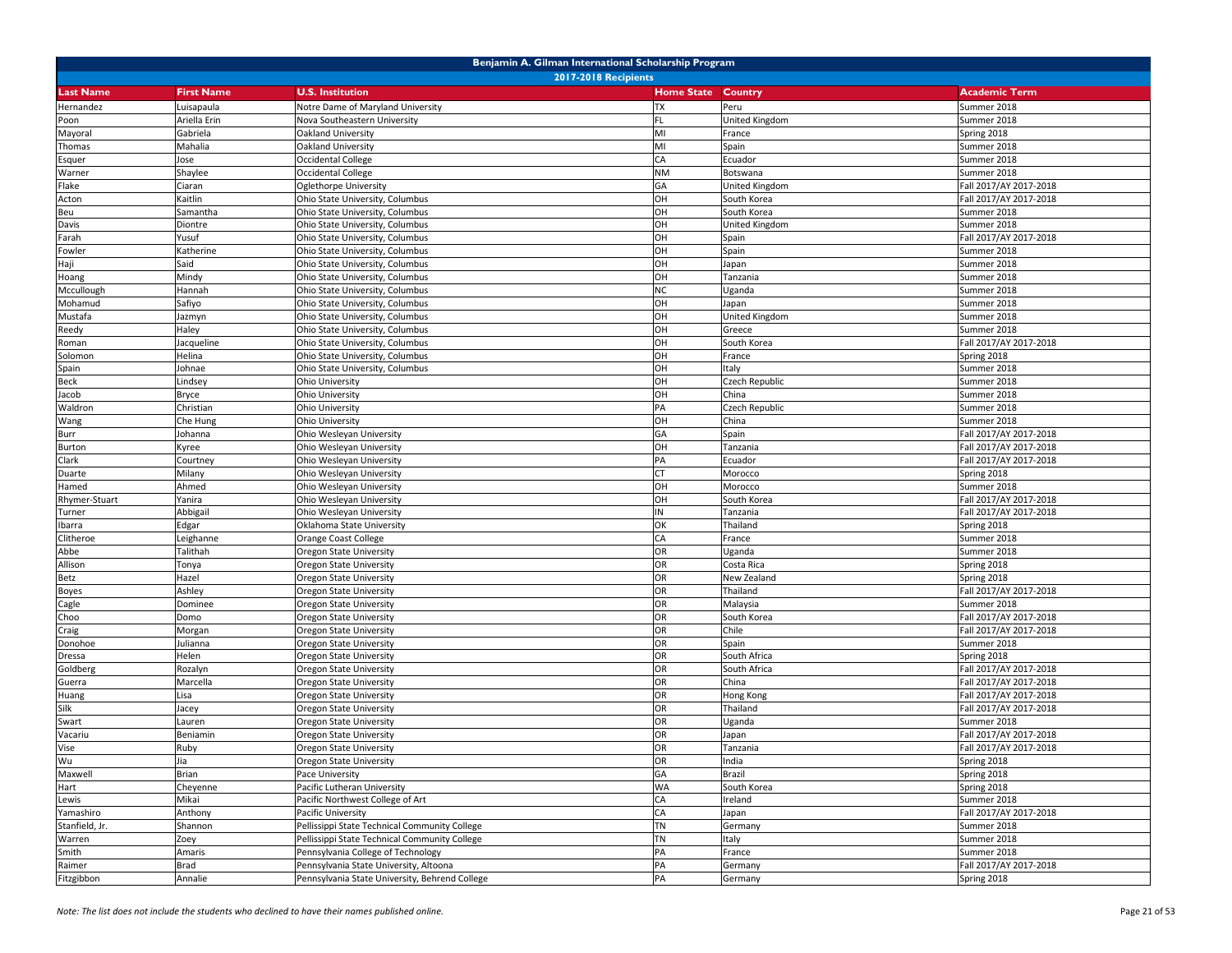| <b>2017-2018 Recipients</b><br><b>Last Name</b><br><b>First Name</b><br><b>U.S. Institution</b><br><b>Home State</b><br><b>Country</b><br><b>Academic Term</b><br>Maloney<br>Allyson<br>Pennsylvania State University, Behrend College<br>PA<br>Tanzania<br>Fall 2017/AY 2017-2018<br>Angelika<br>Pennsylvania State University, University Park<br>PA<br>China<br>Summer 2018<br>Brown<br>Pennsylvania State University, University Park<br>PA<br>Spain<br>Spring 2018<br>Corpenin li<br>Jevon<br>PA<br>Spring 2018<br>Creighton<br>Emily<br>Pennsylvania State University, University Park<br>Portugal<br>PA<br>Alexis<br>Pennsylvania State University, University Park<br>Israel<br>Summer 2018<br>Dailey<br>PA<br>Dickson<br>Quiana<br>Spring 2018<br>Pennsylvania State University, University Park<br>Germany<br>Abena<br>PA<br>Spring 2018<br>Dufie<br>Pennsylvania State University, University Park<br>United Kingdom<br>Oluwajuwon<br>Pennsylvania State University, University Park<br><b>TX</b><br>Spring 2018<br>Jolapamo<br>Thailand<br>PA<br>Australia<br>Spring 2018<br>Haley<br>Pennsylvania State University, University Park<br>Reppert<br>PA<br>Marjorie<br>Pennsylvania State University, University Park<br>Summer 2018<br>Robinson<br>Germany<br>PA<br>Rodriguez Toro<br>Raul<br>Pennsylvania State University, University Park<br>Summer 2018<br>Ecuador<br>Pennsylvania State University, University Park<br>PA<br>Ireland<br>Summer 2018<br>Walk<br>Naomi<br>Fall 2017/AY 2017-2018<br>Zeigler<br>Eliot<br>Pennsylvania State University, University Park<br>PA<br>Russia<br>Dylan<br>CA<br>Fall 2017/AY 2017-2018<br>Escobar<br>Pepperdine University<br>Argentina<br><b>AZ</b><br>Rubio-Marshall<br>Antonio<br>Pima Community College<br>United Kingdom<br>Summer 2018<br>AZ<br>Weismantle<br>Rebekka<br>Pima Community College<br>Summer 2018<br>Mexico<br>Oshodi<br>CA<br>Summer 2018<br>Oluwaseun<br>Pitzer College<br>Japan<br>Fall 2017/AY 2017-2018<br>Delaney<br>Point Loma Nazarene College<br>CA<br>Mowers<br>United Kingdom<br>Gonzalez Congote<br>Point Park University<br><b>NC</b><br>Spring 2018<br>Anamaria<br>Spain<br>Clark Edmiston<br>Chelsea<br>Pomona College<br>CA<br>India<br>Fall 2017/AY 2017-2018<br>Pomona College<br><b>FL</b><br>Spring 2018<br>Desir<br>Neyissa<br>France<br>Guevara Martinez<br>Nathalie<br>Pomona College<br>AZ<br>South Korea<br>Spring 2018<br>Pomona College<br>CA<br>Denmark<br>Spring 2018<br>Solomon<br>Leya<br>Portland Community College<br>OR<br>Spring 2018<br>Desiree<br>Ecuador, Peru<br>Casanova<br>OR<br>Jake<br>Portland Community College<br>Bolivia<br>Summer 2018<br>Edgar<br>OR<br>Samuel<br>Portland Community College<br>Fall 2017/AY 2017-2018<br>Henderson<br>Germany<br>OR<br>Portland Community College<br>Uganda, Rwanda, Tanzania<br>Spring 2018<br>Lillethun<br>Kayleigh<br>Plotkin<br>OR<br>Spring 2018<br>Natali<br>Portland Community College<br>Costa Rica, Nicaragua<br>Schneider<br>Portland Community College<br>OR<br>Fall 2017/AY 2017-2018<br>Darrian<br>Czech Republic<br>OR<br>Selker<br>Cody<br><b>Portland Community College</b><br>Bolivia<br>Summer 2018<br>OR<br>Lena<br>Portland Community College<br>Cambodia, Thailand<br>Spring 2018<br>Tran<br>OR<br>Weldon<br>Portland Community College<br>Spring 2018<br>Sydney<br>Costa Rica, Nicaragua<br>OR<br>Nicholas<br>Portland State University<br>Summer 2018<br>Benton<br>Norway<br>Bukuru<br>Olive<br>OR<br>Fall 2017/AY 2017-2018<br>Portland State University<br>Tanzania<br>OR<br>Collier<br>Summer 2018<br>Tanner<br>Portland State University<br>Germany<br>OR<br>Summer 2018<br>Collins<br>Dezarae<br>Portland State University<br>United Kingdom<br><b>WA</b><br>South Africa<br>Fall 2017/AY 2017-2018<br>Dua<br>Skye<br>Portland State University<br>Portland State University<br>OR<br>Japan<br>Fall 2017/AY 2017-2018<br>Duncan<br>Brittany<br>Ashley<br>OR<br>Cambodia, Vietnam, Thailand<br>Spring 2018<br>Gonzalez-Lopez<br>Portland State University<br>OR<br>Fall 2017/AY 2017-2018<br>Heine<br>Paula<br>Portland State University<br>United Kingdom<br>Harlie<br>OR<br>Summer 2018<br>Hendrickson<br>Portland State University<br>Spain<br>OR<br>Spain<br>Summer 2018<br>Ibrahim<br>Fatima<br>Portland State University<br>Knight<br>Mitchel<br>Portland State University<br>OR<br>Ghana, Jordan<br>Summer 2018<br>Amida<br>OR<br>Fall 2017/AY 2017-2018<br>Portland State University<br>France<br>Kyanza<br>OR<br>Fall 2017/AY 2017-2018<br>Miao Juan<br>Portland State University<br>South Korea<br>Lao<br>OR<br>Matthew<br>Summer 2018<br>Lents<br>Portland State University<br>Spain<br>Spring 2018<br>Malik<br>CA<br>Caitlyn<br>Portland State University<br>United Kingdom<br>Fall 2017/AY 2017-2018<br>Mccormack<br>Jacob<br>Portland State University<br>OR<br>Japan<br>Mcrae<br>OR<br>Azerbaijan<br>Isabelle<br>Portland State University<br>Spring 2018<br>OR<br>Mcwayne<br>Portland State University<br>Uruguay<br>Spring 2018<br>Dana<br><b>Meyers</b><br>OR<br>Alexander<br>Portland State University<br>China<br>Fall 2017/AY 2017-2018<br>OR<br>Newman<br>Paul<br>Portland State University<br>Spain<br>Summer 2018<br>Ropalo<br>OR<br>Spring 2018<br>Svetlana<br>Portland State University<br>Spain<br>OR<br>Jade<br>Portland State University<br>Summer 2018<br>Souza<br>Spain<br>OR<br>Thornock<br>Phoebe<br>Portland State University<br>Spain<br>Spring 2018<br>Anh<br>OR<br>Ton<br>Portland State University<br>United Kingdom<br>Summer 2018<br>OR<br>Fall 2017/AY 2017-2018<br>Velazquez<br>Guadalupe<br>Portland State University<br>South Korea<br>Wilkins<br>Tyler<br>OR<br>Fall 2017/AY 2017-2018<br>Portland State University<br>South Africa<br><b>TX</b><br>Muhammad<br>Abdul-Aziz<br>Prairie View A&M University<br>Chile<br>Summer 2018<br>MA |         | Benjamin A. Gilman International Scholarship Program |                    |  |          |             |  |  |  |
|-----------------------------------------------------------------------------------------------------------------------------------------------------------------------------------------------------------------------------------------------------------------------------------------------------------------------------------------------------------------------------------------------------------------------------------------------------------------------------------------------------------------------------------------------------------------------------------------------------------------------------------------------------------------------------------------------------------------------------------------------------------------------------------------------------------------------------------------------------------------------------------------------------------------------------------------------------------------------------------------------------------------------------------------------------------------------------------------------------------------------------------------------------------------------------------------------------------------------------------------------------------------------------------------------------------------------------------------------------------------------------------------------------------------------------------------------------------------------------------------------------------------------------------------------------------------------------------------------------------------------------------------------------------------------------------------------------------------------------------------------------------------------------------------------------------------------------------------------------------------------------------------------------------------------------------------------------------------------------------------------------------------------------------------------------------------------------------------------------------------------------------------------------------------------------------------------------------------------------------------------------------------------------------------------------------------------------------------------------------------------------------------------------------------------------------------------------------------------------------------------------------------------------------------------------------------------------------------------------------------------------------------------------------------------------------------------------------------------------------------------------------------------------------------------------------------------------------------------------------------------------------------------------------------------------------------------------------------------------------------------------------------------------------------------------------------------------------------------------------------------------------------------------------------------------------------------------------------------------------------------------------------------------------------------------------------------------------------------------------------------------------------------------------------------------------------------------------------------------------------------------------------------------------------------------------------------------------------------------------------------------------------------------------------------------------------------------------------------------------------------------------------------------------------------------------------------------------------------------------------------------------------------------------------------------------------------------------------------------------------------------------------------------------------------------------------------------------------------------------------------------------------------------------------------------------------------------------------------------------------------------------------------------------------------------------------------------------------------------------------------------------------------------------------------------------------------------------------------------------------------------------------------------------------------------------------------------------------------------------------------------------------------------------------------------------------------------------------------------------------------------------------------------------------------------------------------------------------------------------------------------------------------------------------------------------------------------------------------------------------------------------------------------------------------------------------------------------------------------------------------------------------------------------------------------------------------------------------------------------------------------------------------------------------------------------------------------------------------------------------------------------------------------------------------------------------------------------------------------------------------------------------------------------------------------------------------------------------------------------------------------------------------------------------------------------------------------------------------------------------------------------------------------------------------------------------------------------------------------------------------------|---------|------------------------------------------------------|--------------------|--|----------|-------------|--|--|--|
|                                                                                                                                                                                                                                                                                                                                                                                                                                                                                                                                                                                                                                                                                                                                                                                                                                                                                                                                                                                                                                                                                                                                                                                                                                                                                                                                                                                                                                                                                                                                                                                                                                                                                                                                                                                                                                                                                                                                                                                                                                                                                                                                                                                                                                                                                                                                                                                                                                                                                                                                                                                                                                                                                                                                                                                                                                                                                                                                                                                                                                                                                                                                                                                                                                                                                                                                                                                                                                                                                                                                                                                                                                                                                                                                                                                                                                                                                                                                                                                                                                                                                                                                                                                                                                                                                                                                                                                                                                                                                                                                                                                                                                                                                                                                                                                                                                                                                                                                                                                                                                                                                                                                                                                                                                                                                                                                                                                                                                                                                                                                                                                                                                                                                                                                                                                                                                                                             |         |                                                      |                    |  |          |             |  |  |  |
|                                                                                                                                                                                                                                                                                                                                                                                                                                                                                                                                                                                                                                                                                                                                                                                                                                                                                                                                                                                                                                                                                                                                                                                                                                                                                                                                                                                                                                                                                                                                                                                                                                                                                                                                                                                                                                                                                                                                                                                                                                                                                                                                                                                                                                                                                                                                                                                                                                                                                                                                                                                                                                                                                                                                                                                                                                                                                                                                                                                                                                                                                                                                                                                                                                                                                                                                                                                                                                                                                                                                                                                                                                                                                                                                                                                                                                                                                                                                                                                                                                                                                                                                                                                                                                                                                                                                                                                                                                                                                                                                                                                                                                                                                                                                                                                                                                                                                                                                                                                                                                                                                                                                                                                                                                                                                                                                                                                                                                                                                                                                                                                                                                                                                                                                                                                                                                                                             |         |                                                      |                    |  |          |             |  |  |  |
|                                                                                                                                                                                                                                                                                                                                                                                                                                                                                                                                                                                                                                                                                                                                                                                                                                                                                                                                                                                                                                                                                                                                                                                                                                                                                                                                                                                                                                                                                                                                                                                                                                                                                                                                                                                                                                                                                                                                                                                                                                                                                                                                                                                                                                                                                                                                                                                                                                                                                                                                                                                                                                                                                                                                                                                                                                                                                                                                                                                                                                                                                                                                                                                                                                                                                                                                                                                                                                                                                                                                                                                                                                                                                                                                                                                                                                                                                                                                                                                                                                                                                                                                                                                                                                                                                                                                                                                                                                                                                                                                                                                                                                                                                                                                                                                                                                                                                                                                                                                                                                                                                                                                                                                                                                                                                                                                                                                                                                                                                                                                                                                                                                                                                                                                                                                                                                                                             |         |                                                      |                    |  |          |             |  |  |  |
|                                                                                                                                                                                                                                                                                                                                                                                                                                                                                                                                                                                                                                                                                                                                                                                                                                                                                                                                                                                                                                                                                                                                                                                                                                                                                                                                                                                                                                                                                                                                                                                                                                                                                                                                                                                                                                                                                                                                                                                                                                                                                                                                                                                                                                                                                                                                                                                                                                                                                                                                                                                                                                                                                                                                                                                                                                                                                                                                                                                                                                                                                                                                                                                                                                                                                                                                                                                                                                                                                                                                                                                                                                                                                                                                                                                                                                                                                                                                                                                                                                                                                                                                                                                                                                                                                                                                                                                                                                                                                                                                                                                                                                                                                                                                                                                                                                                                                                                                                                                                                                                                                                                                                                                                                                                                                                                                                                                                                                                                                                                                                                                                                                                                                                                                                                                                                                                                             |         |                                                      |                    |  |          |             |  |  |  |
|                                                                                                                                                                                                                                                                                                                                                                                                                                                                                                                                                                                                                                                                                                                                                                                                                                                                                                                                                                                                                                                                                                                                                                                                                                                                                                                                                                                                                                                                                                                                                                                                                                                                                                                                                                                                                                                                                                                                                                                                                                                                                                                                                                                                                                                                                                                                                                                                                                                                                                                                                                                                                                                                                                                                                                                                                                                                                                                                                                                                                                                                                                                                                                                                                                                                                                                                                                                                                                                                                                                                                                                                                                                                                                                                                                                                                                                                                                                                                                                                                                                                                                                                                                                                                                                                                                                                                                                                                                                                                                                                                                                                                                                                                                                                                                                                                                                                                                                                                                                                                                                                                                                                                                                                                                                                                                                                                                                                                                                                                                                                                                                                                                                                                                                                                                                                                                                                             |         |                                                      |                    |  |          |             |  |  |  |
|                                                                                                                                                                                                                                                                                                                                                                                                                                                                                                                                                                                                                                                                                                                                                                                                                                                                                                                                                                                                                                                                                                                                                                                                                                                                                                                                                                                                                                                                                                                                                                                                                                                                                                                                                                                                                                                                                                                                                                                                                                                                                                                                                                                                                                                                                                                                                                                                                                                                                                                                                                                                                                                                                                                                                                                                                                                                                                                                                                                                                                                                                                                                                                                                                                                                                                                                                                                                                                                                                                                                                                                                                                                                                                                                                                                                                                                                                                                                                                                                                                                                                                                                                                                                                                                                                                                                                                                                                                                                                                                                                                                                                                                                                                                                                                                                                                                                                                                                                                                                                                                                                                                                                                                                                                                                                                                                                                                                                                                                                                                                                                                                                                                                                                                                                                                                                                                                             |         |                                                      |                    |  |          |             |  |  |  |
|                                                                                                                                                                                                                                                                                                                                                                                                                                                                                                                                                                                                                                                                                                                                                                                                                                                                                                                                                                                                                                                                                                                                                                                                                                                                                                                                                                                                                                                                                                                                                                                                                                                                                                                                                                                                                                                                                                                                                                                                                                                                                                                                                                                                                                                                                                                                                                                                                                                                                                                                                                                                                                                                                                                                                                                                                                                                                                                                                                                                                                                                                                                                                                                                                                                                                                                                                                                                                                                                                                                                                                                                                                                                                                                                                                                                                                                                                                                                                                                                                                                                                                                                                                                                                                                                                                                                                                                                                                                                                                                                                                                                                                                                                                                                                                                                                                                                                                                                                                                                                                                                                                                                                                                                                                                                                                                                                                                                                                                                                                                                                                                                                                                                                                                                                                                                                                                                             |         |                                                      |                    |  |          |             |  |  |  |
|                                                                                                                                                                                                                                                                                                                                                                                                                                                                                                                                                                                                                                                                                                                                                                                                                                                                                                                                                                                                                                                                                                                                                                                                                                                                                                                                                                                                                                                                                                                                                                                                                                                                                                                                                                                                                                                                                                                                                                                                                                                                                                                                                                                                                                                                                                                                                                                                                                                                                                                                                                                                                                                                                                                                                                                                                                                                                                                                                                                                                                                                                                                                                                                                                                                                                                                                                                                                                                                                                                                                                                                                                                                                                                                                                                                                                                                                                                                                                                                                                                                                                                                                                                                                                                                                                                                                                                                                                                                                                                                                                                                                                                                                                                                                                                                                                                                                                                                                                                                                                                                                                                                                                                                                                                                                                                                                                                                                                                                                                                                                                                                                                                                                                                                                                                                                                                                                             |         |                                                      |                    |  |          |             |  |  |  |
|                                                                                                                                                                                                                                                                                                                                                                                                                                                                                                                                                                                                                                                                                                                                                                                                                                                                                                                                                                                                                                                                                                                                                                                                                                                                                                                                                                                                                                                                                                                                                                                                                                                                                                                                                                                                                                                                                                                                                                                                                                                                                                                                                                                                                                                                                                                                                                                                                                                                                                                                                                                                                                                                                                                                                                                                                                                                                                                                                                                                                                                                                                                                                                                                                                                                                                                                                                                                                                                                                                                                                                                                                                                                                                                                                                                                                                                                                                                                                                                                                                                                                                                                                                                                                                                                                                                                                                                                                                                                                                                                                                                                                                                                                                                                                                                                                                                                                                                                                                                                                                                                                                                                                                                                                                                                                                                                                                                                                                                                                                                                                                                                                                                                                                                                                                                                                                                                             |         |                                                      |                    |  |          |             |  |  |  |
|                                                                                                                                                                                                                                                                                                                                                                                                                                                                                                                                                                                                                                                                                                                                                                                                                                                                                                                                                                                                                                                                                                                                                                                                                                                                                                                                                                                                                                                                                                                                                                                                                                                                                                                                                                                                                                                                                                                                                                                                                                                                                                                                                                                                                                                                                                                                                                                                                                                                                                                                                                                                                                                                                                                                                                                                                                                                                                                                                                                                                                                                                                                                                                                                                                                                                                                                                                                                                                                                                                                                                                                                                                                                                                                                                                                                                                                                                                                                                                                                                                                                                                                                                                                                                                                                                                                                                                                                                                                                                                                                                                                                                                                                                                                                                                                                                                                                                                                                                                                                                                                                                                                                                                                                                                                                                                                                                                                                                                                                                                                                                                                                                                                                                                                                                                                                                                                                             |         |                                                      |                    |  |          |             |  |  |  |
|                                                                                                                                                                                                                                                                                                                                                                                                                                                                                                                                                                                                                                                                                                                                                                                                                                                                                                                                                                                                                                                                                                                                                                                                                                                                                                                                                                                                                                                                                                                                                                                                                                                                                                                                                                                                                                                                                                                                                                                                                                                                                                                                                                                                                                                                                                                                                                                                                                                                                                                                                                                                                                                                                                                                                                                                                                                                                                                                                                                                                                                                                                                                                                                                                                                                                                                                                                                                                                                                                                                                                                                                                                                                                                                                                                                                                                                                                                                                                                                                                                                                                                                                                                                                                                                                                                                                                                                                                                                                                                                                                                                                                                                                                                                                                                                                                                                                                                                                                                                                                                                                                                                                                                                                                                                                                                                                                                                                                                                                                                                                                                                                                                                                                                                                                                                                                                                                             |         |                                                      |                    |  |          |             |  |  |  |
|                                                                                                                                                                                                                                                                                                                                                                                                                                                                                                                                                                                                                                                                                                                                                                                                                                                                                                                                                                                                                                                                                                                                                                                                                                                                                                                                                                                                                                                                                                                                                                                                                                                                                                                                                                                                                                                                                                                                                                                                                                                                                                                                                                                                                                                                                                                                                                                                                                                                                                                                                                                                                                                                                                                                                                                                                                                                                                                                                                                                                                                                                                                                                                                                                                                                                                                                                                                                                                                                                                                                                                                                                                                                                                                                                                                                                                                                                                                                                                                                                                                                                                                                                                                                                                                                                                                                                                                                                                                                                                                                                                                                                                                                                                                                                                                                                                                                                                                                                                                                                                                                                                                                                                                                                                                                                                                                                                                                                                                                                                                                                                                                                                                                                                                                                                                                                                                                             |         |                                                      |                    |  |          |             |  |  |  |
|                                                                                                                                                                                                                                                                                                                                                                                                                                                                                                                                                                                                                                                                                                                                                                                                                                                                                                                                                                                                                                                                                                                                                                                                                                                                                                                                                                                                                                                                                                                                                                                                                                                                                                                                                                                                                                                                                                                                                                                                                                                                                                                                                                                                                                                                                                                                                                                                                                                                                                                                                                                                                                                                                                                                                                                                                                                                                                                                                                                                                                                                                                                                                                                                                                                                                                                                                                                                                                                                                                                                                                                                                                                                                                                                                                                                                                                                                                                                                                                                                                                                                                                                                                                                                                                                                                                                                                                                                                                                                                                                                                                                                                                                                                                                                                                                                                                                                                                                                                                                                                                                                                                                                                                                                                                                                                                                                                                                                                                                                                                                                                                                                                                                                                                                                                                                                                                                             |         |                                                      |                    |  |          |             |  |  |  |
|                                                                                                                                                                                                                                                                                                                                                                                                                                                                                                                                                                                                                                                                                                                                                                                                                                                                                                                                                                                                                                                                                                                                                                                                                                                                                                                                                                                                                                                                                                                                                                                                                                                                                                                                                                                                                                                                                                                                                                                                                                                                                                                                                                                                                                                                                                                                                                                                                                                                                                                                                                                                                                                                                                                                                                                                                                                                                                                                                                                                                                                                                                                                                                                                                                                                                                                                                                                                                                                                                                                                                                                                                                                                                                                                                                                                                                                                                                                                                                                                                                                                                                                                                                                                                                                                                                                                                                                                                                                                                                                                                                                                                                                                                                                                                                                                                                                                                                                                                                                                                                                                                                                                                                                                                                                                                                                                                                                                                                                                                                                                                                                                                                                                                                                                                                                                                                                                             |         |                                                      |                    |  |          |             |  |  |  |
|                                                                                                                                                                                                                                                                                                                                                                                                                                                                                                                                                                                                                                                                                                                                                                                                                                                                                                                                                                                                                                                                                                                                                                                                                                                                                                                                                                                                                                                                                                                                                                                                                                                                                                                                                                                                                                                                                                                                                                                                                                                                                                                                                                                                                                                                                                                                                                                                                                                                                                                                                                                                                                                                                                                                                                                                                                                                                                                                                                                                                                                                                                                                                                                                                                                                                                                                                                                                                                                                                                                                                                                                                                                                                                                                                                                                                                                                                                                                                                                                                                                                                                                                                                                                                                                                                                                                                                                                                                                                                                                                                                                                                                                                                                                                                                                                                                                                                                                                                                                                                                                                                                                                                                                                                                                                                                                                                                                                                                                                                                                                                                                                                                                                                                                                                                                                                                                                             |         |                                                      |                    |  |          |             |  |  |  |
|                                                                                                                                                                                                                                                                                                                                                                                                                                                                                                                                                                                                                                                                                                                                                                                                                                                                                                                                                                                                                                                                                                                                                                                                                                                                                                                                                                                                                                                                                                                                                                                                                                                                                                                                                                                                                                                                                                                                                                                                                                                                                                                                                                                                                                                                                                                                                                                                                                                                                                                                                                                                                                                                                                                                                                                                                                                                                                                                                                                                                                                                                                                                                                                                                                                                                                                                                                                                                                                                                                                                                                                                                                                                                                                                                                                                                                                                                                                                                                                                                                                                                                                                                                                                                                                                                                                                                                                                                                                                                                                                                                                                                                                                                                                                                                                                                                                                                                                                                                                                                                                                                                                                                                                                                                                                                                                                                                                                                                                                                                                                                                                                                                                                                                                                                                                                                                                                             |         |                                                      |                    |  |          |             |  |  |  |
|                                                                                                                                                                                                                                                                                                                                                                                                                                                                                                                                                                                                                                                                                                                                                                                                                                                                                                                                                                                                                                                                                                                                                                                                                                                                                                                                                                                                                                                                                                                                                                                                                                                                                                                                                                                                                                                                                                                                                                                                                                                                                                                                                                                                                                                                                                                                                                                                                                                                                                                                                                                                                                                                                                                                                                                                                                                                                                                                                                                                                                                                                                                                                                                                                                                                                                                                                                                                                                                                                                                                                                                                                                                                                                                                                                                                                                                                                                                                                                                                                                                                                                                                                                                                                                                                                                                                                                                                                                                                                                                                                                                                                                                                                                                                                                                                                                                                                                                                                                                                                                                                                                                                                                                                                                                                                                                                                                                                                                                                                                                                                                                                                                                                                                                                                                                                                                                                             |         |                                                      |                    |  |          |             |  |  |  |
|                                                                                                                                                                                                                                                                                                                                                                                                                                                                                                                                                                                                                                                                                                                                                                                                                                                                                                                                                                                                                                                                                                                                                                                                                                                                                                                                                                                                                                                                                                                                                                                                                                                                                                                                                                                                                                                                                                                                                                                                                                                                                                                                                                                                                                                                                                                                                                                                                                                                                                                                                                                                                                                                                                                                                                                                                                                                                                                                                                                                                                                                                                                                                                                                                                                                                                                                                                                                                                                                                                                                                                                                                                                                                                                                                                                                                                                                                                                                                                                                                                                                                                                                                                                                                                                                                                                                                                                                                                                                                                                                                                                                                                                                                                                                                                                                                                                                                                                                                                                                                                                                                                                                                                                                                                                                                                                                                                                                                                                                                                                                                                                                                                                                                                                                                                                                                                                                             |         |                                                      |                    |  |          |             |  |  |  |
|                                                                                                                                                                                                                                                                                                                                                                                                                                                                                                                                                                                                                                                                                                                                                                                                                                                                                                                                                                                                                                                                                                                                                                                                                                                                                                                                                                                                                                                                                                                                                                                                                                                                                                                                                                                                                                                                                                                                                                                                                                                                                                                                                                                                                                                                                                                                                                                                                                                                                                                                                                                                                                                                                                                                                                                                                                                                                                                                                                                                                                                                                                                                                                                                                                                                                                                                                                                                                                                                                                                                                                                                                                                                                                                                                                                                                                                                                                                                                                                                                                                                                                                                                                                                                                                                                                                                                                                                                                                                                                                                                                                                                                                                                                                                                                                                                                                                                                                                                                                                                                                                                                                                                                                                                                                                                                                                                                                                                                                                                                                                                                                                                                                                                                                                                                                                                                                                             |         |                                                      |                    |  |          |             |  |  |  |
|                                                                                                                                                                                                                                                                                                                                                                                                                                                                                                                                                                                                                                                                                                                                                                                                                                                                                                                                                                                                                                                                                                                                                                                                                                                                                                                                                                                                                                                                                                                                                                                                                                                                                                                                                                                                                                                                                                                                                                                                                                                                                                                                                                                                                                                                                                                                                                                                                                                                                                                                                                                                                                                                                                                                                                                                                                                                                                                                                                                                                                                                                                                                                                                                                                                                                                                                                                                                                                                                                                                                                                                                                                                                                                                                                                                                                                                                                                                                                                                                                                                                                                                                                                                                                                                                                                                                                                                                                                                                                                                                                                                                                                                                                                                                                                                                                                                                                                                                                                                                                                                                                                                                                                                                                                                                                                                                                                                                                                                                                                                                                                                                                                                                                                                                                                                                                                                                             |         |                                                      |                    |  |          |             |  |  |  |
|                                                                                                                                                                                                                                                                                                                                                                                                                                                                                                                                                                                                                                                                                                                                                                                                                                                                                                                                                                                                                                                                                                                                                                                                                                                                                                                                                                                                                                                                                                                                                                                                                                                                                                                                                                                                                                                                                                                                                                                                                                                                                                                                                                                                                                                                                                                                                                                                                                                                                                                                                                                                                                                                                                                                                                                                                                                                                                                                                                                                                                                                                                                                                                                                                                                                                                                                                                                                                                                                                                                                                                                                                                                                                                                                                                                                                                                                                                                                                                                                                                                                                                                                                                                                                                                                                                                                                                                                                                                                                                                                                                                                                                                                                                                                                                                                                                                                                                                                                                                                                                                                                                                                                                                                                                                                                                                                                                                                                                                                                                                                                                                                                                                                                                                                                                                                                                                                             |         |                                                      |                    |  |          |             |  |  |  |
|                                                                                                                                                                                                                                                                                                                                                                                                                                                                                                                                                                                                                                                                                                                                                                                                                                                                                                                                                                                                                                                                                                                                                                                                                                                                                                                                                                                                                                                                                                                                                                                                                                                                                                                                                                                                                                                                                                                                                                                                                                                                                                                                                                                                                                                                                                                                                                                                                                                                                                                                                                                                                                                                                                                                                                                                                                                                                                                                                                                                                                                                                                                                                                                                                                                                                                                                                                                                                                                                                                                                                                                                                                                                                                                                                                                                                                                                                                                                                                                                                                                                                                                                                                                                                                                                                                                                                                                                                                                                                                                                                                                                                                                                                                                                                                                                                                                                                                                                                                                                                                                                                                                                                                                                                                                                                                                                                                                                                                                                                                                                                                                                                                                                                                                                                                                                                                                                             |         |                                                      |                    |  |          |             |  |  |  |
|                                                                                                                                                                                                                                                                                                                                                                                                                                                                                                                                                                                                                                                                                                                                                                                                                                                                                                                                                                                                                                                                                                                                                                                                                                                                                                                                                                                                                                                                                                                                                                                                                                                                                                                                                                                                                                                                                                                                                                                                                                                                                                                                                                                                                                                                                                                                                                                                                                                                                                                                                                                                                                                                                                                                                                                                                                                                                                                                                                                                                                                                                                                                                                                                                                                                                                                                                                                                                                                                                                                                                                                                                                                                                                                                                                                                                                                                                                                                                                                                                                                                                                                                                                                                                                                                                                                                                                                                                                                                                                                                                                                                                                                                                                                                                                                                                                                                                                                                                                                                                                                                                                                                                                                                                                                                                                                                                                                                                                                                                                                                                                                                                                                                                                                                                                                                                                                                             |         |                                                      |                    |  |          |             |  |  |  |
|                                                                                                                                                                                                                                                                                                                                                                                                                                                                                                                                                                                                                                                                                                                                                                                                                                                                                                                                                                                                                                                                                                                                                                                                                                                                                                                                                                                                                                                                                                                                                                                                                                                                                                                                                                                                                                                                                                                                                                                                                                                                                                                                                                                                                                                                                                                                                                                                                                                                                                                                                                                                                                                                                                                                                                                                                                                                                                                                                                                                                                                                                                                                                                                                                                                                                                                                                                                                                                                                                                                                                                                                                                                                                                                                                                                                                                                                                                                                                                                                                                                                                                                                                                                                                                                                                                                                                                                                                                                                                                                                                                                                                                                                                                                                                                                                                                                                                                                                                                                                                                                                                                                                                                                                                                                                                                                                                                                                                                                                                                                                                                                                                                                                                                                                                                                                                                                                             |         |                                                      |                    |  |          |             |  |  |  |
|                                                                                                                                                                                                                                                                                                                                                                                                                                                                                                                                                                                                                                                                                                                                                                                                                                                                                                                                                                                                                                                                                                                                                                                                                                                                                                                                                                                                                                                                                                                                                                                                                                                                                                                                                                                                                                                                                                                                                                                                                                                                                                                                                                                                                                                                                                                                                                                                                                                                                                                                                                                                                                                                                                                                                                                                                                                                                                                                                                                                                                                                                                                                                                                                                                                                                                                                                                                                                                                                                                                                                                                                                                                                                                                                                                                                                                                                                                                                                                                                                                                                                                                                                                                                                                                                                                                                                                                                                                                                                                                                                                                                                                                                                                                                                                                                                                                                                                                                                                                                                                                                                                                                                                                                                                                                                                                                                                                                                                                                                                                                                                                                                                                                                                                                                                                                                                                                             |         |                                                      |                    |  |          |             |  |  |  |
|                                                                                                                                                                                                                                                                                                                                                                                                                                                                                                                                                                                                                                                                                                                                                                                                                                                                                                                                                                                                                                                                                                                                                                                                                                                                                                                                                                                                                                                                                                                                                                                                                                                                                                                                                                                                                                                                                                                                                                                                                                                                                                                                                                                                                                                                                                                                                                                                                                                                                                                                                                                                                                                                                                                                                                                                                                                                                                                                                                                                                                                                                                                                                                                                                                                                                                                                                                                                                                                                                                                                                                                                                                                                                                                                                                                                                                                                                                                                                                                                                                                                                                                                                                                                                                                                                                                                                                                                                                                                                                                                                                                                                                                                                                                                                                                                                                                                                                                                                                                                                                                                                                                                                                                                                                                                                                                                                                                                                                                                                                                                                                                                                                                                                                                                                                                                                                                                             |         |                                                      |                    |  |          |             |  |  |  |
|                                                                                                                                                                                                                                                                                                                                                                                                                                                                                                                                                                                                                                                                                                                                                                                                                                                                                                                                                                                                                                                                                                                                                                                                                                                                                                                                                                                                                                                                                                                                                                                                                                                                                                                                                                                                                                                                                                                                                                                                                                                                                                                                                                                                                                                                                                                                                                                                                                                                                                                                                                                                                                                                                                                                                                                                                                                                                                                                                                                                                                                                                                                                                                                                                                                                                                                                                                                                                                                                                                                                                                                                                                                                                                                                                                                                                                                                                                                                                                                                                                                                                                                                                                                                                                                                                                                                                                                                                                                                                                                                                                                                                                                                                                                                                                                                                                                                                                                                                                                                                                                                                                                                                                                                                                                                                                                                                                                                                                                                                                                                                                                                                                                                                                                                                                                                                                                                             |         |                                                      |                    |  |          |             |  |  |  |
|                                                                                                                                                                                                                                                                                                                                                                                                                                                                                                                                                                                                                                                                                                                                                                                                                                                                                                                                                                                                                                                                                                                                                                                                                                                                                                                                                                                                                                                                                                                                                                                                                                                                                                                                                                                                                                                                                                                                                                                                                                                                                                                                                                                                                                                                                                                                                                                                                                                                                                                                                                                                                                                                                                                                                                                                                                                                                                                                                                                                                                                                                                                                                                                                                                                                                                                                                                                                                                                                                                                                                                                                                                                                                                                                                                                                                                                                                                                                                                                                                                                                                                                                                                                                                                                                                                                                                                                                                                                                                                                                                                                                                                                                                                                                                                                                                                                                                                                                                                                                                                                                                                                                                                                                                                                                                                                                                                                                                                                                                                                                                                                                                                                                                                                                                                                                                                                                             |         |                                                      |                    |  |          |             |  |  |  |
|                                                                                                                                                                                                                                                                                                                                                                                                                                                                                                                                                                                                                                                                                                                                                                                                                                                                                                                                                                                                                                                                                                                                                                                                                                                                                                                                                                                                                                                                                                                                                                                                                                                                                                                                                                                                                                                                                                                                                                                                                                                                                                                                                                                                                                                                                                                                                                                                                                                                                                                                                                                                                                                                                                                                                                                                                                                                                                                                                                                                                                                                                                                                                                                                                                                                                                                                                                                                                                                                                                                                                                                                                                                                                                                                                                                                                                                                                                                                                                                                                                                                                                                                                                                                                                                                                                                                                                                                                                                                                                                                                                                                                                                                                                                                                                                                                                                                                                                                                                                                                                                                                                                                                                                                                                                                                                                                                                                                                                                                                                                                                                                                                                                                                                                                                                                                                                                                             |         |                                                      |                    |  |          |             |  |  |  |
|                                                                                                                                                                                                                                                                                                                                                                                                                                                                                                                                                                                                                                                                                                                                                                                                                                                                                                                                                                                                                                                                                                                                                                                                                                                                                                                                                                                                                                                                                                                                                                                                                                                                                                                                                                                                                                                                                                                                                                                                                                                                                                                                                                                                                                                                                                                                                                                                                                                                                                                                                                                                                                                                                                                                                                                                                                                                                                                                                                                                                                                                                                                                                                                                                                                                                                                                                                                                                                                                                                                                                                                                                                                                                                                                                                                                                                                                                                                                                                                                                                                                                                                                                                                                                                                                                                                                                                                                                                                                                                                                                                                                                                                                                                                                                                                                                                                                                                                                                                                                                                                                                                                                                                                                                                                                                                                                                                                                                                                                                                                                                                                                                                                                                                                                                                                                                                                                             |         |                                                      |                    |  |          |             |  |  |  |
|                                                                                                                                                                                                                                                                                                                                                                                                                                                                                                                                                                                                                                                                                                                                                                                                                                                                                                                                                                                                                                                                                                                                                                                                                                                                                                                                                                                                                                                                                                                                                                                                                                                                                                                                                                                                                                                                                                                                                                                                                                                                                                                                                                                                                                                                                                                                                                                                                                                                                                                                                                                                                                                                                                                                                                                                                                                                                                                                                                                                                                                                                                                                                                                                                                                                                                                                                                                                                                                                                                                                                                                                                                                                                                                                                                                                                                                                                                                                                                                                                                                                                                                                                                                                                                                                                                                                                                                                                                                                                                                                                                                                                                                                                                                                                                                                                                                                                                                                                                                                                                                                                                                                                                                                                                                                                                                                                                                                                                                                                                                                                                                                                                                                                                                                                                                                                                                                             |         |                                                      |                    |  |          |             |  |  |  |
|                                                                                                                                                                                                                                                                                                                                                                                                                                                                                                                                                                                                                                                                                                                                                                                                                                                                                                                                                                                                                                                                                                                                                                                                                                                                                                                                                                                                                                                                                                                                                                                                                                                                                                                                                                                                                                                                                                                                                                                                                                                                                                                                                                                                                                                                                                                                                                                                                                                                                                                                                                                                                                                                                                                                                                                                                                                                                                                                                                                                                                                                                                                                                                                                                                                                                                                                                                                                                                                                                                                                                                                                                                                                                                                                                                                                                                                                                                                                                                                                                                                                                                                                                                                                                                                                                                                                                                                                                                                                                                                                                                                                                                                                                                                                                                                                                                                                                                                                                                                                                                                                                                                                                                                                                                                                                                                                                                                                                                                                                                                                                                                                                                                                                                                                                                                                                                                                             |         |                                                      |                    |  |          |             |  |  |  |
|                                                                                                                                                                                                                                                                                                                                                                                                                                                                                                                                                                                                                                                                                                                                                                                                                                                                                                                                                                                                                                                                                                                                                                                                                                                                                                                                                                                                                                                                                                                                                                                                                                                                                                                                                                                                                                                                                                                                                                                                                                                                                                                                                                                                                                                                                                                                                                                                                                                                                                                                                                                                                                                                                                                                                                                                                                                                                                                                                                                                                                                                                                                                                                                                                                                                                                                                                                                                                                                                                                                                                                                                                                                                                                                                                                                                                                                                                                                                                                                                                                                                                                                                                                                                                                                                                                                                                                                                                                                                                                                                                                                                                                                                                                                                                                                                                                                                                                                                                                                                                                                                                                                                                                                                                                                                                                                                                                                                                                                                                                                                                                                                                                                                                                                                                                                                                                                                             |         |                                                      |                    |  |          |             |  |  |  |
|                                                                                                                                                                                                                                                                                                                                                                                                                                                                                                                                                                                                                                                                                                                                                                                                                                                                                                                                                                                                                                                                                                                                                                                                                                                                                                                                                                                                                                                                                                                                                                                                                                                                                                                                                                                                                                                                                                                                                                                                                                                                                                                                                                                                                                                                                                                                                                                                                                                                                                                                                                                                                                                                                                                                                                                                                                                                                                                                                                                                                                                                                                                                                                                                                                                                                                                                                                                                                                                                                                                                                                                                                                                                                                                                                                                                                                                                                                                                                                                                                                                                                                                                                                                                                                                                                                                                                                                                                                                                                                                                                                                                                                                                                                                                                                                                                                                                                                                                                                                                                                                                                                                                                                                                                                                                                                                                                                                                                                                                                                                                                                                                                                                                                                                                                                                                                                                                             |         |                                                      |                    |  |          |             |  |  |  |
|                                                                                                                                                                                                                                                                                                                                                                                                                                                                                                                                                                                                                                                                                                                                                                                                                                                                                                                                                                                                                                                                                                                                                                                                                                                                                                                                                                                                                                                                                                                                                                                                                                                                                                                                                                                                                                                                                                                                                                                                                                                                                                                                                                                                                                                                                                                                                                                                                                                                                                                                                                                                                                                                                                                                                                                                                                                                                                                                                                                                                                                                                                                                                                                                                                                                                                                                                                                                                                                                                                                                                                                                                                                                                                                                                                                                                                                                                                                                                                                                                                                                                                                                                                                                                                                                                                                                                                                                                                                                                                                                                                                                                                                                                                                                                                                                                                                                                                                                                                                                                                                                                                                                                                                                                                                                                                                                                                                                                                                                                                                                                                                                                                                                                                                                                                                                                                                                             |         |                                                      |                    |  |          |             |  |  |  |
|                                                                                                                                                                                                                                                                                                                                                                                                                                                                                                                                                                                                                                                                                                                                                                                                                                                                                                                                                                                                                                                                                                                                                                                                                                                                                                                                                                                                                                                                                                                                                                                                                                                                                                                                                                                                                                                                                                                                                                                                                                                                                                                                                                                                                                                                                                                                                                                                                                                                                                                                                                                                                                                                                                                                                                                                                                                                                                                                                                                                                                                                                                                                                                                                                                                                                                                                                                                                                                                                                                                                                                                                                                                                                                                                                                                                                                                                                                                                                                                                                                                                                                                                                                                                                                                                                                                                                                                                                                                                                                                                                                                                                                                                                                                                                                                                                                                                                                                                                                                                                                                                                                                                                                                                                                                                                                                                                                                                                                                                                                                                                                                                                                                                                                                                                                                                                                                                             |         |                                                      |                    |  |          |             |  |  |  |
|                                                                                                                                                                                                                                                                                                                                                                                                                                                                                                                                                                                                                                                                                                                                                                                                                                                                                                                                                                                                                                                                                                                                                                                                                                                                                                                                                                                                                                                                                                                                                                                                                                                                                                                                                                                                                                                                                                                                                                                                                                                                                                                                                                                                                                                                                                                                                                                                                                                                                                                                                                                                                                                                                                                                                                                                                                                                                                                                                                                                                                                                                                                                                                                                                                                                                                                                                                                                                                                                                                                                                                                                                                                                                                                                                                                                                                                                                                                                                                                                                                                                                                                                                                                                                                                                                                                                                                                                                                                                                                                                                                                                                                                                                                                                                                                                                                                                                                                                                                                                                                                                                                                                                                                                                                                                                                                                                                                                                                                                                                                                                                                                                                                                                                                                                                                                                                                                             |         |                                                      |                    |  |          |             |  |  |  |
|                                                                                                                                                                                                                                                                                                                                                                                                                                                                                                                                                                                                                                                                                                                                                                                                                                                                                                                                                                                                                                                                                                                                                                                                                                                                                                                                                                                                                                                                                                                                                                                                                                                                                                                                                                                                                                                                                                                                                                                                                                                                                                                                                                                                                                                                                                                                                                                                                                                                                                                                                                                                                                                                                                                                                                                                                                                                                                                                                                                                                                                                                                                                                                                                                                                                                                                                                                                                                                                                                                                                                                                                                                                                                                                                                                                                                                                                                                                                                                                                                                                                                                                                                                                                                                                                                                                                                                                                                                                                                                                                                                                                                                                                                                                                                                                                                                                                                                                                                                                                                                                                                                                                                                                                                                                                                                                                                                                                                                                                                                                                                                                                                                                                                                                                                                                                                                                                             |         |                                                      |                    |  |          |             |  |  |  |
|                                                                                                                                                                                                                                                                                                                                                                                                                                                                                                                                                                                                                                                                                                                                                                                                                                                                                                                                                                                                                                                                                                                                                                                                                                                                                                                                                                                                                                                                                                                                                                                                                                                                                                                                                                                                                                                                                                                                                                                                                                                                                                                                                                                                                                                                                                                                                                                                                                                                                                                                                                                                                                                                                                                                                                                                                                                                                                                                                                                                                                                                                                                                                                                                                                                                                                                                                                                                                                                                                                                                                                                                                                                                                                                                                                                                                                                                                                                                                                                                                                                                                                                                                                                                                                                                                                                                                                                                                                                                                                                                                                                                                                                                                                                                                                                                                                                                                                                                                                                                                                                                                                                                                                                                                                                                                                                                                                                                                                                                                                                                                                                                                                                                                                                                                                                                                                                                             |         |                                                      |                    |  |          |             |  |  |  |
|                                                                                                                                                                                                                                                                                                                                                                                                                                                                                                                                                                                                                                                                                                                                                                                                                                                                                                                                                                                                                                                                                                                                                                                                                                                                                                                                                                                                                                                                                                                                                                                                                                                                                                                                                                                                                                                                                                                                                                                                                                                                                                                                                                                                                                                                                                                                                                                                                                                                                                                                                                                                                                                                                                                                                                                                                                                                                                                                                                                                                                                                                                                                                                                                                                                                                                                                                                                                                                                                                                                                                                                                                                                                                                                                                                                                                                                                                                                                                                                                                                                                                                                                                                                                                                                                                                                                                                                                                                                                                                                                                                                                                                                                                                                                                                                                                                                                                                                                                                                                                                                                                                                                                                                                                                                                                                                                                                                                                                                                                                                                                                                                                                                                                                                                                                                                                                                                             |         |                                                      |                    |  |          |             |  |  |  |
|                                                                                                                                                                                                                                                                                                                                                                                                                                                                                                                                                                                                                                                                                                                                                                                                                                                                                                                                                                                                                                                                                                                                                                                                                                                                                                                                                                                                                                                                                                                                                                                                                                                                                                                                                                                                                                                                                                                                                                                                                                                                                                                                                                                                                                                                                                                                                                                                                                                                                                                                                                                                                                                                                                                                                                                                                                                                                                                                                                                                                                                                                                                                                                                                                                                                                                                                                                                                                                                                                                                                                                                                                                                                                                                                                                                                                                                                                                                                                                                                                                                                                                                                                                                                                                                                                                                                                                                                                                                                                                                                                                                                                                                                                                                                                                                                                                                                                                                                                                                                                                                                                                                                                                                                                                                                                                                                                                                                                                                                                                                                                                                                                                                                                                                                                                                                                                                                             |         |                                                      |                    |  |          |             |  |  |  |
|                                                                                                                                                                                                                                                                                                                                                                                                                                                                                                                                                                                                                                                                                                                                                                                                                                                                                                                                                                                                                                                                                                                                                                                                                                                                                                                                                                                                                                                                                                                                                                                                                                                                                                                                                                                                                                                                                                                                                                                                                                                                                                                                                                                                                                                                                                                                                                                                                                                                                                                                                                                                                                                                                                                                                                                                                                                                                                                                                                                                                                                                                                                                                                                                                                                                                                                                                                                                                                                                                                                                                                                                                                                                                                                                                                                                                                                                                                                                                                                                                                                                                                                                                                                                                                                                                                                                                                                                                                                                                                                                                                                                                                                                                                                                                                                                                                                                                                                                                                                                                                                                                                                                                                                                                                                                                                                                                                                                                                                                                                                                                                                                                                                                                                                                                                                                                                                                             |         |                                                      |                    |  |          |             |  |  |  |
|                                                                                                                                                                                                                                                                                                                                                                                                                                                                                                                                                                                                                                                                                                                                                                                                                                                                                                                                                                                                                                                                                                                                                                                                                                                                                                                                                                                                                                                                                                                                                                                                                                                                                                                                                                                                                                                                                                                                                                                                                                                                                                                                                                                                                                                                                                                                                                                                                                                                                                                                                                                                                                                                                                                                                                                                                                                                                                                                                                                                                                                                                                                                                                                                                                                                                                                                                                                                                                                                                                                                                                                                                                                                                                                                                                                                                                                                                                                                                                                                                                                                                                                                                                                                                                                                                                                                                                                                                                                                                                                                                                                                                                                                                                                                                                                                                                                                                                                                                                                                                                                                                                                                                                                                                                                                                                                                                                                                                                                                                                                                                                                                                                                                                                                                                                                                                                                                             |         |                                                      |                    |  |          |             |  |  |  |
|                                                                                                                                                                                                                                                                                                                                                                                                                                                                                                                                                                                                                                                                                                                                                                                                                                                                                                                                                                                                                                                                                                                                                                                                                                                                                                                                                                                                                                                                                                                                                                                                                                                                                                                                                                                                                                                                                                                                                                                                                                                                                                                                                                                                                                                                                                                                                                                                                                                                                                                                                                                                                                                                                                                                                                                                                                                                                                                                                                                                                                                                                                                                                                                                                                                                                                                                                                                                                                                                                                                                                                                                                                                                                                                                                                                                                                                                                                                                                                                                                                                                                                                                                                                                                                                                                                                                                                                                                                                                                                                                                                                                                                                                                                                                                                                                                                                                                                                                                                                                                                                                                                                                                                                                                                                                                                                                                                                                                                                                                                                                                                                                                                                                                                                                                                                                                                                                             |         |                                                      |                    |  |          |             |  |  |  |
|                                                                                                                                                                                                                                                                                                                                                                                                                                                                                                                                                                                                                                                                                                                                                                                                                                                                                                                                                                                                                                                                                                                                                                                                                                                                                                                                                                                                                                                                                                                                                                                                                                                                                                                                                                                                                                                                                                                                                                                                                                                                                                                                                                                                                                                                                                                                                                                                                                                                                                                                                                                                                                                                                                                                                                                                                                                                                                                                                                                                                                                                                                                                                                                                                                                                                                                                                                                                                                                                                                                                                                                                                                                                                                                                                                                                                                                                                                                                                                                                                                                                                                                                                                                                                                                                                                                                                                                                                                                                                                                                                                                                                                                                                                                                                                                                                                                                                                                                                                                                                                                                                                                                                                                                                                                                                                                                                                                                                                                                                                                                                                                                                                                                                                                                                                                                                                                                             |         |                                                      |                    |  |          |             |  |  |  |
|                                                                                                                                                                                                                                                                                                                                                                                                                                                                                                                                                                                                                                                                                                                                                                                                                                                                                                                                                                                                                                                                                                                                                                                                                                                                                                                                                                                                                                                                                                                                                                                                                                                                                                                                                                                                                                                                                                                                                                                                                                                                                                                                                                                                                                                                                                                                                                                                                                                                                                                                                                                                                                                                                                                                                                                                                                                                                                                                                                                                                                                                                                                                                                                                                                                                                                                                                                                                                                                                                                                                                                                                                                                                                                                                                                                                                                                                                                                                                                                                                                                                                                                                                                                                                                                                                                                                                                                                                                                                                                                                                                                                                                                                                                                                                                                                                                                                                                                                                                                                                                                                                                                                                                                                                                                                                                                                                                                                                                                                                                                                                                                                                                                                                                                                                                                                                                                                             |         |                                                      |                    |  |          |             |  |  |  |
|                                                                                                                                                                                                                                                                                                                                                                                                                                                                                                                                                                                                                                                                                                                                                                                                                                                                                                                                                                                                                                                                                                                                                                                                                                                                                                                                                                                                                                                                                                                                                                                                                                                                                                                                                                                                                                                                                                                                                                                                                                                                                                                                                                                                                                                                                                                                                                                                                                                                                                                                                                                                                                                                                                                                                                                                                                                                                                                                                                                                                                                                                                                                                                                                                                                                                                                                                                                                                                                                                                                                                                                                                                                                                                                                                                                                                                                                                                                                                                                                                                                                                                                                                                                                                                                                                                                                                                                                                                                                                                                                                                                                                                                                                                                                                                                                                                                                                                                                                                                                                                                                                                                                                                                                                                                                                                                                                                                                                                                                                                                                                                                                                                                                                                                                                                                                                                                                             |         |                                                      |                    |  |          |             |  |  |  |
|                                                                                                                                                                                                                                                                                                                                                                                                                                                                                                                                                                                                                                                                                                                                                                                                                                                                                                                                                                                                                                                                                                                                                                                                                                                                                                                                                                                                                                                                                                                                                                                                                                                                                                                                                                                                                                                                                                                                                                                                                                                                                                                                                                                                                                                                                                                                                                                                                                                                                                                                                                                                                                                                                                                                                                                                                                                                                                                                                                                                                                                                                                                                                                                                                                                                                                                                                                                                                                                                                                                                                                                                                                                                                                                                                                                                                                                                                                                                                                                                                                                                                                                                                                                                                                                                                                                                                                                                                                                                                                                                                                                                                                                                                                                                                                                                                                                                                                                                                                                                                                                                                                                                                                                                                                                                                                                                                                                                                                                                                                                                                                                                                                                                                                                                                                                                                                                                             |         |                                                      |                    |  |          |             |  |  |  |
|                                                                                                                                                                                                                                                                                                                                                                                                                                                                                                                                                                                                                                                                                                                                                                                                                                                                                                                                                                                                                                                                                                                                                                                                                                                                                                                                                                                                                                                                                                                                                                                                                                                                                                                                                                                                                                                                                                                                                                                                                                                                                                                                                                                                                                                                                                                                                                                                                                                                                                                                                                                                                                                                                                                                                                                                                                                                                                                                                                                                                                                                                                                                                                                                                                                                                                                                                                                                                                                                                                                                                                                                                                                                                                                                                                                                                                                                                                                                                                                                                                                                                                                                                                                                                                                                                                                                                                                                                                                                                                                                                                                                                                                                                                                                                                                                                                                                                                                                                                                                                                                                                                                                                                                                                                                                                                                                                                                                                                                                                                                                                                                                                                                                                                                                                                                                                                                                             |         |                                                      |                    |  |          |             |  |  |  |
|                                                                                                                                                                                                                                                                                                                                                                                                                                                                                                                                                                                                                                                                                                                                                                                                                                                                                                                                                                                                                                                                                                                                                                                                                                                                                                                                                                                                                                                                                                                                                                                                                                                                                                                                                                                                                                                                                                                                                                                                                                                                                                                                                                                                                                                                                                                                                                                                                                                                                                                                                                                                                                                                                                                                                                                                                                                                                                                                                                                                                                                                                                                                                                                                                                                                                                                                                                                                                                                                                                                                                                                                                                                                                                                                                                                                                                                                                                                                                                                                                                                                                                                                                                                                                                                                                                                                                                                                                                                                                                                                                                                                                                                                                                                                                                                                                                                                                                                                                                                                                                                                                                                                                                                                                                                                                                                                                                                                                                                                                                                                                                                                                                                                                                                                                                                                                                                                             |         |                                                      |                    |  |          |             |  |  |  |
|                                                                                                                                                                                                                                                                                                                                                                                                                                                                                                                                                                                                                                                                                                                                                                                                                                                                                                                                                                                                                                                                                                                                                                                                                                                                                                                                                                                                                                                                                                                                                                                                                                                                                                                                                                                                                                                                                                                                                                                                                                                                                                                                                                                                                                                                                                                                                                                                                                                                                                                                                                                                                                                                                                                                                                                                                                                                                                                                                                                                                                                                                                                                                                                                                                                                                                                                                                                                                                                                                                                                                                                                                                                                                                                                                                                                                                                                                                                                                                                                                                                                                                                                                                                                                                                                                                                                                                                                                                                                                                                                                                                                                                                                                                                                                                                                                                                                                                                                                                                                                                                                                                                                                                                                                                                                                                                                                                                                                                                                                                                                                                                                                                                                                                                                                                                                                                                                             |         |                                                      |                    |  |          |             |  |  |  |
|                                                                                                                                                                                                                                                                                                                                                                                                                                                                                                                                                                                                                                                                                                                                                                                                                                                                                                                                                                                                                                                                                                                                                                                                                                                                                                                                                                                                                                                                                                                                                                                                                                                                                                                                                                                                                                                                                                                                                                                                                                                                                                                                                                                                                                                                                                                                                                                                                                                                                                                                                                                                                                                                                                                                                                                                                                                                                                                                                                                                                                                                                                                                                                                                                                                                                                                                                                                                                                                                                                                                                                                                                                                                                                                                                                                                                                                                                                                                                                                                                                                                                                                                                                                                                                                                                                                                                                                                                                                                                                                                                                                                                                                                                                                                                                                                                                                                                                                                                                                                                                                                                                                                                                                                                                                                                                                                                                                                                                                                                                                                                                                                                                                                                                                                                                                                                                                                             |         |                                                      |                    |  |          |             |  |  |  |
|                                                                                                                                                                                                                                                                                                                                                                                                                                                                                                                                                                                                                                                                                                                                                                                                                                                                                                                                                                                                                                                                                                                                                                                                                                                                                                                                                                                                                                                                                                                                                                                                                                                                                                                                                                                                                                                                                                                                                                                                                                                                                                                                                                                                                                                                                                                                                                                                                                                                                                                                                                                                                                                                                                                                                                                                                                                                                                                                                                                                                                                                                                                                                                                                                                                                                                                                                                                                                                                                                                                                                                                                                                                                                                                                                                                                                                                                                                                                                                                                                                                                                                                                                                                                                                                                                                                                                                                                                                                                                                                                                                                                                                                                                                                                                                                                                                                                                                                                                                                                                                                                                                                                                                                                                                                                                                                                                                                                                                                                                                                                                                                                                                                                                                                                                                                                                                                                             |         |                                                      |                    |  |          |             |  |  |  |
|                                                                                                                                                                                                                                                                                                                                                                                                                                                                                                                                                                                                                                                                                                                                                                                                                                                                                                                                                                                                                                                                                                                                                                                                                                                                                                                                                                                                                                                                                                                                                                                                                                                                                                                                                                                                                                                                                                                                                                                                                                                                                                                                                                                                                                                                                                                                                                                                                                                                                                                                                                                                                                                                                                                                                                                                                                                                                                                                                                                                                                                                                                                                                                                                                                                                                                                                                                                                                                                                                                                                                                                                                                                                                                                                                                                                                                                                                                                                                                                                                                                                                                                                                                                                                                                                                                                                                                                                                                                                                                                                                                                                                                                                                                                                                                                                                                                                                                                                                                                                                                                                                                                                                                                                                                                                                                                                                                                                                                                                                                                                                                                                                                                                                                                                                                                                                                                                             |         |                                                      |                    |  |          |             |  |  |  |
|                                                                                                                                                                                                                                                                                                                                                                                                                                                                                                                                                                                                                                                                                                                                                                                                                                                                                                                                                                                                                                                                                                                                                                                                                                                                                                                                                                                                                                                                                                                                                                                                                                                                                                                                                                                                                                                                                                                                                                                                                                                                                                                                                                                                                                                                                                                                                                                                                                                                                                                                                                                                                                                                                                                                                                                                                                                                                                                                                                                                                                                                                                                                                                                                                                                                                                                                                                                                                                                                                                                                                                                                                                                                                                                                                                                                                                                                                                                                                                                                                                                                                                                                                                                                                                                                                                                                                                                                                                                                                                                                                                                                                                                                                                                                                                                                                                                                                                                                                                                                                                                                                                                                                                                                                                                                                                                                                                                                                                                                                                                                                                                                                                                                                                                                                                                                                                                                             |         |                                                      |                    |  |          |             |  |  |  |
|                                                                                                                                                                                                                                                                                                                                                                                                                                                                                                                                                                                                                                                                                                                                                                                                                                                                                                                                                                                                                                                                                                                                                                                                                                                                                                                                                                                                                                                                                                                                                                                                                                                                                                                                                                                                                                                                                                                                                                                                                                                                                                                                                                                                                                                                                                                                                                                                                                                                                                                                                                                                                                                                                                                                                                                                                                                                                                                                                                                                                                                                                                                                                                                                                                                                                                                                                                                                                                                                                                                                                                                                                                                                                                                                                                                                                                                                                                                                                                                                                                                                                                                                                                                                                                                                                                                                                                                                                                                                                                                                                                                                                                                                                                                                                                                                                                                                                                                                                                                                                                                                                                                                                                                                                                                                                                                                                                                                                                                                                                                                                                                                                                                                                                                                                                                                                                                                             |         |                                                      |                    |  |          |             |  |  |  |
|                                                                                                                                                                                                                                                                                                                                                                                                                                                                                                                                                                                                                                                                                                                                                                                                                                                                                                                                                                                                                                                                                                                                                                                                                                                                                                                                                                                                                                                                                                                                                                                                                                                                                                                                                                                                                                                                                                                                                                                                                                                                                                                                                                                                                                                                                                                                                                                                                                                                                                                                                                                                                                                                                                                                                                                                                                                                                                                                                                                                                                                                                                                                                                                                                                                                                                                                                                                                                                                                                                                                                                                                                                                                                                                                                                                                                                                                                                                                                                                                                                                                                                                                                                                                                                                                                                                                                                                                                                                                                                                                                                                                                                                                                                                                                                                                                                                                                                                                                                                                                                                                                                                                                                                                                                                                                                                                                                                                                                                                                                                                                                                                                                                                                                                                                                                                                                                                             |         |                                                      |                    |  |          |             |  |  |  |
|                                                                                                                                                                                                                                                                                                                                                                                                                                                                                                                                                                                                                                                                                                                                                                                                                                                                                                                                                                                                                                                                                                                                                                                                                                                                                                                                                                                                                                                                                                                                                                                                                                                                                                                                                                                                                                                                                                                                                                                                                                                                                                                                                                                                                                                                                                                                                                                                                                                                                                                                                                                                                                                                                                                                                                                                                                                                                                                                                                                                                                                                                                                                                                                                                                                                                                                                                                                                                                                                                                                                                                                                                                                                                                                                                                                                                                                                                                                                                                                                                                                                                                                                                                                                                                                                                                                                                                                                                                                                                                                                                                                                                                                                                                                                                                                                                                                                                                                                                                                                                                                                                                                                                                                                                                                                                                                                                                                                                                                                                                                                                                                                                                                                                                                                                                                                                                                                             |         |                                                      |                    |  |          |             |  |  |  |
|                                                                                                                                                                                                                                                                                                                                                                                                                                                                                                                                                                                                                                                                                                                                                                                                                                                                                                                                                                                                                                                                                                                                                                                                                                                                                                                                                                                                                                                                                                                                                                                                                                                                                                                                                                                                                                                                                                                                                                                                                                                                                                                                                                                                                                                                                                                                                                                                                                                                                                                                                                                                                                                                                                                                                                                                                                                                                                                                                                                                                                                                                                                                                                                                                                                                                                                                                                                                                                                                                                                                                                                                                                                                                                                                                                                                                                                                                                                                                                                                                                                                                                                                                                                                                                                                                                                                                                                                                                                                                                                                                                                                                                                                                                                                                                                                                                                                                                                                                                                                                                                                                                                                                                                                                                                                                                                                                                                                                                                                                                                                                                                                                                                                                                                                                                                                                                                                             |         |                                                      |                    |  |          |             |  |  |  |
|                                                                                                                                                                                                                                                                                                                                                                                                                                                                                                                                                                                                                                                                                                                                                                                                                                                                                                                                                                                                                                                                                                                                                                                                                                                                                                                                                                                                                                                                                                                                                                                                                                                                                                                                                                                                                                                                                                                                                                                                                                                                                                                                                                                                                                                                                                                                                                                                                                                                                                                                                                                                                                                                                                                                                                                                                                                                                                                                                                                                                                                                                                                                                                                                                                                                                                                                                                                                                                                                                                                                                                                                                                                                                                                                                                                                                                                                                                                                                                                                                                                                                                                                                                                                                                                                                                                                                                                                                                                                                                                                                                                                                                                                                                                                                                                                                                                                                                                                                                                                                                                                                                                                                                                                                                                                                                                                                                                                                                                                                                                                                                                                                                                                                                                                                                                                                                                                             |         |                                                      |                    |  |          |             |  |  |  |
|                                                                                                                                                                                                                                                                                                                                                                                                                                                                                                                                                                                                                                                                                                                                                                                                                                                                                                                                                                                                                                                                                                                                                                                                                                                                                                                                                                                                                                                                                                                                                                                                                                                                                                                                                                                                                                                                                                                                                                                                                                                                                                                                                                                                                                                                                                                                                                                                                                                                                                                                                                                                                                                                                                                                                                                                                                                                                                                                                                                                                                                                                                                                                                                                                                                                                                                                                                                                                                                                                                                                                                                                                                                                                                                                                                                                                                                                                                                                                                                                                                                                                                                                                                                                                                                                                                                                                                                                                                                                                                                                                                                                                                                                                                                                                                                                                                                                                                                                                                                                                                                                                                                                                                                                                                                                                                                                                                                                                                                                                                                                                                                                                                                                                                                                                                                                                                                                             |         |                                                      |                    |  |          |             |  |  |  |
|                                                                                                                                                                                                                                                                                                                                                                                                                                                                                                                                                                                                                                                                                                                                                                                                                                                                                                                                                                                                                                                                                                                                                                                                                                                                                                                                                                                                                                                                                                                                                                                                                                                                                                                                                                                                                                                                                                                                                                                                                                                                                                                                                                                                                                                                                                                                                                                                                                                                                                                                                                                                                                                                                                                                                                                                                                                                                                                                                                                                                                                                                                                                                                                                                                                                                                                                                                                                                                                                                                                                                                                                                                                                                                                                                                                                                                                                                                                                                                                                                                                                                                                                                                                                                                                                                                                                                                                                                                                                                                                                                                                                                                                                                                                                                                                                                                                                                                                                                                                                                                                                                                                                                                                                                                                                                                                                                                                                                                                                                                                                                                                                                                                                                                                                                                                                                                                                             | Barbosa | Silvana                                              | Providence College |  | Thailand | Spring 2018 |  |  |  |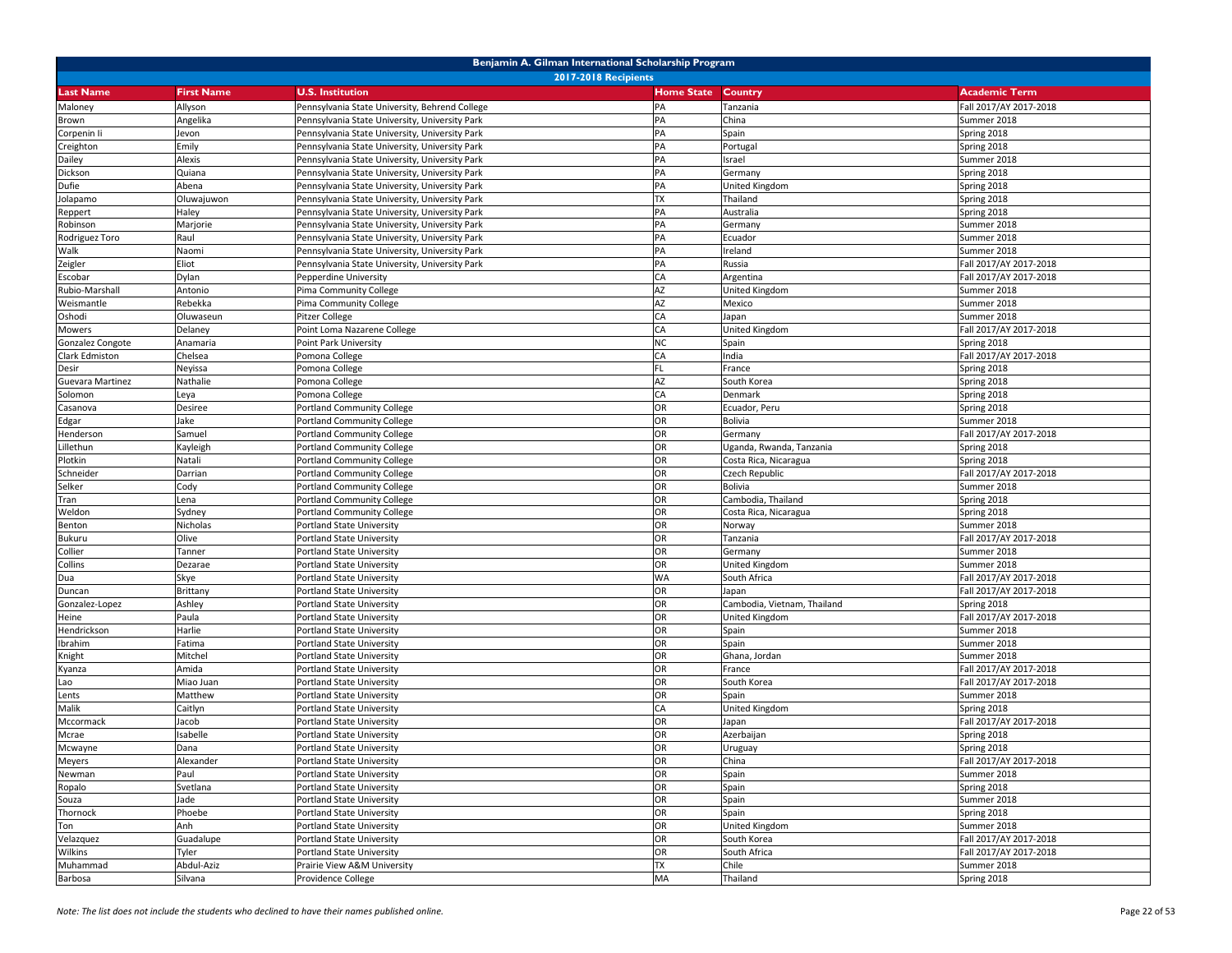| Benjamin A. Gilman International Scholarship Program |                   |                                          |                   |                |                        |  |  |
|------------------------------------------------------|-------------------|------------------------------------------|-------------------|----------------|------------------------|--|--|
| <b>2017-2018 Recipients</b>                          |                   |                                          |                   |                |                        |  |  |
| <b>Last Name</b>                                     | <b>First Name</b> | <b>U.S. Institution</b>                  | <b>Home State</b> | Country        | <b>Academic Term</b>   |  |  |
| Beyer                                                | Braden            | <b>Purdue University</b>                 | IN.               | Mexico         | Summer 2018            |  |  |
| Burnell                                              | Kenneth           | <b>Purdue University</b>                 | ΙN                | France         | Summer 2018            |  |  |
| Cosby                                                | Cyan              | <b>Purdue University</b>                 | IN                | Spain          | Summer 2018            |  |  |
| Crone                                                | Tatum             | Purdue University                        | IN                | Tanzania       | Summer 2018            |  |  |
| Duke                                                 | Laura             | <b>Purdue University</b>                 | ΙN                | Tanzania       | Summer 2018            |  |  |
| Guinn                                                | Charles           | <b>Purdue University</b>                 | IN                | Japan          | Summer 2018            |  |  |
| Jo                                                   | Daniel            | <b>Purdue University</b>                 | СA                | South Korea    | Summer 2018            |  |  |
| Malawo                                               | Namaluba          | <b>Purdue University</b>                 | PA                | Tanzania       | Summer 2018            |  |  |
| St Angelo                                            | Elijah            | Purdue University                        |                   | reland         | Spring 2018            |  |  |
| Yeakel                                               | James             | <b>Purdue University</b>                 | ΙN                | Russia         | Fall 2017/AY 2017-2018 |  |  |
| Downing                                              | Jada              | Radford University                       | VA                | Morocco        | Summer 2018            |  |  |
| Dulal                                                | Dharmindra        | Radford University                       | VA                | Peru           | Summer 2018            |  |  |
| Beboe                                                | Candace           | Ramapo College                           | NJ                | South Africa   | Fall 2017/AY 2017-2018 |  |  |
| Burke                                                | Christine         | Randolph-Macon College                   | VA                | France         | Spring 2018            |  |  |
| Yeom                                                 | Lauren            | <b>Rice University</b>                   | <b>TX</b>         | South Korea    | Fall 2017/AY 2017-2018 |  |  |
| Lewis                                                | Arianna           | Roanoke College                          | FL.               | France         | Spring 2018            |  |  |
| Holman                                               | Leo               | Rochester Institute of Technology        | <b>SD</b>         | China          | Spring 2018            |  |  |
| Ramos-Brito                                          | Roberto           | Rochester Institute of Technology        | NΥ                | Italy          | Summer 2018            |  |  |
| Smith                                                | Alana             | Rochester Institute of Technology        | СA                | Denmark        | Summer 2018            |  |  |
| Thomas                                               | Nathanael         | Rochester Institute of Technology        | NY                | Bhutan         | Summer 2018            |  |  |
| Mawdsley                                             | Sarah             | Roger Williams University                | <b>CT</b>         | Germany        | Summer 2018            |  |  |
| Miglionico                                           | Brian             | <b>Rollins College</b>                   | FL.               | France         | Summer 2018            |  |  |
| Ruiz Roa                                             | Sara              | Rollins College                          |                   | United Kingdom | Fall 2017/AY 2017-2018 |  |  |
| Vickers                                              | Mary              | Rollins College                          |                   | Spain          | Fall 2017/AY 2017-2018 |  |  |
| Walker                                               | Oakley            | <b>Rollins College</b>                   | FL.               | Japan          | Fall 2017/AY 2017-2018 |  |  |
| Nguyen                                               | Nguyen            | Rutgers University, Camden               | NJ                | South Korea    | Spring 2018            |  |  |
| Artola                                               | Adriana           | Rutgers University, New Brunswick        | NJ                | Japan          | Spring 2018            |  |  |
| Baldwin                                              | Amie              | Rutgers University, New Brunswick        | NJ                | Australia      | Fall 2017/AY 2017-2018 |  |  |
| Kim                                                  | Grace             | <b>Rutgers University, New Brunswick</b> | ΝJ                | Japan          | Fall 2017/AY 2017-2018 |  |  |
| Ramirez                                              | Manuel            | <b>Rutgers University, New Brunswick</b> | NJ                | Romania        | Summer 2018            |  |  |
| Silva                                                | Melissa           | Rutgers University, New Brunswick        | NJ                | Australia      | Summer 2018            |  |  |
| Staton                                               | Christine         | Rutgers University, New Brunswick        | NJ                | Italy          | Fall 2017/AY 2017-2018 |  |  |
| Khan                                                 | Bakhtawer         | Rutgers University, Newark               | NJ                | Italy          | Summer 2018            |  |  |
| Matthews                                             | Kirsis            | Rutgers University, Newark               | NJ                | South Africa   | Fall 2017/AY 2017-2018 |  |  |
| Torres                                               | Alexandra         | Rutgers University, Newark               | NJ                | Italy          | Summer 2018            |  |  |
| Her                                                  | Jack              | Saint John's University, Minnesota       | MN                | Japan          | Fall 2017/AY 2017-2018 |  |  |
| Poole                                                | Muqkadeen         | Saint John's University, Minnesota       | MN                | France         | Fall 2017/AY 2017-2018 |  |  |
| Torres                                               | Jarol             | Saint John's University, Minnesota       | СA                | Spain          | Spring 2018            |  |  |
| Barlay                                               | Brian             | Saint Louis University                   | МO                | South Africa   | Fall 2017/AY 2017-2018 |  |  |
| Gross                                                | Michelle          | Saint Martin's College                   | <b>WA</b>         | United Kingdom | Fall 2017/AY 2017-2018 |  |  |
| Davis                                                | Aaron             | Saint Mary's College of California       | CA                | Australia      | Fall 2017/AY 2017-2018 |  |  |
| Kacura                                               | April             | Saint Mary's College of California       | NV                | Italy          | Summer 2018            |  |  |
| Luna                                                 | Olivia            | Saint Mary's College of California       | CA                | Italy          | Spring 2018            |  |  |
| Brickey                                              | Teresa            | Saint Mary's College of Indiana          | MO                | Argentina      | Summer 2018            |  |  |
| Hattersley                                           | Regan             | Saint Mary's College of Indiana          | СA                | Italy          | Fall 2017/AY 2017-2018 |  |  |
| Maloney                                              | Noreen            | Saint Mary's College of Indiana          | MI                | South Korea    | Summer 2018            |  |  |
| Navarro                                              | Fatima            | Saint Mary's University of San Antonio   | <b>TX</b>         | Japan          | Spring 2018            |  |  |
| Varela                                               | Erina             | Saint Mary's University of San Antonio   | <b>TX</b>         | Japan          | Summer 2018            |  |  |
| Stewart                                              | Julianne          | Saint Olaf College                       | OR                | China          | Summer 2018            |  |  |
| Monterroso                                           | Michelle          | Saint Peter's University                 | <b>NJ</b>         | South Korea    | Fall 2017/AY 2017-2018 |  |  |
| Simon                                                | David             | Saint Peter's University                 | NJ                | Japan          | Fall 2017/AY 2017-2018 |  |  |
| Jewell                                               | Mollie            | Salisbury University                     | <b>MD</b>         | United Kingdom | Summer 2018            |  |  |
| Bacerott                                             | Jasmine           | San Antonio College                      | <b>TX</b>         | Spain          | Summer 2018            |  |  |
| Carielo                                              | Jose              | San Antonio College                      | <b>TX</b>         | Japan          | Summer 2018            |  |  |
| Cazalas                                              | Zach              | San Antonio College                      | TX                | Ireland        | Summer 2018            |  |  |
| Mendez                                               | Carlos            | San Antonio College                      | <b>TX</b>         | Japan          | Summer 2018            |  |  |
| Moreno                                               | Alicia            | San Antonio College                      | <b>TX</b>         | Ireland        | Summer 2018            |  |  |
| Quintanilla                                          | Reena             | San Antonio College                      | GU                | Spain          | Summer 2018            |  |  |
| Ramirez                                              | Genevieve         | San Antonio College                      | <b>TX</b>         | Ireland        | Summer 2018            |  |  |
| Abdi                                                 | Asma              | San Diego City College                   | CA                | Spain          | Spring 2018            |  |  |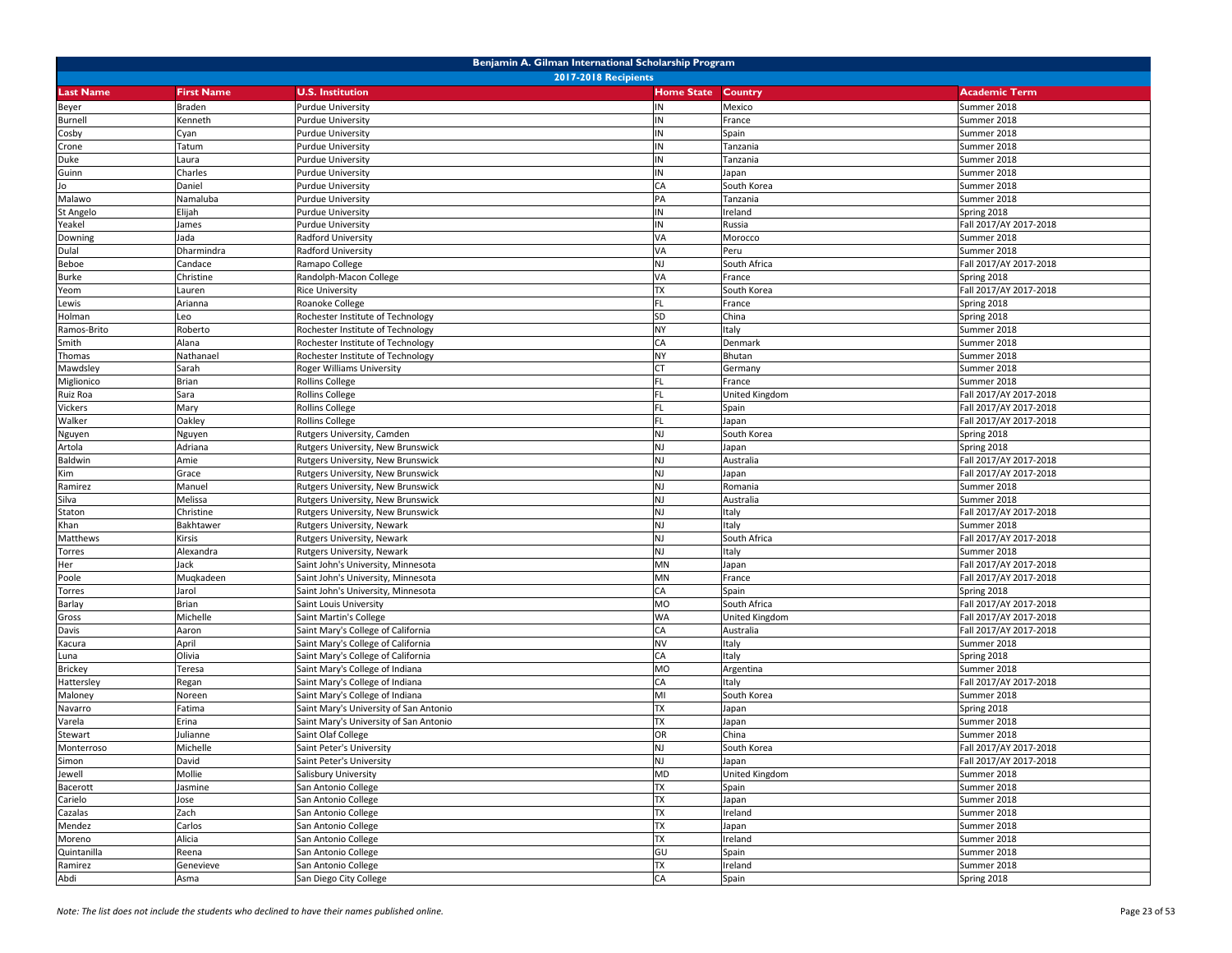|                        | Benjamin A. Gilman International Scholarship Program |                                |                   |                |                        |  |  |  |
|------------------------|------------------------------------------------------|--------------------------------|-------------------|----------------|------------------------|--|--|--|
|                        | <b>2017-2018 Recipients</b>                          |                                |                   |                |                        |  |  |  |
| <b>Last Name</b>       | <b>First Name</b>                                    | <b>U.S. Institution</b>        | <b>Home State</b> | Country        | <b>Academic Term</b>   |  |  |  |
| Toribio                | Jose                                                 | San Diego City College         | CA                | Spain          | Spring 2018            |  |  |  |
| Benson                 | Paige                                                | San Diego Mesa College         | CA                | Spain          | Summer 2018            |  |  |  |
| Corona                 | Priscilla                                            | San Diego Mesa College         | CA                | Costa Rica     | Spring 2018            |  |  |  |
| Ahumada Padilla        | Martin                                               | San Diego State University     | CA                | Singapore      | Fall 2017/AY 2017-2018 |  |  |  |
| Alspaw                 | Rena                                                 | San Diego State University     | CA                | Costa Rica     | Spring 2018            |  |  |  |
| Alvarez                | Anna                                                 | San Diego State University     | CA                | Australia      | Spring 2018            |  |  |  |
| <b>Brosas</b>          | Cristine Abbey                                       | San Diego State University     | CA                | Spain          | Fall 2017/AY 2017-2018 |  |  |  |
| Chau                   | Justina                                              | San Diego State University     | CA                | Hungary        | Fall 2017/AY 2017-2018 |  |  |  |
| Conrriquez             | Roberto                                              | San Diego State University     | CA                | Japan          | Fall 2017/AY 2017-2018 |  |  |  |
| De La Rosa             | Michelle                                             | San Diego State University     | CA                | China          | Summer 2018            |  |  |  |
| Espinosa               | Elena                                                | San Diego State University     | CA                | Netherlands    | Spring 2018            |  |  |  |
| Hernandez              | Jose                                                 | San Diego State University     | CA                | Japan          | Fall 2017/AY 2017-2018 |  |  |  |
| Herrera                | Nancy                                                | San Diego State University     | CA                | Mexico         | Summer 2018            |  |  |  |
| Ibrahim                | Maysaa                                               | San Diego State University     | CA                | Spain          | Fall 2017/AY 2017-2018 |  |  |  |
| Jones                  | <b>Brittany Monique</b>                              | San Diego State University     | CA                | Ghana          | Fall 2017/AY 2017-2018 |  |  |  |
| Klein                  | Kurtis                                               | San Diego State University     | CA                | Germany        | Fall 2017/AY 2017-2018 |  |  |  |
| Magdaleno              | Anthony                                              | San Diego State University     | CA                | United Kingdom | Summer 2018            |  |  |  |
| Martin                 | Nicole                                               | San Diego State University     | CA                | France         | Fall 2017/AY 2017-2018 |  |  |  |
| Martinez               | Francisco                                            | San Diego State University     | CA                | Portugal       | Summer 2018            |  |  |  |
| Mendoza                | Isabelle                                             | San Diego State University     | CA                | Singapore      | Fall 2017/AY 2017-2018 |  |  |  |
| Monarrez De La O       | Martin                                               | San Diego State University     | CA                | Spain          | Fall 2017/AY 2017-2018 |  |  |  |
| Mullenix               | Tori                                                 | San Diego State University     | CA                | Belgium        | Summer 2018            |  |  |  |
| Nguyen                 | Nancy                                                | San Diego State University     | CA                | Uganda         | Spring 2018            |  |  |  |
| Price                  | <b>Ryan</b>                                          | San Diego State University     | CA                | Germany        | Fall 2017/AY 2017-2018 |  |  |  |
| Relon                  | Mark Anthony                                         | San Diego State University     | CA                | Singapore      | Fall 2017/AY 2017-2018 |  |  |  |
| Santiago               | Eduardo                                              | San Diego State University     | CA                | Germany        | Fall 2017/AY 2017-2018 |  |  |  |
| Shamasha               | Sarah                                                | San Diego State University     | CA                | Hong Kong      | Summer 2018            |  |  |  |
| Vegh                   | Szilard                                              | San Diego State University     | CA                | Germany        | Spring 2018            |  |  |  |
| Aguilar                | Cristal                                              | San Francisco State University | CA                | United Kingdom | Fall 2017/AY 2017-2018 |  |  |  |
| Aguirre                | Holden                                               | San Francisco State University | CA                | Denmark        | Spring 2018            |  |  |  |
| Angelo                 | Cameron                                              | San Francisco State University | CA                | Japan          | Fall 2017/AY 2017-2018 |  |  |  |
| Bannon                 | Ryan                                                 | San Francisco State University | CA                | Australia      | Fall 2017/AY 2017-2018 |  |  |  |
| <b>Buchanan August</b> | Dustyn                                               | San Francisco State University | CA                | Japan          | Fall 2017/AY 2017-2018 |  |  |  |
| Bunac                  | Melissa                                              | San Francisco State University | CA                | Australia      | Spring 2018            |  |  |  |
| Cadiz                  | Lance                                                | San Francisco State University | CA                | Taiwan         | Spring 2018            |  |  |  |
| Caldas Galicia Diaz    | Ethena                                               | San Francisco State University | CA                | Germany        | Fall 2017/AY 2017-2018 |  |  |  |
| Chen                   | Bonnie                                               | San Francisco State University | CA                | Hong Kong      | Fall 2017/AY 2017-2018 |  |  |  |
| Cosca                  | Olivia                                               | San Francisco State University | CA                | Australia      | Spring 2018            |  |  |  |
| Cruz                   | Gospel                                               | San Francisco State University | CA                | Canada         | Spring 2018            |  |  |  |
| De La Concepcion       | Alexandra                                            | San Francisco State University | CA                | South Korea    | Fall 2017/AY 2017-2018 |  |  |  |
| Engle                  | Harrison                                             | San Francisco State University | CA                | France         | Spring 2018            |  |  |  |
| Garcia                 | Marissa                                              | San Francisco State University | CA                | Australia      | Spring 2018            |  |  |  |
| Givhan                 | Anthony                                              | San Francisco State University | CA                | Japan          | Fall 2017/AY 2017-2018 |  |  |  |
| Gomez                  | Diego                                                | San Francisco State University | CA                | South Africa   | Spring 2018            |  |  |  |
| Green                  | Rachelle                                             | San Francisco State University | CA                | Netherlands    | Spring 2018            |  |  |  |
| Gutierrez              | Grecia                                               | San Francisco State University | CA                | Australia      | Fall 2017/AY 2017-2018 |  |  |  |
| Harman                 | Nicole                                               | San Francisco State University | CA                | Norway         | Fall 2017/AY 2017-2018 |  |  |  |
| Holly                  | Torri                                                | San Francisco State University | CA                | France         | Fall 2017/AY 2017-2018 |  |  |  |
| Howard                 | Malik                                                | San Francisco State University | CA                | France         | Spring 2018            |  |  |  |
| Jackson                | Shyla                                                | San Francisco State University | <b>CA</b>         | United Kingdom | Fall 2017/AY 2017-2018 |  |  |  |
| Johnson                | Antonia                                              | San Francisco State University | CA                | South Africa   | Spring 2018            |  |  |  |
| Jones                  | Adam                                                 | San Francisco State University | CA                | Japan          | Fall 2017/AY 2017-2018 |  |  |  |
| Kitchenka              | Hannah                                               | San Francisco State University | CA                | Thailand       | Spring 2018            |  |  |  |
| Leavy                  | Mantano                                              | San Francisco State University | CA                | Japan          | Fall 2017/AY 2017-2018 |  |  |  |
| Love                   | Tν                                                   | San Francisco State University | CA                | Netherlands    | Fall 2017/AY 2017-2018 |  |  |  |
| Mandell                | Kristopher                                           | San Francisco State University | CA                | Netherlands    | Spring 2018            |  |  |  |
| Marquez                | Gabriela                                             | San Francisco State University | CA                | Netherlands    | Spring 2018            |  |  |  |
| Martinez               | Nichell                                              | San Francisco State University | CA                | Czech Republic | Fall 2017/AY 2017-2018 |  |  |  |
| Maslu                  | Nureldin                                             | San Francisco State University | CA                | Chile          | Fall 2017/AY 2017-2018 |  |  |  |
| Mccaughey              | Rebecca                                              | San Francisco State University | CA                | Canada         | Spring 2018            |  |  |  |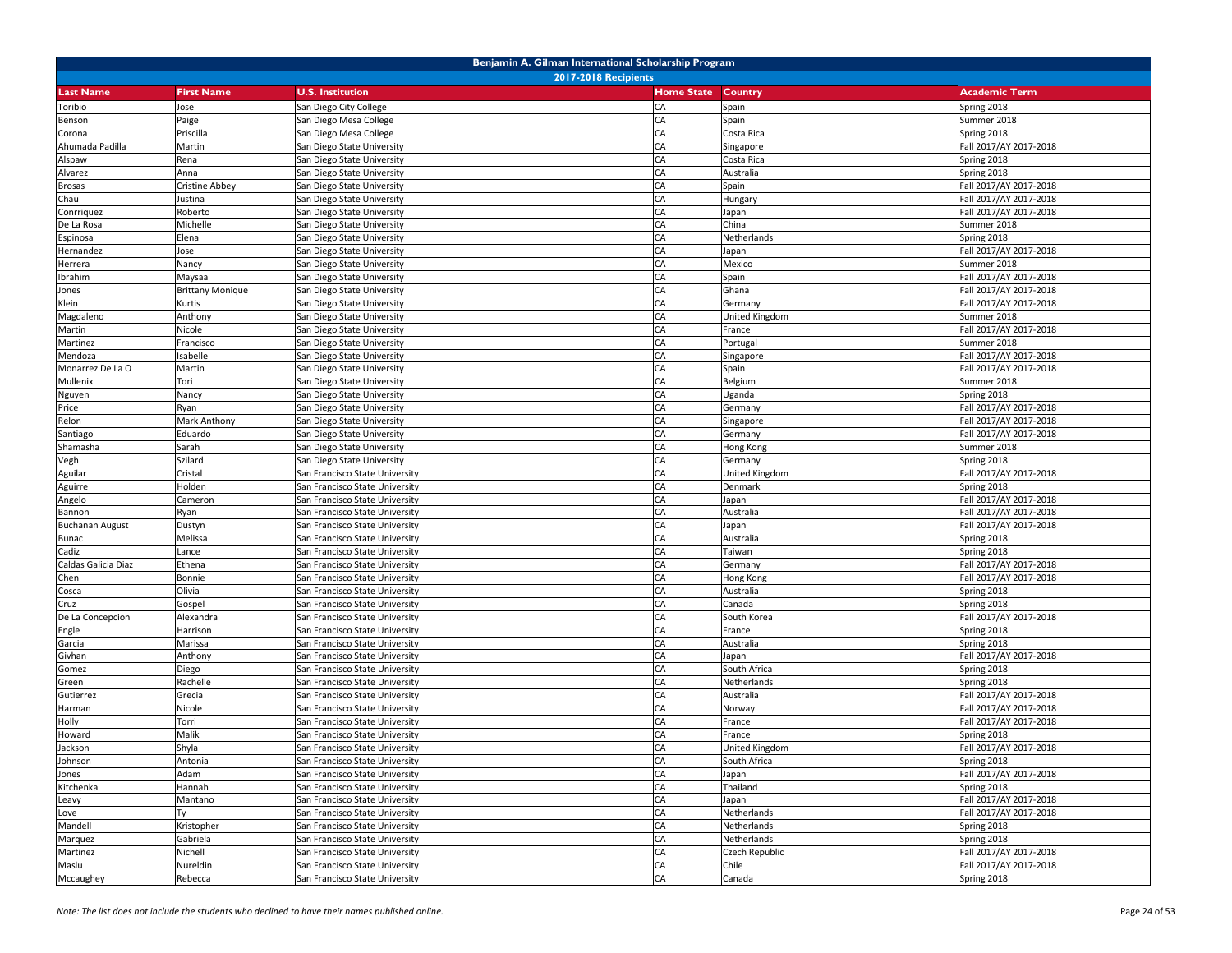|                       | Benjamin A. Gilman International Scholarship Program |                                       |                   |                      |                        |  |  |
|-----------------------|------------------------------------------------------|---------------------------------------|-------------------|----------------------|------------------------|--|--|
|                       |                                                      | <b>2017-2018 Recipients</b>           |                   |                      |                        |  |  |
| <b>Last Name</b>      | <b>First Name</b>                                    | <b>U.S. Institution</b>               | <b>Home State</b> | <b>Country</b>       | <b>Academic Term</b>   |  |  |
| Mcclendon             | Natalie                                              | San Francisco State University        | CA                | Hong Kong            | Spring 2018            |  |  |
| Mizer                 | Kimberley                                            | San Francisco State University        | CA                | France               | Fall 2017/AY 2017-2018 |  |  |
| Nazzal                | Maya                                                 | San Francisco State University        | CA                | Thailand             | Spring 2018            |  |  |
| Nevarez Ortiz         | Grace                                                | San Francisco State University        | CA                | France               | Fall 2017/AY 2017-2018 |  |  |
| Nunez                 | Roger                                                | San Francisco State University        | CA                | Netherlands          | Spring 2018            |  |  |
| Olinger               | Brian                                                | San Francisco State University        | CA                | France               | Fall 2017/AY 2017-2018 |  |  |
| Ortiz                 | Anthony                                              | San Francisco State University        | CA                | Germany              | Fall 2017/AY 2017-2018 |  |  |
| Pedrosa               | Ariana                                               | San Francisco State University        | CA                | Japan                | Fall 2017/AY 2017-2018 |  |  |
| Pujals                | Cormac                                               | San Francisco State University        | CA                | Germany              | Fall 2017/AY 2017-2018 |  |  |
| Pursley               | Jasmine                                              | San Francisco State University        | CA                | Ghana                | Fall 2017/AY 2017-2018 |  |  |
| Rodriguez             | Johnathon                                            | San Francisco State University        | CA                | France               | Fall 2017/AY 2017-2018 |  |  |
| Rodriguez-Ortega      | Cynthia                                              | San Francisco State University        | CA                | France               | Fall 2017/AY 2017-2018 |  |  |
| Saechao               | Megan                                                | San Francisco State University        | CA                | Japan                | Spring 2018            |  |  |
| Schoeps               | Alexandra                                            | San Francisco State University        | CA                | Norway               | Fall 2017/AY 2017-2018 |  |  |
| Scott                 | Armani                                               | San Francisco State University        | CA                | Japan                | Fall 2017/AY 2017-2018 |  |  |
| Sohlé                 | Corinne                                              | San Francisco State University        | CA                | France               | Fall 2017/AY 2017-2018 |  |  |
| Suleiman              | Sabrina                                              | San Francisco State University        | CA                | Czech Republic       | Fall 2017/AY 2017-2018 |  |  |
| Tanenhaus             | Gabriel                                              | San Francisco State University        | CA                | Japan                | Fall 2017/AY 2017-2018 |  |  |
| Toy                   | Lawrence                                             | San Francisco State University        | CA                | Japan                | Fall 2017/AY 2017-2018 |  |  |
| Tran                  | Dang Khoa                                            | San Francisco State University        | CA                | France               | Fall 2017/AY 2017-2018 |  |  |
| Trujillo              | Nancy                                                | San Francisco State University        | CA                | France               | Spring 2018            |  |  |
| Whittier              | Blythe                                               | San Francisco State University        | CA                | Australia            | Fall 2017/AY 2017-2018 |  |  |
| Wong                  | Gary                                                 | San Francisco State University        | CA                | Czech Republic       | Fall 2017/AY 2017-2018 |  |  |
| Yepez-Mejia           | Alan                                                 | San Francisco State University        | CA                | South Korea          | Spring 2018            |  |  |
| Yi                    | Elizabeth                                            | San Francisco State University        | CA                | South Korea          | Spring 2018            |  |  |
| Zeljko                | Danijel                                              | San Francisco State University        | CA                | Japan                | Fall 2017/AY 2017-2018 |  |  |
| <b>Bates</b>          | Heather                                              | San Jose State University             | CA                | South Korea          | Fall 2017/AY 2017-2018 |  |  |
| Cruz Quevedo          | David                                                | San Jose State University             | CA                | Japan                | Fall 2017/AY 2017-2018 |  |  |
| <b>Torres Mendoza</b> | Juritzi                                              | San Jose State University             | CA                | Japan                | Spring 2018            |  |  |
| Arriaga               | Edith                                                | Santa Barbara City College            | CA                | Spain                | Fall 2017/AY 2017-2018 |  |  |
| Cervantes Gonzalez    | Norma                                                | Santa Barbara City College            | CA                | France               | Summer 2018            |  |  |
| Kasinski              | Albert                                               | Santa Barbara City College            | CA                | Germany, Netherlands | Summer 2018            |  |  |
| Khan                  | Sara                                                 | Santa Barbara City College            | CA                | Japan                | Summer 2018            |  |  |
| Sison                 | Lahla                                                | Santa Barbara City College            | CA                | Germany, Netherlands | Summer 2018            |  |  |
| Costa                 | Ashley                                               | Santa Clara University                | CA                | Denmark              | Fall 2017/AY 2017-2018 |  |  |
| Franco                | Jessica                                              | Santa Clara University                | CA                | Denmark              | Fall 2017/AY 2017-2018 |  |  |
| Hernandez             | Areli                                                | Santa Clara University                | CA                | Ecuador              | Fall 2017/AY 2017-2018 |  |  |
| Moran                 | Alexander                                            | Santa Clara University                | CA                | United Kingdom       | Fall 2017/AY 2017-2018 |  |  |
| Perez Ramirez         | Carolina                                             | Santa Clara University                | CA                | South Africa         | Fall 2017/AY 2017-2018 |  |  |
| Suster                | Abigail                                              | Santa Clara University                | CA                | Ecuador              | Fall 2017/AY 2017-2018 |  |  |
| Tuttle                | Jon                                                  | Santa Clara University                | ME                | Peru                 | Fall 2017/AY 2017-2018 |  |  |
| Oglesby               | Rorie                                                | Santa Fe Community College in Florida | FL                | Brazil               | Summer 2018            |  |  |
| Fiddler               | Sierra                                               | Santa Rosa Junior College             | CA                | Italy                | Spring 2018            |  |  |
| Gonzalez              | lan                                                  | Sarah Lawrence College                | MA                | Cuba                 | Fall 2017/AY 2017-2018 |  |  |
| Oguz                  | Nebila                                               | Sarah Lawrence College                | <b>NY</b>         | Russia               | Spring 2018            |  |  |
| Barr                  | Kelli                                                | Scottsdale Community College          | AZ                | Ireland              | Summer 2018            |  |  |
| Macdonald             | Taylor                                               | Seattle Pacific University            | WA                | Turks & Caicos       | Summer 2018            |  |  |
| Freitas               | Nicole                                               | Seattle University                    | CA                | Spain                | Fall 2017/AY 2017-2018 |  |  |
| Jong                  | Isabelle                                             | Seattle University                    | CO                | South Korea          | Fall 2017/AY 2017-2018 |  |  |
| Brown                 | Asyjia                                               | Sewanee: University of the South      | <b>TX</b>         | Colombia             | Summer 2018            |  |  |
| Spann                 | Dillon                                               | Sewanee: University of the South      | <b>TN</b>         | Morocco              | Summer 2018            |  |  |
| Trevino               | Esmeralda                                            | Sewanee: University of the South      | <b>TX</b>         | Colombia             | Summer 2018            |  |  |
| Reffit                | Victoria                                             | Shawnee State University              | OH                | Costa Rica           | Summer 2018            |  |  |
| Bentley               | Sasha                                                | Siena College                         | <b>NY</b>         | Costa Rica           | Fall 2017/AY 2017-2018 |  |  |
| Catena                | Gabriella                                            | Siena College                         | <b>NY</b>         | China                | Summer 2018            |  |  |
| Durr                  | Chantalle                                            | Siena College                         | <b>NY</b>         | South Korea          | Fall 2017/AY 2017-2018 |  |  |
| Franklin              | Shadane                                              | Siena College                         | <b>NY</b>         | South Africa         | Summer 2018            |  |  |
| Ku                    | Naw Eh                                               | Siena College                         | <b>NY</b>         | United Kingdom       | Spring 2018            |  |  |
| Power                 | Emerald                                              | Siena College                         | <b>NY</b>         | South Africa         | Summer 2018            |  |  |
| Coughlin              | Maura                                                | Simmons College                       | MA                | Zambia               | Summer 2018            |  |  |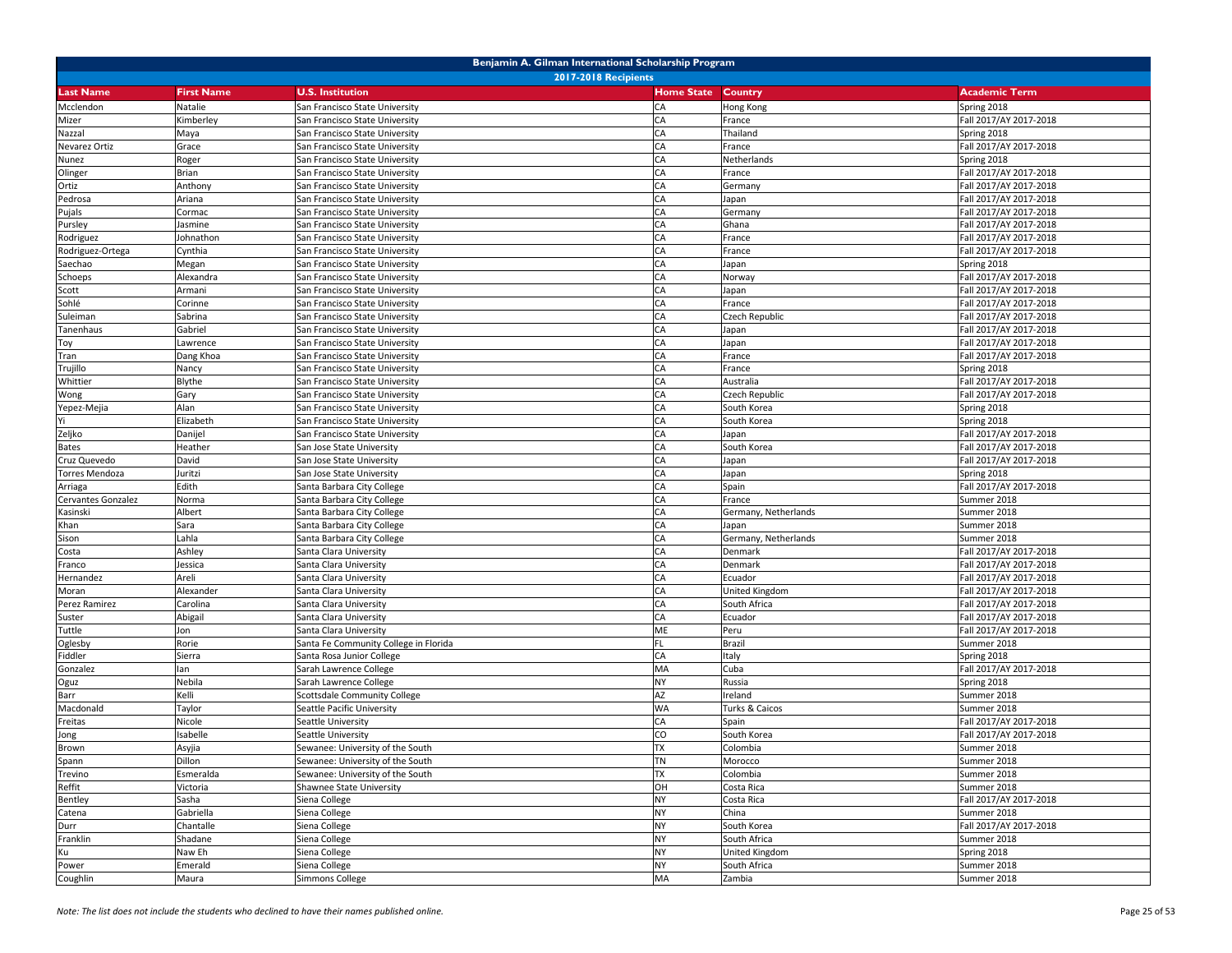| Benjamin A. Gilman International Scholarship Program |                             |                                            |                   |                        |                        |  |  |  |
|------------------------------------------------------|-----------------------------|--------------------------------------------|-------------------|------------------------|------------------------|--|--|--|
|                                                      | <b>2017-2018 Recipients</b> |                                            |                   |                        |                        |  |  |  |
| <b>Last Name</b>                                     | <b>First Name</b>           | <b>U.S. Institution</b>                    | <b>Home State</b> | Country                | <b>Academic Term</b>   |  |  |  |
| Wolff                                                | Jacquelyn                   | Simmons College                            | MN                | China                  | Spring 2018            |  |  |  |
| Millan                                               | Alexandra                   | Simpson College of Iowa                    | IA                | Chile                  | Spring 2018            |  |  |  |
| Nochvay                                              | Rubin                       | Simpson College of Iowa                    | IA                | Thailand               | Fall 2017/AY 2017-2018 |  |  |  |
| Harripersad                                          | Reshma                      | Skidmore College                           | <b>NY</b>         | Morocco                | Fall 2017/AY 2017-2018 |  |  |  |
| Ashby-Anderson                                       | Steven                      | Skyline College                            | CA                | South Africa           | Summer 2018            |  |  |  |
| Cai                                                  | Xueyan                      | Skyline College                            | CA                | Hong Kong              | Summer 2018            |  |  |  |
| Deng                                                 | Zhuoying                    | Skyline College                            | CA                | Italy                  | Spring 2018            |  |  |  |
| Edwards                                              | Nina                        | Skyline College                            | CA                | Singapore              | Summer 2018            |  |  |  |
| Goodman                                              | Angelica                    | Skyline College                            | CA                | South Africa           | Summer 2018            |  |  |  |
| Ibeanusi                                             | Pearl                       | Skyline College                            | CA                | South Africa           | Summer 2018            |  |  |  |
| Bickar                                               | Laurel                      | Smith College                              | MA                | Jordan                 | Summer 2018            |  |  |  |
| Moore                                                | Julia                       | Smith College                              | MA                | Ireland, Jordan        | Summer 2018            |  |  |  |
| Moran                                                | Jennifer                    | Smith College                              | <b>NY</b>         | New Zealand            | Spring 2018            |  |  |  |
| Hudson                                               | Talayah                     | Sonoma State University                    | CA                | Ghana                  | Fall 2017/AY 2017-2018 |  |  |  |
| Haaland                                              | Connor                      | South Dakota State University              | SD                | France                 | Spring 2018            |  |  |  |
| Garcia                                               | Sabas                       | South Texas College                        | <b>TX</b>         | Spain                  | Summer 2018            |  |  |  |
|                                                      | Yesenia                     | South Texas College                        | <b>TX</b>         | Spain                  | Summer 2018            |  |  |  |
| Serrato                                              |                             |                                            | <b>TX</b>         |                        |                        |  |  |  |
| Villarreal                                           | Karen<br>Richard            | South Texas College                        | <b>TX</b>         | Spain                  | Summer 2018            |  |  |  |
| Villarreal                                           |                             | South Texas College                        | $\mathbf{H}$      | Spain                  | Summer 2018            |  |  |  |
| Albert                                               | Katherine                   | Southern Illinois University, Edwardsville |                   | Italy                  | Spring 2018            |  |  |  |
| Goodwin                                              | Chance                      | Southern Illinois University, Edwardsville |                   | France                 | Fall 2017/AY 2017-2018 |  |  |  |
| Searcy                                               | Maya                        | Southern Illinois University, Edwardsville | IL                | Spain                  | Summer 2018            |  |  |  |
| Kilburn                                              | Chelsey                     | Southern Methodist University              | <b>TX</b>         | China                  | Summer 2018            |  |  |  |
| Ngo                                                  | Audrey                      | Southern Methodist University              | <b>TX</b>         | France                 | Summer 2018            |  |  |  |
| Orbegoso                                             | Josselyne                   | Southern Methodist University              | <b>TX</b>         | Spain                  | Summer 2018            |  |  |  |
| Tran                                                 | An                          | Southern Methodist University              | <b>TX</b>         | Czech Republic         | Summer 2018            |  |  |  |
| Chisom-Payne                                         | Selena                      | Southwestern University                    | <b>TX</b>         | Dominican Republic     | Summer 2018            |  |  |  |
| Cortez                                               | Dakota                      | Southwestern University                    | <b>TX</b>         | Morocco                | Fall 2017/AY 2017-2018 |  |  |  |
| Rosario                                              | Dominique                   | Southwestern University                    | <b>TX</b>         | Panama                 | Summer 2018            |  |  |  |
| Baldwin                                              | lesha                       | Spelman College                            | GA                | Bolivia                | Spring 2018            |  |  |  |
| <b>Ballour</b>                                       | Eternity                    | Spelman College                            | OH                | South Africa           | Summer 2018            |  |  |  |
| Crawford                                             | Jobie                       | Spelman College                            | PA                | Dominican Republic     | Summer 2018            |  |  |  |
| Edwards                                              | Nyla                        | Spelman College                            | CA                | Spain                  | Summer 2018            |  |  |  |
| <b>Ellis</b>                                         | Summar                      | Spelman College                            | GA                | Italy                  | Summer 2018            |  |  |  |
| Lake                                                 | Kendal                      | Spelman College                            | CA                | Dominican Republic     | Summer 2018            |  |  |  |
| Mitchell                                             | Tangela                     | Spelman College                            | <b>NC</b>         | Dominican Republic     | Summer 2018            |  |  |  |
| Queyapoe                                             | Samya                       | Spelman College                            | GA                | Senegal, Italy, France | Spring 2018            |  |  |  |
| Scales                                               | Nzali                       | Spelman College                            | GA                | Dominican Republic     | Summer 2018            |  |  |  |
| Wilson                                               | Zaahira                     | Spelman College                            | <b>NJ</b>         | Nicaragua              | Spring 2018            |  |  |  |
| Harrison                                             | Jenna                       | Spring Arbor University                    | MI                | Japan                  | Fall 2017/AY 2017-2018 |  |  |  |
| Linder                                               | Breanna                     | Spring Arbor University                    | MI                | Mongolia               | Spring 2018            |  |  |  |
| Williams                                             | Jonah                       | Spring Arbor University                    | WI                | Japan                  | Summer 2018            |  |  |  |
| Beck                                                 | Samantha                    | St. Charles Community College              | <b>MO</b>         | Ireland                | Spring 2018            |  |  |  |
| Barragan                                             | Yuri                        | St. Edward's University                    | <b>TX</b>         | Brazil                 | Spring 2018            |  |  |  |
| Bova                                                 | Abigail                     | St. Edward's University                    | OH                | Senegal                | Spring 2018            |  |  |  |
| Conwell                                              | Ashton                      | St. Edward's University                    | OH                | India                  | Summer 2018            |  |  |  |
| Hernandez                                            | Carolina                    | St. Edward's University                    | <b>TX</b>         | Hong Kong              | Spring 2018            |  |  |  |
| Phillips                                             | Patricia                    | St. Edward's University                    | AR                | Spain                  | Summer 2018            |  |  |  |
| Rojas                                                | Camila                      | St. Edward's University                    | <b>TX</b>         | Panama                 | Spring 2018            |  |  |  |
| Sissoko                                              | Dunja                       | St. Edward's University                    | <b>MD</b>         | France                 | Summer 2018            |  |  |  |
| <b>Stallings</b>                                     | Logan                       | St. Edward's University                    | <b>TX</b>         | Denmark                | Summer 2018            |  |  |  |
| Utter                                                | Andi                        | St. Edward's University                    | MT                | Botswana               | Fall 2017/AY 2017-2018 |  |  |  |
| Zaldivar                                             | Fabian                      | St. Edward's University                    | <b>TX</b>         | United Kingdom         | Spring 2018            |  |  |  |
| Danquah                                              | Beverly                     | St. John's University, New York            | <b>NY</b>         | Ireland, Italy, France | Spring 2018            |  |  |  |
| Fierek                                               | Jordan                      | St. John's University, New York            | <b>NY</b>         | Italy                  | Spring 2018            |  |  |  |
| Guzman                                               | Alicia                      | St. John's University, New York            | <b>NV</b>         | Spain                  | Spring 2018            |  |  |  |
| Nunez                                                | Kiana                       | St. John's University, New York            | <b>NY</b>         | France, Italy, Ireland | Spring 2018            |  |  |  |
| Davison                                              | Kaisa                       | St. Norbert College                        | WI                | Spain                  | Spring 2018            |  |  |  |
| <b>Birk</b>                                          | Alisha                      | <b>Stanford University</b>                 | <b>NH</b>         | Australia              | Fall 2017/AY 2017-2018 |  |  |  |
| Garcia                                               | Cheyenne                    | <b>Stanford University</b>                 | CA                | United Kingdom         | Spring 2018            |  |  |  |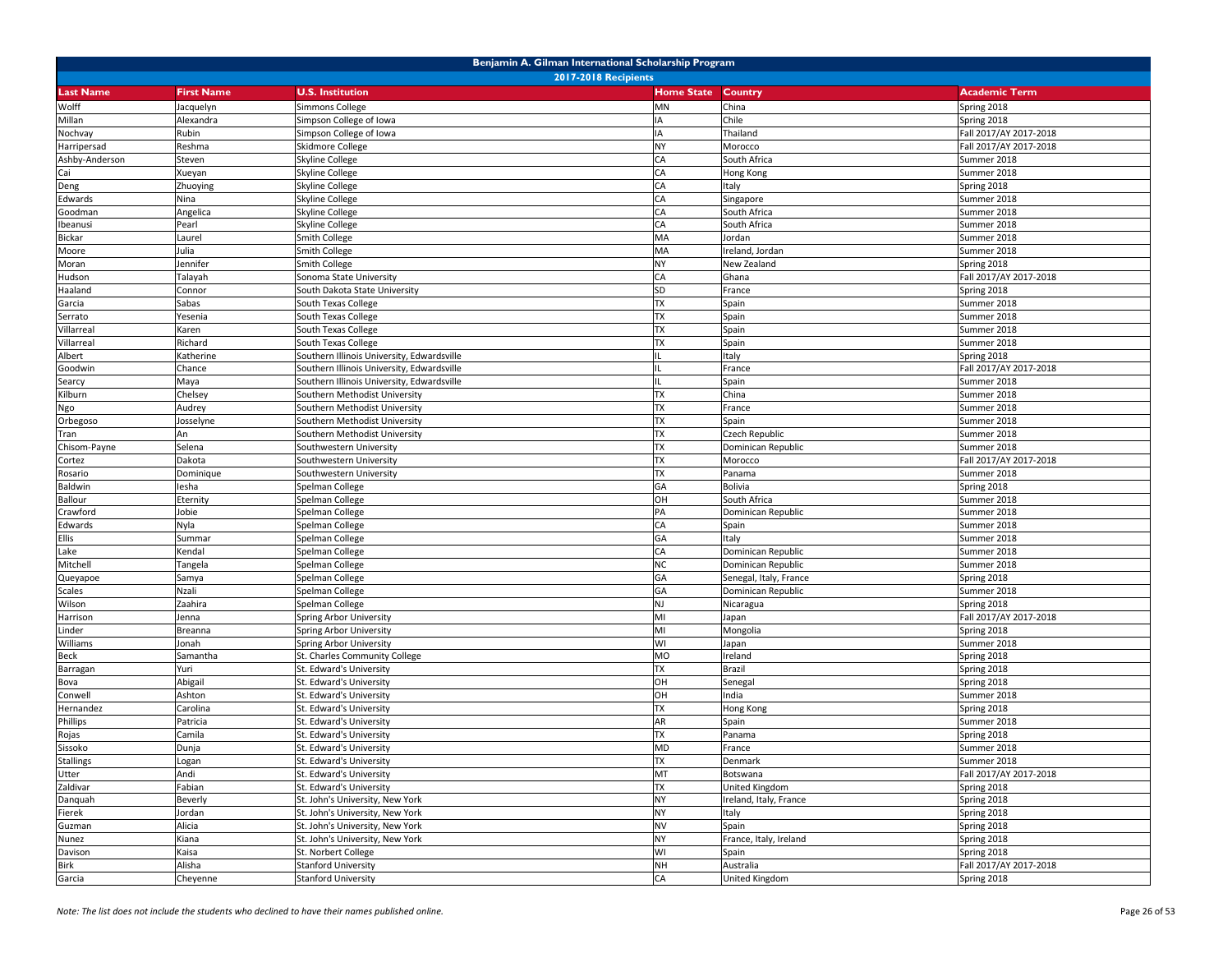| Benjamin A. Gilman International Scholarship Program |                             |                                            |                   |                |                        |  |  |
|------------------------------------------------------|-----------------------------|--------------------------------------------|-------------------|----------------|------------------------|--|--|
|                                                      | <b>2017-2018 Recipients</b> |                                            |                   |                |                        |  |  |
| <b>Last Name</b>                                     | <b>First Name</b>           | <b>U.S. Institution</b>                    | <b>Home State</b> | Country        | <b>Academic Term</b>   |  |  |
| Kumar                                                | Komal                       | <b>Stanford University</b>                 | CA                | India          | Summer 2018            |  |  |
| Lim                                                  | David                       | <b>Stanford University</b>                 | CA                | United Kingdom | Spring 2018            |  |  |
| Brown                                                | Indiana                     | State University of New York, Albany       | <b>NY</b>         | Japan          | Fall 2017/AY 2017-2018 |  |  |
| Chavez                                               | lennifer                    | State University of New York, Albany       | <b>NY</b>         | India          | Summer 2018            |  |  |
| Gomez                                                | Christine                   | State University of New York, Albany       | <b>NY</b>         | Peru           | Spring 2018            |  |  |
| Martinez                                             | Alison                      | State University of New York, Albany       | <b>NY</b>         | Spain          | Summer 2018            |  |  |
| Suarez                                               | Taina                       | State University of New York, Albany       | <b>NY</b>         | Spain          | Summer 2018            |  |  |
| Abdur-Razzaq                                         | Noni                        | State University of New York, Binghamton   | <b>NJ</b>         | Peru           | Summer 2018            |  |  |
| Awosogba                                             | Grace                       | State University of New York, Binghamton   | <b>NY</b>         | Italy          | Spring 2018            |  |  |
| Chowdhury                                            | Amber                       | State University of New York, Binghamton   | <b>NY</b>         | Spain          | Spring 2018            |  |  |
| Shearer                                              | William                     | State University of New York, Binghamton   | <b>NY</b>         | Italy          | Summer 2018            |  |  |
| Shimizu                                              | Atsuko                      | State University of New York, Binghamton   | <b>NY</b>         | Germany        | Spring 2018            |  |  |
| Corrallo                                             | Kellen                      | State University of New York, Buffalo      | <b>NY</b>         | France         | Spring 2018            |  |  |
| Ross                                                 | Shatoni                     | State University of New York, Buffalo      | <b>NY</b>         | United Kingdom | Spring 2018            |  |  |
| Wagner                                               | Sarah                       | State University of New York, Buffalo      | <b>NY</b>         | France         | Summer 2018            |  |  |
| <b>Busch</b>                                         | Andrew                      | State University of New York, Cortland     | <b>NY</b>         | Australia      | Summer 2018            |  |  |
| Filipello                                            | Richelle                    | State University of New York, Cortland     | <b>NY</b>         | Belize         | Fall 2017/AY 2017-2018 |  |  |
| Fischer                                              | Pearl                       | State University of New York, Cortland     | <b>NY</b>         | Australia      | Summer 2018            |  |  |
| Madany                                               | Raheemah                    | State University of New York, Cortland     | VT                | Germany        | Spring 2018            |  |  |
| Almonte                                              | Wascar                      | State University of New York, Fredonia     | <b>NY</b>         | Italy          | Fall 2017/AY 2017-2018 |  |  |
| Paulino                                              | Francheilly                 | State University of New York, Fredonia     | <b>NY</b>         | India          | Spring 2018            |  |  |
| Rodriguez                                            | Amy                         | State University of New York, Fredonia     | <b>NY</b>         | Vietnam        | Summer 2018            |  |  |
| Tadros                                               | Michaela                    | State University of New York, Fredonia     | <b>NY</b>         | Togo           | Summer 2018            |  |  |
| Chowdhury                                            | Thasfia                     | State University of New York, Geneseo      | <b>NY</b>         | Brazil         | Summer 2018            |  |  |
| Gayton                                               | Chika                       | State University of New York, Geneseo      | <b>NY</b>         | Japan          | Summer 2018            |  |  |
| Leslie                                               | Alexis                      | State University of New York, Geneseo      | <b>NY</b>         | South Africa   | Fall 2017/AY 2017-2018 |  |  |
| Owen                                                 | Isabel                      | State University of New York, Geneseo      | <b>NY</b>         | Brazil         | Summer 2018            |  |  |
| Rodriguez                                            | Greiny                      | State University of New York, Geneseo      | <b>NY</b>         | Ghana          | Summer 2018            |  |  |
| Stawitzky                                            | Sara                        | State University of New York, Geneseo      | <b>NY</b>         | Spain          | Spring 2018            |  |  |
| Ahmed                                                | Mirza                       | State University of New York, New Paltz    | <b>NY</b>         | Germany        | Fall 2017/AY 2017-2018 |  |  |
| Akakpo                                               | Afi                         | State University of New York, New Paltz    | <b>NY</b>         | Ghana          | Fall 2017/AY 2017-2018 |  |  |
| Estrella                                             | Chynna                      | State University of New York, New Paltz    | <b>NY</b>         | Japan          | Spring 2018            |  |  |
| Garcia                                               | Johanna                     | State University of New York, New Paltz    | <b>NY</b>         | Spain          | Spring 2018            |  |  |
| Gonzales                                             | Tatiana                     | State University of New York, New Paltz    | <b>NY</b>         | United Kingdom | Spring 2018            |  |  |
| Lopez Romero                                         | Kathy                       | State University of New York, New Paltz    | <b>NY</b>         | Spain          | Fall 2017/AY 2017-2018 |  |  |
| Mateo                                                | Shanice                     | State University of New York, New Paltz    | <b>NY</b>         | United Kingdom | Spring 2018            |  |  |
| Mazza                                                | Taylor                      | State University of New York, New Paltz    | <b>NY</b>         | France         | Fall 2017/AY 2017-2018 |  |  |
| Santana                                              | Maria                       | State University of New York, New Paltz    | <b>NY</b>         | Spain          | Summer 2018            |  |  |
| Stewart                                              | Emily                       | State University of New York, New Paltz    | <b>NY</b>         | United Kingdom | Fall 2017/AY 2017-2018 |  |  |
| Williams                                             | Shedika                     | State University of New York, New Paltz    | <b>NY</b>         | South Africa   | Spring 2018            |  |  |
| Xian                                                 | Jenna                       | State University of New York, New Paltz    | <b>NY</b>         | South Korea    | Spring 2018            |  |  |
| Dixon                                                | Tyreek                      | State University of New York, Old Westbury | <b>NY</b>         | South Korea    | Spring 2018            |  |  |
| Rodriguez Jose                                       | Naomi                       | State University of New York, Oswego       | <b>NY</b>         | Brazil         | Fall 2017/AY 2017-2018 |  |  |
| Aparna                                               | Nusrat J                    | State University of New York, Plattsburgh  | <b>NY</b>         | South Korea    | Summer 2018            |  |  |
| Balde                                                | Kadiatou                    | State University of New York, Potsdam      | <b>NY</b>         | Morocco        | Summer 2018            |  |  |
| Ramirez                                              | Mishel                      | State University of New York, Potsdam      | <b>NY</b>         | Australia      | Spring 2018            |  |  |
| Heinley                                              | Daniel                      | State University of New York, Purchase     | <b>NY</b>         | India          | Summer 2018            |  |  |
| Humphries                                            | Georgia                     | State University of New York, Purchase     | <b>NY</b>         | Cyprus         | Summer 2018            |  |  |
| Jean-Philippe li                                     | Gerardy                     | State University of New York, Stony Brook  | <b>NY</b>         | China          | Summer 2018            |  |  |
| Lopez                                                | Emanuel                     | State University of New York, Stony Brook  | <b>NY</b>         | Italy          | Fall 2017/AY 2017-2018 |  |  |
| Panagos                                              | Theodora                    | State University of New York, Stony Brook  | <b>NY</b>         | Tanzania       | Summer 2018            |  |  |
| Shen                                                 | Irene                       | State University of New York, Stony Brook  | <b>NY</b>         | China          | Summer 2018            |  |  |
| Syeda                                                | Samar                       | State University of New York, Stony Brook  | <b>NY</b>         | Kenya          | Summer 2018            |  |  |
| Valestin                                             | Gabrielle                   | State University of New York, Stony Brook  | <b>NY</b>         | Tanzania       | Summer 2018            |  |  |
| Zaokari                                              | Younis                      | State University of New York, Stony Brook  | <b>NY</b>         | Tanzania       | Summer 2018            |  |  |
| Jaime                                                | Stacy                       | <b>Stetson University</b>                  | FL                | South Korea    | Fall 2017/AY 2017-2018 |  |  |
| Yuan                                                 | Diana                       | Stevens Institute of Technology            | <b>NY</b>         | China          | Spring 2018            |  |  |
| Berkowitz                                            | Jenna                       | <b>Stonehill College</b>                   | <b>CT</b>         | Czech Republic | Fall 2017/AY 2017-2018 |  |  |
| Dominguez                                            | Eric                        | <b>Stonehill College</b>                   | CA                | Hungary        | Spring 2018            |  |  |
| Jorgensen                                            | Joanna                      | <b>Stonehill College</b>                   | VT                | United Kingdom | Spring 2018            |  |  |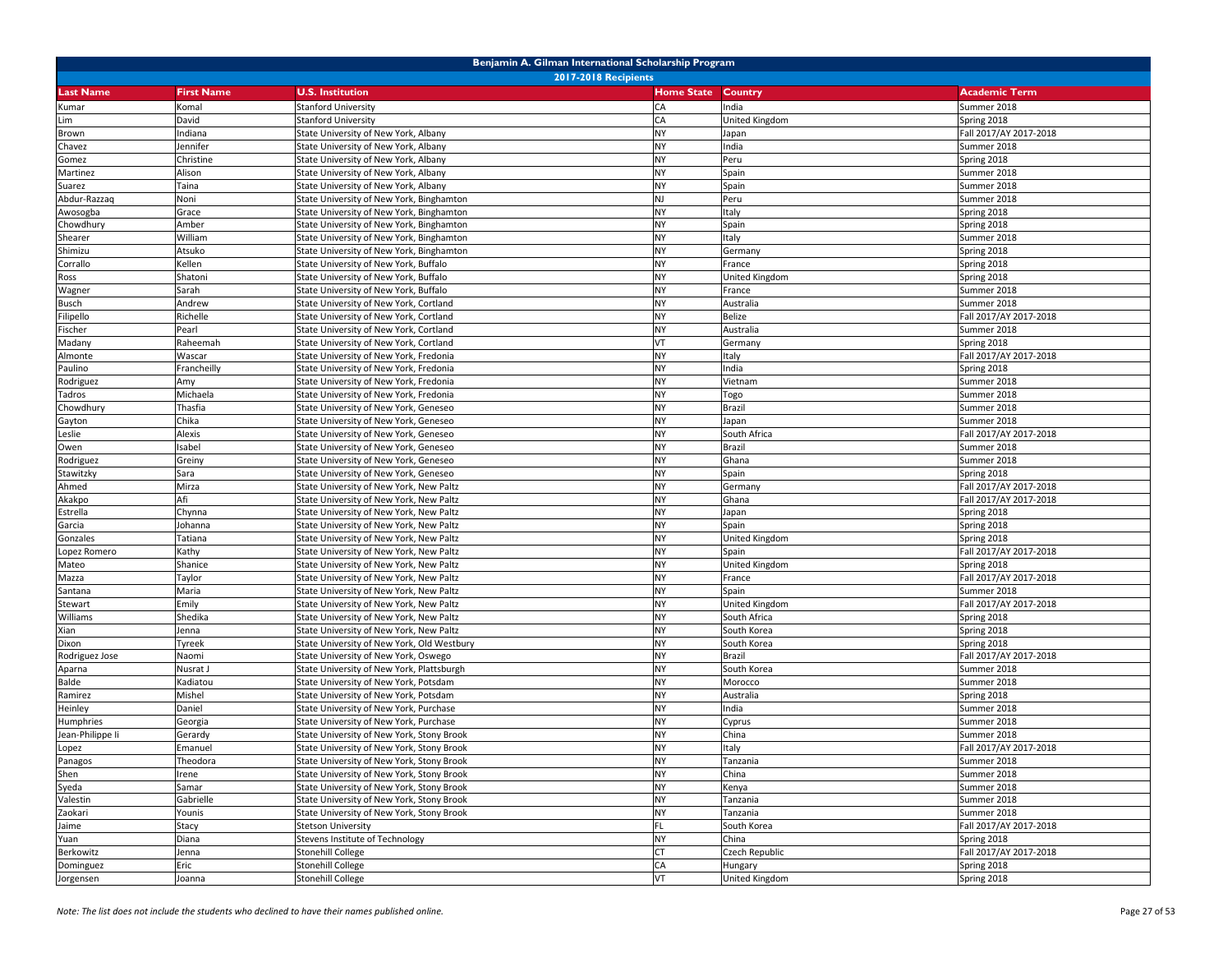|                  | Benjamin A. Gilman International Scholarship Program |                                                  |                   |                |                        |  |  |
|------------------|------------------------------------------------------|--------------------------------------------------|-------------------|----------------|------------------------|--|--|
|                  | <b>2017-2018 Recipients</b>                          |                                                  |                   |                |                        |  |  |
| <b>Last Name</b> | <b>First Name</b>                                    | <b>U.S. Institution</b>                          | <b>Home State</b> | Country        | <b>Academic Term</b>   |  |  |
| Merkel           | Rebecca                                              | <b>Stonehill College</b>                         | PA                | China          | Spring 2018            |  |  |
| Mesiti           | Matthew                                              | <b>Stonehill College</b>                         | <b>NY</b>         | Spain          | Spring 2018            |  |  |
| Wilson           | Sandra                                               | Suffolk County Community College                 | <b>NY</b>         | Spain          | Summer 2018            |  |  |
| Glynn            | Lily                                                 | Suffolk University                               | MA                | Spain          | Spring 2018            |  |  |
| Pravdica         | Anna                                                 | Suffolk University                               | MA                | Italy          | Summer 2018            |  |  |
| Trinh            | Sarah                                                | Suffolk University                               | MA                | Japan          | Spring 2018            |  |  |
| Taher            | Nassr                                                | SUNY, College of Technology at Alfred            | <b>NY</b>         | Italy          | Spring 2018            |  |  |
| Carr             | lenelle                                              | <b>SUNY, Tompkins Cortland Community College</b> | <b>NY</b>         | Nicaragua      | Spring 2018            |  |  |
| Glisson          | Arnesia                                              | <b>SUNY, Tompkins Cortland Community College</b> | <b>NY</b>         | Cambodia       | Spring 2018            |  |  |
| Nino             | Jacalyn                                              | <b>SUNY, Tompkins Cortland Community College</b> | <b>NY</b>         | Nicaragua      | Spring 2018            |  |  |
| <b>Baker</b>     | Jill                                                 | Susquehanna University                           | ME                | Greece         | Fall 2017/AY 2017-2018 |  |  |
| Bautista         | Veneranda                                            | Susquehanna University                           | PA                | Spain          | Spring 2018            |  |  |
| Cooper           | Hannah                                               | Susquehanna University                           | PA                | Japan          | Fall 2017/AY 2017-2018 |  |  |
| Dy               | Tina                                                 | Susquehanna University                           | PA                | Italy          | Spring 2018            |  |  |
| Hickman          | Alanis                                               | Susquehanna University                           | PA                | Cyprus         | Spring 2018            |  |  |
| Macvaugh         | Morgan                                               | Susquehanna University                           | PA                | United Kingdom | Spring 2018            |  |  |
| Ramos            | Raquel                                               | Susquehanna University                           | <b>MD</b>         | New Zealand    | Spring 2018            |  |  |
| Lee              | Gregory                                              | Swarthmore College                               | <b>NY</b>         | China          | Summer 2018            |  |  |
| <b>Bailey</b>    | Shanel                                               | Syracuse University                              | <b>NY</b>         | Spain          | Summer 2018            |  |  |
| <b>Burke</b>     | Khemiah                                              | Syracuse University                              | GA                | Australia      | Spring 2018            |  |  |
| Cayo             | Sammy                                                | Syracuse University                              | <b>NY</b>         | Hong Kong      | Fall 2017/AY 2017-2018 |  |  |
| Chasse           | Amy                                                  | Syracuse University                              | <b>CT</b>         | Italy          | Spring 2018            |  |  |
| Covington        | Abigail                                              | Syracuse University                              | <b>MD</b>         | Italy          | Spring 2018            |  |  |
| Dacres           | Danielle                                             | Syracuse University                              | FL                | Spain          | Summer 2018            |  |  |
| Goodnough        | Alexandra                                            | <b>Syracuse University</b>                       | <b>NY</b>         | Hong Kong      | Fall 2017/AY 2017-2018 |  |  |
| Guo              | Calvin                                               | Syracuse University                              | <b>NY</b>         | China          | Fall 2017/AY 2017-2018 |  |  |
| Howard           | Charlotte                                            | <b>Syracuse University</b>                       | <b>NY</b>         | Italy          | Summer 2018            |  |  |
| Ize-Iyamu        | Whitney                                              | Syracuse University                              | CA                | Hong Kong      | Spring 2018            |  |  |
| Kaila            | Mazaher                                              | Syracuse University                              | <b>NY</b>         | France         | Summer 2018            |  |  |
| Kim              | Jasmine                                              | <b>Syracuse University</b>                       | <b>MD</b>         | Hong Kong      | Spring 2018            |  |  |
| Kim              | Minjung                                              | Syracuse University                              | <b>NY</b>         | United Kingdom | Spring 2018            |  |  |
| Kirsch           | William                                              | <b>Syracuse University</b>                       | <b>NY</b>         | Hong Kong      | Spring 2018            |  |  |
| Klein            | Kristine                                             | <b>Syracuse University</b>                       | <b>CT</b>         | Chile, Ecuador | Spring 2018            |  |  |
| Norman           | Sidne                                                | Syracuse University                              | <b>NY</b>         | China          | Spring 2018            |  |  |
| Ojomoses         | Phebeana                                             | Syracuse University                              | <b>NY</b>         | China          | Spring 2018            |  |  |
| Patel            | Bijal                                                | Syracuse University                              | <b>NY</b>         | South Africa   | Summer 2018            |  |  |
| Salomon          | Daniel                                               | Syracuse University                              | <b>NY</b>         | Denmark        | Spring 2018            |  |  |
| Selbach-Broad    | Aja                                                  | Syracuse University                              | VT                | Czech Republic | Spring 2018            |  |  |
| Vinciguerra      | lessica                                              | Syracuse University                              | <b>NY</b>         | India          | Fall 2017/AY 2017-2018 |  |  |
| Wangmo           | Yeshi                                                | Syracuse University                              | <b>NY</b>         | United Kingdom | Fall 2017/AY 2017-2018 |  |  |
| Zone             | Thandar                                              | Syracuse University                              | <b>NY</b>         | Hong Kong      | Fall 2017/AY 2017-2018 |  |  |
| <b>Braid</b>     | Hanna                                                | Temple University                                | PA                | Spain          | Spring 2018            |  |  |
| <b>Bullock</b>   | Amaya                                                | Femple University                                | <b>MD</b>         | Japan          | Fall 2017/AY 2017-2018 |  |  |
| Christman        | Natalie                                              | Femple University                                | PA                | South Korea    | Spring 2018            |  |  |
| Dolan            | Rachel                                               | Femple University                                | PA                | United Kingdom | Spring 2018            |  |  |
| Gadson           | Deneya                                               | Femple University                                | PA                | Italy          | Fall 2017/AY 2017-2018 |  |  |
| Griffin          | Jasmyne                                              | Femple University                                | PA                | Italy          | Spring 2018            |  |  |
| Griffin          | Sydney                                               | Femple University                                | PA                | Spain          | Spring 2018            |  |  |
| Gutierrez        | Christian                                            | Temple University                                | PA                | China          | Summer 2018            |  |  |
| Himes            | Jacob                                                | <b>Temple University</b>                         | PA                | India          | Fall 2017/AY 2017-2018 |  |  |
| Hollon           | Elizabeth                                            | Temple University                                | PA                | Mexico         | Spring 2018            |  |  |
| Jaramillo        | Nicholas                                             | Temple University                                | PA                | Japan          | Summer 2018            |  |  |
| Johnson          | Kyshon                                               | Temple University                                | PA                | Italy          | Spring 2018            |  |  |
| Nurdin           | Alfiatul                                             | Temple University                                | PA                | Japan          | Fall 2017/AY 2017-2018 |  |  |
| Phan             | Schina                                               | Temple University                                | <b>NJ</b>         | South Korea    | Summer 2018            |  |  |
| Seagreaves       | Nicholas                                             | Temple University                                | PA                | Japan          | Fall 2017/AY 2017-2018 |  |  |
| Seletsky         | Jared                                                | Temple University                                | PA                | Japan          | Fall 2017/AY 2017-2018 |  |  |
| Turner           | Sadira                                               | Temple University                                | PA                | Jamaica        | Summer 2018            |  |  |
| Warner           | Rachel                                               | Temple University                                | PA                | Japan          | Fall 2017/AY 2017-2018 |  |  |
| <b>Dykes</b>     | Caleb                                                | Tennessee Wesleyan College                       | <b>TN</b>         | Japan          | Summer 2018            |  |  |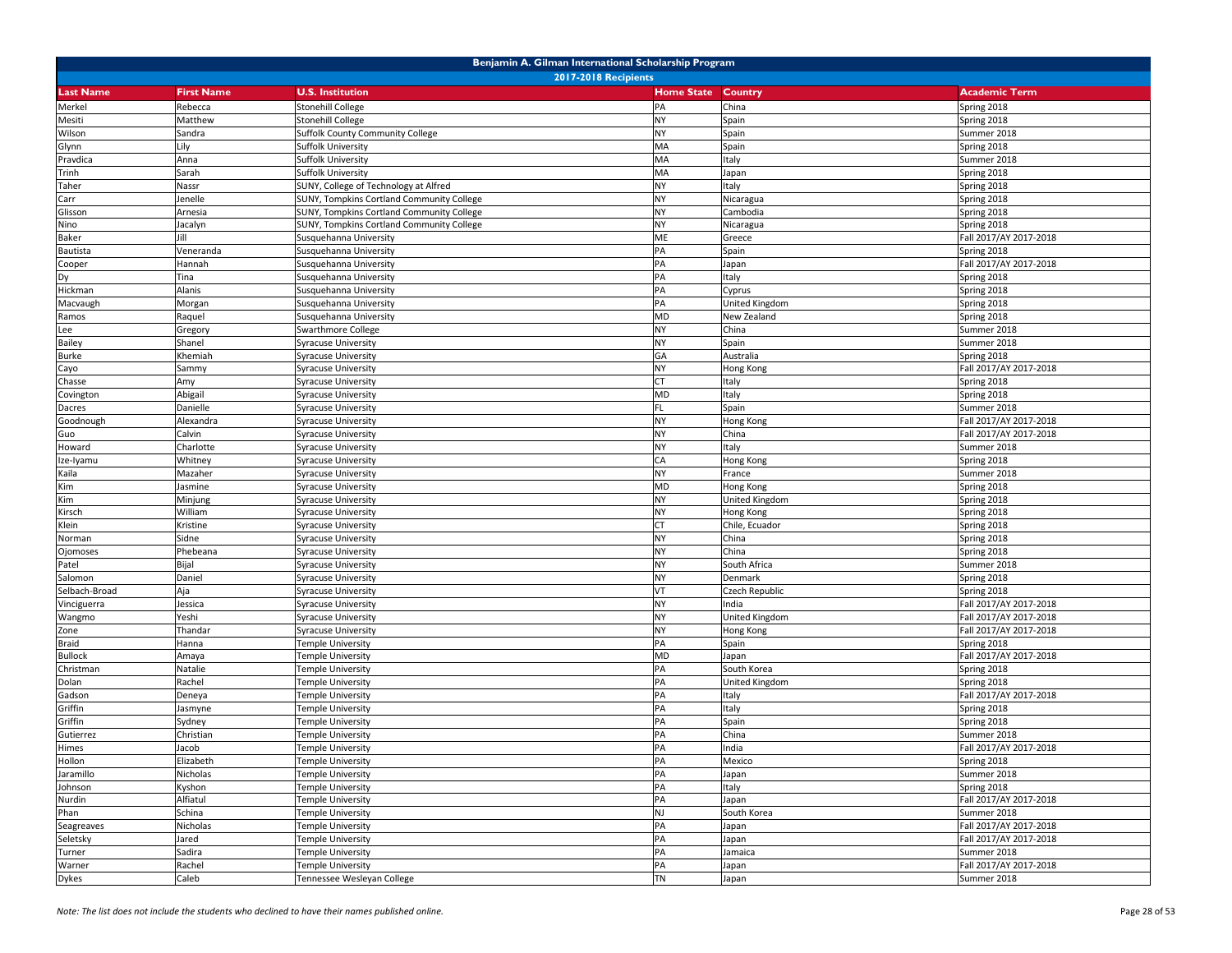| Benjamin A. Gilman International Scholarship Program |                        |                                                                             |                        |                           |                            |  |
|------------------------------------------------------|------------------------|-----------------------------------------------------------------------------|------------------------|---------------------------|----------------------------|--|
|                                                      |                        | <b>2017-2018 Recipients</b>                                                 |                        |                           |                            |  |
| <b>Last Name</b>                                     | <b>First Name</b>      | <b>U.S. Institution</b>                                                     | <b>Home State</b>      | <b>Country</b>            | <b>Academic Term</b>       |  |
| Gibeaut                                              | Alyssa                 | Texas A&M International University                                          | TX                     | Hong Kong                 | Spring 2018                |  |
| Ramirez<br>Canales                                   | Angelica<br>Arely      | Texas A&M International University<br>Texas A&M University, College Station | <b>TX</b><br><b>TX</b> | South Korea<br>Germany    | Summer 2018<br>Summer 2018 |  |
| Chavez                                               | Karina                 | Texas A&M University, College Station                                       | <b>TX</b>              | Chile                     | Summer 2018                |  |
| Gonzalez                                             | Daniela                | Texas A&M University, College Station                                       | <b>TX</b>              | Spain                     | Spring 2018                |  |
| Gonzalez                                             | Ricardo                | Texas A&M University, College Station                                       | <b>TX</b>              | Japan                     | Summer 2018                |  |
| Huynh                                                | Whitney                | Texas A&M University, College Station                                       | <b>TX</b>              | Germany                   | Spring 2018                |  |
| Jeffers                                              | Martin                 | Texas A&M University, College Station                                       | <b>TX</b>              | Belgium                   | Summer 2018                |  |
| Mcgowen                                              | Abigaile               | Texas A&M University, College Station                                       | <b>TX</b>              | Chile                     | Summer 2018                |  |
| Parkinson                                            | Paul                   | Texas A&M University, College Station                                       | <b>TX</b>              | Brazil                    | Summer 2018                |  |
| Roper                                                | Logan                  | Texas A&M University, College Station                                       | <b>TX</b>              | Brazil                    | Summer 2018                |  |
| Sanchez                                              | Natalia                | Texas A&M University, College Station                                       | <b>TX</b>              | Spain                     | Summer 2018                |  |
| Smith                                                | Lexine                 | Texas A&M University, College Station                                       | <b>TX</b>              | Germany                   | Spring 2018                |  |
| Walker                                               | Kiesha                 | Texas A&M University, College Station                                       | <b>TX</b>              | Spain                     | Spring 2018                |  |
| Whitten                                              | Catherine              | Texas A&M University, College Station                                       | <b>TX</b>              | Germany                   | Summer 2018                |  |
| Ruiz                                                 | Alejandro              | Texas A&M University, Commerce                                              | <b>TX</b>              | Spain                     | Spring 2018                |  |
| Anusim                                               | Christine              | Texas A&M University, Corpus Christi                                        | <b>TX</b>              | South Korea               | Summer 2018                |  |
| Gomez                                                | Elizabeth              | Texas Christian University                                                  | CA                     | Spain                     | Spring 2018                |  |
| Ambriz                                               | America                | Texas State University, San Marcos                                          | <b>TX</b>              | Ghana                     | Summer 2018                |  |
| Johnson                                              | Michaela               | Texas State University, San Marcos                                          | <b>TX</b>              | United Kingdom            | Fall 2017/AY 2017-2018     |  |
| Molina                                               | Alexander              | Texas State University, San Marcos                                          | <b>TX</b>              | Spain                     | Summer 2018                |  |
| Shields-Rhodes                                       | Kendria                | Texas State University, San Marcos                                          | <b>TX</b>              | Costa Rica                | Summer 2018                |  |
| Aboubaker                                            | Wasseem                | Texas Tech University                                                       | <b>TX</b>              | China                     | Fall 2017/AY 2017-2018     |  |
| Agbontaen                                            | lyayi                  | Texas Tech University                                                       | <b>TX</b>              | Argentina                 | Summer 2018                |  |
| Baecker                                              | Evelyn                 | Texas Tech University                                                       | <b>TX</b>              | Norway, Denmark           | Summer 2018                |  |
| Broadneax                                            | Jeremy                 | Texas Tech University                                                       | <b>TX</b>              | Spain                     | Fall 2017/AY 2017-2018     |  |
| Christophe                                           | Janis                  | <b>Fexas Tech University</b>                                                | <b>TX</b>              | Spain                     | Fall 2017/AY 2017-2018     |  |
| Cordero                                              | Maria                  | Texas Tech University                                                       | <b>TX</b>              | Argentina                 | Summer 2018                |  |
| Firlej                                               | Mikolaj                | Texas Tech University                                                       | <b>TX</b>              | Japan                     | Fall 2017/AY 2017-2018     |  |
| Hernandez                                            | Keyra                  | Texas Tech University                                                       | <b>TX</b>              | South Africa              | Summer 2018                |  |
| Kennedy                                              | Madison                | Texas Tech University                                                       | <b>TX</b>              | Jordan                    | Summer 2018                |  |
| Martinez                                             | Marisol                | Texas Tech University                                                       | <b>TX</b>              | South Korea, Japan, China | Summer 2018                |  |
| Martinez                                             | William                | Texas Tech University                                                       | TX<br><b>TX</b>        | Argentina                 | Summer 2018                |  |
| Ogunsanya                                            | Remilekun<br>Guadalupe | Texas Tech University<br>Texas Tech University                              | <b>TX</b>              | France<br>Ireland         | Summer 2018<br>Summer 2018 |  |
| Robledo<br>Rocha                                     | Cesar                  | Texas Tech University                                                       | <b>TX</b>              | Spain                     | Fall 2017/AY 2017-2018     |  |
| Rongel                                               | lesus                  | Texas Tech University                                                       | <b>TX</b>              | Spain                     | Fall 2017/AY 2017-2018     |  |
| Rosales                                              | Tanya                  | Texas Tech University                                                       | <b>TX</b>              | South Africa              | Summer 2018                |  |
| Ruiz                                                 | Itzel                  | Texas Tech University                                                       | <b>TX</b>              | Ireland                   | Summer 2018                |  |
| Schiaffino                                           | Kacie                  | Texas Tech University                                                       | <b>TX</b>              | Japan                     | Summer 2018                |  |
| Solis Rayos                                          | Tecpal                 | Texas Tech University                                                       | <b>TX</b>              | South Korea               | Fall 2017/AY 2017-2018     |  |
| Spence                                               | Abby                   | <b>Fexas Tech University</b>                                                | <b>TX</b>              | Spain                     | Fall 2017/AY 2017-2018     |  |
| Thomason                                             | Trevor                 | <b>Texas Tech University</b>                                                | <b>TX</b>              | Finland                   | Fall 2017/AY 2017-2018     |  |
| Workman                                              | Jasmine                | Texas Tech University                                                       | <b>TX</b>              | Ireland                   | Spring 2018                |  |
| Wright                                               | <b>Brooke</b>          | Texas Tech University                                                       | <b>TX</b>              | Czech Republic            | Summer 2018                |  |
| Young                                                | Jacob                  | Texas Tech University                                                       | <b>TX</b>              | Italy                     | Summer 2018                |  |
| Gibson                                               | Vicki                  | Fexas Woman's University                                                    | <b>TX</b>              | Ireland, United Kingdom   | Summer 2018                |  |
| Chau                                                 | Vicky                  | The New School                                                              | NJ                     | South Korea               | Summer 2018                |  |
| Hardaway                                             | Bailey                 | The New School                                                              | MI                     | United Kingdom            | Fall 2017/AY 2017-2018     |  |
| Harper                                               | Daria                  | The New School                                                              | $\mathbf{H}$           | France                    | Summer 2018                |  |
| Malik                                                | Abbir                  | The New School                                                              | <b>NY</b>              | <b>United Kingdom</b>     | Spring 2018                |  |
| Malone                                               | Charles                | The New School                                                              | <b>NY</b>              | Japan                     | Fall 2017/AY 2017-2018     |  |
| Nazaire                                              | Ayida                  | The New School                                                              | MA                     | France                    | Spring 2018                |  |
| Nguyen                                               | Vicki                  | The New School                                                              | CA                     | Russia                    | Spring 2018                |  |
| Roach                                                | Joy                    | The New School                                                              | <b>NJ</b>              | Costa Rica                | Spring 2018                |  |
| Rodriguez St Plice                                   | Desiree                | The New School                                                              | <b>NY</b>              | Japan                     | Summer 2018                |  |
| Watlington                                           | Nicole                 | The New School                                                              | <b>NY</b>              | United Kingdom            | Fall 2017/AY 2017-2018     |  |
| Wilkins                                              | Carmela                | The New School                                                              | <b>RI</b>              | India, Brazil, Uganda     | Spring 2018                |  |
| Campbell                                             | Marica                 | Towson University                                                           | MD                     | Thailand                  | Summer 2018                |  |
| Clipp                                                | Katie                  | Towson University                                                           | <b>MD</b>              | Italy                     | Summer 2018                |  |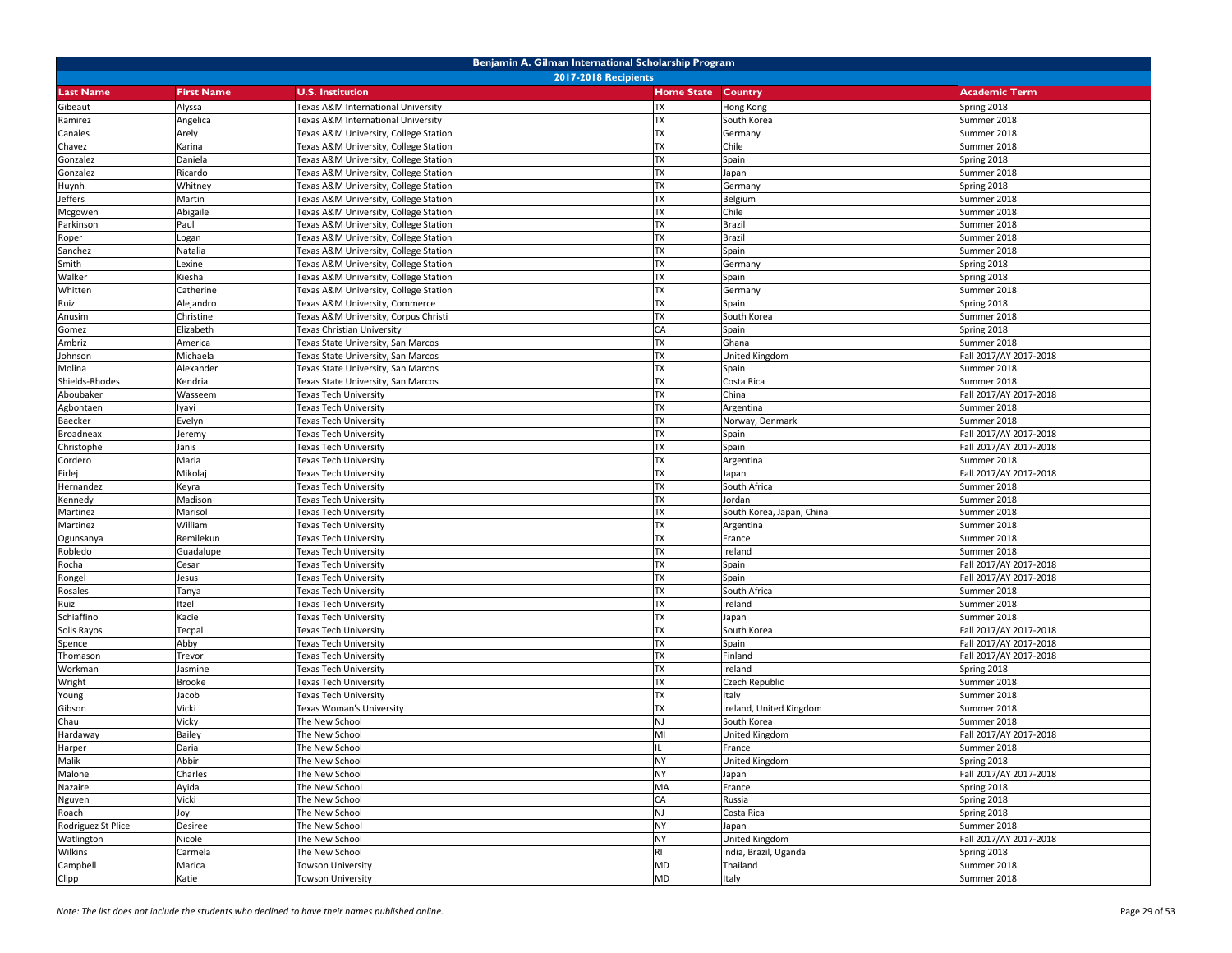| Benjamin A. Gilman International Scholarship Program |                    |                                                |                   |                       |                            |  |
|------------------------------------------------------|--------------------|------------------------------------------------|-------------------|-----------------------|----------------------------|--|
|                                                      |                    | <b>2017-2018 Recipients</b>                    |                   |                       |                            |  |
| <b>Last Name</b>                                     | <b>First Name</b>  | <b>U.S. Institution</b>                        | <b>Home State</b> | <b>Country</b>        | <b>Academic Term</b>       |  |
| Hagos                                                | Naomi              | Towson University                              | MD                | Tanzania              | Spring 2018                |  |
| Kenfack Ymele                                        | Zebaze Elssa       | Towson University                              | MD                | Brazil                | Spring 2018                |  |
| Byrd                                                 | Alexandria         | <b>Trinity University</b>                      | <b>TX</b>         | Russia                | Fall 2017/AY 2017-2018     |  |
| Codwell                                              | Jada               | <b>Trinity University</b>                      | <b>TX</b>         | China                 | Summer 2018                |  |
| Gereda-Gordon                                        | Alexandra          | <b>Trinity University</b>                      | <b>TX</b>         | Italy                 | Spring 2018                |  |
| Figueroa                                             | Rachel             | Truckee Meadows Community College              | NV                | Germany               | Fall 2017/AY 2017-2018     |  |
| Dieckmann                                            | Savannah           | Truman State University                        | MO                | United Kingdom        | Spring 2018                |  |
| Huang                                                | Wendy              | Truman State University                        | NY.               | Japan                 | Summer 2018                |  |
| Marshall                                             | Michael            | Truman State University                        | <b>MO</b>         | Japan                 | Fall 2017/AY 2017-2018     |  |
| Pelichet                                             | Maya               | <b>Tulane University</b>                       | LA                | South Africa          | Summer 2018                |  |
| Ramsey                                               | Keenan             | Tulane University                              | NY                | Netherlands           | Fall 2017/AY 2017-2018     |  |
| Bennett                                              | Deibel             | Jnion College of New York                      | NΥ                | Brazil                | Fall 2017/AY 2017-2018     |  |
| Castelan                                             | Yesenia            | Union College of New York                      | NY.               | Spain, Morocco        | Fall 2017/AY 2017-2018     |  |
| Cruz Victorio                                        | Virginia           | Union College of New York                      | <b>TN</b>         | Australia             | Fall 2017/AY 2017-2018     |  |
| Eddington                                            | Tawreak            | Union College of New York                      | MA                | Poland                | Summer 2018                |  |
| Gagliardi                                            | Thomas             | Union College of New York                      | <b>NY</b>         | Australia             | Fall 2017/AY 2017-2018     |  |
| Grandel                                              | Victoria           | Union College of New York                      | MA                | China                 | Fall 2017/AY 2017-2018     |  |
| Manwaring                                            | Shinell            | Union College of New York                      | NY.               | Japan                 | Fall 2017/AY 2017-2018     |  |
| Oppong                                               | Emmanuela          | Union College of New York                      | NY                | South Africa          | Spring 2018                |  |
| Oviawe                                               | Jonathan           | Union College of New York                      | <b>TX</b>         | Japan                 | Fall 2017/AY 2017-2018     |  |
| Pulla                                                | Nicole             | Union College of New York                      | <b>NY</b>         | China                 | Fall 2017/AY 2017-2018     |  |
| Thomas                                               | Gizela             | Union College of New York                      | MA                | Vietnam               | Fall 2017/AY 2017-2018     |  |
| Santiago Hernandez                                   | Jocelyn            | Universidad del Este, Carolina                 | PR                | South Korea           | Summer 2018                |  |
| Beydoun                                              | Ali                | University of Alabama, Birmingham              | AL                | Norway                | Spring 2018                |  |
| Diaz                                                 | Alondra            | University of Alabama, Birmingham              | AL                | <b>United Kingdom</b> | Spring 2018                |  |
| Dubeansky                                            | Megan              | University of Alabama, Birmingham              | <b>AL</b>         | Morocco               | Summer 2018                |  |
| Lee                                                  | Autumne            | University of Alabama, Birmingham              | TN                | Ghana                 | Fall 2017/AY 2017-2018     |  |
| Mcgill                                               | Jordan             | University of Alabama, Birmingham              | <b>TX</b>         | Japan                 | Fall 2017/AY 2017-2018     |  |
| Sinclair                                             | Gwyer              | University of Alabama, Huntsville              | WI                | United Kingdom        | Fall 2017/AY 2017-2018     |  |
| Denkiewicz                                           | Jakub              | University of Alabama, Tuscaloosa              | <b>TN</b>         | Japan                 | Summer 2018                |  |
| Hicks                                                | Tomisha            | University of Alabama, Tuscaloosa              | AL                | Ghana                 | Summer 2018                |  |
| Landis                                               | Charles            | University of Alabama, Tuscaloosa              | ΙN                | France                | Summer 2018                |  |
| Sharperson                                           | Darnell            | Jniversity of Alabama, Tuscaloosa              | AL                | France                | Summer 2018                |  |
| Richardson                                           | Rachel             | University of Alaska, Anchorage                | AK                | Germany               | Fall 2017/AY 2017-2018     |  |
| Weatherby                                            | Laura              | University of Alaska, Anchorage                | AK                | South Korea           | Summer 2018                |  |
| Abtahi                                               | Amin               | University of Arizona                          | CA                | Kazakhstan            | Summer 2018                |  |
| Bayly                                                | Devin              | University of Arizona                          | AZ                | Switzerland           | Fall 2017/AY 2017-2018     |  |
| Bolz                                                 | Carl               | University of Arizona                          | AZ                | Brazil                | Spring 2018                |  |
| Franco                                               | Jordan             | University of Arizona                          | AZ<br><b>FL</b>   | Costa Rica            | Summer 2018                |  |
| Grant                                                | Adam               | University of Arizona                          |                   | Costa Rica            | Summer 2018                |  |
| Heath                                                | Ciara              | University of Arizona                          | AZ                | Chile                 | Fall 2017/AY 2017-2018     |  |
| Heaton                                               | Christine          | University of Arizona                          | AZ<br>AZ          | Japan                 | Summer 2018                |  |
| Henderson                                            | Kimberly           | University of Arizona                          | AZ                | Germany               | Fall 2017/AY 2017-2018     |  |
| Isaac                                                | Hannah<br>Edward   | University of Arizona                          | AZ                | <b>United Kingdom</b> | Summer 2018<br>Summer 2018 |  |
| Monteverde                                           | Priscilla          | University of Arizona                          | AZ                | Germany<br>Peru       | Summer 2018                |  |
| Nguyen                                               | Mitzy              | Jniversity of Arizona<br>University of Arizona | AZ                |                       | Fall 2017/AY 2017-2018     |  |
| Oros<br>Robles                                       | lesus Alfonso      | University of Arizona                          | AZ                | Argentina             | Summer 2018                |  |
| <b>Stokes</b>                                        | Antwan             | University of Arizona                          | AZ                | Germany<br>Chile      | Spring 2018                |  |
| Tran                                                 | Jimmy              | University of Arizona                          | AZ                | Germany               | Summer 2018                |  |
|                                                      | Julia              |                                                | AZ                |                       |                            |  |
| Valgento<br>Velo Legarreta                           | Raynaldo Alejandro | University of Arizona<br>University of Arizona | AZ                | Ireland<br>Japan      | Summer 2018<br>Summer 2018 |  |
| Barrientos-Figueroa                                  | Liliana            | University of Arkansas, Fayetteville           | <b>TX</b>         | Mexico                | Summer 2018                |  |
| Cottrell                                             | Jordan             | University of Arkansas, Fayetteville           | AR                | Japan                 | Summer 2018                |  |
| Davidian                                             | Megan              | University of Arkansas, Fayetteville           | AR                | Australia             | Spring 2018                |  |
| Goodrich                                             | Margaret           | University of Arkansas, Fayetteville           | AR                | Morocco               | Fall 2017/AY 2017-2018     |  |
| Haggard                                              | Emily              | University of Arkansas, Fayetteville           | AR                | India                 | Summer 2018                |  |
| Hemby                                                | Nathan             | University of Arkansas, Fayetteville           | KS                | Sweden                | Fall 2017/AY 2017-2018     |  |
| Holden                                               | Alexander          | University of Arkansas, Fayetteville           | OK                | Italy                 | Spring 2018                |  |
| Kingsley                                             | Taylor             | University of Arkansas, Fayetteville           | <b>TX</b>         | Italy                 | Summer 2018                |  |
|                                                      |                    |                                                |                   |                       |                            |  |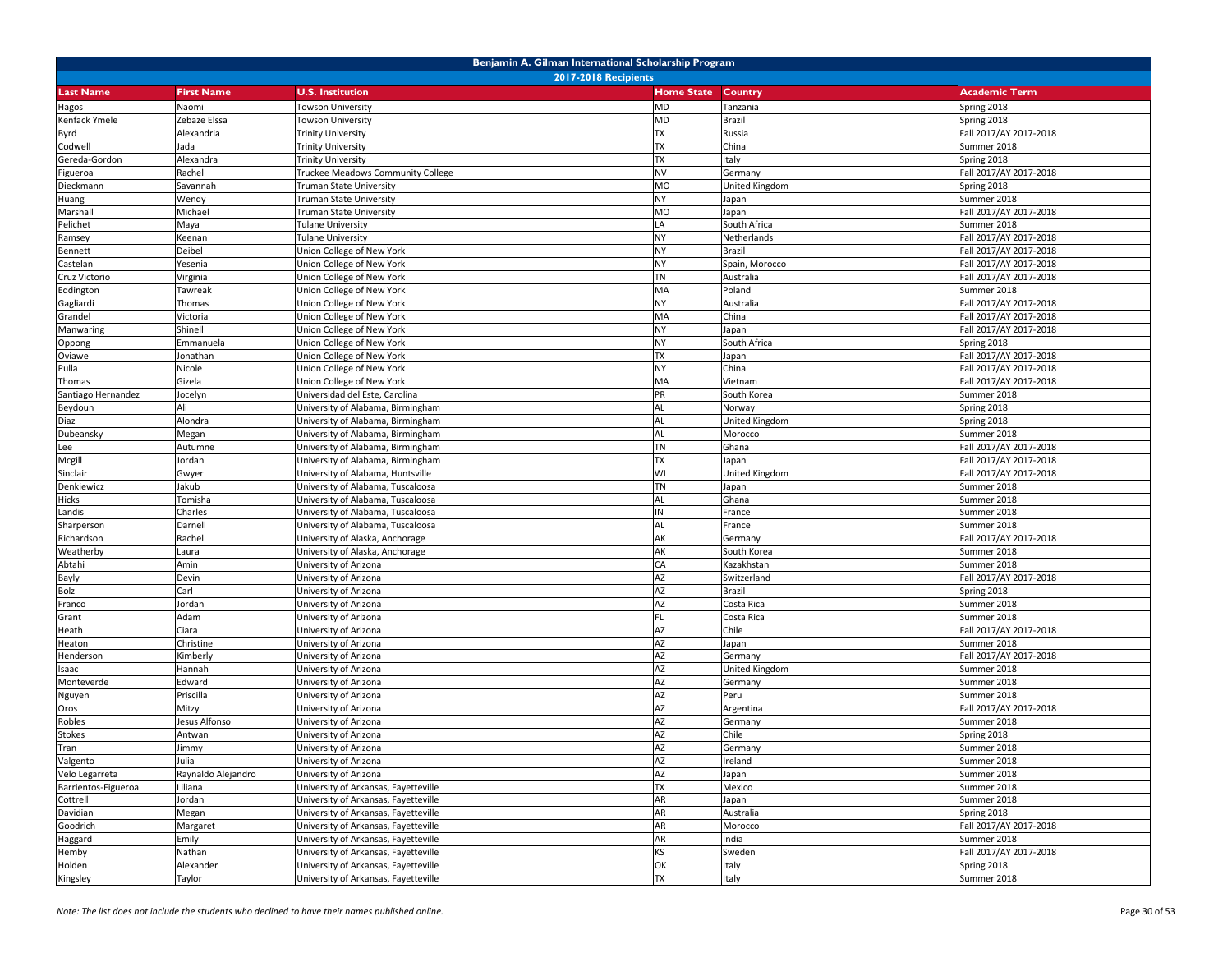| Benjamin A. Gilman International Scholarship Program |                             |                                      |                   |                                         |                        |  |  |
|------------------------------------------------------|-----------------------------|--------------------------------------|-------------------|-----------------------------------------|------------------------|--|--|
|                                                      | <b>2017-2018 Recipients</b> |                                      |                   |                                         |                        |  |  |
| <b>Last Name</b>                                     | <b>First Name</b>           | <b>U.S. Institution</b>              | <b>Home State</b> | <b>Country</b>                          | <b>Academic Term</b>   |  |  |
| Nguyen                                               | Lena                        | University of Arkansas, Fayetteville | AR                | Peru                                    | Spring 2018            |  |  |
| Pacheco                                              | Mariana                     | University of Arkansas, Fayetteville | AR                | Mexico                                  | Summer 2018            |  |  |
| Palafox                                              | Luis                        | University of Arkansas, Fayetteville | AR                | Spain                                   | Fall 2017/AY 2017-2018 |  |  |
| Payne                                                | Jacqueline                  | University of Arkansas, Fayetteville | TX                | Iceland                                 | Summer 2018            |  |  |
| Peraza                                               | Jamie                       | University of Arkansas, Fayetteville | AR                | Mexico                                  | Summer 2018            |  |  |
| Reeves                                               | Dakota                      | University of Arkansas, Fayetteville | AR                | Panama                                  | Summer 2018            |  |  |
| Ross                                                 | Melanie                     | University of Arkansas, Fayetteville | AR                | Sweden                                  | Summer 2018            |  |  |
| Selin                                                | Bethany                     | University of Arkansas, Fayetteville | AR                | Ghana                                   | Summer 2018            |  |  |
| Selvera                                              | Alexia                      | University of Arkansas, Fayetteville | AR                | France                                  | Summer 2018            |  |  |
| Sweere                                               | David                       | University of Arkansas, Fayetteville | AR                | Italy                                   | Spring 2018            |  |  |
| Tafoya                                               | Samantha                    | University of Arkansas, Fayetteville | AR                | South Africa                            | Fall 2017/AY 2017-2018 |  |  |
| Thomas                                               | Olivia                      | University of Arkansas, Fayetteville | AR                | India                                   | Summer 2018            |  |  |
| Tovar                                                | Carolina                    | University of Arkansas, Fayetteville | AR                | South Africa                            | Summer 2018            |  |  |
| Turner                                               | Kaitlyn                     | University of Arkansas, Fayetteville | AR                | Mozambique                              | Summer 2018            |  |  |
| Verdin Gomez                                         | Esmeralda                   | University of Arkansas, Fayetteville | AR                | France                                  | Summer 2018            |  |  |
| Volbrecht                                            | Mckinsea                    | University of Arkansas, Fayetteville | AR                | Ghana                                   | Summer 2018            |  |  |
| Hallett                                              | Rebecca                     | University of Arkansas, Little Rock  | AR                | Czech Republic, Poland, Slovak Republic | Fall 2017/AY 2017-2018 |  |  |
| Ursin                                                | Nicole                      | University of Arkansas, Little Rock  | AR                | Czech Republic                          | Summer 2018            |  |  |
| Alford                                               | Jasmine                     | University of Arkansas, Pine Bluff   | TN                | South Africa                            | Summer 2018            |  |  |
| Deshotel                                             | Bonne-Elise                 | University of Bridgeport             | LA                | Jordan                                  | Summer 2018            |  |  |
| Adams                                                | Anita                       | University of California, Berkeley   | CA                | Italy                                   | Summer 2018            |  |  |
| Aghili                                               | Saalar                      | University of California, Berkeley   | VA                | France                                  | Spring 2018            |  |  |
| Ahmadzada                                            | Ahmad                       | University of California, Berkeley   | CA                | United Kingdom                          | Summer 2018            |  |  |
| Altamirano                                           | Karla                       | University of California, Berkeley   | СA                | <b>United Kingdom</b>                   | Summer 2018            |  |  |
| Ansell                                               | Andrew                      | University of California, Berkeley   | CA                | Ireland                                 | Spring 2018            |  |  |
| Ansell                                               | Mark                        | University of California, Berkeley   | CA                | Ireland                                 | Spring 2018            |  |  |
| Arellano                                             | Cara                        | University of California, Berkeley   | CA                | India                                   | Summer 2018            |  |  |
| Bakir                                                | Sarah                       | University of California, Berkeley   | CA                | United Kingdom                          | Summer 2018            |  |  |
| Bautista                                             | Ariana                      | University of California, Berkeley   | CA                | Botswana                                | Fall 2017/AY 2017-2018 |  |  |
| <b>Beltran Elias</b>                                 | Jasmin                      | University of California, Berkeley   | CA                | Spain                                   | Summer 2018            |  |  |
| Binder                                               | Wyeth                       | University of California, Berkeley   | CA                | South Korea                             | Spring 2018            |  |  |
| Bobadilla                                            | Gabriela                    | University of California, Berkeley   | CA                | Germany                                 | Summer 2018            |  |  |
| Bowdry                                               | Spencer                     | University of California, Berkeley   | CA                | Chile                                   | Summer 2018            |  |  |
| Brown                                                | Zachary                     | University of California, Berkeley   | CA                | Argentina, Chile                        | Fall 2017/AY 2017-2018 |  |  |
| Burner                                               | Fallon                      | University of California, Berkeley   | CA                | France                                  | Summer 2018            |  |  |
| Castellanos                                          | <b>Brizette</b>             | University of California, Berkeley   | CA                | Chile, Argentina                        | Fall 2017/AY 2017-2018 |  |  |
| Chao                                                 | Melody                      | University of California, Berkeley   | CA                | Thailand                                | Summer 2018            |  |  |
| Chen                                                 | Lilian                      | University of California, Berkeley   | CA                | United Kingdom                          | Fall 2017/AY 2017-2018 |  |  |
| Chu                                                  | Elise                       | University of California, Berkeley   | СA                | France                                  | Spring 2018            |  |  |
| Cristobal                                            | Daryl Keith                 | University of California, Berkeley   | CA                | United Kingdom                          | Fall 2017/AY 2017-2018 |  |  |
| Dahanayake                                           | Dinasha                     | University of California, Berkeley   | CA                | United Kingdom                          | Summer 2018            |  |  |
| Dai                                                  | Steven                      | University of California, Berkeley   | CA                | Hong Kong                               | Summer 2018            |  |  |
| De La Melena                                         | Stephanie                   | University of California, Berkeley   | CA                | South Africa                            | Spring 2018            |  |  |
| Diaz                                                 | Claudia                     | University of California, Berkeley   | CA                | Spain                                   | Summer 2018            |  |  |
| Diaz Espiritu                                        | Paola                       | University of California, Berkeley   | CA                | Solomon Islands, Australia              | Spring 2018            |  |  |
| Din                                                  | Sumayyah                    | University of California, Berkeley   | CA                | Switzerland                             | Summer 2018            |  |  |
| Ding                                                 | Miki                        | University of California, Berkeley   | CA                | Japan                                   | Spring 2018            |  |  |
| Escamilla-Botello                                    | Stefany                     | University of California, Berkeley   | CA                | Chile                                   | Fall 2017/AY 2017-2018 |  |  |
| Fernandez                                            | Dominique                   | University of California, Berkeley   | CA                | Italy                                   | Fall 2017/AY 2017-2018 |  |  |
| Frankul                                              | Leana                       | University of California, Berkeley   | <b>CA</b>         | Switzerland                             | Summer 2018            |  |  |
| Garcia                                               | Raquel                      | University of California, Berkeley   | CA                | Spain                                   | Fall 2017/AY 2017-2018 |  |  |
| Garcia Hernandez                                     | Adrian                      | University of California, Berkeley   | CA                | Solomon Islands, Australia              | Spring 2018            |  |  |
| Good                                                 | Samantha                    | University of California, Berkeley   | CA                | Taiwan                                  | Summer 2018            |  |  |
| Habib                                                | Nilab                       | University of California, Berkeley   | CA                | <b>United Kingdom</b>                   | Summer 2018            |  |  |
| Hashim                                               | Inaara                      | University of California, Berkeley   | CA                | Hong Kong                               | Summer 2018            |  |  |
| Hernandez                                            | Araceli                     | University of California, Berkeley   | CA                | Spain                                   | Fall 2017/AY 2017-2018 |  |  |
| Hill                                                 | Daniel                      | University of California, Berkeley   | CA                | New Zealand                             | Fall 2017/AY 2017-2018 |  |  |
| Hoang                                                | Isabella                    | University of California, Berkeley   | CA                | Ireland                                 | Summer 2018            |  |  |
| Howard                                               | Lhiam                       | University of California, Berkeley   | CA                | Argentina                               | Spring 2018            |  |  |
| In                                                   | Joon                        | University of California, Berkeley   | CA                | Singapore                               | Summer 2018            |  |  |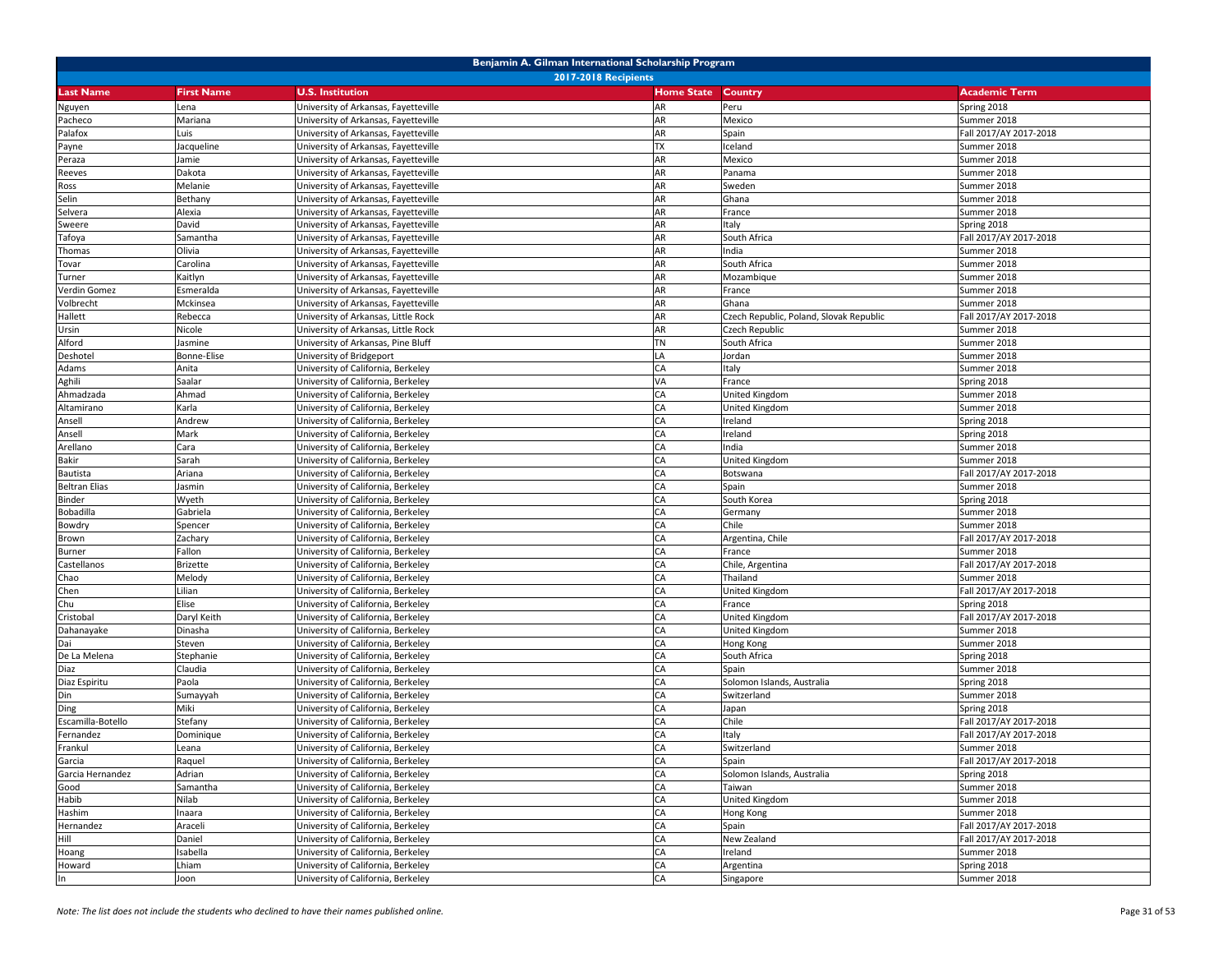| Benjamin A. Gilman International Scholarship Program |                             |                                    |                           |                       |                        |  |  |
|------------------------------------------------------|-----------------------------|------------------------------------|---------------------------|-----------------------|------------------------|--|--|
|                                                      | <b>2017-2018 Recipients</b> |                                    |                           |                       |                        |  |  |
| <b>Last Name</b>                                     | <b>First Name</b>           | <b>U.S. Institution</b>            | <b>Home State Country</b> |                       | <b>Academic Term</b>   |  |  |
| Iwuchukwu Godslaw                                    | Peter                       | University of California, Berkeley | CA                        | <b>United Kingdom</b> | Summer 2018            |  |  |
| Jimenez                                              | Monica                      | University of California, Berkeley | CA                        | United Kingdom        | Summer 2018            |  |  |
| Jimenez Cruz                                         | Yvette                      | University of California, Berkeley | CA                        | Spain                 | Summer 2018            |  |  |
| Kim                                                  | Joyce                       | University of California, Berkeley | CA                        | South Korea           | Fall 2017/AY 2017-2018 |  |  |
| Kim                                                  | Patrick                     | University of California, Berkeley | CA                        | Germany               | Summer 2018            |  |  |
| Ko                                                   | Hoi Yiu                     | University of California, Berkeley | CA                        | United Kingdom        | Summer 2018            |  |  |
| Le                                                   | Susan                       | University of California, Berkeley | CA                        | United Kingdom        | Fall 2017/AY 2017-2018 |  |  |
| Li                                                   | Sophia                      | University of California, Berkeley | CA                        | Switzerland           | Summer 2018            |  |  |
| Lin                                                  | Tiffany                     | University of California, Berkeley | CA                        | France                | Spring 2018            |  |  |
| Lochner                                              | Sofia                       | University of California, Berkeley | CA                        | United Kingdom        | Summer 2018            |  |  |
| Lopez                                                | Emily                       | University of California, Berkeley | CA                        | Ireland               | Summer 2018            |  |  |
| Ma                                                   | Malvin                      | University of California, Berkeley | CA                        | Hong Kong             | Summer 2018            |  |  |
| Mack                                                 | Shelby                      | University of California, Berkeley | CA                        | Ghana                 | Summer 2018            |  |  |
| Magana                                               | Rosa                        | University of California, Berkeley | CA                        | Germany               | Fall 2017/AY 2017-2018 |  |  |
| Marin                                                | Jasmin                      | University of California, Berkeley | CA                        | Mexico                | Fall 2017/AY 2017-2018 |  |  |
| Martinez-Soto                                        | Edith                       | University of California, Berkeley | CA                        | Spain                 | Summer 2018            |  |  |
| Miller                                               | Carly                       | University of California, Berkeley | CA                        | New Zealand           | Fall 2017/AY 2017-2018 |  |  |
| Morales                                              | Viviana                     | University of California, Berkeley | CA                        | South Korea           | Summer 2018            |  |  |
| Morey                                                | Juno                        | University of California, Berkeley | CA                        | Spain                 | Spring 2018            |  |  |
| Nguyen                                               | Angela                      | University of California, Berkeley | CA                        | South Korea           | Summer 2018            |  |  |
| Okwu                                                 | Oluchukwu                   | University of California, Berkeley | CA                        | <b>United Kingdom</b> | Summer 2018            |  |  |
| Orner                                                | Christopher                 | University of California, Berkeley | CA                        | France                | Summer 2018            |  |  |
| Ortega Sanchez                                       | Maria                       | University of California, Berkeley | CA                        | Spain                 | Summer 2018            |  |  |
| Ortiz                                                | Vereniz                     | University of California, Berkeley | CA                        | Mexico                | Fall 2017/AY 2017-2018 |  |  |
| Pashtunyar                                           | Sophia                      | University of California, Berkeley | CA                        | Portugal              | Summer 2018            |  |  |
| Peralta                                              | Francisco                   | University of California, Berkeley | CA                        | Portugal              | Summer 2018            |  |  |
| Peralta                                              | Isela                       | University of California, Berkeley | CA                        | Netherlands           | Summer 2018            |  |  |
| Petersen                                             | Kennedy                     | University of California, Berkeley | CA                        | Italy, Spain          | Fall 2017/AY 2017-2018 |  |  |
| Phalen                                               | Hannah                      | University of California, Berkeley | CA                        | Chile                 | Spring 2018            |  |  |
| Phan                                                 | Jane                        | University of California, Berkeley | CA                        | Ghana                 | Spring 2018            |  |  |
| Pineda-Esquivel                                      | Romario                     | University of California, Berkeley | CA                        | Senegal               | Fall 2017/AY 2017-2018 |  |  |
| Ponce                                                | Julian                      | University of California, Berkeley | CA                        | Italy, Spain          | Fall 2017/AY 2017-2018 |  |  |
| Quesada                                              | Henry                       | University of California, Berkeley | CA                        | Peru                  | Summer 2018            |  |  |
| Ramos                                                | Adriana                     | University of California, Berkeley | CA                        | Australia             | Spring 2018            |  |  |
| Renn                                                 | Alex                        | University of California, Berkeley | CA                        | Taiwan                | Summer 2018            |  |  |
| Reyes                                                | Christina                   | University of California, Berkeley | CA                        | Spain                 | Spring 2018            |  |  |
| Rocha                                                | Andrea                      | University of California, Berkeley | CA                        | Italy                 | Summer 2018            |  |  |
| Romo-Gonzalez                                        | Ma                          | University of California, Berkeley | CA                        | Spain                 | Summer 2018            |  |  |
| Ruiz-Perez                                           | Raul                        | University of California, Berkeley | CA                        | United Kingdom        | Summer 2018            |  |  |
| Saldana                                              | Alyssa                      | University of California, Berkeley | CA                        | Netherlands           | Summer 2018            |  |  |
| Sani                                                 | Saskia                      | University of California, Berkeley | CA                        | Italy                 | Spring 2018            |  |  |
| Santos                                               | Moises                      | University of California, Berkeley | CA                        | <b>Brazil</b>         | Fall 2017/AY 2017-2018 |  |  |
| Smith                                                | Minkah                      | University of California, Berkeley | CA                        | Ghana                 | Fall 2017/AY 2017-2018 |  |  |
| Solano Osorio                                        | Christian                   | University of California, Berkeley | CA                        | Italy                 | Spring 2018            |  |  |
| Tan                                                  | Rachel                      | University of California, Berkeley | CA                        | France                | Spring 2018            |  |  |
| Taylor                                               | Vanessa                     | University of California, Berkeley | CA                        | France                | Fall 2017/AY 2017-2018 |  |  |
| Tucker                                               | Savannah                    | University of California, Berkeley | CA                        | New Zealand           | Fall 2017/AY 2017-2018 |  |  |
| Vargas                                               | Britney                     | University of California, Berkeley | CA                        | Netherlands           | Summer 2018            |  |  |
| Vazquez                                              | Jason                       | University of California, Berkeley | CA                        | France                | Spring 2018            |  |  |
| Vicente                                              | Bulmaro                     | University of California, Berkeley | CA                        | Germany               | Fall 2017/AY 2017-2018 |  |  |
| Worley                                               | Stephen                     | University of California, Berkeley | CA                        | Switzerland           | Spring 2018            |  |  |
| Wu                                                   | Michael                     | University of California, Berkeley | CA                        | Ireland               | Summer 2018            |  |  |
| Xu                                                   | Shihong                     | University of California, Berkeley | CA                        | United Kingdom        | Summer 2018            |  |  |
| Young                                                | Taylor                      | University of California, Berkeley | CA                        | Taiwan                | Summer 2018            |  |  |
| Zhu                                                  | Renjun                      | University of California, Berkeley | CA                        | Australia             | Spring 2018            |  |  |
| Zinman                                               | Justin                      | University of California, Berkeley | CA                        | Spain                 | Summer 2018            |  |  |
| Al Rakabi                                            | Zaid                        | University of California, Davis    | CA                        | Hong Kong             | Summer 2018            |  |  |
| Al Tekreeti                                          | Abdullah                    | University of California, Davis    | CA                        | Japan                 | Summer 2018            |  |  |
| Benitez                                              | Fatima                      | University of California, Davis    | CA                        | Spain                 | Summer 2018            |  |  |
| Caridad                                              | Alani                       | University of California, Davis    | CA                        | Ireland               | Fall 2017/AY 2017-2018 |  |  |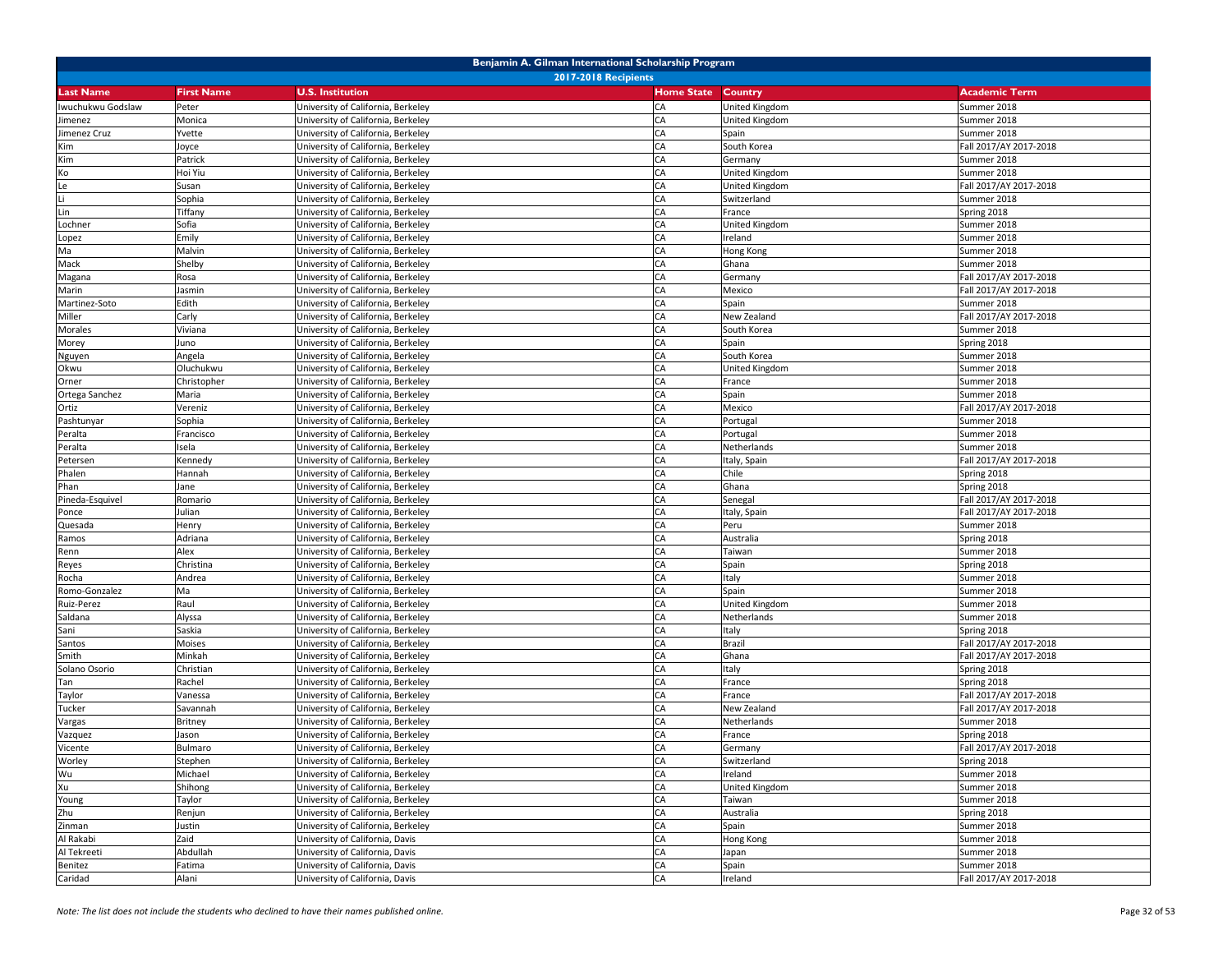|                  | Benjamin A. Gilman International Scholarship Program |                                                                    |                   |                        |                                       |  |  |
|------------------|------------------------------------------------------|--------------------------------------------------------------------|-------------------|------------------------|---------------------------------------|--|--|
|                  | <b>2017-2018 Recipients</b>                          |                                                                    |                   |                        |                                       |  |  |
| <b>Last Name</b> | <b>First Name</b>                                    | <b>U.S. Institution</b>                                            | <b>Home State</b> | <b>Country</b>         | <b>Academic Term</b>                  |  |  |
| Carranza         | Jacqueline                                           | University of California, Davis                                    | CA                | Spain                  | Spring 2018                           |  |  |
| Chan             | Charlene                                             | Jniversity of California, Davis                                    | CA                | Japan                  | Spring 2018                           |  |  |
| Chen             | Sammi                                                | University of California, Davis                                    | CA                | Hong Kong              | Summer 2018                           |  |  |
| Chu              | Li-Wei                                               | University of California, Davis                                    | CA                | United Kingdom         | Fall 2017/AY 2017-2018                |  |  |
| Coffman          | Alexander                                            | University of California, Davis                                    | CA                | Taiwan                 | Summer 2018                           |  |  |
| Corpening        | Desiree                                              | University of California, Davis                                    | CA                | Spain                  | Summer 2018                           |  |  |
| Covarrubias      | Ricardo                                              | University of California, Davis                                    | CA                | Spain                  | Summer 2018                           |  |  |
| Cowan            | Emily                                                | Jniversity of California, Davis                                    | CA                | United Kingdom         | Summer 2018                           |  |  |
| Dyste            | Breana                                               | Jniversity of California, Davis                                    | CA                | Ireland                | Summer 2018                           |  |  |
| Farjood          | Farah                                                | University of California, Davis                                    | CA                | United Kingdom         | Summer 2018                           |  |  |
| Fernandez        | Karla                                                | University of California, Davis                                    | CA                | Thailand               | Summer 2018                           |  |  |
| Gex              | Michael                                              | University of California, Davis                                    | <b>NV</b>         | United Kingdom         | Summer 2018                           |  |  |
| Hernandez        | Paola                                                | University of California, Davis                                    | CA                | Spain                  | Summer 2018                           |  |  |
| Jenkins          | Joel                                                 | University of California, Davis                                    | CA                | Spain                  | Spring 2018                           |  |  |
| Johnson          | Justice                                              | University of California, Davis                                    | CA                | South Africa           | Summer 2018                           |  |  |
| Jones            | Elizabeth                                            | University of California, Davis                                    | CA                | United Kingdom         | Summer 2018                           |  |  |
| Joudi            | Houssam                                              | University of California, Davis                                    | CA                | United Kingdom         | Summer 2018                           |  |  |
| Le               | Leslie                                               | University of California, Davis                                    | CA                | Japan                  | Summer 2018                           |  |  |
| Lee              | Sophia                                               | University of California, Davis                                    | CA                | Japan                  | Summer 2018                           |  |  |
| Lin              | Annika                                               | University of California, Davis                                    | CA                | France                 | Summer 2018                           |  |  |
| Martinez         | Elizabeth                                            | University of California, Davis                                    | CA                | Argentina              | Summer 2018                           |  |  |
| Martinez         | Ricardo                                              | University of California, Davis                                    | CA                | Brazil                 | Fall 2017/AY 2017-2018                |  |  |
| Mebratu          | Hana                                                 | University of California, Davis                                    | CA                | South Africa           | Summer 2018                           |  |  |
| Mora Miramontes  | Rosy                                                 | Jniversity of California, Davis                                    | CA                | Argentina              | Fall 2017/AY 2017-2018                |  |  |
| Nagainis         | Ariana                                               | University of California, Davis                                    | CA                | Ireland                | Summer 2018                           |  |  |
| Newsum           | Benjamin                                             | University of California, Davis                                    | CA                | Thailand               | Summer 2018                           |  |  |
| Ng               | Carrie                                               | University of California, Davis                                    | <b>CA</b>         | Costa Rica             | Summer 2018                           |  |  |
| Oliveira         | Daniel                                               | University of California, Davis                                    | CA                | Taiwan                 | Spring 2018                           |  |  |
| Panasenko        | Daniel                                               | Jniversity of California, Davis                                    | CA                | China                  | Summer 2018                           |  |  |
| Pinto            | Brianna                                              | University of California, Davis                                    | CA                | Panama                 | Spring 2018                           |  |  |
| Shita            | Yordanos                                             | University of California, Davis                                    | CA                | Thailand               | Summer 2018                           |  |  |
| Sobreyra         | Ruben                                                | University of California, Davis                                    | CA                | Japan                  | Summer 2018                           |  |  |
| Supawit          | Chelsea                                              | University of California, Davis                                    | CA                | Spain                  | Spring 2018                           |  |  |
| Torres           | Mirsha                                               | University of California, Davis                                    | CA<br>CA          | Thailand               | Summer 2018                           |  |  |
| Villegas         | Caridad<br>Selena                                    | University of California, Davis                                    | CA                | Spain                  | Spring 2018                           |  |  |
| Wong             | Nikka Ella                                           | University of California, Davis<br>University of California, Davis | CA                | Hong Kong<br>Sweden    | Fall 2017/AY 2017-2018<br>Spring 2018 |  |  |
| Yalung<br>Amador | Lumy                                                 | University of California, Irvine                                   | CA                | Sweden                 | Fall 2017/AY 2017-2018                |  |  |
| Botello          | Renee                                                | Jniversity of California, Irvine                                   | CA                | Ireland                | Summer 2018                           |  |  |
| Cedillo-Calvo    | Emily                                                | University of California, Irvine                                   | CA                | Spain, Italy           | Fall 2017/AY 2017-2018                |  |  |
| Dang             | Diana                                                | University of California, Irvine                                   | CA                | South Korea            | Fall 2017/AY 2017-2018                |  |  |
| Diaz             | Daniel                                               | University of California, Irvine                                   | CA                | Spain                  | Summer 2018                           |  |  |
| Dineen           | Calahan                                              | University of California, Irvine                                   | CA                | Australia              | Fall 2017/AY 2017-2018                |  |  |
| Gonzalez         | Johan                                                | Jniversity of California, Irvine                                   | CA                | South Korea            | Fall 2017/AY 2017-2018                |  |  |
| Hinojosa-Ramirez | Fabian                                               | University of California, Irvine                                   | CA                | Japan                  | Fall 2017/AY 2017-2018                |  |  |
| Jimenez          | Abigail                                              | Jniversity of California, Irvine                                   | CA                | Germany                | Summer 2018                           |  |  |
| Kim              | Sehyun                                               | University of California, Irvine                                   | CA                | South Korea            | Summer 2018                           |  |  |
| Kim              | Shine                                                | University of California, Irvine                                   | CA                | France, United Kingdom | Spring 2018                           |  |  |
| Lee              | Victoria                                             | University of California, Irvine                                   | CA                | Taiwan                 | Fall 2017/AY 2017-2018                |  |  |
| Mai              | Ngoc                                                 | University of California, Irvine                                   | <b>CA</b>         | Sweden                 | Fall 2017/AY 2017-2018                |  |  |
| Mehta            | Manan                                                | University of California, Irvine                                   | CA                | Ireland                | Summer 2018                           |  |  |
| Nery             | Sarah                                                | University of California, Irvine                                   | CA                | Japan                  | Spring 2018                           |  |  |
| Nguyen           | Athena                                               | University of California, Irvine                                   | CA                | Singapore              | Fall 2017/AY 2017-2018                |  |  |
| Padilla          | Cesar                                                | University of California, Irvine                                   | CA                | Italy, Spain           | Fall 2017/AY 2017-2018                |  |  |
| Pfeiffer         | Erika                                                | University of California, Irvine                                   | CA                | Norway                 | Spring 2018                           |  |  |
| Rivas            | Jerry                                                | University of California, Irvine                                   | CA                | Germany                | Summer 2018                           |  |  |
| Shenouda         | Soufia                                               | University of California, Irvine                                   | CA                | Sweden                 | Fall 2017/AY 2017-2018                |  |  |
| Surace-Aguirre   | Victoria                                             | University of California, Irvine                                   | CA                | Japan                  | Fall 2017/AY 2017-2018                |  |  |
| Tirimba          | Ida                                                  | University of California, Irvine                                   | CA                | South Korea            | Fall 2017/AY 2017-2018                |  |  |
| Vang             | Chee                                                 | University of California, Irvine                                   | CA                | South Korea            | Fall 2017/AY 2017-2018                |  |  |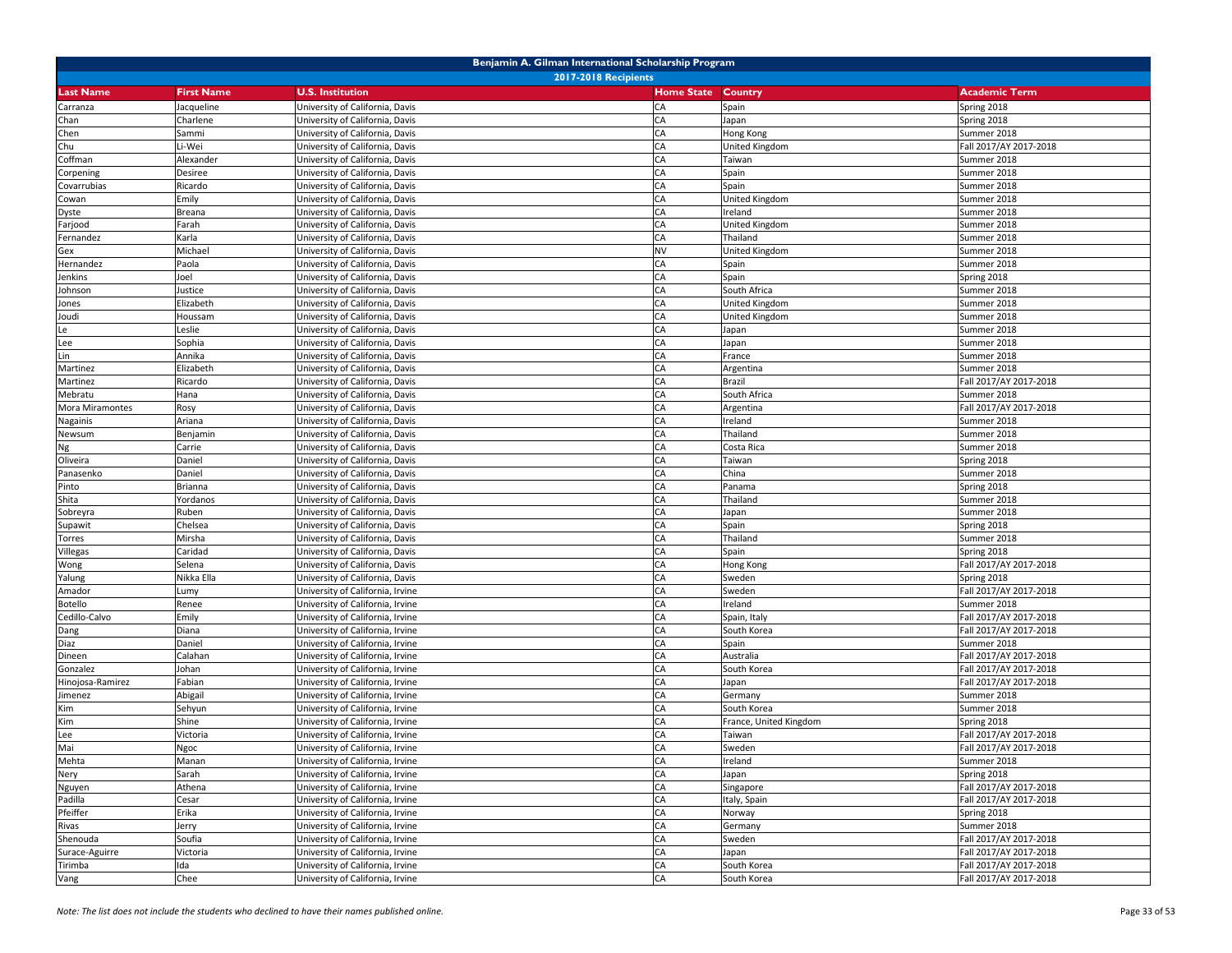| Benjamin A. Gilman International Scholarship Program |                   |                                       |                   |                  |                        |  |
|------------------------------------------------------|-------------------|---------------------------------------|-------------------|------------------|------------------------|--|
|                                                      |                   | <b>2017-2018 Recipients</b>           |                   |                  |                        |  |
| <b>Last Name</b>                                     | <b>First Name</b> | <b>U.S. Institution</b>               | <b>Home State</b> | <b>Country</b>   | <b>Academic Term</b>   |  |
| Vuong                                                | Jenny             | University of California, Irvine      | CA                | Japan            | Fall 2017/AY 2017-2018 |  |
| Weerasinghe                                          | Dilusha           | University of California, Irvine      | CA                | Denmark          | Fall 2017/AY 2017-2018 |  |
| Wu                                                   | Tina              | Jniversity of California, Irvine      | CA                | Italy, Spain     | Fall 2017/AY 2017-2018 |  |
| Yeung                                                | Phoebe            | University of California, Irvine      | CA                | China            | Summer 2018            |  |
| Yu                                                   | Elaine            | University of California, Irvine      | CA                | Hong Kong        | Fall 2017/AY 2017-2018 |  |
| Aguilar                                              | Leslie            | University of California, Los Angeles | CA                | Argentina, Chile | Fall 2017/AY 2017-2018 |  |
| Alaberkyan                                           | Ani               | University of California, Los Angeles | CA                | Morocco          | Summer 2018            |  |
| Barr                                                 | Jacqueline        | University of California, Los Angeles | CA                | Spain            | Fall 2017/AY 2017-2018 |  |
| <b>Barrack</b>                                       | Jahslyn           | University of California, Los Angeles | CA                | Japan            | Fall 2017/AY 2017-2018 |  |
| Bauer                                                | Kylee             | University of California, Los Angeles | CA                | Ghana            | Summer 2018            |  |
| Beteta                                               | Ashley            | Jniversity of California, Los Angeles | CA                | South Korea      | Fall 2017/AY 2017-2018 |  |
| Binalinbing                                          | loan              | Jniversity of California, Los Angeles | CA                | Thailand         | Summer 2018            |  |
| Canche                                               | Rebeca            | University of California, Los Angeles | CA                | Czech Republic   | Fall 2017/AY 2017-2018 |  |
| De Dios                                              | Kimberly          | University of California, Los Angeles | CA                | Denmark          | Fall 2017/AY 2017-2018 |  |
| Ford                                                 | Christie          | University of California, Los Angeles | CA                | Taiwan           | Fall 2017/AY 2017-2018 |  |
| Griffith                                             | Brian             | University of California, Los Angeles | CA                | South Africa     | Fall 2017/AY 2017-2018 |  |
| Jung                                                 | Sharon            | University of California, Los Angeles | CA                | Netherlands      | Summer 2018            |  |
|                                                      |                   | University of California, Los Angeles | CA                | Hong Kong        | Spring 2018            |  |
| Mantley                                              | Cynamon           | University of California, Los Angeles | CA                | Italy            | Fall 2017/AY 2017-2018 |  |
| Martinez                                             | Xena              | University of California, Los Angeles | CA                | Peru             | Summer 2018            |  |
| Meza                                                 | Sabrina           | University of California, Los Angeles | CA                | South Korea      | Fall 2017/AY 2017-2018 |  |
| Ney                                                  | Chloe             | University of California, Los Angeles | CA                | New Zealand      | Fall 2017/AY 2017-2018 |  |
| Peters                                               | Charlotte         | University of California, Los Angeles | CA                | United Kingdom   | Fall 2017/AY 2017-2018 |  |
| Reglos                                               | Christine Rae     | University of California, Los Angeles | CA                | Thailand         | Summer 2018            |  |
| Riopka                                               | Kaitlin           | University of California, Los Angeles | CA                | New Zealand      | Spring 2018            |  |
| Seto                                                 | Kelly             | University of California, Los Angeles | CA                | Hong Kong        | Fall 2017/AY 2017-2018 |  |
| Simko                                                | Sarah             | Jniversity of California, Los Angeles | CA                | France           | Fall 2017/AY 2017-2018 |  |
| Spencer                                              | Roberta           | University of California, Los Angeles | CA                | Australia        | Fall 2017/AY 2017-2018 |  |
| Thao                                                 | Paja              | University of California, Los Angeles | CA                | Thailand         | Summer 2018            |  |
| Tran                                                 | Dana              | University of California, Los Angeles | CA                | United Kingdom   | Summer 2018            |  |
| Wallfish                                             | Lia               | University of California, Los Angeles | CA                | France           | Summer 2018            |  |
| Zhang                                                | Kevin             | University of California, Los Angeles | CA                | Australia        | Fall 2017/AY 2017-2018 |  |
| Alvarado                                             | Diana             | University of California, Merced      | CA                | Mexico           | Fall 2017/AY 2017-2018 |  |
| <b>Barajas</b>                                       | Lorena            | University of California, Merced      | CA                | Denmark          | Spring 2018            |  |
| Diaz                                                 | Jacqueline        | University of California, Merced      | CA                | Chile, Argentina | Fall 2017/AY 2017-2018 |  |
| Diaz Mireles                                         | Adriana           | University of California, Merced      | CA                | Chile, Argentina | Fall 2017/AY 2017-2018 |  |
| Diaz Mireles                                         | Alejandra         | University of California, Merced      | CA                | Australia        | Fall 2017/AY 2017-2018 |  |
| Flores                                               | Amy               | University of California, Merced      | CA                | Sweden           | Fall 2017/AY 2017-2018 |  |
| Gurrola                                              | Andrea            | University of California, Merced      | CA                | Mexico           | Spring 2018            |  |
| Herrera                                              | Karina            | University of California, Merced      | CA                | Sweden           | Fall 2017/AY 2017-2018 |  |
| imenez-Loza                                          | Jibram            | Jniversity of California, Merced      | CA                | South Korea      | Fall 2017/AY 2017-2018 |  |
| Martinez                                             | Juan              | Jniversity of California, Merced      | CA                | France           | Fall 2017/AY 2017-2018 |  |
| Monterroza Figueroa                                  | Sofia             | University of California, Merced      | CA                | Ghana            | Spring 2018            |  |
| Ramirez Gonzalez                                     | Kimberly          | University of California, Merced      | CA                | Chile, Argentina | Fall 2017/AY 2017-2018 |  |
| Spaeth                                               | Michael           | University of California, Merced      | CA                | Costa Rica       | Spring 2018            |  |
| Tenorio                                              | Noel              | Jniversity of California, Merced      | CA                | Hong Kong        | Fall 2017/AY 2017-2018 |  |
| Tien                                                 | Michael           | Jniversity of California, Merced      | CA                | Hong Kong        | Summer 2018            |  |
| Aguilar                                              | Gemma             | Jniversity of California, Riverside   | CA                | Spain            | Fall 2017/AY 2017-2018 |  |
| Akyiaw                                               | Abigal            | University of California, Riverside   | CA                | Brazil           | Summer 2018            |  |
| Chavez                                               | Korayma           | University of California, Riverside   | CA                | South Korea      | Fall 2017/AY 2017-2018 |  |
| De La Torre                                          | Hayley            | University of California, Riverside   | CA                | Ghana            | Fall 2017/AY 2017-2018 |  |
| Degraft-Ackun                                        | Candice           | University of California, Riverside   | CA                | Ghana            | Spring 2018            |  |
| Delgado                                              | Martha            | University of California, Riverside   | CA                | United Kingdom   | Summer 2018            |  |
| Ezeokoli                                             | Cynthia           | University of California, Riverside   | CA                | Ghana            | Spring 2018            |  |
| Galan                                                | Nayeli            | University of California, Riverside   | CA                | Ghana            | Fall 2017/AY 2017-2018 |  |
| Guzman                                               | Richard           | University of California, Riverside   | CA                | Thailand         | Fall 2017/AY 2017-2018 |  |
| <b>Martinez Cortez</b>                               | Moises            | University of California, Riverside   | CA                | Brazil           | Spring 2018            |  |
| Perez                                                | Nicholas          | University of California, Riverside   | CA                | United Kingdom   | Summer 2018            |  |
| Pham                                                 | Hoan              | University of California, Riverside   | CA                | Tanzania         | Spring 2018            |  |
| Rumbold                                              | Colin             | University of California, Riverside   | CA                | Hong Kong        | Fall 2017/AY 2017-2018 |  |
|                                                      |                   |                                       |                   |                  |                        |  |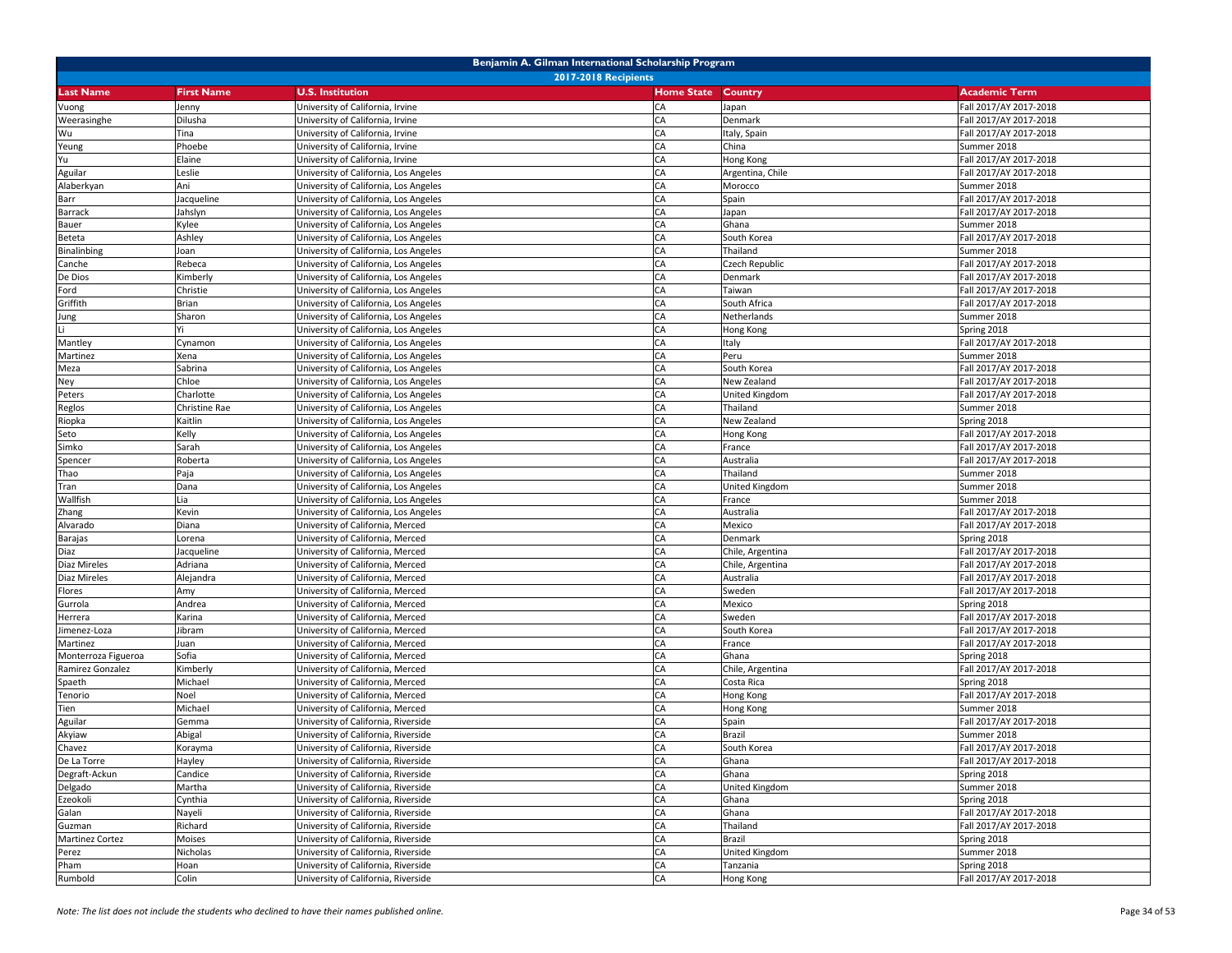| Benjamin A. Gilman International Scholarship Program |                   |                                         |                   |                        |                        |  |
|------------------------------------------------------|-------------------|-----------------------------------------|-------------------|------------------------|------------------------|--|
|                                                      |                   | <b>2017-2018 Recipients</b>             |                   |                        |                        |  |
| <b>Last Name</b>                                     | <b>First Name</b> | <b>U.S. Institution</b>                 | <b>Home State</b> | <b>Country</b>         | <b>Academic Term</b>   |  |
| Tedesco                                              | Amanda            | University of California, Riverside     | CA                | Spain                  | Summer 2018            |  |
| Tinajero Vazquez                                     | Karen             | University of California, Riverside     | CA                | Japan                  | Fall 2017/AY 2017-2018 |  |
| Tran                                                 | Thai              | University of California, Riverside     | CA                | South Korea            | Fall 2017/AY 2017-2018 |  |
| Yang                                                 | Zhiyao            | University of California, Riverside     | CA                | Germany                | Summer 2018            |  |
| Alarcon                                              | April             | University of California, San Diego     | CA                | Germany                | Summer 2018            |  |
| Bhakta                                               | Krishna           | University of California, San Diego     | CA                | Greece                 | Summer 2018            |  |
| Brand                                                | Rachel            | University of California, San Diego     | CA                | Ireland                | Spring 2018            |  |
| Chicas                                               | Brenda            | University of California, San Diego     | CA                | Dominican Republic     | Summer 2018            |  |
| Depledge                                             | Lindsey           | University of California, San Diego     | CA                | Switzerland, Morocco   | Fall 2017/AY 2017-2018 |  |
| Duong                                                | Tori              | University of California, San Diego     | CA                | Japan                  | Spring 2018            |  |
| Duran                                                | Elizabeth         | Jniversity of California, San Diego     | CA                | Switzerland            | Summer 2018            |  |
| Garrafa-Luna                                         | James             | Jniversity of California, San Diego     | CA                | Spain                  | Summer 2018            |  |
| Herrera-Uribe                                        | Kevin             | University of California, San Diego     | CA                | Australia              | Fall 2017/AY 2017-2018 |  |
| Ho                                                   | Tam               | University of California, San Diego     | CA                | Greece                 | Summer 2018            |  |
| Huitron                                              | Estefania         | University of California, San Diego     | CA                | Germany                | Summer 2018            |  |
| Johnson                                              | Desiree           | Jniversity of California, San Diego     | CA                | Spain                  | Spring 2018            |  |
| Macias                                               | Evelyne           | University of California, San Diego     | CA                | Greece                 | Summer 2018            |  |
| Martirosyan                                          | Davit             | University of California, San Diego     | CA                | United Kingdom         | Summer 2018            |  |
| Mcallister                                           | Adam              | University of California, San Diego     | CA                | Germany                | Summer 2018            |  |
| Mejia Whisler                                        | Alyssa            | University of California, San Diego     | CA                | Mexico                 | Spring 2018            |  |
| Munoz                                                | Miguel            | University of California, San Diego     | CA                | Czech Republic         | Summer 2018            |  |
| Owen                                                 | Elizabeth         | University of California, San Diego     | CA                | Germany                | Summer 2018            |  |
| Peralta                                              | Stacy             | University of California, San Diego     | CA                | Argentina              | Summer 2018            |  |
| Ramos                                                | Rocio             | University of California, San Diego     | CA                | Spain, Morocco         | Summer 2018            |  |
| Ruiz-Sotelo                                          | Iveth             | University of California, San Diego     | CA                | Netherlands            | Summer 2018            |  |
| Ruvalcaba                                            | Vianney           | Jniversity of California, San Diego     | CA                | Germany                | Summer 2018            |  |
| Sernas                                               | Jennifer          | University of California, San Diego     | CA                | Greece                 | Summer 2018            |  |
| Sinha                                                | Anya              | University of California, San Diego     | CA                | Greece                 | Summer 2018            |  |
| Stopol                                               | Adrianna          | University of California, San Diego     | CA                | Italy                  | Summer 2018            |  |
| Thangtamsatid                                        | Michelle          | University of California, San Diego     | CA                | South Africa, Zambia   | Summer 2018            |  |
| Tirado                                               | Vanessa           | Jniversity of California, San Diego     | CA                | South Korea            | Summer 2018            |  |
| Varela                                               | Elsie             | University of California, San Diego     | CA                | Argentina, Chile       | Fall 2017/AY 2017-2018 |  |
| Ventura                                              | Ana               | University of California, San Diego     | CA                | Spain, Morocco         | Summer 2018            |  |
| Ward                                                 | Tamara            | University of California, San Diego     | CA                | Australia              | Fall 2017/AY 2017-2018 |  |
| White                                                | Aliaya            | University of California, San Diego     | CA                | France                 | Summer 2018            |  |
| White                                                | Michael           | University of California, San Diego     | CA                | South Korea            | Fall 2017/AY 2017-2018 |  |
| Zavala                                               | Frank             | University of California, San Diego     | CA                | Tanzania               | Spring 2018            |  |
| Addison                                              | Laura             | University of California, Santa Barbara | CA                | Ghana                  | Spring 2018            |  |
| Austin                                               | Paul              | University of California, Santa Barbara | CA                | United Kingdom         | Summer 2018            |  |
| Bahena Gonzalez                                      | Marisol           | University of California, Santa Barbara | CA                | Ireland                | Fall 2017/AY 2017-2018 |  |
| Barber                                               | Trey              | University of California, Santa Barbara | CA                | Brazil                 | Fall 2017/AY 2017-2018 |  |
| Beltran                                              | Alexandra         | University of California, Santa Barbara | CA                | Italy, Spain           | Fall 2017/AY 2017-2018 |  |
| Beltran                                              | Monique           | University of California, Santa Barbara | CA                | Chile, Argentina       | Fall 2017/AY 2017-2018 |  |
| Caballero                                            | Gio Albert        | University of California, Santa Barbara | CA                | Taiwan                 | Summer 2018            |  |
| Cervantes                                            | Daniel            | University of California, Santa Barbara | CA                | New Zealand            | Spring 2018            |  |
| Chang                                                | Cindy             | Jniversity of California, Santa Barbara | CA                | Hong Kong              | Fall 2017/AY 2017-2018 |  |
| Chauhan                                              | Jasmeen           | Jniversity of California, Santa Barbara | CA                | France                 | Fall 2017/AY 2017-2018 |  |
| Cruz                                                 | Rodrigo           | Jniversity of California, Santa Barbara | CA                | Netherlands            | Spring 2018            |  |
| Cuellar                                              | David             | University of California, Santa Barbara | CA                | United Kingdom         | Fall 2017/AY 2017-2018 |  |
| Estrada                                              | Vanessa           | University of California, Santa Barbara | CA                | Russia                 | Spring 2018            |  |
| Foster                                               | Erika             | University of California, Santa Barbara | CA                | Ghana                  | Fall 2017/AY 2017-2018 |  |
| Guzman                                               | Carmen            | University of California, Santa Barbara | CA                | Mexico                 | Fall 2017/AY 2017-2018 |  |
| Ha                                                   | Karen             | University of California, Santa Barbara | CA                | United Kingdom         | Summer 2018            |  |
| Han                                                  | Wesley            | University of California, Santa Barbara | CA                | Netherlands            | Fall 2017/AY 2017-2018 |  |
| Hernandez                                            | Matthew           | University of California, Santa Barbara | CA                | India                  | Summer 2018            |  |
| Im                                                   | Gloria            | University of California, Santa Barbara | CA                | South Korea            | Fall 2017/AY 2017-2018 |  |
| Karam                                                | George            | University of California, Santa Barbara | CA                | Japan                  | Fall 2017/AY 2017-2018 |  |
| Kipnis                                               | Izzy              | University of California, Santa Barbara | CA                | United Kingdom, France | Spring 2018            |  |
| Koo                                                  | Amy               | University of California, Santa Barbara | CA                | China                  | Fall 2017/AY 2017-2018 |  |
| Leonard                                              | Michelle          | University of California, Santa Barbara | CA                | Switzerland            | Spring 2018            |  |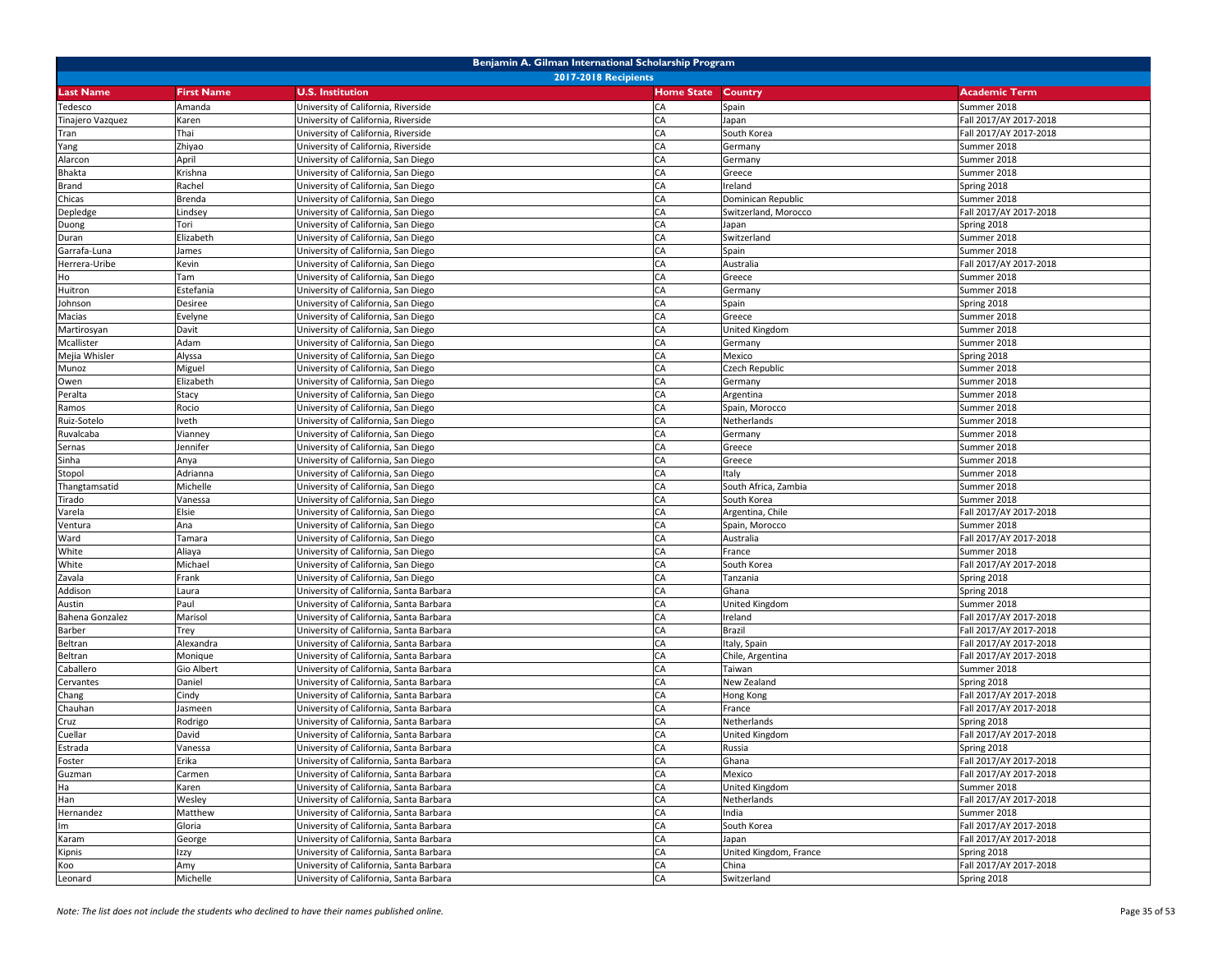|                   |                   | Benjamin A. Gilman International Scholarship Program |                   |                        |                        |
|-------------------|-------------------|------------------------------------------------------|-------------------|------------------------|------------------------|
|                   |                   | <b>2017-2018 Recipients</b>                          |                   |                        |                        |
| <b>Last Name</b>  | <b>First Name</b> | <b>U.S. Institution</b>                              | <b>Home State</b> | Country                | <b>Academic Term</b>   |
| Lockmann          | Taylor            | University of California, Santa Barbara              | CA                | Denmark                | Fall 2017/AY 2017-2018 |
| Ma                | Maggie            | University of California, Santa Barbara              | CA                | United Kingdom         | Spring 2018            |
| Marquez           | Crystal           | University of California, Santa Barbara              | CA                | Italy                  | Spring 2018            |
| Martinez          | Alonso            | University of California, Santa Barbara              | CA                | Chile                  | Fall 2017/AY 2017-2018 |
| Miller            | Aleetia           | University of California, Santa Barbara              | CA                | Barbados               | Fall 2017/AY 2017-2018 |
| Miller            | Serena            | University of California, Santa Barbara              | CA                | Ghana                  | Spring 2018            |
| Miller            | Victoria          | University of California, Santa Barbara              | CA                | United Kingdom         | Summer 2018            |
| Mitchell          | Joe               | University of California, Santa Barbara              | CA                | Ireland                | Fall 2017/AY 2017-2018 |
| Nguyen            | Tina Van          | University of California, Santa Barbara              | CA                | France                 | Spring 2018            |
| Otasowie          | Sharon            | University of California, Santa Barbara              | CA                | Spain                  | Fall 2017/AY 2017-2018 |
| Ourng             | Linsonyda         | Jniversity of California, Santa Barbara              | CA                | Thailand               | Fall 2017/AY 2017-2018 |
| Pantoja           | Michelle          | University of California, Santa Barbara              | CA                | Spain                  | Fall 2017/AY 2017-2018 |
| Peregrina         | Maria             | University of California, Santa Barbara              | CA                | Thailand               | Spring 2018            |
| Riley             | Megan             | University of California, Santa Barbara              | CA                | United Kingdom         | Summer 2018            |
| Sanford           | Starr             | University of California, Santa Barbara              | CA                | Ghana                  | Spring 2018            |
| Severy            | Edward            | University of California, Santa Barbara              | CA                | Russia                 | Fall 2017/AY 2017-2018 |
| Stearne           | Carl              | University of California, Santa Barbara              | CA                | France, United Kingdom | Spring 2018            |
| Su                | Liang             | University of California, Santa Barbara              | CA                | Germany                | Summer 2018            |
| Suarez Jimenez    | Emanuel           | University of California, Santa Barbara              | CA                | Mexico                 | Fall 2017/AY 2017-2018 |
| Talley            | Nadia             | University of California, Santa Barbara              | CA                | Ghana                  | Spring 2018            |
| Tran              | Ashley            | University of California, Santa Barbara              | CA                | Singapore              | Fall 2017/AY 2017-2018 |
| Venegas Hernandez | Lesli             | University of California, Santa Barbara              | CA                | Italy                  | Spring 2018            |
| Xie               | Michelle          | University of California, Santa Barbara              | CA                | Taiwan                 | Fall 2017/AY 2017-2018 |
| Yee               | Kristi            | University of California, Santa Barbara              | CA                | China                  | Spring 2018            |
| Yu                | Jae               | University of California, Santa Barbara              | CA                | Thailand               | Fall 2017/AY 2017-2018 |
| Zhen              | Briana            | Jniversity of California, Santa Barbara              | CA                | Netherlands            | Summer 2018            |
| Cardoso           | Josue             | University of California, Santa Cruz                 | CA                | Ireland                | Fall 2017/AY 2017-2018 |
| Cradeur           | Paulina           | University of California, Santa Cruz                 | CA                | Mexico                 | Summer 2018            |
| De La Cruz        | Brenda            | University of California, Santa Cruz                 | CA                | Thailand               | Fall 2017/AY 2017-2018 |
| De La Torre       | <b>Braulio</b>    | University of California, Santa Cruz                 | CA                | Sweden                 | Fall 2017/AY 2017-2018 |
| Essi              | Suraya            | University of California, Santa Cruz                 | CA                | New Zealand            | Fall 2017/AY 2017-2018 |
| Franks            | Wesley            | University of California, Santa Cruz                 | CA                | Spain                  | Fall 2017/AY 2017-2018 |
| Garcia            | Elizabeth         | University of California, Santa Cruz                 | CA                | Chile                  | Spring 2018            |
| Kaplanskaya       | Lyubov            | University of California, Santa Cruz                 | CA                | Costa Rica             | Spring 2018            |
| Leon Sicairos     | Francisco         | University of California, Santa Cruz                 | CA                | France, United Kingdom | Spring 2018            |
| Parnell-Wolfe     | Jack              | University of California, Santa Cruz                 | CA                | Japan                  | Fall 2017/AY 2017-2018 |
| Puliatti          | Jacqueline        | University of California, Santa Cruz                 | CA                | Argentina              | Fall 2017/AY 2017-2018 |
| Ramirez-Gamino    | Socorro           | University of California, Santa Cruz                 | CA                | Chile, Argentina       | Fall 2017/AY 2017-2018 |
| Reyland           | Taylor            | University of California, Santa Cruz                 | CA                | Spain, Italy           | Spring 2018            |
| Viveros           | Wendy             | University of California, Santa Cruz                 | CA                | Chile                  | Spring 2018            |
| Yilma             | Selamawit         | Jniversity of California, Santa Cruz                 | CA                | Italy, Spain           | Fall 2017/AY 2017-2018 |
| Zuo               | Vivian            | Jniversity of California, Santa Cruz                 | CA                | South Korea            | Summer 2018            |
| Cannon            | Taylor            | University of Central Arkansas                       | AR                | Finland                | Spring 2018            |
| Amurzish          | Tahnita           | University of Central Florida                        | FL                | South Korea            | Spring 2018            |
| Castelblanco      | Daniela           | University of Central Florida                        | FL                | Thailand               | Summer 2018            |
| Cintron Vargas    | Betsali           | Jniversity of Central Florida                        | FL                | Spain                  | Spring 2018            |
| Versfeld          | Geraldine         | Jniversity of Central Florida                        | <b>FL</b>         | Australia              | Spring 2018            |
| Zona              | Savannah          | University of Central Florida                        | <b>FL</b>         | Italy                  | Summer 2018            |
| Abdella           | Leyla             | University of Chicago                                | <b>CO</b>         | Morocco                | Spring 2018            |
| Oswald            | Sydney            | University of Chicago                                |                   | Kyrgyzstan             | Summer 2018            |
| Rodriguez-Ortiz   | Anthony           | University of Chicago                                | <b>TX</b>         | Spain                  | Spring 2018            |
| Eberhardt         | Elanor            | University of Cincinnati                             | OH                | United Kingdom         | Spring 2018            |
| Edelbrock         | Maddison          | University of Cincinnati                             | OH                | Spain                  | Fall 2017/AY 2017-2018 |
| Fisher            | Jacob             | University of Cincinnati                             | OH                | Germany                | Summer 2018            |
| Flowers           | Jamila            | University of Cincinnati                             | OH                | Spain                  | Summer 2018            |
| Relic             | Emily             | University of Cincinnati                             | OH                | Thailand               | Summer 2018            |
| Bellinsky         | Esther            | University of Colorado at Denver                     | CO                | Netherlands            | Spring 2018            |
| Clouse            | Christina         | University of Colorado at Denver                     | CO                | Spain                  | Summer 2018            |
| Jacob             | Jennifer          | University of Colorado at Denver                     | CO                | Spain                  | Summer 2018            |
| Maxson            | Marcia            | University of Colorado at Denver                     | CO                | Spain                  | Summer 2018            |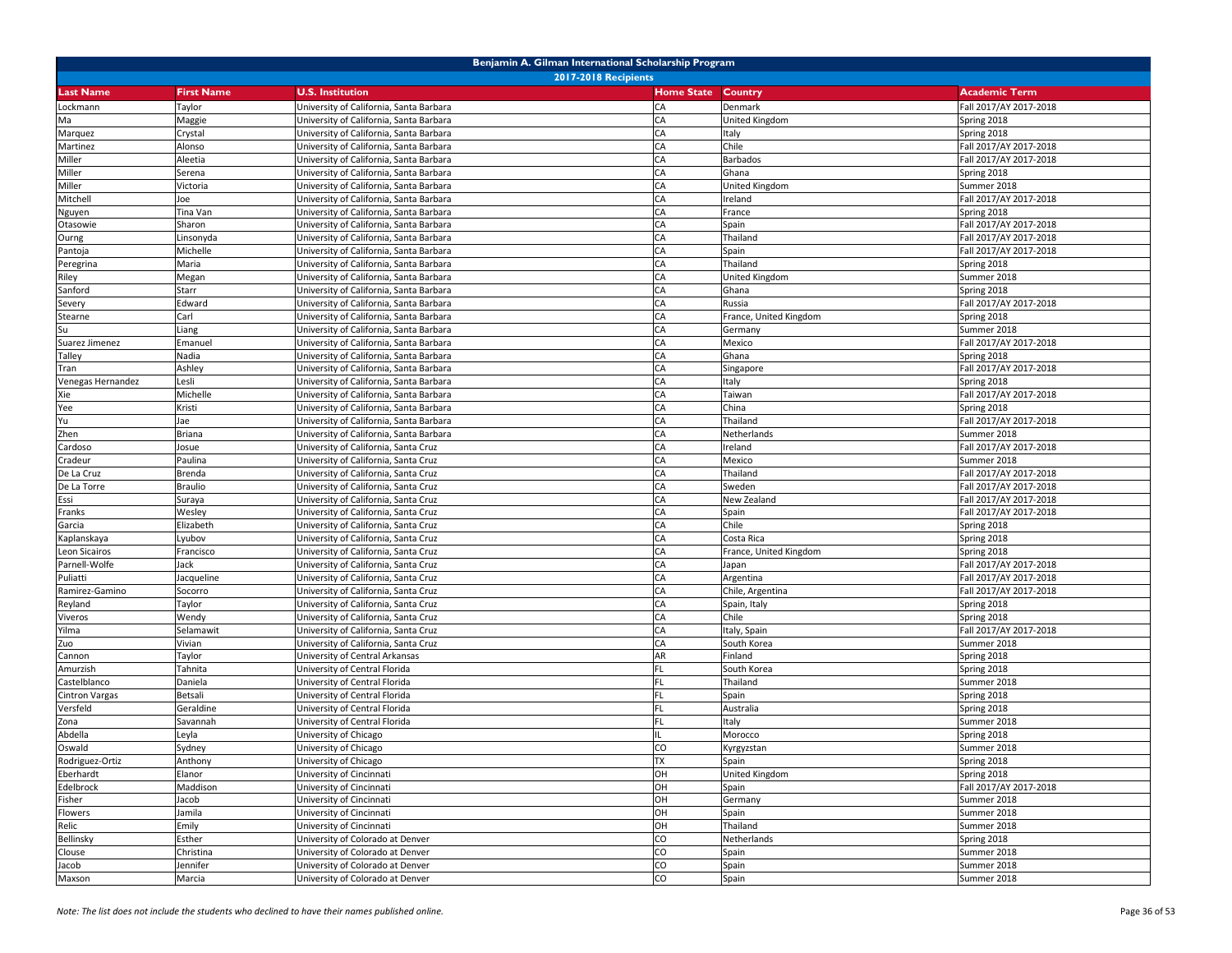| Benjamin A. Gilman International Scholarship Program |                   |                                          |                   |                                      |                        |  |
|------------------------------------------------------|-------------------|------------------------------------------|-------------------|--------------------------------------|------------------------|--|
|                                                      |                   | <b>2017-2018 Recipients</b>              |                   |                                      |                        |  |
| <b>Last Name</b>                                     | <b>First Name</b> | <b>U.S. Institution</b>                  | <b>Home State</b> | Country                              | <b>Academic Term</b>   |  |
| Nikulkova                                            | Maria             | University of Colorado at Denver         | CO                | United Kingdom                       | Fall 2017/AY 2017-2018 |  |
| Sailas                                               | Demri             | University of Colorado at Denver         | CO                | Spain                                | Summer 2018            |  |
| Williams                                             | Leshaye           | Jniversity of Colorado at Denver         | CO                | Spain                                | Summer 2018            |  |
| Adamthwaite                                          | Madison           | University of Colorado, Boulder          | CO                | Czech Republic                       | Spring 2018            |  |
| Berrier                                              | Ava               | University of Colorado, Boulder          | CO                | Sweden, Denmark, United Kingdom      | Summer 2018            |  |
| <b>Briscoe</b>                                       | Jamie             | University of Colorado, Boulder          | CO                | Ecuador                              | Spring 2018            |  |
| <b>Brummel</b>                                       | Dakota            | Jniversity of Colorado, Boulder          | CO                | China                                | Summer 2018            |  |
| <b>Buedel</b>                                        | Paris             | University of Colorado, Boulder          | CO                | China                                | Spring 2018            |  |
| Fuchs                                                | Soren             | University of Colorado, Boulder          | CO                | Hungary                              | Fall 2017/AY 2017-2018 |  |
| Garayoa                                              | Maria             | University of Colorado, Boulder          | CO                | United Kingdom                       | Fall 2017/AY 2017-2018 |  |
| Gershon                                              | Robbie            | Jniversity of Colorado, Boulder          | FL                | Czech Republic                       | Spring 2018            |  |
| Hartshorn                                            | Lauren            | Jniversity of Colorado, Boulder          | CO                | France                               | Spring 2018            |  |
| Houser                                               | Hattie            | Jniversity of Colorado, Boulder          | <b>AZ</b>         | Mexico                               | Summer 2018            |  |
| Kassahun                                             | Nejat             | University of Colorado, Boulder          | CO                | Morocco                              | Fall 2017/AY 2017-2018 |  |
| Kresyman                                             | lan               | University of Colorado, Boulder          | <b>CO</b>         | Australia                            | Fall 2017/AY 2017-2018 |  |
| Lalani                                               | Faisal            | University of Colorado, Boulder          | <b>TX</b>         | South Africa                         | Spring 2018            |  |
| Lopez                                                | Hernan            | University of Colorado, Boulder          | CO                | New Zealand                          | Spring 2018            |  |
| Potter                                               | Kassandra         | Jniversity of Colorado, Boulder          | CO                | South Korea                          | Summer 2018            |  |
| Wahedi                                               | Nergis            | University of Colorado, Boulder          | <b>NY</b>         | Colombia                             | Summer 2018            |  |
| Wristen                                              | Bailey            | University of Colorado, Boulder          | CO                | United Kingdom                       | Spring 2018            |  |
| Yanez                                                | Soraya            | University of Colorado, Boulder          | CO                | France, United Kingdom, South Africa | Spring 2018            |  |
| Tungseth                                             | Kelsey            | University of Colorado, Colorado Springs | CO                | Norway                               | Spring 2018            |  |
| Eller                                                | Madeline          | University of Connecticut                | <b>CT</b>         | Hong Kong                            | Fall 2017/AY 2017-2018 |  |
| Hernandez                                            | Sarah             | University of Connecticut                | <b>CT</b>         | United Kingdom                       | Summer 2018            |  |
| Naseri                                               | Susan             | University of Connecticut                | <b>CT</b>         | France                               | Summer 2018            |  |
| Radcliffe                                            | Benjamin          | Jniversity of Connecticut                | <b>CT</b>         | Ireland                              | Fall 2017/AY 2017-2018 |  |
| Henriquez                                            | Sarah             | Jniversity of Dallas                     | <b>TX</b>         | Italy, Greece                        | Spring 2018            |  |
| Nguyen                                               | Sage              | University of Dallas                     | <b>TX</b>         | Italy, Greece                        | Spring 2018            |  |
| Osorio                                               | Sarahi            | University of Dallas                     | <b>TX</b>         | Ecuador                              | Summer 2018            |  |
| Kang                                                 | Christina         | University of Dayton                     | OH                | South Korea                          | Fall 2017/AY 2017-2018 |  |
| Bussard                                              | Sarah             | Jniversity of Delaware                   | <b>MD</b>         | New Zealand                          | Spring 2018            |  |
| Garcia Cintora                                       | Jose              | University of Delaware                   | DE                | South Africa                         | Spring 2018            |  |
| Nguyen                                               | Nhu               | Jniversity of Delaware                   | PA                | Vietnam                              | Summer 2018            |  |
| Olawole                                              | Ebunoluwa         | University of Delaware                   | DE                | Costa Rica                           | Spring 2018            |  |
| He                                                   | Yueyang           | University of Denver                     | CO                | Japan                                | Fall 2017/AY 2017-2018 |  |
| Liu                                                  | Long              | University of Denver                     | CO                | Japan                                | Fall 2017/AY 2017-2018 |  |
| Wilson                                               | Tiara             | University of Denver                     | CO                | China                                | Fall 2017/AY 2017-2018 |  |
| Alvarez                                              | Anthony           | University of Florida                    | PR                | Spain                                | Spring 2018            |  |
| Arenas                                               | Ana               | University of Florida                    | <b>FL</b>         | Italy                                | Spring 2018            |  |
| Ballester                                            | Gabriel           | University of Florida                    | FL                | Spain                                | Fall 2017/AY 2017-2018 |  |
| Bobadilla                                            | Isabella          | Jniversity of Florida                    | FL                | Belgium                              | Summer 2018            |  |
| Brown                                                | Auburn            | Jniversity of Florida                    | FL                | Morocco                              | Summer 2018            |  |
| Chiarelli                                            | Peter             | University of Florida                    | <b>FL</b>         | India                                | Summer 2018            |  |
| Croes                                                | Maria             | University of Florida                    | FL                | India                                | Summer 2018            |  |
| De Aguiar                                            | lvette            | University of Florida                    | FL                | Italy                                | Summer 2018            |  |
| Flannery                                             | Kaeli             | Jniversity of Florida                    | FL                | India                                | Summer 2018            |  |
| Giron                                                | Karla             | Jniversity of Florida                    | <b>FL</b>         | Ireland                              | Summer 2018            |  |
| Hanson                                               | lackson           | Jniversity of Florida                    | <b>FL</b>         | Norway                               | Fall 2017/AY 2017-2018 |  |
| Hasbun                                               | Melanie           | University of Florida                    | <b>FL</b>         | Italy                                | Spring 2018            |  |
| Hernandez                                            | Jorge             | University of Florida                    | <b>FL</b>         | Japan                                | Summer 2018            |  |
| Ibanez                                               | Jhon              | University of Florida                    | FL                | Hong Kong                            | Spring 2018            |  |
| Johnson                                              | Julianna          | University of Florida                    | FL.               | India                                | Summer 2018            |  |
| Jordana                                              | Carley            | University of Florida                    | FL                | Spain                                | Spring 2018            |  |
| Keister                                              | Lauren            | University of Florida                    | FL                | Thailand                             | Fall 2017/AY 2017-2018 |  |
| Lee                                                  | Inae              | University of Florida                    | FL                | South Korea                          | Fall 2017/AY 2017-2018 |  |
| Lemus                                                | Cecilia           | University of Florida                    | FL                | France                               | Spring 2018            |  |
| Li                                                   | Vicki             | University of Florida                    | FL                | Ireland                              | Summer 2018            |  |
| Mead                                                 | Cassandra         | University of Florida                    | FL                | Ireland                              | Summer 2018            |  |
| Moreno Flores                                        | Javier            | University of Florida                    | FL                | Spain                                | Spring 2018            |  |
| Morrison                                             | Jack              | University of Florida                    | FL                | France                               | Summer 2018            |  |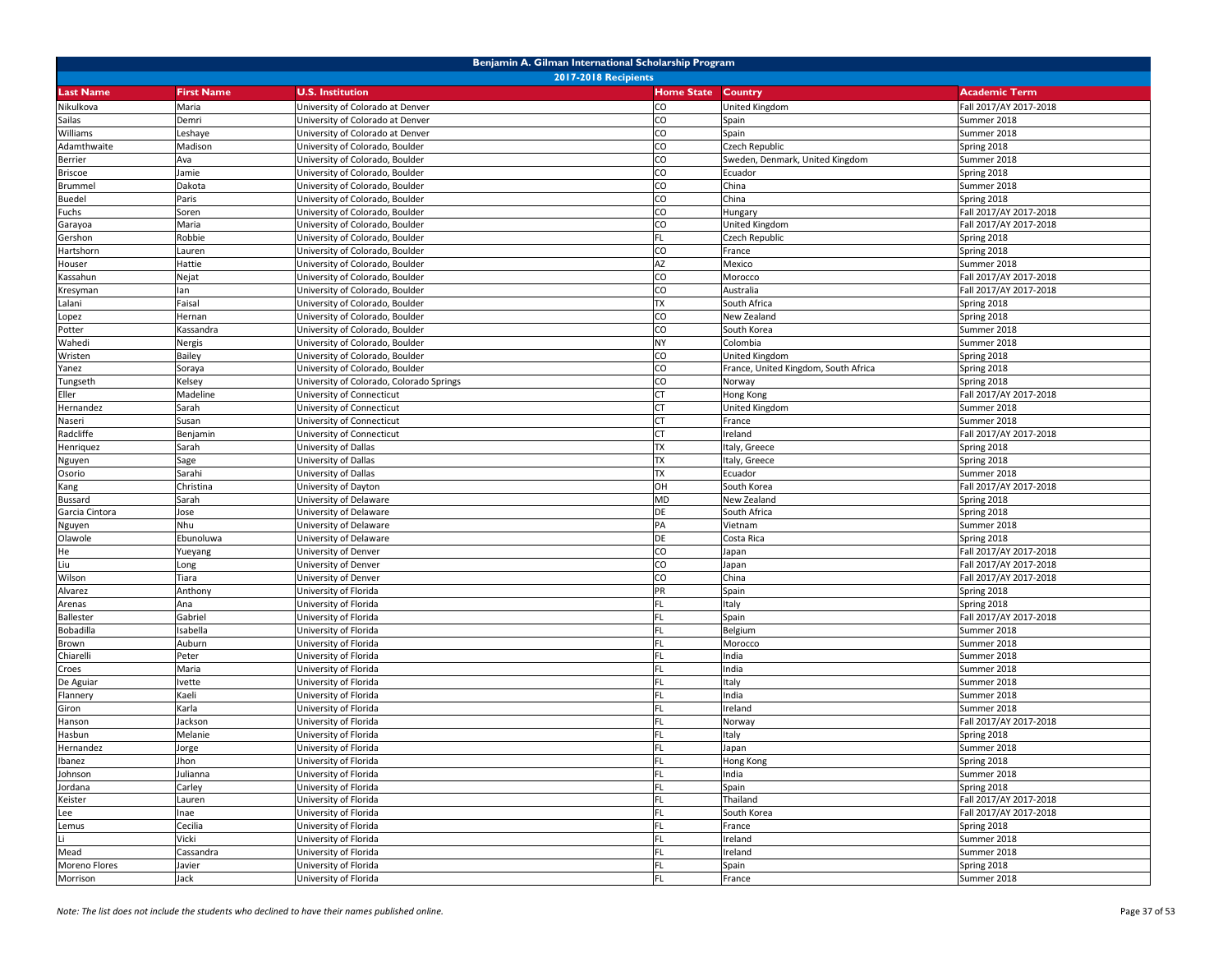| Benjamin A. Gilman International Scholarship Program |                             |                                                |                   |                          |                            |  |  |  |
|------------------------------------------------------|-----------------------------|------------------------------------------------|-------------------|--------------------------|----------------------------|--|--|--|
|                                                      | <b>2017-2018 Recipients</b> |                                                |                   |                          |                            |  |  |  |
| <b>Last Name</b>                                     | <b>First Name</b>           | <b>U.S. Institution</b>                        | <b>Home State</b> | Country                  | <b>Academic Term</b>       |  |  |  |
| Nguyen                                               | Minh Thi                    | University of Florida                          | <b>FL</b>         | Peru                     | Summer 2018                |  |  |  |
| Parks                                                | Akiya                       | University of Florida                          | FL.               | India                    | Summer 2018                |  |  |  |
| Patel                                                | Anisha                      | University of Florida                          |                   | Ireland                  | Summer 2018                |  |  |  |
| Perez                                                | Leslie                      | University of Florida                          |                   | France                   | Summer 2018                |  |  |  |
| Pierre-Louis                                         | Bensey                      | University of Florida                          | FL.               | Ghana                    | Summer 2018                |  |  |  |
| Ramirez                                              | Genesis                     | University of Florida                          | <b>FL</b>         | Thailand                 | Fall 2017/AY 2017-2018     |  |  |  |
| Runyan                                               | Kendall                     | University of Florida                          | <b>FL</b>         | Spain                    | Summer 2018                |  |  |  |
| Talty                                                | Paul                        | University of Florida                          |                   | Ireland                  | Summer 2018                |  |  |  |
| Tran                                                 | Danielle                    | University of Florida                          |                   | South Africa             | Summer 2018                |  |  |  |
| Trujillo                                             | Omar                        | University of Florida                          | FL.               | Brazil                   | Summer 2018                |  |  |  |
| Truong                                               | Tommy                       | University of Florida                          | FL.               | Australia                | Fall 2017/AY 2017-2018     |  |  |  |
| Vilaro                                               | Manuel                      | University of Florida                          | FL.               | Spain                    | Spring 2018                |  |  |  |
| Bowman                                               | Jada                        | University of Georgia                          | GA                | Ecuador                  | Summer 2018                |  |  |  |
| Chester                                              | Emily                       | University of Georgia                          | GА                | Czech Republic           | Fall 2017/AY 2017-2018     |  |  |  |
| Decker                                               | Jay                         | University of Georgia                          | GA                | Costa Rica               | Summer 2018                |  |  |  |
| Grooms                                               | Chastity                    | University of Georgia                          | GA                | Ghana                    | Summer 2018                |  |  |  |
| Guerrero                                             | Roman                       | University of Georgia                          | GA                | France                   | Summer 2018                |  |  |  |
| Jagne                                                | Aji-Mary                    | University of Georgia                          | GA                | Senegal                  | Fall 2017/AY 2017-2018     |  |  |  |
| Johnson                                              | Kendra                      | University of Georgia                          | GA                | Italy                    | Summer 2018                |  |  |  |
| Martin                                               | Destiny                     | University of Georgia                          | GA<br>GA          | <b>United Kingdom</b>    | Summer 2018                |  |  |  |
| Morean                                               | Olga<br>Aileen              | University of Georgia                          | GA                | Ghana                    | Summer 2018<br>Summer 2018 |  |  |  |
| Nicolas                                              |                             | University of Georgia<br>University of Georgia | GA                | Germany                  |                            |  |  |  |
| Nosiri<br>Poulin                                     | Alexis<br>Olivier           | Jniversity of Georgia                          | GА                | Ghana<br>Italy           | Summer 2018<br>Spring 2018 |  |  |  |
| Quintanar                                            | Leslie                      | University of Georgia                          | GA                | Italy                    | Spring 2018                |  |  |  |
| Scott-Blackwell                                      | mani                        | University of Georgia                          | GA                | Morocco                  | Summer 2018                |  |  |  |
| Sears                                                | Brittany                    | University of Georgia                          | GA                | Austria                  | Fall 2017/AY 2017-2018     |  |  |  |
| Smith                                                | Rachel                      | University of Georgia                          | GА                | Ecuador                  | Summer 2018                |  |  |  |
| Sobers                                               | Shadia                      | University of Georgia                          | GА                | Japan                    | Fall 2017/AY 2017-2018     |  |  |  |
| Umanah                                               | Elizabeth                   | University of Georgia                          | GA                | Senegal                  | Summer 2018                |  |  |  |
| Cooney                                               | Xiuju                       | Jniversity of Hawaii, Manoa                    | HI                | South Korea              | Fall 2017/AY 2017-2018     |  |  |  |
| Cuba                                                 | Victoria                    | University of Hawaii, Manoa                    | HI                | United Kingdom           | Spring 2018                |  |  |  |
| Fukushima                                            | Hannah                      | University of Hawaii, Manoa                    | HI                | Ireland                  | Summer 2018                |  |  |  |
| Jeong                                                | Grace                       | University of Hawaii, Manoa                    | HI                | Spain                    | Summer 2018                |  |  |  |
| Liang                                                | Jason                       | University of Hawaii, Manoa                    | HI                | China                    | Spring 2018                |  |  |  |
| Liu                                                  | Kevin                       | University of Hawaii, Manoa                    | HI                | South Korea              | Summer 2018                |  |  |  |
| Vo                                                   | Thanh                       | University of Hawaii, Manoa                    | HI                | Japan                    | Fall 2017/AY 2017-2018     |  |  |  |
| Alvarado                                             | Dalila                      | University of Houston                          | <b>TX</b>         | South Korea              | Fall 2017/AY 2017-2018     |  |  |  |
| Garcia                                               | Anasofia                    | Jniversity of Houston                          | <b>TX</b>         | Italy                    | Spring 2018                |  |  |  |
| Gomez                                                | Mayra                       | University of Houston                          | <b>TX</b>         | Ecuador                  | Summer 2018                |  |  |  |
| Lovins                                               | Jason                       | University of Houston                          | <b>TX</b>         | Spain                    | Summer 2018                |  |  |  |
| Makvandi                                             | Golbou                      | University of Houston                          | <b>TX</b>         | United Kingdom           | Spring 2018                |  |  |  |
| Molina                                               | lose                        | University of Houston                          | <b>TX</b>         | Morocco, Portugal, Spain | Summer 2018                |  |  |  |
| Olear                                                | Mary                        | Jniversity of Houston                          | <b>TX</b>         | Costa Rica               | Summer 2018                |  |  |  |
| Pham                                                 | Elizabeth                   | University of Houston                          | <b>TX</b>         | Ecuador                  | Summer 2018                |  |  |  |
| Shariff-Bey                                          | Aspen                       | Jniversity of Houston                          | <b>TX</b>         | Morocco, Portugal, Spain | Summer 2018                |  |  |  |
| Shipchandler                                         | Fatema                      | University of Houston                          | <b>TX</b>         | India                    | Summer 2018                |  |  |  |
| Gutierrez Jr                                         | Ezequiel                    | University of Houston, Downtown                | <b>TX</b>         | Canada                   | Summer 2018                |  |  |  |
| Khan                                                 | Eisha                       | University of Houston, Downtown                | <b>TX</b>         | Rwanda                   | Spring 2018                |  |  |  |
| Muzal                                                | David                       | University of Houston, Downtown                | <b>TX</b>         | Thailand                 | Summer 2018                |  |  |  |
| Trejo                                                | Melissa                     | University of Houston, Downtown                | <b>TX</b>         | Costa Rica               | Summer 2018                |  |  |  |
| Campbell                                             | Alexandria                  | University of Idaho                            | ID                | Spain                    | Summer 2018                |  |  |  |
| Chipman                                              | Alayne                      | University of Idaho                            | ID                | New Zealand              | Fall 2017/AY 2017-2018     |  |  |  |
| Jansson                                              | Storm                       | University of Idaho                            | ID                | Spain                    | Spring 2018                |  |  |  |
| North                                                | Tasia                       | University of Idaho                            | ID                | Costa Rica               | Fall 2017/AY 2017-2018     |  |  |  |
| Waters                                               | Jamie                       | University of Idaho                            | ID                | Thailand                 | Spring 2018                |  |  |  |
| Zolman                                               | Terrun                      | University of Idaho                            | ID                | Australia                | Spring 2018                |  |  |  |
| Alexander                                            | Jacqueline                  | University of Illinois, Chicago                |                   | Spain                    | Summer 2018                |  |  |  |
| Alvizo                                               | Diana                       | University of Illinois, Chicago                |                   | India                    | Fall 2017/AY 2017-2018     |  |  |  |
| Ayala                                                | Aaron                       | University of Illinois, Chicago                |                   | Spain                    | Summer 2018                |  |  |  |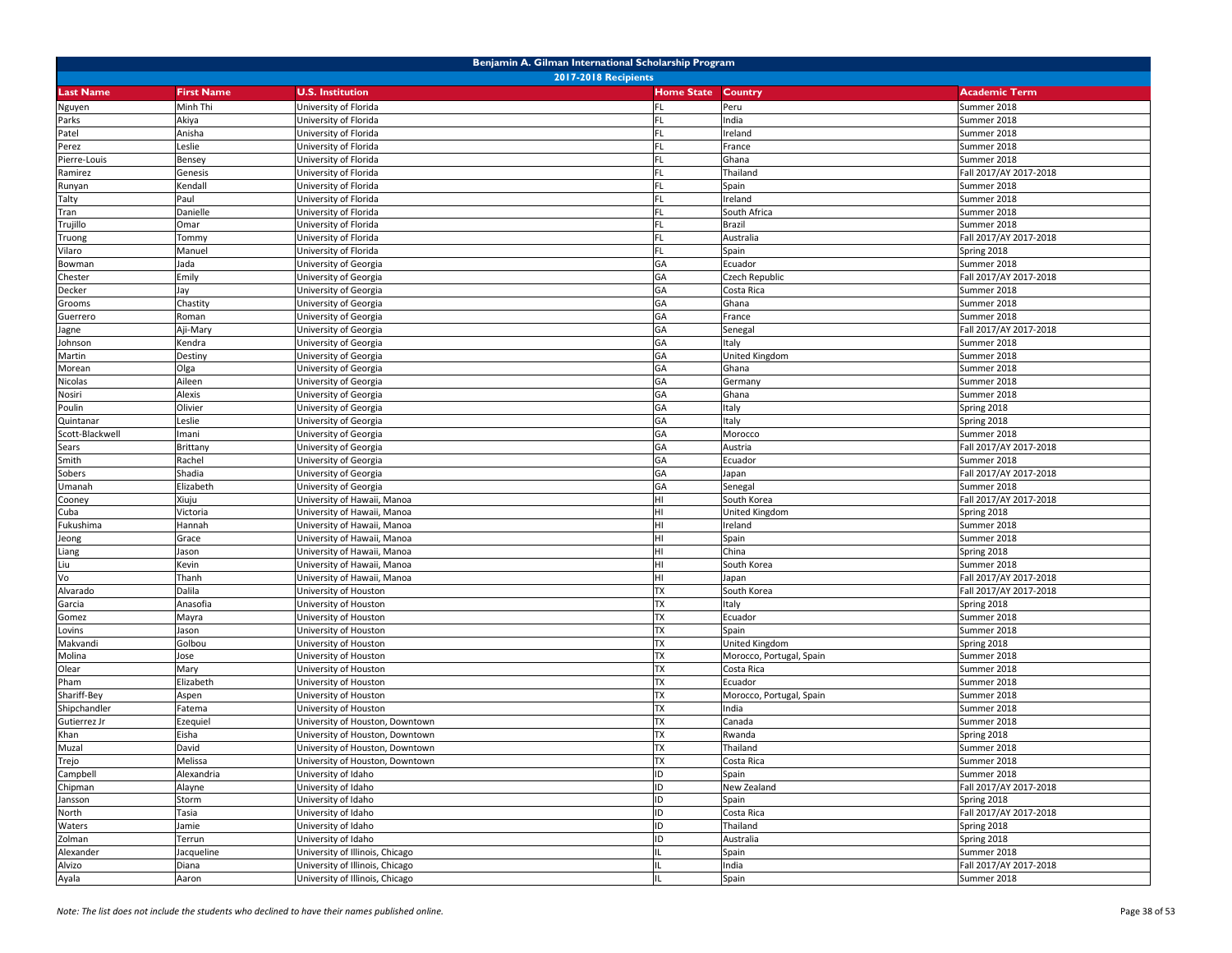| Benjamin A. Gilman International Scholarship Program |                   |                                          |                           |                              |                        |  |
|------------------------------------------------------|-------------------|------------------------------------------|---------------------------|------------------------------|------------------------|--|
|                                                      |                   | <b>2017-2018 Recipients</b>              |                           |                              |                        |  |
| <b>Last Name</b>                                     | <b>First Name</b> | <b>U.S. Institution</b>                  | <b>Home State Country</b> |                              | <b>Academic Term</b>   |  |
| Baeza                                                | Cristian          | University of Illinois, Chicago          | IL                        | Netherlands                  | Summer 2018            |  |
| <b>Birtell</b>                                       | Tabitha           | University of Illinois, Chicago          |                           | Peru                         | Summer 2018            |  |
| Castro                                               | Jonathan          | University of Illinois, Chicago          |                           | Argentina                    | Summer 2018            |  |
| Cruz                                                 | Jose              | University of Illinois, Chicago          |                           | Spain                        | Summer 2018            |  |
| Garcia                                               | Erica             | University of Illinois, Chicago          | IL                        | Italy                        | Summer 2018            |  |
| Hira                                                 | Mohmed            | University of Illinois, Chicago          |                           | Belgium                      | Fall 2017/AY 2017-2018 |  |
| Lopez                                                | Lesly             | University of Illinois, Chicago          |                           | Dominican Republic           | Summer 2018            |  |
| Moore                                                | Willieka          | University of Illinois, Chicago          |                           | United Kingdom, Italy, Spain | Spring 2018            |  |
| Redmond                                              | Leni              | University of Illinois, Chicago          |                           | Botswana                     | Summer 2018            |  |
| Sanchez                                              | Sarah             | University of Illinois, Chicago          | IL                        | Mexico                       | Summer 2018            |  |
| Spence                                               | Toni              | Jniversity of Illinois, Chicago          |                           | Italy                        | Summer 2018            |  |
| Weger                                                | Megan             | Jniversity of Illinois, Chicago          |                           | Denmark                      | Spring 2018            |  |
| Witherell-Poe                                        | Regina            | University of Illinois, Chicago          |                           | Costa Rica                   | Spring 2018            |  |
| Zdremtan                                             | Ovidiu            | University of Illinois, Chicago          |                           | Australia                    | Spring 2018            |  |
| Adebayo                                              | Olayemi           | University of Illinois, Urbana-Champaign | IL.                       | France                       | Summer 2018            |  |
| Anderson                                             | Shontierra        | Jniversity of Illinois, Urbana-Champaign |                           | China                        | Spring 2018            |  |
| Brunson                                              | Taylor            | University of Illinois, Urbana-Champaign |                           | Japan                        | Fall 2017/AY 2017-2018 |  |
| Diamond                                              | Becky             | University of Illinois, Urbana-Champaign |                           | Spain                        | Summer 2018            |  |
| Gutierrez                                            | Brenda            | University of Illinois, Urbana-Champaign |                           | Austria                      | Spring 2018            |  |
| Kizer                                                | Anija             | University of Illinois, Urbana-Champaign | IL                        | South Africa                 | Summer 2018            |  |
| Le                                                   | Quynh-Mai         | University of Illinois, Urbana-Champaign | IL                        | France                       | Summer 2018            |  |
| Mosely                                               | Brein             | University of Illinois, Urbana-Champaign | Ш.                        | Spain                        | Summer 2018            |  |
| Murillo                                              | Gabriela          | University of Illinois, Urbana-Champaign |                           | Spain                        | Summer 2018            |  |
| Osundairo                                            | Maria             | University of Illinois, Urbana-Champaign |                           | South Africa                 | Spring 2018            |  |
| Peterson                                             | Mario             | University of Illinois, Urbana-Champaign | IL                        | Singapore                    | Spring 2018            |  |
| Reggi                                                | Amelia            | Jniversity of Illinois, Urbana-Champaign |                           | Italy                        | Fall 2017/AY 2017-2018 |  |
| Rosenberg                                            | David             | Jniversity of Illinois, Urbana-Champaign |                           | Spain                        | Spring 2018            |  |
| Schaub                                               | Isabella          | University of Illinois, Urbana-Champaign |                           | Italy                        | Spring 2018            |  |
| Schneeman                                            | Caitlyn           | University of Illinois, Urbana-Champaign |                           | New Zealand                  | Summer 2018            |  |
| Scott                                                | Niani             | University of Illinois, Urbana-Champaign | IL                        | Ghana                        | Summer 2018            |  |
| Seckman                                              | Courtney          | University of Illinois, Urbana-Champaign | <b>MO</b>                 | Taiwan                       | Summer 2018            |  |
| Tainter                                              | Colin             | University of Illinois, Urbana-Champaign |                           | Hong Kong                    | Summer 2018            |  |
| Wilson                                               | Robin             | Jniversity of Illinois, Urbana-Champaign |                           | Italy                        | Fall 2017/AY 2017-2018 |  |
| Richter                                              | Amanda            | University of Indianapolis               | IN                        | New Zealand                  | Fall 2017/AY 2017-2018 |  |
| Day                                                  | Hannah            | University of Iowa                       | IA                        | Iceland                      | Summer 2018            |  |
| Hernandez                                            | Kristina          | University of Iowa                       | IA                        | Dominican Republic           | Summer 2018            |  |
| Iben                                                 | Jenna             | University of Iowa                       | IA                        | France                       | Spring 2018            |  |
| Marti                                                | Alex              | University of Iowa                       |                           | China                        | Summer 2018            |  |
| Parker                                               | Onae              | University of Iowa                       | IA                        | Japan                        | Spring 2018            |  |
| Ryan                                                 | Nicholas          | University of Iowa                       | IA                        | Uganda                       | Spring 2018            |  |
| Schafer                                              | Allison           | Jniversity of Iowa                       | IA                        | Italy                        | Fall 2017/AY 2017-2018 |  |
| Smith                                                | Emily             | Jniversity of Iowa                       | IA                        | South Africa                 | Spring 2018            |  |
| Abimbola                                             | Romesha           | University of Kansas, Lawrence           | KS                        | Greece                       | Summer 2018            |  |
| Arpin                                                | Katie             | University of Kansas, Lawrence           | <b>KS</b>                 | Singapore                    | Summer 2018            |  |
| Coffey                                               | Sean              | University of Kansas, Lawrence           | <b>NE</b>                 | France                       | Spring 2018            |  |
| Dorsey                                               | Gabriel           | Jniversity of Kansas, Lawrence           | <b>KS</b>                 | Germany                      | Summer 2018            |  |
| Hassanzadeh                                          | Georgiane         | Jniversity of Kansas, Lawrence           | <b>KS</b>                 | Italy                        | Summer 2018            |  |
| Hayes                                                | Madeline          | Jniversity of Kansas, Lawrence           | KS                        | Finland                      | Fall 2017/AY 2017-2018 |  |
| Hwang                                                | Muwen             | University of Kansas, Lawrence           | <b>KS</b>                 | Japan                        | Spring 2018            |  |
| Mcpheeters                                           | Charles           | University of Kansas, Lawrence           | <b>KS</b>                 | China                        | Summer 2018            |  |
| Ross                                                 | Brionna           | University of Kansas, Lawrence           | KS                        | China                        | Summer 2018            |  |
| Shaffer                                              | Brynn             | University of Kansas, Lawrence           | <b>KS</b>                 | Costa Rica                   | Summer 2018            |  |
| Smith                                                | Caitlin           | University of Kansas, Lawrence           | KS                        | Morocco                      | Fall 2017/AY 2017-2018 |  |
| <b>Tibbits</b>                                       | Alexis            | University of Kansas, Lawrence           | <b>KS</b>                 | Argentina                    | Summer 2018            |  |
| Toepfer                                              | Owen              | University of Kansas, Lawrence           | <b>KS</b>                 | Italy                        | Fall 2017/AY 2017-2018 |  |
| Wantling                                             | Elise             | University of Kansas, Lawrence           | <b>MO</b>                 | Australia                    | Spring 2018            |  |
| Alden                                                | Rosemary          | University of Kentucky                   | KY                        | Spain                        | Summer 2018            |  |
| <b>Bailey</b>                                        | Niveka            | University of Louisville                 | KY                        | China                        | Summer 2018            |  |
| Flint                                                | Chelsea           | University of Louisville                 | KY                        | Peru                         | Spring 2018            |  |
| Patillo                                              | Brittany          | University of Louisville                 | KY                        | Brazil                       | Summer 2018            |  |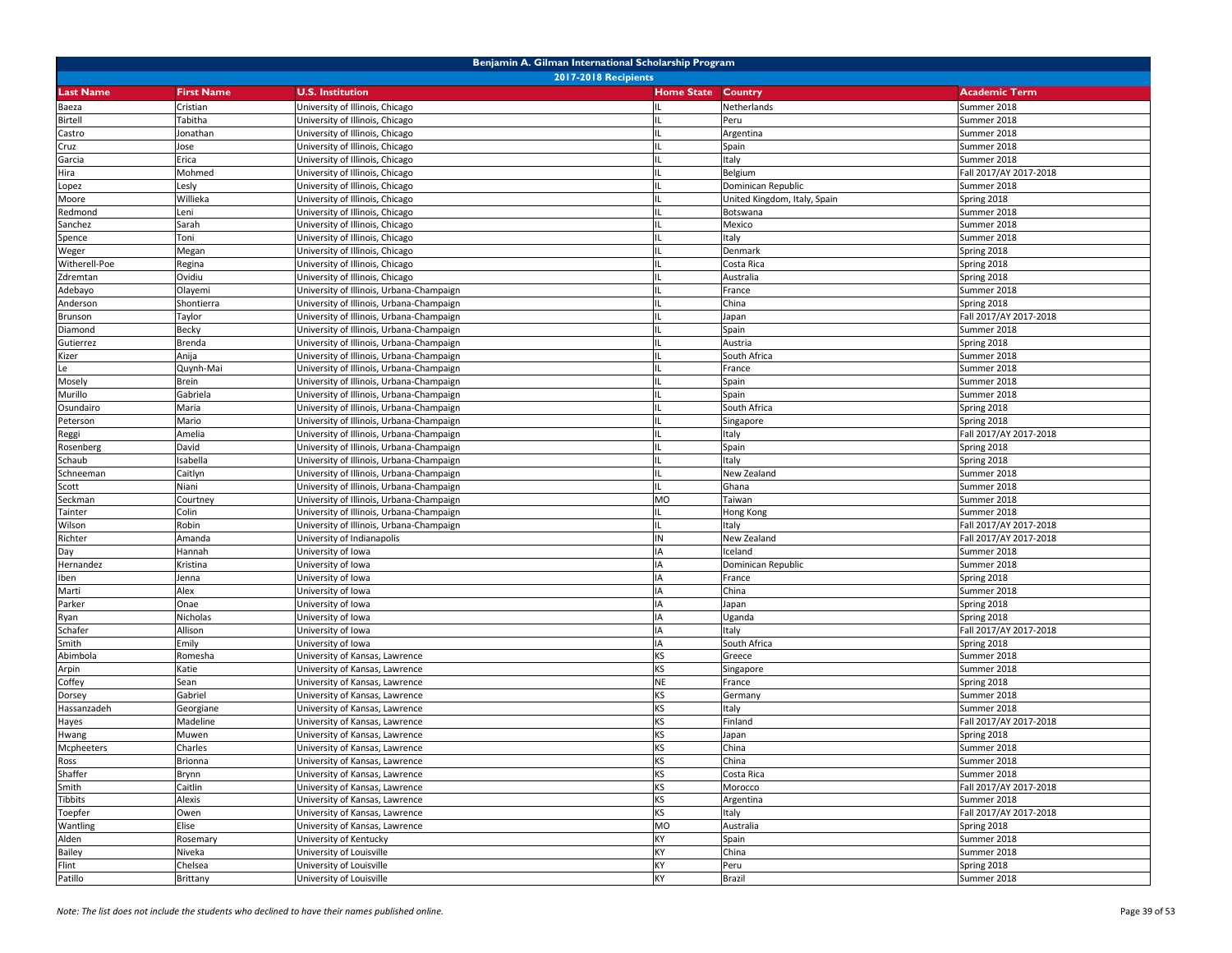| Benjamin A. Gilman International Scholarship Program |                             |                                                                              |                   |                   |                                       |  |  |  |
|------------------------------------------------------|-----------------------------|------------------------------------------------------------------------------|-------------------|-------------------|---------------------------------------|--|--|--|
|                                                      | <b>2017-2018 Recipients</b> |                                                                              |                   |                   |                                       |  |  |  |
| <b>Last Name</b>                                     | <b>First Name</b>           | <b>U.S. Institution</b>                                                      | <b>Home State</b> | Country           | <b>Academic Term</b>                  |  |  |  |
| Pena                                                 | Elizabeth                   | University of Louisville                                                     | KY                | Jordan            | Summer 2018                           |  |  |  |
| Jo                                                   | Sung Heum                   | Jniversity of Maryland, Baltimore County                                     | <b>MD</b>         | Spain             | Summer 2018                           |  |  |  |
| Joshi                                                | Bibha                       | University of Maryland, Baltimore County                                     | <b>MD</b>         | South Korea       | Spring 2018                           |  |  |  |
| White                                                | Danielle                    | University of Maryland, Baltimore County                                     | <b>MD</b>         | Colombia          | Summer 2018                           |  |  |  |
| Abdullah                                             | Farooq                      | University of Maryland, College Park                                         | <b>MD</b>         | Morocco           | Spring 2018                           |  |  |  |
| Arah                                                 | Ifechukwude                 | University of Maryland, College Park                                         | <b>MD</b>         | South Africa      | Summer 2018                           |  |  |  |
| Babaa                                                | Nada                        | University of Maryland, College Park                                         | <b>MD</b>         | Spain             | Summer 2018                           |  |  |  |
| Bazubwabo                                            | Sandra                      | University of Maryland, College Park                                         | <b>MD</b>         | Argentina         | Spring 2018                           |  |  |  |
| Bodnar                                               | Tatiana                     | Jniversity of Maryland, College Park                                         | <b>MD</b>         | Austria           | Fall 2017/AY 2017-2018                |  |  |  |
| Cadmus                                               | Aspen                       | University of Maryland, College Park                                         | PA                | Spain             | Spring 2018                           |  |  |  |
| Chen                                                 | May                         | University of Maryland, College Park                                         | <b>MD</b>         | South Korea       | Fall 2017/AY 2017-2018                |  |  |  |
| Covington                                            | Bailey                      | University of Maryland, College Park                                         | MD                | Argentina         | Spring 2018                           |  |  |  |
| Crawford                                             | Melanie                     | University of Maryland, College Park                                         | <b>MD</b>         | Germany           | Spring 2018                           |  |  |  |
| Crawford                                             | Xaria                       | University of Maryland, College Park                                         | <b>MD</b>         | France            | Spring 2018                           |  |  |  |
| Dasti                                                | Ismaeel                     | University of Maryland, College Park                                         | MD                | Spain             | Spring 2018                           |  |  |  |
| Franzak                                              | Jacob                       | University of Maryland, College Park                                         | <b>MD</b>         | Belize            | Summer 2018                           |  |  |  |
| Jefferson                                            | Da'janae                    | University of Maryland, College Park                                         | <b>MD</b>         | South Africa      | Summer 2018                           |  |  |  |
| Knott                                                | Dominique                   | University of Maryland, College Park                                         | <b>MD</b>         | South Africa      | Summer 2018                           |  |  |  |
|                                                      | lvy                         | University of Maryland, College Park                                         | <b>MD</b>         | New Zealand       | Summer 2018                           |  |  |  |
| Mason                                                | Amanda                      | University of Maryland, College Park                                         | <b>MD</b>         | Ecuador           | Summer 2018                           |  |  |  |
| Massalee                                             | Emmanuel                    | University of Maryland, College Park                                         | <b>MD</b>         | Morocco           | Summer 2018                           |  |  |  |
| Melendez                                             | Carlos                      | University of Maryland, College Park                                         | MD                | Spain             | Summer 2018                           |  |  |  |
| Mensah                                               | Samuel                      | University of Maryland, College Park                                         | <b>MD</b>         | Italy             | Spring 2018                           |  |  |  |
| Montemayor                                           | Kyle                        | Jniversity of Maryland, College Park                                         | <b>MD</b>         | United Kingdom    | Fall 2017/AY 2017-2018                |  |  |  |
| Ofulue                                               | Chiamaka                    | University of Maryland, College Park                                         | <b>MD</b>         | South Africa      | Summer 2018                           |  |  |  |
| Osorio                                               | Cindy                       | University of Maryland, College Park                                         | <b>MD</b>         | Botswana          | Summer 2018                           |  |  |  |
| Scott-Parker                                         | Tyevaughn                   | University of Maryland, College Park                                         | MD                | Spain             | Spring 2018                           |  |  |  |
| Yan                                                  | Lei                         | University of Maryland, College Park                                         | <b>MD</b>         | South Korea       | Summer 2018                           |  |  |  |
| Yelton                                               | Timothy                     | Jniversity of Maryland, College Park                                         | <b>MD</b>         | Costa Rica        | Summer 2018                           |  |  |  |
| Anderson                                             | Austin                      | University of Maryland, Eastern Shore                                        | <b>MD</b>         | Estonia           | Spring 2018                           |  |  |  |
| Nelson                                               | Treyquana                   | University of Maryland, Eastern Shore                                        | <b>MD</b><br>MA   | Costa Rica        | Fall 2017/AY 2017-2018                |  |  |  |
| Bergeron                                             | Erin<br>Alice               | University of Massachusetts, Amherst                                         | MA                | Kyrgyzstan        | Summer 2018<br>Fall 2017/AY 2017-2018 |  |  |  |
| Carrasquillo<br>Celestin                             | leanai                      | University of Massachusetts, Amherst<br>University of Massachusetts, Amherst | MA                | Spain<br>Thailand | Fall 2017/AY 2017-2018                |  |  |  |
| Chen                                                 | Vincent                     | University of Massachusetts, Amherst                                         | MA                | Australia         | Spring 2018                           |  |  |  |
| Davis                                                | Naeemah                     | University of Massachusetts, Amherst                                         | MA                | Costa Rica        | Spring 2018                           |  |  |  |
| Diep                                                 | Amberly                     | University of Massachusetts, Amherst                                         | MA                | Peru              | Spring 2018                           |  |  |  |
| Dotson-Dufault                                       | Lexis                       | University of Massachusetts, Amherst                                         | MA                | Spain             | Spring 2018                           |  |  |  |
| Georges                                              | Cassandra Georges           | University of Massachusetts, Amherst                                         | MA                | Thailand          | Summer 2018                           |  |  |  |
| Geronimo                                             | Tianee                      | University of Massachusetts, Amherst                                         | MA                | Tanzania          | Fall 2017/AY 2017-2018                |  |  |  |
| Gill                                                 | Chloe                       | University of Massachusetts, Amherst                                         | MA                | Italy             | Spring 2018                           |  |  |  |
| Greenslade                                           | Abigail                     | University of Massachusetts, Amherst                                         | MA                | Spain             | Spring 2018                           |  |  |  |
| Jalalkhan                                            | Mahin                       | Jniversity of Massachusetts, Amherst                                         | MA                | Argentina         | Summer 2018                           |  |  |  |
| Kasongo                                              | Sifa                        | Jniversity of Massachusetts, Amherst                                         | MA                | France            | Spring 2018                           |  |  |  |
| Laushine                                             | Isabelle                    | University of Massachusetts, Amherst                                         | MA                | Tanzania          | Spring 2018                           |  |  |  |
| Leong                                                | Lisa                        | Jniversity of Massachusetts, Amherst                                         | MA                | South Korea       | Fall 2017/AY 2017-2018                |  |  |  |
| Ly                                                   | Julia                       | Jniversity of Massachusetts, Amherst                                         | MA                | Japan             | Fall 2017/AY 2017-2018                |  |  |  |
| Ma Shum                                              | Alicia                      | University of Massachusetts, Amherst                                         | MA                | South Korea       | Spring 2018                           |  |  |  |
| Marquez-Garcia                                       | Josue                       | University of Massachusetts, Amherst                                         | MA                | Spain             | Spring 2018                           |  |  |  |
| Nguyen                                               | Helen                       | University of Massachusetts, Amherst                                         | MA                | Australia         | Spring 2018                           |  |  |  |
| Rachlen                                              | Marrie                      | University of Massachusetts, Amherst                                         | MA                | Japan             | Summer 2018                           |  |  |  |
| Ramos                                                | Christian                   | University of Massachusetts, Amherst                                         | MA                | Tanzania          | Spring 2018                           |  |  |  |
| Tran                                                 | Elizabeth                   | University of Massachusetts, Amherst                                         | MA                | Australia         | Fall 2017/AY 2017-2018                |  |  |  |
| Udemba                                               | Kimberly                    | University of Massachusetts, Amherst                                         | MA                | France            | Fall 2017/AY 2017-2018                |  |  |  |
| Yuen                                                 | Carmen                      | University of Massachusetts, Amherst                                         | MA                | Spain             | Spring 2018                           |  |  |  |
| Zhang                                                | Yumou                       | University of Massachusetts, Amherst                                         | MA                | Hong Kong         | Fall 2017/AY 2017-2018                |  |  |  |
| Zhang                                                | Yuying                      | University of Massachusetts, Amherst                                         | MA                | China             | Summer 2018                           |  |  |  |
| uneau                                                | Wyndham                     | University of Massachusetts, Boston                                          | MA                | Netherlands       | Fall 2017/AY 2017-2018                |  |  |  |
| Reda                                                 | Heaven                      | University of Massachusetts, Boston                                          | MA                | Morocco           | Summer 2018                           |  |  |  |
| Rodriguez                                            | Vijay                       | University of Massachusetts, Boston                                          | <b>FL</b>         | India             | Fall 2017/AY 2017-2018                |  |  |  |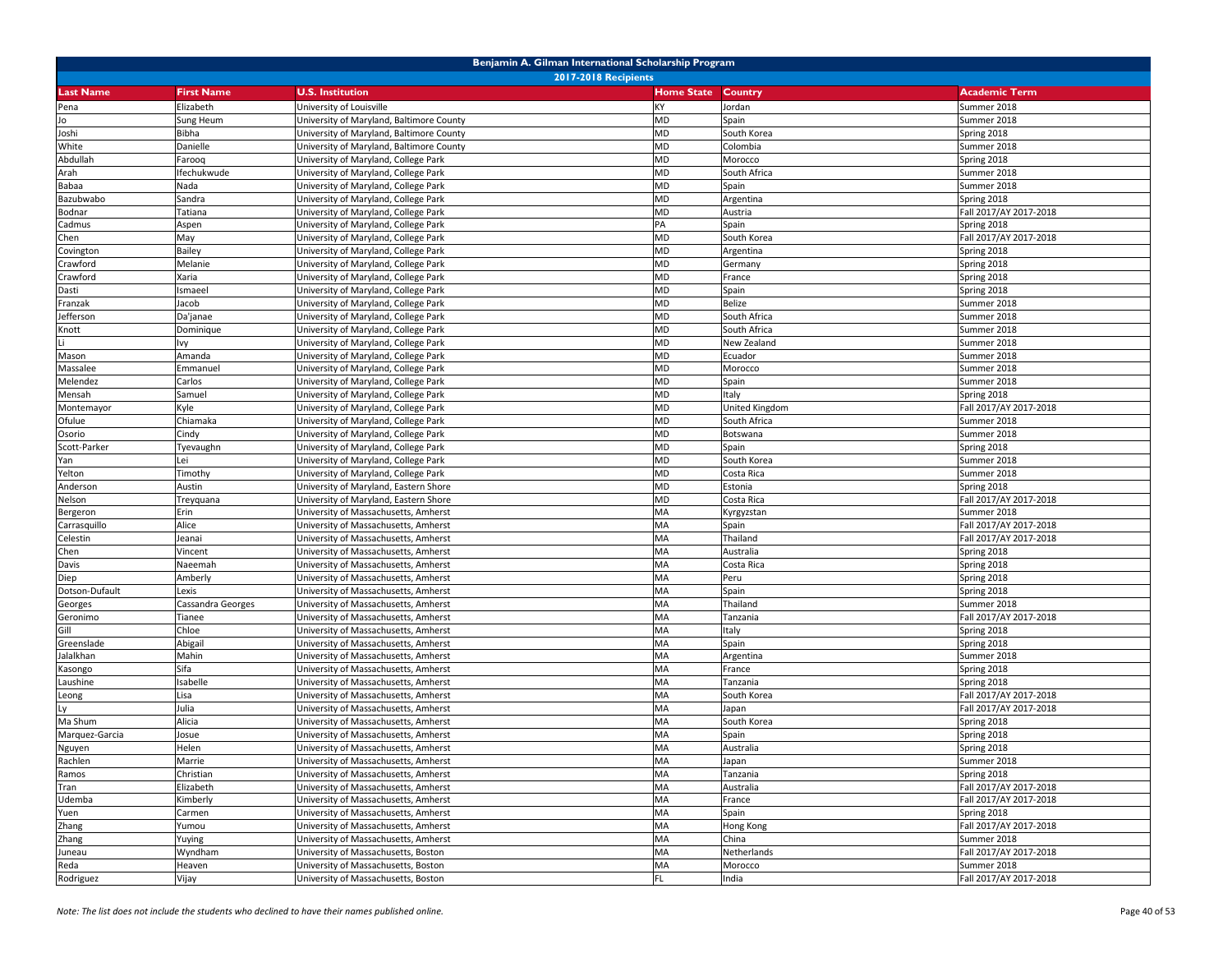| Benjamin A. Gilman International Scholarship Program |                   |                                      |                   |                          |                        |  |
|------------------------------------------------------|-------------------|--------------------------------------|-------------------|--------------------------|------------------------|--|
|                                                      |                   | <b>2017-2018 Recipients</b>          |                   |                          |                        |  |
| <b>Last Name</b>                                     | <b>First Name</b> | <b>U.S. Institution</b>              | <b>Home State</b> | Country                  | <b>Academic Term</b>   |  |
| Taib                                                 | Yonas             | University of Massachusetts, Boston  | MA                | Germany                  | Summer 2018            |  |
| Agne                                                 | Fatimata          | University of Memphis                | <b>TN</b>         | Peru                     | Summer 2018            |  |
| Ballard                                              | Johnny            | Jniversity of Memphis                | <b>TN</b>         | Japan                    | Fall 2017/AY 2017-2018 |  |
| Demoss                                               | Tatiyana          | University of Memphis                | <b>TN</b>         | Costa Rica               | Summer 2018            |  |
| Dorris                                               | Allen             | University of Memphis                | <b>TN</b>         | Japan                    | Spring 2018            |  |
| Dunn                                                 | Carly             | University of Memphis                | <b>TN</b>         | Japan                    | Spring 2018            |  |
| Graham                                               | Douglas           | University of Memphis                | <b>TN</b>         | Japan                    | Fall 2017/AY 2017-2018 |  |
| Holmes                                               | Ladonna           | University of Memphis                | <b>TN</b>         | United Kingdom           | Summer 2018            |  |
| Lewis                                                | Apsu              | University of Memphis                | <b>TN</b>         | Peru                     | Summer 2018            |  |
| Pledge                                               | Gary              | University of Memphis                | <b>TN</b>         | Costa Rica               | Fall 2017/AY 2017-2018 |  |
| Rayo                                                 | Samantha          | Jniversity of Memphis                | <b>TN</b>         | Costa Rica               | Summer 2018            |  |
| Sawyer                                               | Aidan             | Jniversity of Memphis                | <b>TN</b>         | Japan                    | Fall 2017/AY 2017-2018 |  |
| Turner                                               | Brittni           | University of Memphis                | <b>TN</b>         | Peru                     | Summer 2018            |  |
| Woodgett                                             | Miyah             | University of Memphis                | <b>TN</b>         | Thailand                 | Fall 2017/AY 2017-2018 |  |
| Figueroa                                             | Haydee            | University of Miami                  | <b>FL</b>         | France                   | Spring 2018            |  |
| Popovska                                             | Tamara            | University of Miami                  |                   | Ecuador                  | Fall 2017/AY 2017-2018 |  |
| Shao                                                 | lenny             | University of Miami                  | <b>FL</b>         | Japan                    | Fall 2017/AY 2017-2018 |  |
| Bankowski                                            | Victoria          | Jniversity of Michigan-Ann Arbor     | MI                | Italy                    | Summer 2018            |  |
| <b>Butler</b>                                        | Ciara             | University of Michigan-Ann Arbor     |                   | Denmark                  | Spring 2018            |  |
| Doudi                                                | Mariam            | University of Michigan-Ann Arbor     | MI                | Spain                    | Spring 2018            |  |
| Grimes                                               | Mashala           | University of Michigan-Ann Arbor     | MI                | Mexico                   | Summer 2018            |  |
| Distel                                               | Anthony           | University of Michigan-Dearborn      | MI                | Japan                    | Fall 2017/AY 2017-2018 |  |
| Demolee                                              | Krysta            | University of Minnesota, Crookston   | MN                | Australia                | Spring 2018            |  |
| Carnicle                                             | Michelle          | University of Minnesota, Morris      | <b>SD</b>         | Italy                    | Fall 2017/AY 2017-2018 |  |
| Curtiss                                              | Rachel            | University of Minnesota, Morris      | MN                | France                   | Summer 2018            |  |
| Ezeagwula                                            | Ruth              | Jniversity of Minnesota, Morris      | MN                | France                   | Summer 2018            |  |
| Abdi                                                 | Fatuma            | Jniversity of Minnesota, Twin Cities | MN                | United Kingdom           | Fall 2017/AY 2017-2018 |  |
| Covarrubias                                          | Danielle          | University of Minnesota, Twin Cities | CA                | United Kingdom           | Spring 2018            |  |
| Dittenhauser                                         | Kayla             | University of Minnesota, Twin Cities | MN                | Ecuador                  | Spring 2018            |  |
| El-Khatib                                            | Issraa            | University of Minnesota, Twin Cities | MN                | Spain                    | Summer 2018            |  |
| Gallina                                              | Emily             | University of Minnesota, Twin Cities | MI                | Chile                    | Summer 2018            |  |
| Hassan                                               | Ayan              | University of Minnesota, Twin Cities | MN                | China                    | Fall 2017/AY 2017-2018 |  |
| Heling                                               | Ezekiel           | University of Minnesota, Twin Cities | WI                | Japan                    | Fall 2017/AY 2017-2018 |  |
| Her                                                  | Madonna           | University of Minnesota, Twin Cities | MN                | Thailand                 | Fall 2017/AY 2017-2018 |  |
| Her                                                  | Matthew           | University of Minnesota, Twin Cities | MN                | China                    | Summer 2018            |  |
| Hoglund                                              | Ruby              | University of Minnesota, Twin Cities | MN                | Spain                    | Spring 2018            |  |
| Lee                                                  | Kalia             | University of Minnesota, Twin Cities | MN                | Cambodia                 | Fall 2017/AY 2017-2018 |  |
| Lee                                                  | Mai Vang          | University of Minnesota, Twin Cities | MN                | Thailand                 | Fall 2017/AY 2017-2018 |  |
| Mathre                                               | Grace             | University of Minnesota, Twin Cities | MN                | New Zealand              | Spring 2018            |  |
| Motachwa                                             | Rachel            | University of Minnesota, Twin Cities | MN                | Ecuador                  | Fall 2017/AY 2017-2018 |  |
| Nebi                                                 | Abda              | Jniversity of Minnesota, Twin Cities | MN                | Morocco                  | Fall 2017/AY 2017-2018 |  |
| Phelps                                               | Shayna            | Jniversity of Minnesota, Twin Cities | MN                | Norway                   | Fall 2017/AY 2017-2018 |  |
| Thao                                                 | Josalyza          | University of Minnesota, Twin Cities | MN                | Ecuador                  | Spring 2018            |  |
| Vue                                                  | Tsi Nue           | University of Minnesota, Twin Cities | WI                | France                   | Spring 2018            |  |
| Griggs                                               | Neely             | University of Mississippi            | AL                | Germany                  | Summer 2018            |  |
| Hawkins                                              | Nena              | Jniversity of Mississippi            | <b>MS</b>         | Spain                    | Summer 2018            |  |
| Helton                                               | Henry             | Jniversity of Mississippi            | <b>SC</b>         | Russia                   | Spring 2018            |  |
| Morphis                                              | Emily             | Jniversity of Mississippi            | <b>MS</b>         | Zambia                   | Summer 2018            |  |
| Abdulaziz                                            | Ali               | University of Missouri-Columbia      | <b>MO</b>         | Jordan                   | Summer 2018            |  |
| Ball                                                 | Brandon           | University of Missouri-Columbia      | <b>MO</b>         | Japan                    | Fall 2017/AY 2017-2018 |  |
| Blankinship                                          | Jessica           | University of Missouri-Columbia      | MO                | Denmark, Finland, Sweden | Summer 2018            |  |
| Feghali                                              | Nour              | University of Missouri-Columbia      | MO                | Hong Kong                | Summer 2018            |  |
| Froderman                                            | lennifer          | University of Missouri-Columbia      | <b>MO</b>         | Vietnam                  | Summer 2018            |  |
| Hardiman                                             | Assia             | University of Missouri-Columbia      | <b>MO</b>         | Ireland                  | Summer 2018            |  |
| Jones                                                | Alyson            | University of Missouri-Columbia      | <b>MO</b>         | Italy                    | Summer 2018            |  |
| Lantz                                                | Lisa              | University of Missouri-Columbia      | <b>MO</b>         | Vietnam                  | Summer 2018            |  |
| Nevils                                               | Emily             | University of Missouri-Columbia      | <b>MO</b>         | Jordan                   | Summer 2018            |  |
| Tweedy                                               | Angela            | University of Missouri-Columbia      | MO                | Costa Rica               | Summer 2018            |  |
| Godfirnon                                            | Jacinda           | University of Missouri-Kansas City   | <b>MO</b>         | Costa Rica               | Summer 2018            |  |
| Kulane                                               | Ruweida           | University of Missouri-Kansas City   | MO                | Denmark, Sweden, Finland | Summer 2018            |  |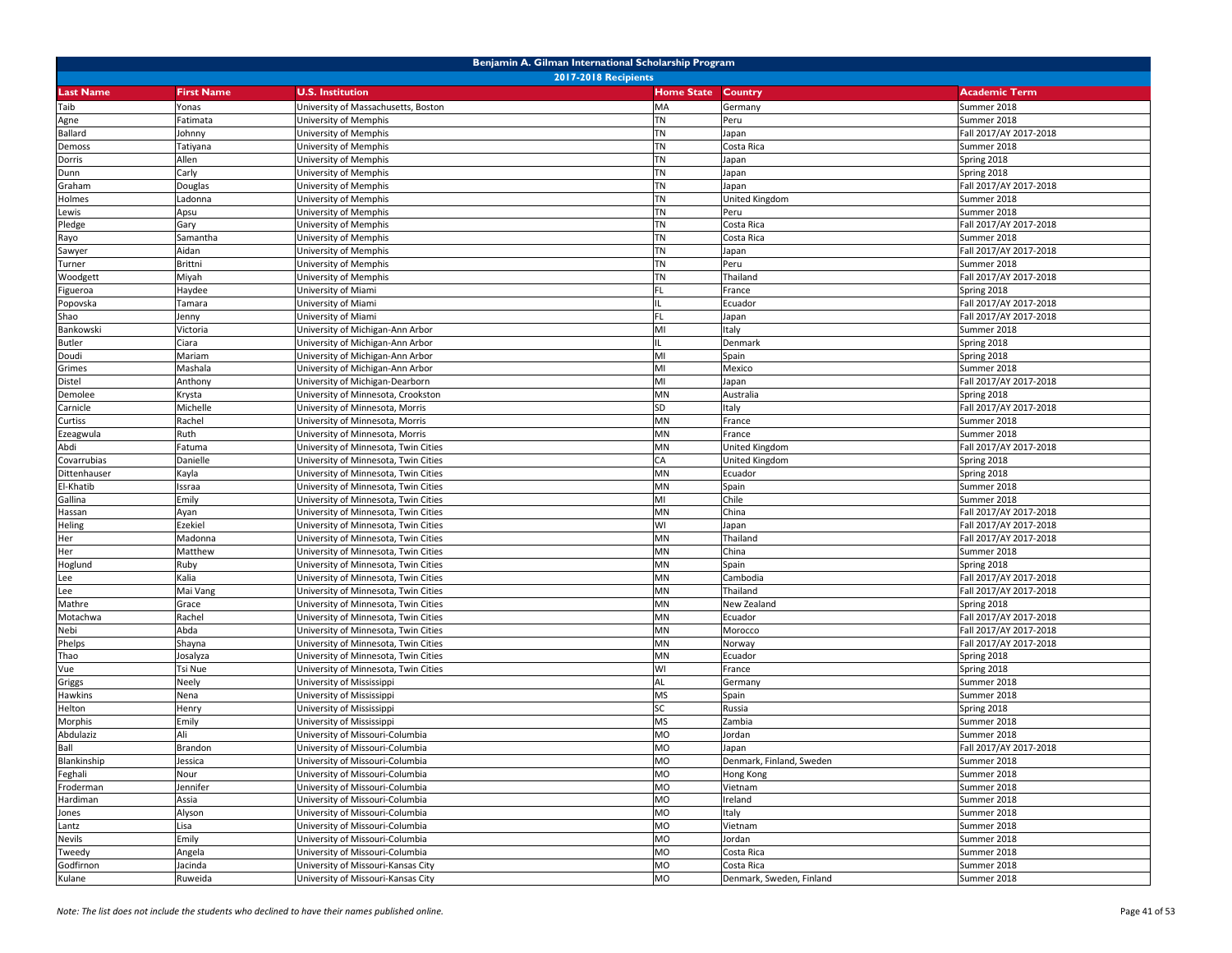| Benjamin A. Gilman International Scholarship Program |                             |                                    |                   |                       |                        |  |  |  |
|------------------------------------------------------|-----------------------------|------------------------------------|-------------------|-----------------------|------------------------|--|--|--|
|                                                      | <b>2017-2018 Recipients</b> |                                    |                   |                       |                        |  |  |  |
| Last Name                                            | <b>First Name</b>           | <b>U.S. Institution</b>            | <b>Home State</b> | Country               | <b>Academic Term</b>   |  |  |  |
| Litteken                                             | Amber                       | Jniversity of Missouri-Kansas City |                   | Argentina             | Summer 2018            |  |  |  |
| Patterson                                            | Adriene                     | Jniversity of Missouri-Kansas City | <b>MO</b>         | United Kingdom        | Spring 2018            |  |  |  |
| Rapp                                                 | Sarah                       | University of Missouri-Kansas City | <b>MO</b>         | Denmark               | Summer 2018            |  |  |  |
| Seabaugh                                             | Mikayla                     | University of Missouri-Kansas City | <b>MO</b>         | Peru                  | Fall 2017/AY 2017-2018 |  |  |  |
| Thorn                                                | Austin                      | University of Missouri-Kansas City | <b>MO</b>         | Peru                  | Summer 2018            |  |  |  |
| Bentz                                                | Courtney                    | University of Montana, Missoula    | MT                | Kyrgyzstan            | Summer 2018            |  |  |  |
| Carlson                                              | Joseph                      | University of Montana, Missoula    | MT                | India                 | Summer 2018            |  |  |  |
| Powers                                               | lennifer                    | Jniversity of Montana, Missoula    | MT                | Argentina             | Spring 2018            |  |  |  |
| Slavin                                               | Christian                   | Jniversity of Montana, Missoula    | ID                | Japan                 | Fall 2017/AY 2017-2018 |  |  |  |
| Adams                                                | Keegan                      | University of Nebraska, Lincoln    | <b>NE</b>         | China                 | Spring 2018            |  |  |  |
| Alnajem                                              | Ibrahim                     | University of Nebraska, Lincoln    | <b>NE</b>         | South Korea           | Summer 2018            |  |  |  |
| Baller                                               | <b>Brook</b>                | University of Nebraska, Lincoln    | <b>NE</b>         | Netherlands           | Spring 2018            |  |  |  |
| Bornschlegl                                          | Grace                       | University of Nebraska, Lincoln    | <b>NE</b>         | Spain                 | Spring 2018            |  |  |  |
| <b>Bowling</b>                                       | Khila                       | University of Nebraska, Lincoln    | <b>NE</b>         | Spain                 | Summer 2018            |  |  |  |
| <b>Buzi Nzobo</b>                                    | Sarha                       | University of Nebraska, Lincoln    | <b>NE</b>         | Botswana              | Summer 2018            |  |  |  |
| Carmona Ponce                                        | Ana                         | University of Nebraska, Lincoln    | <b>NE</b>         | Morocco               | Summer 2018            |  |  |  |
| Contreras                                            | Andrea                      | University of Nebraska, Lincoln    | <b>NE</b>         | United Kingdom        | Summer 2018            |  |  |  |
| Cooksley                                             | Audra                       | University of Nebraska, Lincoln    | <b>NE</b>         | Germany               | Summer 2018            |  |  |  |
| Gates                                                | Aurora                      | University of Nebraska, Lincoln    | <b>NE</b>         | Spain                 | Summer 2018            |  |  |  |
| Gwion                                                | Gaye                        | University of Nebraska, Lincoln    | <b>NE</b>         | India                 | Summer 2018            |  |  |  |
| Handford                                             | Victoria                    | University of Nebraska, Lincoln    | <b>MO</b>         | Germany               | Spring 2018            |  |  |  |
| Hoang                                                | Trang                       | University of Nebraska, Lincoln    | <b>NE</b>         | South Korea           | Spring 2018            |  |  |  |
| Izaguirre-Perez                                      | Cindi                       | University of Nebraska, Lincoln    | <b>NE</b>         | Rwanda                | Fall 2017/AY 2017-2018 |  |  |  |
| loseph                                               | Christina                   | Jniversity of Nebraska, Lincoln    | <b>NE</b>         | Zambia                | Summer 2018            |  |  |  |
| Josephson                                            | Samantha                    | University of Nebraska, Lincoln    | <b>NE</b>         | Italy                 | Summer 2018            |  |  |  |
| Koehler                                              | Carlee                      | University of Nebraska, Lincoln    | <b>NE</b>         | United Kingdom        | Spring 2018            |  |  |  |
| Kuzela                                               | Miranda                     | University of Nebraska, Lincoln    | <b>NE</b>         | Kazakhstan            | Summer 2018            |  |  |  |
| Lewis                                                | Mishala                     | University of Nebraska, Lincoln    | <b>NE</b>         | India                 | Summer 2018            |  |  |  |
| Lux                                                  | Rachael                     | Jniversity of Nebraska, Lincoln    | <b>NE</b>         | Zambia                | Summer 2018            |  |  |  |
| Matson                                               | Tyler                       | University of Nebraska, Lincoln    | <b>NE</b>         | Russia                | Spring 2018            |  |  |  |
| Mustafa                                              | Khenda                      | Jniversity of Nebraska, Lincoln    | <b>NE</b>         | Morocco               | Spring 2018            |  |  |  |
| Nguyen                                               | Angela                      | University of Nebraska, Lincoln    | <b>NE</b>         | South Korea           | Summer 2018            |  |  |  |
| Peterson                                             | Julie                       | University of Nebraska, Lincoln    | <b>NE</b>         | Japan                 | Spring 2018            |  |  |  |
| Richardson                                           | Hayden                      | University of Nebraska, Lincoln    | <b>NE</b>         | Morocco               | Summer 2018            |  |  |  |
| Sorto                                                | Guilber                     | University of Nebraska, Lincoln    | <b>NE</b>         | <b>United Kingdom</b> | Summer 2018            |  |  |  |
| Stephenson                                           | Jaime                       | University of Nebraska, Lincoln    | <b>NE</b>         | Ireland               | Spring 2018            |  |  |  |
| Vasa                                                 | Lane                        | University of Nebraska, Lincoln    | <b>NE</b>         | Germany               | Spring 2018            |  |  |  |
| Villabona                                            | Daniela                     | Jniversity of Nebraska, Lincoln    | <b>NE</b>         | Spain                 | Summer 2018            |  |  |  |
| Ward                                                 | Ioshua                      | Jniversity of Nebraska, Lincoln    | <b>NE</b>         | Belgium               | Spring 2018            |  |  |  |
| Webster                                              | Alexander                   | University of Nebraska, Lincoln    | <b>NE</b>         | Germany               | Spring 2018            |  |  |  |
| Bernard-Santos                                       | Eneris                      | University of Nebraska, Omaha      | <b>NE</b>         | South Korea           | Spring 2018            |  |  |  |
| Dombeck                                              | Clarice                     | University of Nebraska, Omaha      | <b>NE</b>         | South Africa          | Fall 2017/AY 2017-2018 |  |  |  |
| Jenkins                                              | Katrina                     | Jniversity of Nebraska, Omaha      | <b>NE</b>         | Japan                 | Spring 2018            |  |  |  |
| Thompson                                             | Michael                     | Jniversity of Nebraska, Omaha      | <b>NE</b>         | Germany               | Summer 2018            |  |  |  |
| Vong                                                 | Calvin                      | University of Nebraska, Omaha      | <b>NE</b>         | Japan                 | Fall 2017/AY 2017-2018 |  |  |  |
| Booth                                                | Brittany                    | Jniversity of Nevada, Las Vegas    | <b>NV</b>         | Japan                 | Spring 2018            |  |  |  |
| Corletto                                             | Chesalyn                    | Jniversity of Nevada, Las Vegas    | <b>NV</b>         | Japan                 | Fall 2017/AY 2017-2018 |  |  |  |
| Flowers                                              | Dacia                       | University of Nevada, Las Vegas    | <b>NV</b>         | South Korea           | Fall 2017/AY 2017-2018 |  |  |  |
| Gomez                                                | Christen                    | University of Nevada, Las Vegas    | <b>NV</b>         | Spain                 | Spring 2018            |  |  |  |
| Lacap                                                | Rolly                       | University of Nevada, Las Vegas    | <b>NV</b>         | South Korea           | Spring 2018            |  |  |  |
| Miranda                                              | Ismenia                     | University of Nevada, Las Vegas    | <b>NV</b>         | Japan                 | Fall 2017/AY 2017-2018 |  |  |  |
| Patterson                                            | Kendra                      | University of Nevada, Las Vegas    | <b>NV</b>         | China                 | Fall 2017/AY 2017-2018 |  |  |  |
| Pedraza                                              | Vianey                      | University of Nevada, Las Vegas    | <b>NV</b>         | Italy                 | Spring 2018            |  |  |  |
| Randolph                                             | Rachael                     | University of Nevada, Las Vegas    | <b>NV</b>         | France                | Fall 2017/AY 2017-2018 |  |  |  |
| Ricoy                                                | Santiago                    | University of Nevada, Las Vegas    | <b>NV</b>         | South Korea           | Spring 2018            |  |  |  |
| Sheffer                                              | Jazz                        | University of Nevada, Las Vegas    | <b>NV</b>         | Costa Rica            | Fall 2017/AY 2017-2018 |  |  |  |
| Silva                                                | Jocelyn                     | University of Nevada, Las Vegas    | <b>NV</b>         | United Kingdom        | Fall 2017/AY 2017-2018 |  |  |  |
| Williams                                             | Genell                      | University of Nevada, Las Vegas    | <b>NV</b>         | France                | Spring 2018            |  |  |  |
| Aguilera                                             | Miguel                      | University of Nevada, Reno         | <b>NV</b>         | Thailand              | Summer 2018            |  |  |  |
| Aldama                                               | Alexis                      | University of Nevada, Reno         | <b>NV</b>         | Spain                 | Fall 2017/AY 2017-2018 |  |  |  |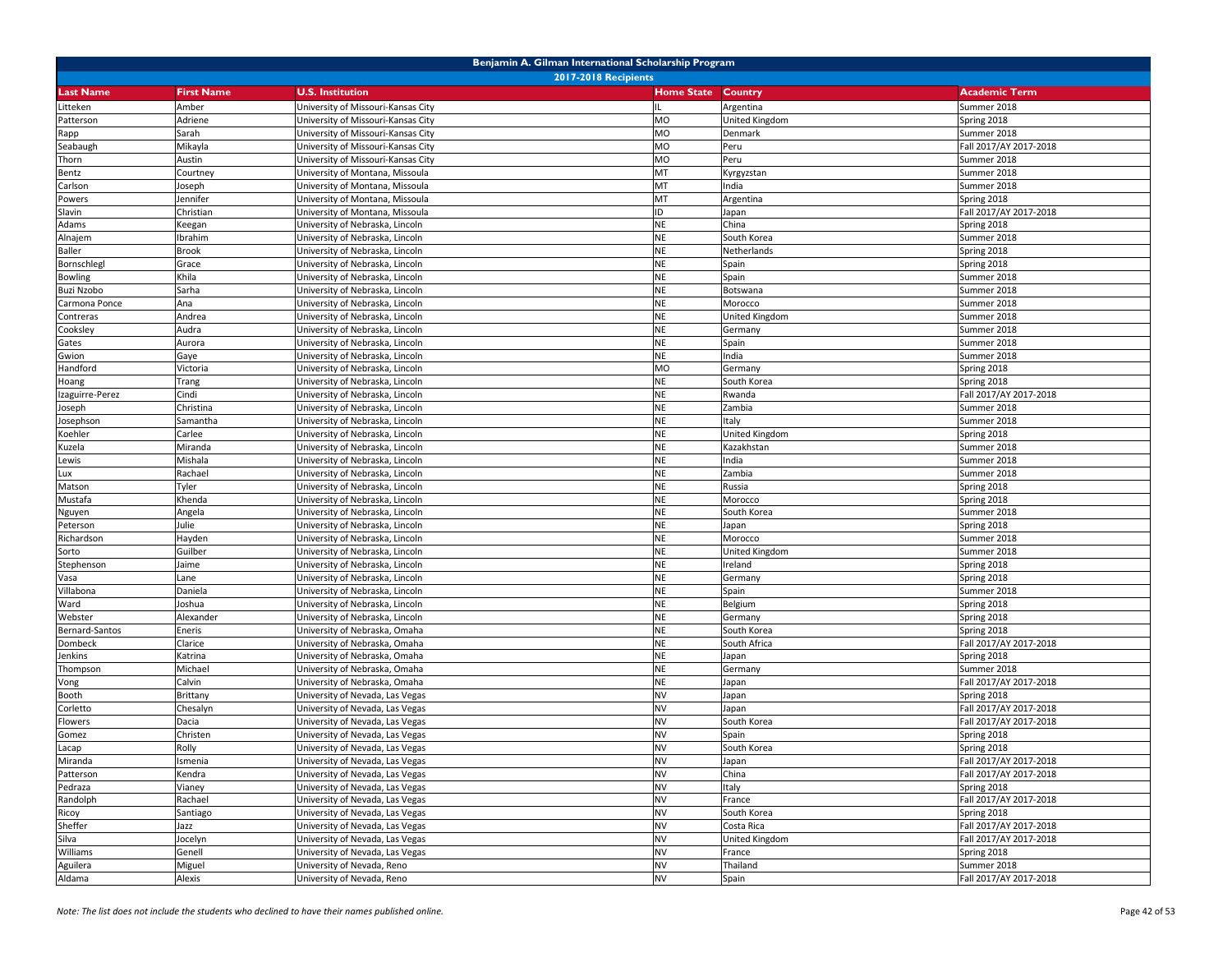| Benjamin A. Gilman International Scholarship Program |                   |                                           |                           |                      |                        |  |
|------------------------------------------------------|-------------------|-------------------------------------------|---------------------------|----------------------|------------------------|--|
|                                                      |                   | <b>2017-2018 Recipients</b>               |                           |                      |                        |  |
| <b>Last Name</b>                                     | <b>First Name</b> | <b>U.S. Institution</b>                   | <b>Home State Country</b> |                      | <b>Academic Term</b>   |  |
| Galarza                                              | Joshua            | University of Nevada, Reno                | <b>NV</b>                 | United Kingdom       | Summer 2018            |  |
| Gonzalez Contreras                                   | Tania             | University of Nevada, Reno                | <b>NV</b>                 | Italy                | Fall 2017/AY 2017-2018 |  |
| Lozano                                               | Nicholas          | University of Nevada, Reno                | <b>NV</b>                 | Japan                | Fall 2017/AY 2017-2018 |  |
| Sambrano                                             | Brady             | University of Nevada, Reno                | <b>NV</b>                 | Spain                | Spring 2018            |  |
| Arsenault                                            | Miriam            | University of New Hampshire               | <b>NH</b>                 | Italy                | Spring 2018            |  |
| Berry                                                | Emily             | University of New Hampshire               | <b>NH</b>                 | Switzerland          | Spring 2018            |  |
| Bourdon                                              | Olivia            | University of New Hampshire               | MA                        | France               | Fall 2017/AY 2017-2018 |  |
| Crimivaroli                                          | Attilio           | University of New Hampshire               | <b>NY</b>                 | France               | Fall 2017/AY 2017-2018 |  |
| Davis                                                | Josie             | University of New Hampshire               | <b>NH</b>                 | New Zealand          | Fall 2017/AY 2017-2018 |  |
| Guapisaca                                            | Amada             | University of New Hampshire               | <b>NY</b>                 | Portugal             | Summer 2018            |  |
| Harcourt                                             | Trevor            | Jniversity of New Hampshire               | <b>NH</b>                 | Costa Rica           | Fall 2017/AY 2017-2018 |  |
| Kastelitz                                            | Tricia            | Jniversity of New Hampshire               | VA                        | Italy                | Summer 2018            |  |
| Lehoux                                               | Allison           | University of New Hampshire               | MA                        | Italy                | Summer 2018            |  |
| Oneil                                                | Rory              | University of New Hampshire               | <b>NH</b>                 | Jordan               | Summer 2018            |  |
| Philibert                                            | Rebecca           | University of New Hampshire               | <b>NH</b>                 | Peru                 | Fall 2017/AY 2017-2018 |  |
| Ryan                                                 | Athena            | University of New Hampshire               | <b>CT</b>                 | Netherlands Antilles | Fall 2017/AY 2017-2018 |  |
| Sihombing                                            | Vanessa           | University of New Hampshire               | <b>NH</b>                 | Italy                | Spring 2018            |  |
| Twomey                                               | Elizabeth         | Jniversity of New Hampshire               | <b>NH</b>                 | Portugal             | Spring 2018            |  |
| Van De Water                                         | Avery             | University of New Hampshire               | <b>NH</b>                 | United Kingdom       | Summer 2018            |  |
| Wilcox                                               | Emily             | University of New Hampshire               | <b>CT</b>                 | New Zealand          | Spring 2018            |  |
| Zeng                                                 | Weicong           | University of New Hampshire               | MA                        | Germany              | Summer 2018            |  |
| Daume                                                | Nikolai           | University of New Haven                   | <b>NY</b>                 | Ukraine              | Summer 2018            |  |
| Santana                                              | Kristy            | University of New Haven                   | CA                        | Morocco              | Fall 2017/AY 2017-2018 |  |
| Awais                                                | Roxanne           | University of New Mexico, Main Campus     | <b>NM</b>                 | Russia               | Spring 2018            |  |
| Curtis                                               | Alexander         | University of New Mexico, Main Campus     | <b>NM</b>                 | Japan                | Summer 2018            |  |
| Monge                                                | Julia             | Jniversity of New Mexico, Main Campus     | <b>NM</b>                 | Morocco              | Spring 2018            |  |
| Ornelas                                              | Denise            | Jniversity of New Mexico, Main Campus     | <b>NM</b>                 | Brazil               | Spring 2018            |  |
| Rego                                                 | lohn              | University of New Mexico, Main Campus     | <b>NM</b>                 | Japan                | Spring 2018            |  |
| Varshay                                              | Aaron             | University of New Mexico, Main Campus     | <b>NM</b>                 | Sweden               | Spring 2018            |  |
| Zarrazola                                            | Jessica           | University of New Mexico, Main Campus     | <b>NM</b>                 | Japan                | Summer 2018            |  |
| Apipanyakul                                          | Acharee           | Jniversity of New Orleans                 | LA                        | South Korea          | Summer 2018            |  |
| Cuevas-Pagoaga                                       | Sabrina           | University of New Orleans                 | LA                        | Austria              | Summer 2018            |  |
| Topper                                               | Mary              | University of North Carolina, Asheville   | <b>NC</b>                 | France               | Fall 2017/AY 2017-2018 |  |
| Cruzat                                               | Marianne          | University of North Carolina, Chapel Hill | <b>NC</b>                 | Hong Kong, Denmark   | Fall 2017/AY 2017-2018 |  |
| Delgado                                              | Caitlyn           | University of North Carolina, Chapel Hill | <b>NC</b>                 | Malawi               | Summer 2018            |  |
| Farmer                                               | Tatiana           | University of North Carolina, Chapel Hill | <b>NC</b>                 | Japan                | Summer 2018            |  |
| Massanga                                             | Edly              | University of North Carolina, Chapel Hill | <b>NC</b>                 | Peru                 | Summer 2018            |  |
| Nickerson                                            | Shaianne          | University of North Carolina, Chapel Hill | <b>NC</b>                 | Greece               | Spring 2018            |  |
| Stamey                                               | Taylor            | University of North Carolina, Chapel Hill | <b>NC</b>                 | France               | Summer 2018            |  |
| Sylne                                                | Lunide            | University of North Carolina, Chapel Hill | FL                        | France               | Summer 2018            |  |
| Watkins                                              | Kendra            | University of North Carolina, Chapel Hill | <b>NC</b>                 | Poland, Lithuania    | Summer 2018            |  |
| Burke                                                | Jordan            | Jniversity of North Carolina, Charlotte   | <b>NC</b>                 | Italy                | Fall 2017/AY 2017-2018 |  |
| Cruzat                                               | Maria Ysabelle    | University of North Carolina, Charlotte   | <b>NC</b>                 | Chile                | Fall 2017/AY 2017-2018 |  |
| Do                                                   | Tan               | University of North Carolina, Charlotte   | <b>NC</b>                 | Japan                | Fall 2017/AY 2017-2018 |  |
| Jackson                                              | Laura             | University of North Carolina, Charlotte   | <b>NC</b>                 | United Kingdom       | Summer 2018            |  |
| Legins                                               | limaree           | Jniversity of North Carolina, Charlotte   | <b>NC</b>                 | Chile                | Spring 2018            |  |
| Mccurdy                                              | Glenn             | Jniversity of North Carolina, Charlotte   | <b>NC</b>                 | Japan                | Fall 2017/AY 2017-2018 |  |
| Robinson                                             | Davian            | Jniversity of North Carolina, Charlotte   | <b>NC</b>                 | Italy                | Summer 2018            |  |
| Thomas-Pittman                                       | Devante           | University of North Carolina, Charlotte   | <b>NC</b>                 | France               | Summer 2018            |  |
| Tran                                                 | Christina         | University of North Carolina, Charlotte   | <b>NC</b>                 | France               | Fall 2017/AY 2017-2018 |  |
| Armstrong                                            | Kirsten           | University of North Carolina, Greensboro  | <b>NC</b>                 | Japan                | Spring 2018            |  |
| Blake-Lee                                            | Haley             | University of North Carolina, Greensboro  | <b>NC</b>                 | Italy                | Summer 2018            |  |
| Brown                                                | Shalynn           | University of North Carolina, Greensboro  | <b>NC</b>                 | Botswana             | Fall 2017/AY 2017-2018 |  |
| Chavez                                               | Christian         | University of North Carolina, Greensboro  | <b>NC</b>                 | Spain                | Spring 2018            |  |
| Fanfani                                              | Jeffrey           | University of North Carolina, Greensboro  | <b>NC</b>                 | Uruguay              | Fall 2017/AY 2017-2018 |  |
| Gallegos                                             | Hillary           | University of North Carolina, Greensboro  | <b>NC</b>                 | Spain                | Fall 2017/AY 2017-2018 |  |
| Isijola                                              | Oluwaseyi         | University of North Carolina, Greensboro  | <b>NC</b>                 | Uruguay              | Spring 2018            |  |
| Jones                                                | Jessica           | University of North Carolina, Greensboro  | NC                        | Japan                | Spring 2018            |  |
| Martinez                                             | Mary              | University of North Carolina, Greensboro  | <b>NC</b>                 | United Kingdom       | Spring 2018            |  |
| Mckinney                                             | lan               | University of North Carolina, Greensboro  | <b>NC</b>                 | Hong Kong            | Fall 2017/AY 2017-2018 |  |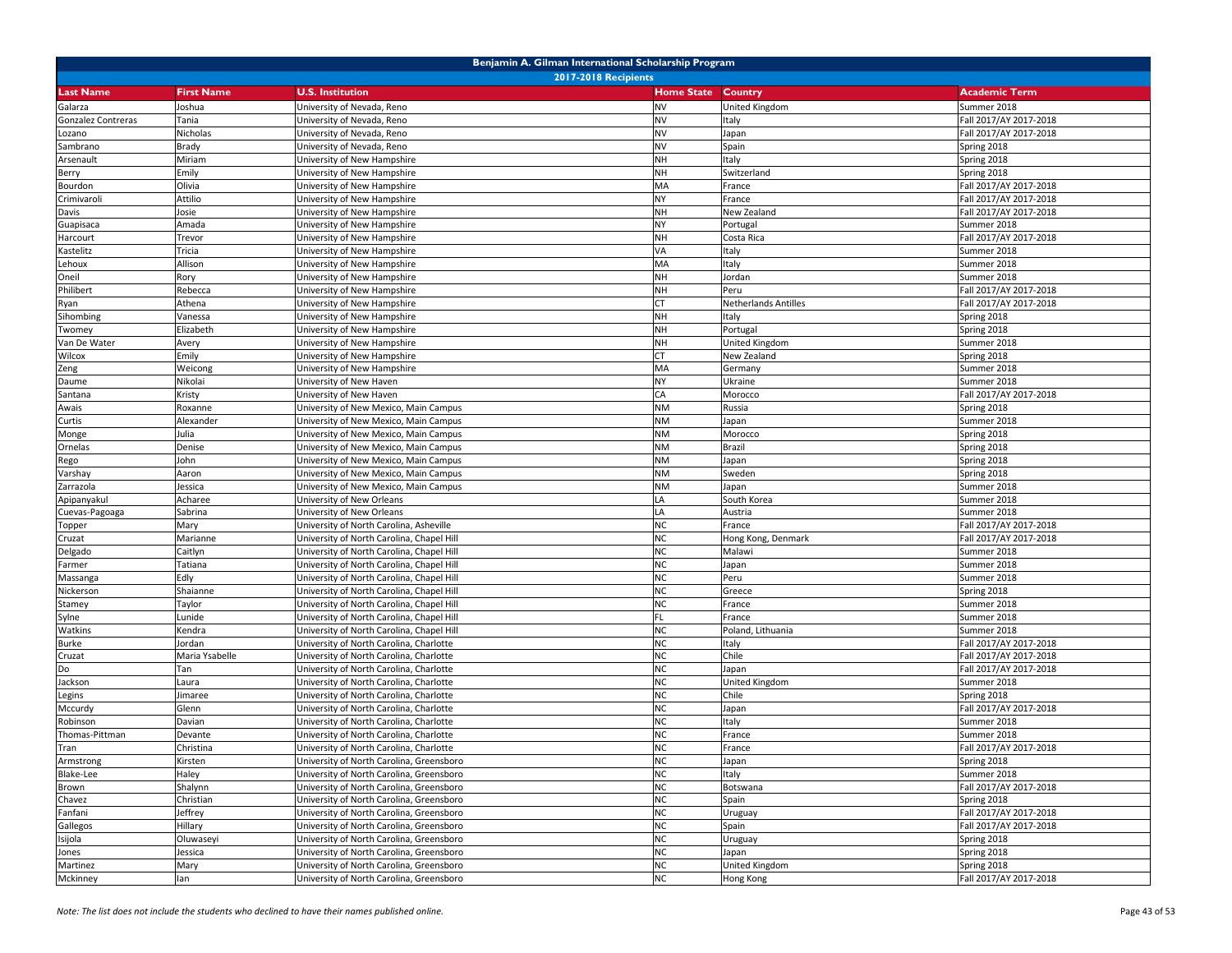|                   | Benjamin A. Gilman International Scholarship Program |                                          |                   |                                       |                        |  |  |
|-------------------|------------------------------------------------------|------------------------------------------|-------------------|---------------------------------------|------------------------|--|--|
|                   |                                                      | <b>2017-2018 Recipients</b>              |                   |                                       |                        |  |  |
| <b>Last Name</b>  | <b>First Name</b>                                    | <b>U.S. Institution</b>                  | <b>Home State</b> | <b>Country</b>                        | <b>Academic Term</b>   |  |  |
| Nenno             | Alexa                                                | University of North Carolina, Greensboro | <b>NC</b>         | Japan                                 | Fall 2017/AY 2017-2018 |  |  |
| Ouedraogo         | Wendlassida                                          | University of North Carolina, Greensboro | <b>NC</b>         | South Africa                          | Fall 2017/AY 2017-2018 |  |  |
| Phan              | Albert                                               | University of North Carolina, Greensboro | <b>NC</b>         | South Korea                           | Spring 2018            |  |  |
| Smith             | Danyelle                                             | University of North Carolina, Greensboro | <b>NC</b>         | South Africa                          | Fall 2017/AY 2017-2018 |  |  |
| Chan              | Isabelle                                             | University of North Carolina, Wilmington | <b>NC</b>         | Ecuador                               | Spring 2018            |  |  |
| Chaung            | Danielle                                             | University of North Carolina, Wilmington | <b>NC</b>         | Sweden                                | Fall 2017/AY 2017-2018 |  |  |
| Cooper            | Mckenzie                                             | University of North Carolina, Wilmington | <b>NC</b>         | France                                | Spring 2018            |  |  |
| Lugo              | Hugo                                                 | University of North Carolina, Wilmington | <b>NC</b>         | Spain                                 | Spring 2018            |  |  |
| Maynard           | Maxwell                                              | University of North Carolina, Wilmington | <b>NC</b>         | Chile                                 | Summer 2018            |  |  |
| Mcmillan          | Stephanie                                            | University of North Carolina, Wilmington | <b>NC</b>         | China                                 | Spring 2018            |  |  |
| Pierre            | Jasmine                                              | Jniversity of North Carolina, Wilmington | <b>NC</b>         | United Kingdom, Bermuda               | Spring 2018            |  |  |
| Tucker            | Kathryn                                              | Jniversity of North Carolina, Wilmington | <b>NC</b>         | Japan                                 | Spring 2018            |  |  |
| Zaher             | Natali                                               | University of North Florida              | <b>FL</b>         | Spain                                 | Spring 2018            |  |  |
| Hing              | Devin                                                | University of North Georgia              | GA                | Sri Lanka, Israel, Thailand, Cambodia | Summer 2018            |  |  |
| Hood              | Riane                                                | University of North Georgia              | GA                | Morocco                               | Summer 2018            |  |  |
| Jackson           | Janae                                                | University of North Georgia              | GA                | South Korea                           | Summer 2018            |  |  |
| Jay               | Jillian                                              | University of North Georgia              | GA                | India, Sri Lanka, Thailand, Cambodia  | Summer 2018            |  |  |
| Jones             | Lyric                                                | University of North Georgia              | GA                | China                                 | Fall 2017/AY 2017-2018 |  |  |
| Lomas             | Jonathan                                             | University of North Georgia              | GA                | Japan                                 | Summer 2018            |  |  |
| Pizano            | Monica                                               | University of North Georgia              | GA                | Spain                                 | Spring 2018            |  |  |
| Reyes             | Esteban                                              | University of North Georgia              | GA                | Argentina                             | Summer 2018            |  |  |
| Rouse             | Brooklyn                                             | University of North Georgia              | GA                | Japan                                 | Summer 2018            |  |  |
| Thirakoune        | Samuel                                               | University of North Georgia              | GA                | Taiwan                                | Summer 2018            |  |  |
| Walden            |                                                      | University of North Georgia              | GA                | Costa Rica                            | Summer 2018            |  |  |
|                   | Lacey                                                | University of North Texas                | <b>TX</b>         | France                                |                        |  |  |
| Abdelghaffour     | Adam                                                 |                                          |                   |                                       | Spring 2018            |  |  |
| Ahmed             | Rija                                                 | Jniversity of North Texas                | <b>TX</b>         | Peru                                  | Summer 2018            |  |  |
| Aziz              | Aasma                                                | Jniversity of North Texas                | <b>TX</b>         | Netherlands, United Kingdom           | Summer 2018            |  |  |
| <b>Broadous</b>   | Samuel                                               | University of North Texas                | <b>TX</b>         | United Kingdom                        | Summer 2018            |  |  |
| Guy               | Tyler                                                | University of North Texas                | <b>TX</b>         | Italy                                 | Summer 2018            |  |  |
| Hernandez         | Ofelia                                               | University of North Texas                | <b>TX</b>         | Japan                                 | Summer 2018            |  |  |
| Lopez             | Gabriel                                              | Jniversity of North Texas                | <b>TX</b>         | Japan                                 | Fall 2017/AY 2017-2018 |  |  |
| Luttrell-Williams | Taylor                                               | University of North Texas                | <b>TX</b>         | Argentina                             | Summer 2018            |  |  |
| Manny             | Mariah                                               | University of North Texas                | TX                | Japan                                 | Summer 2018            |  |  |
| Njoroge           | Mary                                                 | University of North Texas                | <b>TX</b>         | Ireland                               | Summer 2018            |  |  |
| Baeza             | Alicia                                               | University of Northern Colorado          | CO                | South Korea                           | Summer 2018            |  |  |
| Habtemichael      | Adiam                                                | University of Northern Colorado          | CO                | New Zealand                           | Spring 2018            |  |  |
| Mehren            | Jennifer                                             | University of Northern Colorado          | CO                | Brazil                                | Summer 2018            |  |  |
| Northup           | Menley                                               | University of Northern Colorado          | CO                | New Zealand                           | Spring 2018            |  |  |
| Ordonez           | Gloria                                               | University of Northern Colorado          | CO                | Japan                                 | Spring 2018            |  |  |
| Sanders           | Quajhonae                                            | University of Northern Colorado          | CO                | Ghana                                 | Summer 2018            |  |  |
| Sprague           | Sara                                                 | Jniversity of Northern Colorado          | CO                | South Africa                          | Spring 2018            |  |  |
| Merck             | Christopher                                          | Jniversity of Northern Iowa              | IA                | Finland                               | Fall 2017/AY 2017-2018 |  |  |
| Agyapong          | Eunice                                               | University of Notre Dame                 | OH                | United Kingdom                        | Fall 2017/AY 2017-2018 |  |  |
| Boateng           | Julius                                               | University of Notre Dame                 | <b>NY</b>         | <b>United Kingdom</b>                 | Summer 2018            |  |  |
| Chung             | Frank                                                | University of Notre Dame                 | <b>NJ</b>         | United Kingdom                        | Spring 2018            |  |  |
| Gomez             | Maria                                                | Jniversity of Notre Dame                 | <b>TX</b>         | Israel                                | Summer 2018            |  |  |
| Jazbutis          | Olivia                                               | Jniversity of Notre Dame                 | IL                | Italy                                 | Summer 2018            |  |  |
| King              | Edwina                                               | University of Notre Dame                 | MN                | Spain                                 | Summer 2018            |  |  |
| Konneh            | Bendu                                                | University of Notre Dame                 | <b>TX</b>         | Costa Rica                            | Summer 2018            |  |  |
| Smith             | Katherine                                            | University of Notre Dame                 | <b>MN</b>         | Italy                                 | Spring 2018            |  |  |
| Ball              | Caleb                                                | University of Oklahoma                   | OK                | Israel                                | Summer 2018            |  |  |
| Gilpin            | Zachary                                              | University of Oklahoma                   | OK                | Italy                                 | Summer 2018            |  |  |
| Oliver            | Kody                                                 | University of Oklahoma                   | OK                | France                                | Summer 2018            |  |  |
| Preskitt          | Caroline                                             | University of Oklahoma                   | OK                | Spain                                 | Summer 2018            |  |  |
| Stafford          | Madelyn                                              | University of Oklahoma                   | OK                | South Africa, United Kingdom, France  | Spring 2018            |  |  |
| Sudakova          | Angelina                                             | University of Oklahoma                   | OK                | United Kingdom                        | Fall 2017/AY 2017-2018 |  |  |
| Williams          | Toshiana                                             | University of Oklahoma                   | OK                | Taiwan                                | Summer 2018            |  |  |
| Amme              | Safura                                               | University of Oregon                     | OR                | Jordan                                | Summer 2018            |  |  |
| Bruni             | Payton                                               | University of Oregon                     | OR                | Jordan                                | Summer 2018            |  |  |
| Crocker           | Isabel                                               | University of Oregon                     | OR                | South Korea                           | Fall 2017/AY 2017-2018 |  |  |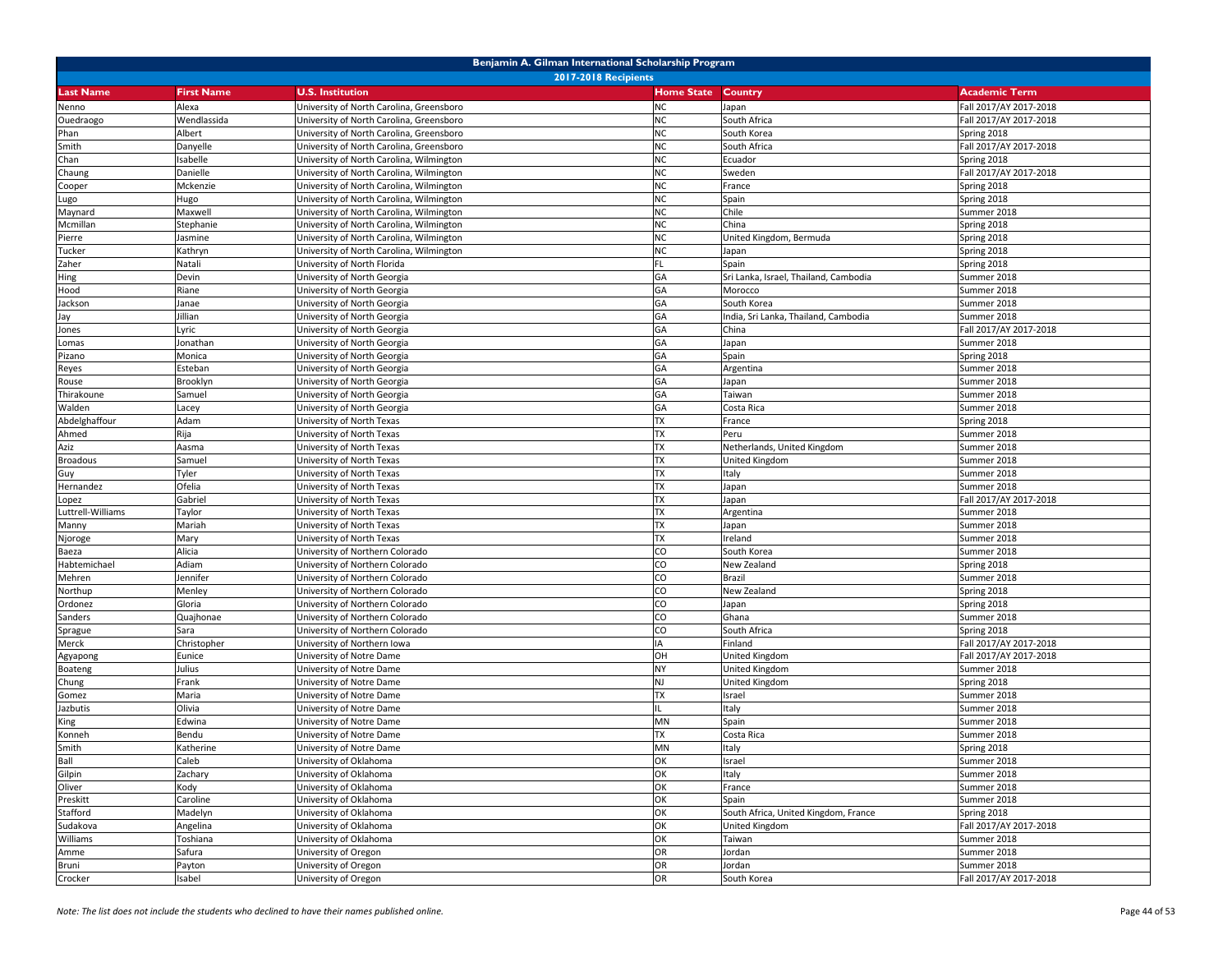| <b>2017-2018 Recipients</b><br><b>Last Name</b><br><b>U.S. Institution</b><br><b>Home State</b><br>Country<br><b>Academic Term</b><br><b>First Name</b><br>Thiessen<br>Jniversity of Oregon<br>OR<br>Mexico<br>Summer 2018<br>Freed<br>OR<br>South Korea<br>Fall 2017/AY 2017-2018<br>Esther<br>Jniversity of Oregon<br>Kang<br>OR<br>Jordan<br>University of Oregon<br>Cambodia<br>Summer 2018<br>Lathan<br>Claudia<br>OR<br>Summer 2018<br>Monroy-Benitez<br>University of Oregon<br>Italy<br>OR<br>Anhmy<br>University of Oregon<br>Spain<br>Summer 2018<br>Nguyen<br>OR<br>Pa<br>Elizabeth<br>Japan<br>Summer 2018<br>University of Oregon<br>Rettig<br>CA<br>Ghana<br>Summer 2018<br>Kendra<br>University of Oregon<br>Sullivan<br>Shawna<br>OR<br>China<br>Fall 2017/AY 2017-2018<br>Jniversity of Oregon<br>Jniversity of Oregon<br>OR<br>Croatia, Bosnia & Herzegovina, Serbia, Montenegro<br>Tuttle<br>Maxwell<br>Summer 2018<br>OR<br>Stefani<br>Summer 2018<br>Vandenberg<br>University of Oregon<br>Jordan<br>OR<br>Wiltshire<br>Summer 2018<br>Douglas<br>University of Oregon<br>Mexico<br>OR<br>Ellie<br>China<br>Summer 2018<br>Yeo<br>University of Oregon<br>Maria<br>University of Pennsylvania<br>PA<br>Belgium<br>Spring 2018<br>Formoso<br>PA<br>Ireland<br>Spring 2018<br>Cohen<br>Morgan<br>University of Pittsburgh<br>PA<br>Hailu<br>Eden<br>University of Pittsburgh<br>United Kingdom<br>Summer 2018<br>Hobbs<br>Madeline<br>University of Pittsburgh<br><b>RI</b><br>Summer 2018<br>France<br>Ashley<br>PA<br>Summer 2018<br>Moore<br>University of Pittsburgh<br>France<br>Andrea<br>University of Pittsburgh<br>PA<br>China<br>Summer 2018<br>Spence<br>Jniversity of Pittsburgh, Bradford<br>DC<br>Fall 2017/AY 2017-2018<br>Timbo<br>Emanuel<br>Germany<br>Arias<br>Brianna<br>University of Portland<br>CA<br>Spain<br>Spring 2018<br>OR<br>Sofia<br>University of Portland<br>Spain<br>Summer 2018<br>Lowe<br><b>WA</b><br>Mccracken<br>Natalie<br>University of Portland<br>United Kingdom<br>Summer 2018<br>Fall 2017/AY 2017-2018<br>Rodriguez Valdovinos<br>Victor<br>Jniversity of Portland<br>OR<br>Austria<br>PR<br>Alejandra<br>Fall 2017/AY 2017-2018<br>Jniversity of Puerto Rico, Rio Piedras<br>Argentina<br>Baez<br>PR<br>Chimelis Santiago<br>University of Puerto Rico, Rio Piedras<br>Fall 2017/AY 2017-2018<br>Jose<br>Spain<br>PR<br>De Jesus Romero<br>Robinson<br>Fall 2017/AY 2017-2018<br>University of Puerto Rico, Rio Piedras<br>Spain<br>PR<br>Spring 2018<br>Lopez Delgado<br>Jarelys<br>University of Puerto Rico, Rio Piedras<br>Spain<br>Lopez Ortega<br>Jniversity of Puerto Rico, Rio Piedras<br>PR<br>Spain<br>Spring 2018<br>lessimar<br>PR<br>Nieves Cruz<br>Fall 2017/AY 2017-2018<br>Darlene Janice<br>Jniversity of Puerto Rico, Rio Piedras<br>South Korea<br>PR<br>Quinones<br>Italy<br>Spring 2018<br>Arantxa<br>University of Puerto Rico, Rio Piedras<br><b>WA</b><br>University of Puget Sound<br>Spring 2018<br>Thach<br>Thavy<br>New Zealand<br>University of Redlands<br>CA<br>Spring 2018<br>Andreas<br>Mary<br>Austria<br>Spring 2018<br>Phelps<br>Selena<br>University of Redlands<br>CA<br>Tanzania<br>Amilcar<br>University of Rhode Island<br>Spain<br>Fall 2017/AY 2017-2018<br>Berganza<br>RI<br>Cordoba-Llanos<br>University of Rhode Island<br>China<br>Fall 2017/AY 2017-2018<br>Kenny<br>University of Rhode Island<br><b>RI</b><br>Spring 2018<br>Curtis<br>Patrick<br>Germany<br>University of Rhode Island<br>RI<br>Spring 2018<br>Farrell<br>James<br>Spain<br>Fall 2017/AY 2017-2018<br>Antonia<br>Jniversity of Rhode Island<br>Firnges<br>South Korea<br>Michael<br>Jniversity of Rhode Island<br>United Kingdom<br>Spring 2018<br>Grenier<br><b>NH</b><br>Abagail<br>University of Rhode Island<br>Fall 2017/AY 2017-2018<br>Hunter<br>Spain<br>Alexander<br><b>RI</b><br>Fall 2017/AY 2017-2018<br>imenez<br>University of Rhode Island<br>Taiwan<br>Paris<br>University of Rhode Island<br>RI<br>Fall 2017/AY 2017-2018<br>Japan<br>Jones<br>Nelson<br>Jniversity of Rhode Island<br>Spain<br>Fall 2017/AY 2017-2018<br>usta<br>Jniversity of Rhode Island<br>Benjamin<br>Spring 2018<br>Lee<br>Germany<br>University of Rhode Island<br><b>RI</b><br>Spring 2018<br>Meetran<br>Sandra<br>Spain<br><b>RI</b><br>Fall 2017/AY 2017-2018<br>Estefany<br>Jniversity of Rhode Island<br>Mejia<br>Germany<br>Fall 2017/AY 2017-2018<br>Jniversity of Rhode Island<br>RI<br>Parra<br>Laura<br>Costa Rica, Spain<br>Elizabeth<br>University of Rhode Island<br><b>RI</b><br>Spring 2018<br>Ramon<br>Japan<br>Claudia<br>MA<br>China<br>Yao<br>University of Rhode Island<br>Spring 2018<br>Angeles<br>Esteban<br>University of Richmond<br>VA<br>Germany<br>Fall 2017/AY 2017-2018<br>Cherelle<br>VA<br>Cotton<br>University of Richmond<br>Netherlands<br>Summer 2018<br>VA<br>Summer 2018<br>Freddy<br>University of Richmond<br>Espitia<br>Japan<br>SC<br>University of Richmond<br>Mccray<br>Natalie<br>Sweden<br>Summer 2018<br>Rylin<br>Mcgee<br>University of Richmond<br><b>NY</b><br>Spring 2018<br>Russia<br>York<br>Michael<br>VA<br>University of Richmond<br>United Kingdom<br>Summer 2018<br>Alexander<br><b>NY</b><br>Spring 2018<br>Jessica<br>University of Rochester<br>Austria<br><b>NY</b><br>Angeles<br>Sadyn<br>University of Rochester<br>South Africa<br>Spring 2018<br>Kim<br><b>NJ</b><br>Fall 2017/AY 2017-2018<br>Sun Young<br>University of Rochester<br>Denmark<br>Fall 2017/AY 2017-2018<br>Medalla<br>University of Rochester<br><b>NY</b><br>Lindsey Joyce<br>Spain | Benjamin A. Gilman International Scholarship Program |       |                         |           |             |                        |  |
|-------------------------------------------------------------------------------------------------------------------------------------------------------------------------------------------------------------------------------------------------------------------------------------------------------------------------------------------------------------------------------------------------------------------------------------------------------------------------------------------------------------------------------------------------------------------------------------------------------------------------------------------------------------------------------------------------------------------------------------------------------------------------------------------------------------------------------------------------------------------------------------------------------------------------------------------------------------------------------------------------------------------------------------------------------------------------------------------------------------------------------------------------------------------------------------------------------------------------------------------------------------------------------------------------------------------------------------------------------------------------------------------------------------------------------------------------------------------------------------------------------------------------------------------------------------------------------------------------------------------------------------------------------------------------------------------------------------------------------------------------------------------------------------------------------------------------------------------------------------------------------------------------------------------------------------------------------------------------------------------------------------------------------------------------------------------------------------------------------------------------------------------------------------------------------------------------------------------------------------------------------------------------------------------------------------------------------------------------------------------------------------------------------------------------------------------------------------------------------------------------------------------------------------------------------------------------------------------------------------------------------------------------------------------------------------------------------------------------------------------------------------------------------------------------------------------------------------------------------------------------------------------------------------------------------------------------------------------------------------------------------------------------------------------------------------------------------------------------------------------------------------------------------------------------------------------------------------------------------------------------------------------------------------------------------------------------------------------------------------------------------------------------------------------------------------------------------------------------------------------------------------------------------------------------------------------------------------------------------------------------------------------------------------------------------------------------------------------------------------------------------------------------------------------------------------------------------------------------------------------------------------------------------------------------------------------------------------------------------------------------------------------------------------------------------------------------------------------------------------------------------------------------------------------------------------------------------------------------------------------------------------------------------------------------------------------------------------------------------------------------------------------------------------------------------------------------------------------------------------------------------------------------------------------------------------------------------------------------------------------------------------------------------------------------------------------------------------------------------------------------------------------------------------------------------------------------------------------------------------------------------------------------------------------------------------------------------------------------------------------------------------------------------------------------------------------------------------------------------------------------------------------------------------------------------------------------------------------------------------------------------------------------------------------------------------------------------------------------------------------------------------------------------------------------------------------------------------------------------------------------------------------------------------------------------------------------------------------------------|------------------------------------------------------|-------|-------------------------|-----------|-------------|------------------------|--|
|                                                                                                                                                                                                                                                                                                                                                                                                                                                                                                                                                                                                                                                                                                                                                                                                                                                                                                                                                                                                                                                                                                                                                                                                                                                                                                                                                                                                                                                                                                                                                                                                                                                                                                                                                                                                                                                                                                                                                                                                                                                                                                                                                                                                                                                                                                                                                                                                                                                                                                                                                                                                                                                                                                                                                                                                                                                                                                                                                                                                                                                                                                                                                                                                                                                                                                                                                                                                                                                                                                                                                                                                                                                                                                                                                                                                                                                                                                                                                                                                                                                                                                                                                                                                                                                                                                                                                                                                                                                                                                                                                                                                                                                                                                                                                                                                                                                                                                                                                                                                                                                                                                                                                                                                                                                                                                                                                                                                                                                                                                                                                                                                       |                                                      |       |                         |           |             |                        |  |
|                                                                                                                                                                                                                                                                                                                                                                                                                                                                                                                                                                                                                                                                                                                                                                                                                                                                                                                                                                                                                                                                                                                                                                                                                                                                                                                                                                                                                                                                                                                                                                                                                                                                                                                                                                                                                                                                                                                                                                                                                                                                                                                                                                                                                                                                                                                                                                                                                                                                                                                                                                                                                                                                                                                                                                                                                                                                                                                                                                                                                                                                                                                                                                                                                                                                                                                                                                                                                                                                                                                                                                                                                                                                                                                                                                                                                                                                                                                                                                                                                                                                                                                                                                                                                                                                                                                                                                                                                                                                                                                                                                                                                                                                                                                                                                                                                                                                                                                                                                                                                                                                                                                                                                                                                                                                                                                                                                                                                                                                                                                                                                                                       |                                                      |       |                         |           |             |                        |  |
|                                                                                                                                                                                                                                                                                                                                                                                                                                                                                                                                                                                                                                                                                                                                                                                                                                                                                                                                                                                                                                                                                                                                                                                                                                                                                                                                                                                                                                                                                                                                                                                                                                                                                                                                                                                                                                                                                                                                                                                                                                                                                                                                                                                                                                                                                                                                                                                                                                                                                                                                                                                                                                                                                                                                                                                                                                                                                                                                                                                                                                                                                                                                                                                                                                                                                                                                                                                                                                                                                                                                                                                                                                                                                                                                                                                                                                                                                                                                                                                                                                                                                                                                                                                                                                                                                                                                                                                                                                                                                                                                                                                                                                                                                                                                                                                                                                                                                                                                                                                                                                                                                                                                                                                                                                                                                                                                                                                                                                                                                                                                                                                                       |                                                      |       |                         |           |             |                        |  |
|                                                                                                                                                                                                                                                                                                                                                                                                                                                                                                                                                                                                                                                                                                                                                                                                                                                                                                                                                                                                                                                                                                                                                                                                                                                                                                                                                                                                                                                                                                                                                                                                                                                                                                                                                                                                                                                                                                                                                                                                                                                                                                                                                                                                                                                                                                                                                                                                                                                                                                                                                                                                                                                                                                                                                                                                                                                                                                                                                                                                                                                                                                                                                                                                                                                                                                                                                                                                                                                                                                                                                                                                                                                                                                                                                                                                                                                                                                                                                                                                                                                                                                                                                                                                                                                                                                                                                                                                                                                                                                                                                                                                                                                                                                                                                                                                                                                                                                                                                                                                                                                                                                                                                                                                                                                                                                                                                                                                                                                                                                                                                                                                       |                                                      |       |                         |           |             |                        |  |
|                                                                                                                                                                                                                                                                                                                                                                                                                                                                                                                                                                                                                                                                                                                                                                                                                                                                                                                                                                                                                                                                                                                                                                                                                                                                                                                                                                                                                                                                                                                                                                                                                                                                                                                                                                                                                                                                                                                                                                                                                                                                                                                                                                                                                                                                                                                                                                                                                                                                                                                                                                                                                                                                                                                                                                                                                                                                                                                                                                                                                                                                                                                                                                                                                                                                                                                                                                                                                                                                                                                                                                                                                                                                                                                                                                                                                                                                                                                                                                                                                                                                                                                                                                                                                                                                                                                                                                                                                                                                                                                                                                                                                                                                                                                                                                                                                                                                                                                                                                                                                                                                                                                                                                                                                                                                                                                                                                                                                                                                                                                                                                                                       |                                                      |       |                         |           |             |                        |  |
|                                                                                                                                                                                                                                                                                                                                                                                                                                                                                                                                                                                                                                                                                                                                                                                                                                                                                                                                                                                                                                                                                                                                                                                                                                                                                                                                                                                                                                                                                                                                                                                                                                                                                                                                                                                                                                                                                                                                                                                                                                                                                                                                                                                                                                                                                                                                                                                                                                                                                                                                                                                                                                                                                                                                                                                                                                                                                                                                                                                                                                                                                                                                                                                                                                                                                                                                                                                                                                                                                                                                                                                                                                                                                                                                                                                                                                                                                                                                                                                                                                                                                                                                                                                                                                                                                                                                                                                                                                                                                                                                                                                                                                                                                                                                                                                                                                                                                                                                                                                                                                                                                                                                                                                                                                                                                                                                                                                                                                                                                                                                                                                                       |                                                      |       |                         |           |             |                        |  |
|                                                                                                                                                                                                                                                                                                                                                                                                                                                                                                                                                                                                                                                                                                                                                                                                                                                                                                                                                                                                                                                                                                                                                                                                                                                                                                                                                                                                                                                                                                                                                                                                                                                                                                                                                                                                                                                                                                                                                                                                                                                                                                                                                                                                                                                                                                                                                                                                                                                                                                                                                                                                                                                                                                                                                                                                                                                                                                                                                                                                                                                                                                                                                                                                                                                                                                                                                                                                                                                                                                                                                                                                                                                                                                                                                                                                                                                                                                                                                                                                                                                                                                                                                                                                                                                                                                                                                                                                                                                                                                                                                                                                                                                                                                                                                                                                                                                                                                                                                                                                                                                                                                                                                                                                                                                                                                                                                                                                                                                                                                                                                                                                       |                                                      |       |                         |           |             |                        |  |
|                                                                                                                                                                                                                                                                                                                                                                                                                                                                                                                                                                                                                                                                                                                                                                                                                                                                                                                                                                                                                                                                                                                                                                                                                                                                                                                                                                                                                                                                                                                                                                                                                                                                                                                                                                                                                                                                                                                                                                                                                                                                                                                                                                                                                                                                                                                                                                                                                                                                                                                                                                                                                                                                                                                                                                                                                                                                                                                                                                                                                                                                                                                                                                                                                                                                                                                                                                                                                                                                                                                                                                                                                                                                                                                                                                                                                                                                                                                                                                                                                                                                                                                                                                                                                                                                                                                                                                                                                                                                                                                                                                                                                                                                                                                                                                                                                                                                                                                                                                                                                                                                                                                                                                                                                                                                                                                                                                                                                                                                                                                                                                                                       |                                                      |       |                         |           |             |                        |  |
|                                                                                                                                                                                                                                                                                                                                                                                                                                                                                                                                                                                                                                                                                                                                                                                                                                                                                                                                                                                                                                                                                                                                                                                                                                                                                                                                                                                                                                                                                                                                                                                                                                                                                                                                                                                                                                                                                                                                                                                                                                                                                                                                                                                                                                                                                                                                                                                                                                                                                                                                                                                                                                                                                                                                                                                                                                                                                                                                                                                                                                                                                                                                                                                                                                                                                                                                                                                                                                                                                                                                                                                                                                                                                                                                                                                                                                                                                                                                                                                                                                                                                                                                                                                                                                                                                                                                                                                                                                                                                                                                                                                                                                                                                                                                                                                                                                                                                                                                                                                                                                                                                                                                                                                                                                                                                                                                                                                                                                                                                                                                                                                                       |                                                      |       |                         |           |             |                        |  |
|                                                                                                                                                                                                                                                                                                                                                                                                                                                                                                                                                                                                                                                                                                                                                                                                                                                                                                                                                                                                                                                                                                                                                                                                                                                                                                                                                                                                                                                                                                                                                                                                                                                                                                                                                                                                                                                                                                                                                                                                                                                                                                                                                                                                                                                                                                                                                                                                                                                                                                                                                                                                                                                                                                                                                                                                                                                                                                                                                                                                                                                                                                                                                                                                                                                                                                                                                                                                                                                                                                                                                                                                                                                                                                                                                                                                                                                                                                                                                                                                                                                                                                                                                                                                                                                                                                                                                                                                                                                                                                                                                                                                                                                                                                                                                                                                                                                                                                                                                                                                                                                                                                                                                                                                                                                                                                                                                                                                                                                                                                                                                                                                       |                                                      |       |                         |           |             |                        |  |
|                                                                                                                                                                                                                                                                                                                                                                                                                                                                                                                                                                                                                                                                                                                                                                                                                                                                                                                                                                                                                                                                                                                                                                                                                                                                                                                                                                                                                                                                                                                                                                                                                                                                                                                                                                                                                                                                                                                                                                                                                                                                                                                                                                                                                                                                                                                                                                                                                                                                                                                                                                                                                                                                                                                                                                                                                                                                                                                                                                                                                                                                                                                                                                                                                                                                                                                                                                                                                                                                                                                                                                                                                                                                                                                                                                                                                                                                                                                                                                                                                                                                                                                                                                                                                                                                                                                                                                                                                                                                                                                                                                                                                                                                                                                                                                                                                                                                                                                                                                                                                                                                                                                                                                                                                                                                                                                                                                                                                                                                                                                                                                                                       |                                                      |       |                         |           |             |                        |  |
|                                                                                                                                                                                                                                                                                                                                                                                                                                                                                                                                                                                                                                                                                                                                                                                                                                                                                                                                                                                                                                                                                                                                                                                                                                                                                                                                                                                                                                                                                                                                                                                                                                                                                                                                                                                                                                                                                                                                                                                                                                                                                                                                                                                                                                                                                                                                                                                                                                                                                                                                                                                                                                                                                                                                                                                                                                                                                                                                                                                                                                                                                                                                                                                                                                                                                                                                                                                                                                                                                                                                                                                                                                                                                                                                                                                                                                                                                                                                                                                                                                                                                                                                                                                                                                                                                                                                                                                                                                                                                                                                                                                                                                                                                                                                                                                                                                                                                                                                                                                                                                                                                                                                                                                                                                                                                                                                                                                                                                                                                                                                                                                                       |                                                      |       |                         |           |             |                        |  |
|                                                                                                                                                                                                                                                                                                                                                                                                                                                                                                                                                                                                                                                                                                                                                                                                                                                                                                                                                                                                                                                                                                                                                                                                                                                                                                                                                                                                                                                                                                                                                                                                                                                                                                                                                                                                                                                                                                                                                                                                                                                                                                                                                                                                                                                                                                                                                                                                                                                                                                                                                                                                                                                                                                                                                                                                                                                                                                                                                                                                                                                                                                                                                                                                                                                                                                                                                                                                                                                                                                                                                                                                                                                                                                                                                                                                                                                                                                                                                                                                                                                                                                                                                                                                                                                                                                                                                                                                                                                                                                                                                                                                                                                                                                                                                                                                                                                                                                                                                                                                                                                                                                                                                                                                                                                                                                                                                                                                                                                                                                                                                                                                       |                                                      |       |                         |           |             |                        |  |
|                                                                                                                                                                                                                                                                                                                                                                                                                                                                                                                                                                                                                                                                                                                                                                                                                                                                                                                                                                                                                                                                                                                                                                                                                                                                                                                                                                                                                                                                                                                                                                                                                                                                                                                                                                                                                                                                                                                                                                                                                                                                                                                                                                                                                                                                                                                                                                                                                                                                                                                                                                                                                                                                                                                                                                                                                                                                                                                                                                                                                                                                                                                                                                                                                                                                                                                                                                                                                                                                                                                                                                                                                                                                                                                                                                                                                                                                                                                                                                                                                                                                                                                                                                                                                                                                                                                                                                                                                                                                                                                                                                                                                                                                                                                                                                                                                                                                                                                                                                                                                                                                                                                                                                                                                                                                                                                                                                                                                                                                                                                                                                                                       |                                                      |       |                         |           |             |                        |  |
|                                                                                                                                                                                                                                                                                                                                                                                                                                                                                                                                                                                                                                                                                                                                                                                                                                                                                                                                                                                                                                                                                                                                                                                                                                                                                                                                                                                                                                                                                                                                                                                                                                                                                                                                                                                                                                                                                                                                                                                                                                                                                                                                                                                                                                                                                                                                                                                                                                                                                                                                                                                                                                                                                                                                                                                                                                                                                                                                                                                                                                                                                                                                                                                                                                                                                                                                                                                                                                                                                                                                                                                                                                                                                                                                                                                                                                                                                                                                                                                                                                                                                                                                                                                                                                                                                                                                                                                                                                                                                                                                                                                                                                                                                                                                                                                                                                                                                                                                                                                                                                                                                                                                                                                                                                                                                                                                                                                                                                                                                                                                                                                                       |                                                      |       |                         |           |             |                        |  |
|                                                                                                                                                                                                                                                                                                                                                                                                                                                                                                                                                                                                                                                                                                                                                                                                                                                                                                                                                                                                                                                                                                                                                                                                                                                                                                                                                                                                                                                                                                                                                                                                                                                                                                                                                                                                                                                                                                                                                                                                                                                                                                                                                                                                                                                                                                                                                                                                                                                                                                                                                                                                                                                                                                                                                                                                                                                                                                                                                                                                                                                                                                                                                                                                                                                                                                                                                                                                                                                                                                                                                                                                                                                                                                                                                                                                                                                                                                                                                                                                                                                                                                                                                                                                                                                                                                                                                                                                                                                                                                                                                                                                                                                                                                                                                                                                                                                                                                                                                                                                                                                                                                                                                                                                                                                                                                                                                                                                                                                                                                                                                                                                       |                                                      |       |                         |           |             |                        |  |
|                                                                                                                                                                                                                                                                                                                                                                                                                                                                                                                                                                                                                                                                                                                                                                                                                                                                                                                                                                                                                                                                                                                                                                                                                                                                                                                                                                                                                                                                                                                                                                                                                                                                                                                                                                                                                                                                                                                                                                                                                                                                                                                                                                                                                                                                                                                                                                                                                                                                                                                                                                                                                                                                                                                                                                                                                                                                                                                                                                                                                                                                                                                                                                                                                                                                                                                                                                                                                                                                                                                                                                                                                                                                                                                                                                                                                                                                                                                                                                                                                                                                                                                                                                                                                                                                                                                                                                                                                                                                                                                                                                                                                                                                                                                                                                                                                                                                                                                                                                                                                                                                                                                                                                                                                                                                                                                                                                                                                                                                                                                                                                                                       |                                                      |       |                         |           |             |                        |  |
|                                                                                                                                                                                                                                                                                                                                                                                                                                                                                                                                                                                                                                                                                                                                                                                                                                                                                                                                                                                                                                                                                                                                                                                                                                                                                                                                                                                                                                                                                                                                                                                                                                                                                                                                                                                                                                                                                                                                                                                                                                                                                                                                                                                                                                                                                                                                                                                                                                                                                                                                                                                                                                                                                                                                                                                                                                                                                                                                                                                                                                                                                                                                                                                                                                                                                                                                                                                                                                                                                                                                                                                                                                                                                                                                                                                                                                                                                                                                                                                                                                                                                                                                                                                                                                                                                                                                                                                                                                                                                                                                                                                                                                                                                                                                                                                                                                                                                                                                                                                                                                                                                                                                                                                                                                                                                                                                                                                                                                                                                                                                                                                                       |                                                      |       |                         |           |             |                        |  |
|                                                                                                                                                                                                                                                                                                                                                                                                                                                                                                                                                                                                                                                                                                                                                                                                                                                                                                                                                                                                                                                                                                                                                                                                                                                                                                                                                                                                                                                                                                                                                                                                                                                                                                                                                                                                                                                                                                                                                                                                                                                                                                                                                                                                                                                                                                                                                                                                                                                                                                                                                                                                                                                                                                                                                                                                                                                                                                                                                                                                                                                                                                                                                                                                                                                                                                                                                                                                                                                                                                                                                                                                                                                                                                                                                                                                                                                                                                                                                                                                                                                                                                                                                                                                                                                                                                                                                                                                                                                                                                                                                                                                                                                                                                                                                                                                                                                                                                                                                                                                                                                                                                                                                                                                                                                                                                                                                                                                                                                                                                                                                                                                       |                                                      |       |                         |           |             |                        |  |
|                                                                                                                                                                                                                                                                                                                                                                                                                                                                                                                                                                                                                                                                                                                                                                                                                                                                                                                                                                                                                                                                                                                                                                                                                                                                                                                                                                                                                                                                                                                                                                                                                                                                                                                                                                                                                                                                                                                                                                                                                                                                                                                                                                                                                                                                                                                                                                                                                                                                                                                                                                                                                                                                                                                                                                                                                                                                                                                                                                                                                                                                                                                                                                                                                                                                                                                                                                                                                                                                                                                                                                                                                                                                                                                                                                                                                                                                                                                                                                                                                                                                                                                                                                                                                                                                                                                                                                                                                                                                                                                                                                                                                                                                                                                                                                                                                                                                                                                                                                                                                                                                                                                                                                                                                                                                                                                                                                                                                                                                                                                                                                                                       |                                                      |       |                         |           |             |                        |  |
|                                                                                                                                                                                                                                                                                                                                                                                                                                                                                                                                                                                                                                                                                                                                                                                                                                                                                                                                                                                                                                                                                                                                                                                                                                                                                                                                                                                                                                                                                                                                                                                                                                                                                                                                                                                                                                                                                                                                                                                                                                                                                                                                                                                                                                                                                                                                                                                                                                                                                                                                                                                                                                                                                                                                                                                                                                                                                                                                                                                                                                                                                                                                                                                                                                                                                                                                                                                                                                                                                                                                                                                                                                                                                                                                                                                                                                                                                                                                                                                                                                                                                                                                                                                                                                                                                                                                                                                                                                                                                                                                                                                                                                                                                                                                                                                                                                                                                                                                                                                                                                                                                                                                                                                                                                                                                                                                                                                                                                                                                                                                                                                                       |                                                      |       |                         |           |             |                        |  |
|                                                                                                                                                                                                                                                                                                                                                                                                                                                                                                                                                                                                                                                                                                                                                                                                                                                                                                                                                                                                                                                                                                                                                                                                                                                                                                                                                                                                                                                                                                                                                                                                                                                                                                                                                                                                                                                                                                                                                                                                                                                                                                                                                                                                                                                                                                                                                                                                                                                                                                                                                                                                                                                                                                                                                                                                                                                                                                                                                                                                                                                                                                                                                                                                                                                                                                                                                                                                                                                                                                                                                                                                                                                                                                                                                                                                                                                                                                                                                                                                                                                                                                                                                                                                                                                                                                                                                                                                                                                                                                                                                                                                                                                                                                                                                                                                                                                                                                                                                                                                                                                                                                                                                                                                                                                                                                                                                                                                                                                                                                                                                                                                       |                                                      |       |                         |           |             |                        |  |
|                                                                                                                                                                                                                                                                                                                                                                                                                                                                                                                                                                                                                                                                                                                                                                                                                                                                                                                                                                                                                                                                                                                                                                                                                                                                                                                                                                                                                                                                                                                                                                                                                                                                                                                                                                                                                                                                                                                                                                                                                                                                                                                                                                                                                                                                                                                                                                                                                                                                                                                                                                                                                                                                                                                                                                                                                                                                                                                                                                                                                                                                                                                                                                                                                                                                                                                                                                                                                                                                                                                                                                                                                                                                                                                                                                                                                                                                                                                                                                                                                                                                                                                                                                                                                                                                                                                                                                                                                                                                                                                                                                                                                                                                                                                                                                                                                                                                                                                                                                                                                                                                                                                                                                                                                                                                                                                                                                                                                                                                                                                                                                                                       |                                                      |       |                         |           |             |                        |  |
|                                                                                                                                                                                                                                                                                                                                                                                                                                                                                                                                                                                                                                                                                                                                                                                                                                                                                                                                                                                                                                                                                                                                                                                                                                                                                                                                                                                                                                                                                                                                                                                                                                                                                                                                                                                                                                                                                                                                                                                                                                                                                                                                                                                                                                                                                                                                                                                                                                                                                                                                                                                                                                                                                                                                                                                                                                                                                                                                                                                                                                                                                                                                                                                                                                                                                                                                                                                                                                                                                                                                                                                                                                                                                                                                                                                                                                                                                                                                                                                                                                                                                                                                                                                                                                                                                                                                                                                                                                                                                                                                                                                                                                                                                                                                                                                                                                                                                                                                                                                                                                                                                                                                                                                                                                                                                                                                                                                                                                                                                                                                                                                                       |                                                      |       |                         |           |             |                        |  |
|                                                                                                                                                                                                                                                                                                                                                                                                                                                                                                                                                                                                                                                                                                                                                                                                                                                                                                                                                                                                                                                                                                                                                                                                                                                                                                                                                                                                                                                                                                                                                                                                                                                                                                                                                                                                                                                                                                                                                                                                                                                                                                                                                                                                                                                                                                                                                                                                                                                                                                                                                                                                                                                                                                                                                                                                                                                                                                                                                                                                                                                                                                                                                                                                                                                                                                                                                                                                                                                                                                                                                                                                                                                                                                                                                                                                                                                                                                                                                                                                                                                                                                                                                                                                                                                                                                                                                                                                                                                                                                                                                                                                                                                                                                                                                                                                                                                                                                                                                                                                                                                                                                                                                                                                                                                                                                                                                                                                                                                                                                                                                                                                       |                                                      |       |                         |           |             |                        |  |
|                                                                                                                                                                                                                                                                                                                                                                                                                                                                                                                                                                                                                                                                                                                                                                                                                                                                                                                                                                                                                                                                                                                                                                                                                                                                                                                                                                                                                                                                                                                                                                                                                                                                                                                                                                                                                                                                                                                                                                                                                                                                                                                                                                                                                                                                                                                                                                                                                                                                                                                                                                                                                                                                                                                                                                                                                                                                                                                                                                                                                                                                                                                                                                                                                                                                                                                                                                                                                                                                                                                                                                                                                                                                                                                                                                                                                                                                                                                                                                                                                                                                                                                                                                                                                                                                                                                                                                                                                                                                                                                                                                                                                                                                                                                                                                                                                                                                                                                                                                                                                                                                                                                                                                                                                                                                                                                                                                                                                                                                                                                                                                                                       |                                                      |       |                         |           |             |                        |  |
|                                                                                                                                                                                                                                                                                                                                                                                                                                                                                                                                                                                                                                                                                                                                                                                                                                                                                                                                                                                                                                                                                                                                                                                                                                                                                                                                                                                                                                                                                                                                                                                                                                                                                                                                                                                                                                                                                                                                                                                                                                                                                                                                                                                                                                                                                                                                                                                                                                                                                                                                                                                                                                                                                                                                                                                                                                                                                                                                                                                                                                                                                                                                                                                                                                                                                                                                                                                                                                                                                                                                                                                                                                                                                                                                                                                                                                                                                                                                                                                                                                                                                                                                                                                                                                                                                                                                                                                                                                                                                                                                                                                                                                                                                                                                                                                                                                                                                                                                                                                                                                                                                                                                                                                                                                                                                                                                                                                                                                                                                                                                                                                                       |                                                      |       |                         |           |             |                        |  |
|                                                                                                                                                                                                                                                                                                                                                                                                                                                                                                                                                                                                                                                                                                                                                                                                                                                                                                                                                                                                                                                                                                                                                                                                                                                                                                                                                                                                                                                                                                                                                                                                                                                                                                                                                                                                                                                                                                                                                                                                                                                                                                                                                                                                                                                                                                                                                                                                                                                                                                                                                                                                                                                                                                                                                                                                                                                                                                                                                                                                                                                                                                                                                                                                                                                                                                                                                                                                                                                                                                                                                                                                                                                                                                                                                                                                                                                                                                                                                                                                                                                                                                                                                                                                                                                                                                                                                                                                                                                                                                                                                                                                                                                                                                                                                                                                                                                                                                                                                                                                                                                                                                                                                                                                                                                                                                                                                                                                                                                                                                                                                                                                       |                                                      |       |                         |           |             |                        |  |
|                                                                                                                                                                                                                                                                                                                                                                                                                                                                                                                                                                                                                                                                                                                                                                                                                                                                                                                                                                                                                                                                                                                                                                                                                                                                                                                                                                                                                                                                                                                                                                                                                                                                                                                                                                                                                                                                                                                                                                                                                                                                                                                                                                                                                                                                                                                                                                                                                                                                                                                                                                                                                                                                                                                                                                                                                                                                                                                                                                                                                                                                                                                                                                                                                                                                                                                                                                                                                                                                                                                                                                                                                                                                                                                                                                                                                                                                                                                                                                                                                                                                                                                                                                                                                                                                                                                                                                                                                                                                                                                                                                                                                                                                                                                                                                                                                                                                                                                                                                                                                                                                                                                                                                                                                                                                                                                                                                                                                                                                                                                                                                                                       |                                                      |       |                         |           |             |                        |  |
|                                                                                                                                                                                                                                                                                                                                                                                                                                                                                                                                                                                                                                                                                                                                                                                                                                                                                                                                                                                                                                                                                                                                                                                                                                                                                                                                                                                                                                                                                                                                                                                                                                                                                                                                                                                                                                                                                                                                                                                                                                                                                                                                                                                                                                                                                                                                                                                                                                                                                                                                                                                                                                                                                                                                                                                                                                                                                                                                                                                                                                                                                                                                                                                                                                                                                                                                                                                                                                                                                                                                                                                                                                                                                                                                                                                                                                                                                                                                                                                                                                                                                                                                                                                                                                                                                                                                                                                                                                                                                                                                                                                                                                                                                                                                                                                                                                                                                                                                                                                                                                                                                                                                                                                                                                                                                                                                                                                                                                                                                                                                                                                                       |                                                      |       |                         |           |             |                        |  |
|                                                                                                                                                                                                                                                                                                                                                                                                                                                                                                                                                                                                                                                                                                                                                                                                                                                                                                                                                                                                                                                                                                                                                                                                                                                                                                                                                                                                                                                                                                                                                                                                                                                                                                                                                                                                                                                                                                                                                                                                                                                                                                                                                                                                                                                                                                                                                                                                                                                                                                                                                                                                                                                                                                                                                                                                                                                                                                                                                                                                                                                                                                                                                                                                                                                                                                                                                                                                                                                                                                                                                                                                                                                                                                                                                                                                                                                                                                                                                                                                                                                                                                                                                                                                                                                                                                                                                                                                                                                                                                                                                                                                                                                                                                                                                                                                                                                                                                                                                                                                                                                                                                                                                                                                                                                                                                                                                                                                                                                                                                                                                                                                       |                                                      |       |                         |           |             |                        |  |
|                                                                                                                                                                                                                                                                                                                                                                                                                                                                                                                                                                                                                                                                                                                                                                                                                                                                                                                                                                                                                                                                                                                                                                                                                                                                                                                                                                                                                                                                                                                                                                                                                                                                                                                                                                                                                                                                                                                                                                                                                                                                                                                                                                                                                                                                                                                                                                                                                                                                                                                                                                                                                                                                                                                                                                                                                                                                                                                                                                                                                                                                                                                                                                                                                                                                                                                                                                                                                                                                                                                                                                                                                                                                                                                                                                                                                                                                                                                                                                                                                                                                                                                                                                                                                                                                                                                                                                                                                                                                                                                                                                                                                                                                                                                                                                                                                                                                                                                                                                                                                                                                                                                                                                                                                                                                                                                                                                                                                                                                                                                                                                                                       |                                                      |       |                         |           |             |                        |  |
|                                                                                                                                                                                                                                                                                                                                                                                                                                                                                                                                                                                                                                                                                                                                                                                                                                                                                                                                                                                                                                                                                                                                                                                                                                                                                                                                                                                                                                                                                                                                                                                                                                                                                                                                                                                                                                                                                                                                                                                                                                                                                                                                                                                                                                                                                                                                                                                                                                                                                                                                                                                                                                                                                                                                                                                                                                                                                                                                                                                                                                                                                                                                                                                                                                                                                                                                                                                                                                                                                                                                                                                                                                                                                                                                                                                                                                                                                                                                                                                                                                                                                                                                                                                                                                                                                                                                                                                                                                                                                                                                                                                                                                                                                                                                                                                                                                                                                                                                                                                                                                                                                                                                                                                                                                                                                                                                                                                                                                                                                                                                                                                                       |                                                      |       |                         |           |             |                        |  |
|                                                                                                                                                                                                                                                                                                                                                                                                                                                                                                                                                                                                                                                                                                                                                                                                                                                                                                                                                                                                                                                                                                                                                                                                                                                                                                                                                                                                                                                                                                                                                                                                                                                                                                                                                                                                                                                                                                                                                                                                                                                                                                                                                                                                                                                                                                                                                                                                                                                                                                                                                                                                                                                                                                                                                                                                                                                                                                                                                                                                                                                                                                                                                                                                                                                                                                                                                                                                                                                                                                                                                                                                                                                                                                                                                                                                                                                                                                                                                                                                                                                                                                                                                                                                                                                                                                                                                                                                                                                                                                                                                                                                                                                                                                                                                                                                                                                                                                                                                                                                                                                                                                                                                                                                                                                                                                                                                                                                                                                                                                                                                                                                       |                                                      |       |                         |           |             |                        |  |
|                                                                                                                                                                                                                                                                                                                                                                                                                                                                                                                                                                                                                                                                                                                                                                                                                                                                                                                                                                                                                                                                                                                                                                                                                                                                                                                                                                                                                                                                                                                                                                                                                                                                                                                                                                                                                                                                                                                                                                                                                                                                                                                                                                                                                                                                                                                                                                                                                                                                                                                                                                                                                                                                                                                                                                                                                                                                                                                                                                                                                                                                                                                                                                                                                                                                                                                                                                                                                                                                                                                                                                                                                                                                                                                                                                                                                                                                                                                                                                                                                                                                                                                                                                                                                                                                                                                                                                                                                                                                                                                                                                                                                                                                                                                                                                                                                                                                                                                                                                                                                                                                                                                                                                                                                                                                                                                                                                                                                                                                                                                                                                                                       |                                                      |       |                         |           |             |                        |  |
|                                                                                                                                                                                                                                                                                                                                                                                                                                                                                                                                                                                                                                                                                                                                                                                                                                                                                                                                                                                                                                                                                                                                                                                                                                                                                                                                                                                                                                                                                                                                                                                                                                                                                                                                                                                                                                                                                                                                                                                                                                                                                                                                                                                                                                                                                                                                                                                                                                                                                                                                                                                                                                                                                                                                                                                                                                                                                                                                                                                                                                                                                                                                                                                                                                                                                                                                                                                                                                                                                                                                                                                                                                                                                                                                                                                                                                                                                                                                                                                                                                                                                                                                                                                                                                                                                                                                                                                                                                                                                                                                                                                                                                                                                                                                                                                                                                                                                                                                                                                                                                                                                                                                                                                                                                                                                                                                                                                                                                                                                                                                                                                                       |                                                      |       |                         |           |             |                        |  |
|                                                                                                                                                                                                                                                                                                                                                                                                                                                                                                                                                                                                                                                                                                                                                                                                                                                                                                                                                                                                                                                                                                                                                                                                                                                                                                                                                                                                                                                                                                                                                                                                                                                                                                                                                                                                                                                                                                                                                                                                                                                                                                                                                                                                                                                                                                                                                                                                                                                                                                                                                                                                                                                                                                                                                                                                                                                                                                                                                                                                                                                                                                                                                                                                                                                                                                                                                                                                                                                                                                                                                                                                                                                                                                                                                                                                                                                                                                                                                                                                                                                                                                                                                                                                                                                                                                                                                                                                                                                                                                                                                                                                                                                                                                                                                                                                                                                                                                                                                                                                                                                                                                                                                                                                                                                                                                                                                                                                                                                                                                                                                                                                       |                                                      |       |                         |           |             |                        |  |
|                                                                                                                                                                                                                                                                                                                                                                                                                                                                                                                                                                                                                                                                                                                                                                                                                                                                                                                                                                                                                                                                                                                                                                                                                                                                                                                                                                                                                                                                                                                                                                                                                                                                                                                                                                                                                                                                                                                                                                                                                                                                                                                                                                                                                                                                                                                                                                                                                                                                                                                                                                                                                                                                                                                                                                                                                                                                                                                                                                                                                                                                                                                                                                                                                                                                                                                                                                                                                                                                                                                                                                                                                                                                                                                                                                                                                                                                                                                                                                                                                                                                                                                                                                                                                                                                                                                                                                                                                                                                                                                                                                                                                                                                                                                                                                                                                                                                                                                                                                                                                                                                                                                                                                                                                                                                                                                                                                                                                                                                                                                                                                                                       |                                                      |       |                         |           |             |                        |  |
|                                                                                                                                                                                                                                                                                                                                                                                                                                                                                                                                                                                                                                                                                                                                                                                                                                                                                                                                                                                                                                                                                                                                                                                                                                                                                                                                                                                                                                                                                                                                                                                                                                                                                                                                                                                                                                                                                                                                                                                                                                                                                                                                                                                                                                                                                                                                                                                                                                                                                                                                                                                                                                                                                                                                                                                                                                                                                                                                                                                                                                                                                                                                                                                                                                                                                                                                                                                                                                                                                                                                                                                                                                                                                                                                                                                                                                                                                                                                                                                                                                                                                                                                                                                                                                                                                                                                                                                                                                                                                                                                                                                                                                                                                                                                                                                                                                                                                                                                                                                                                                                                                                                                                                                                                                                                                                                                                                                                                                                                                                                                                                                                       |                                                      |       |                         |           |             |                        |  |
|                                                                                                                                                                                                                                                                                                                                                                                                                                                                                                                                                                                                                                                                                                                                                                                                                                                                                                                                                                                                                                                                                                                                                                                                                                                                                                                                                                                                                                                                                                                                                                                                                                                                                                                                                                                                                                                                                                                                                                                                                                                                                                                                                                                                                                                                                                                                                                                                                                                                                                                                                                                                                                                                                                                                                                                                                                                                                                                                                                                                                                                                                                                                                                                                                                                                                                                                                                                                                                                                                                                                                                                                                                                                                                                                                                                                                                                                                                                                                                                                                                                                                                                                                                                                                                                                                                                                                                                                                                                                                                                                                                                                                                                                                                                                                                                                                                                                                                                                                                                                                                                                                                                                                                                                                                                                                                                                                                                                                                                                                                                                                                                                       |                                                      |       |                         |           |             |                        |  |
|                                                                                                                                                                                                                                                                                                                                                                                                                                                                                                                                                                                                                                                                                                                                                                                                                                                                                                                                                                                                                                                                                                                                                                                                                                                                                                                                                                                                                                                                                                                                                                                                                                                                                                                                                                                                                                                                                                                                                                                                                                                                                                                                                                                                                                                                                                                                                                                                                                                                                                                                                                                                                                                                                                                                                                                                                                                                                                                                                                                                                                                                                                                                                                                                                                                                                                                                                                                                                                                                                                                                                                                                                                                                                                                                                                                                                                                                                                                                                                                                                                                                                                                                                                                                                                                                                                                                                                                                                                                                                                                                                                                                                                                                                                                                                                                                                                                                                                                                                                                                                                                                                                                                                                                                                                                                                                                                                                                                                                                                                                                                                                                                       |                                                      |       |                         |           |             |                        |  |
|                                                                                                                                                                                                                                                                                                                                                                                                                                                                                                                                                                                                                                                                                                                                                                                                                                                                                                                                                                                                                                                                                                                                                                                                                                                                                                                                                                                                                                                                                                                                                                                                                                                                                                                                                                                                                                                                                                                                                                                                                                                                                                                                                                                                                                                                                                                                                                                                                                                                                                                                                                                                                                                                                                                                                                                                                                                                                                                                                                                                                                                                                                                                                                                                                                                                                                                                                                                                                                                                                                                                                                                                                                                                                                                                                                                                                                                                                                                                                                                                                                                                                                                                                                                                                                                                                                                                                                                                                                                                                                                                                                                                                                                                                                                                                                                                                                                                                                                                                                                                                                                                                                                                                                                                                                                                                                                                                                                                                                                                                                                                                                                                       |                                                      |       |                         |           |             |                        |  |
|                                                                                                                                                                                                                                                                                                                                                                                                                                                                                                                                                                                                                                                                                                                                                                                                                                                                                                                                                                                                                                                                                                                                                                                                                                                                                                                                                                                                                                                                                                                                                                                                                                                                                                                                                                                                                                                                                                                                                                                                                                                                                                                                                                                                                                                                                                                                                                                                                                                                                                                                                                                                                                                                                                                                                                                                                                                                                                                                                                                                                                                                                                                                                                                                                                                                                                                                                                                                                                                                                                                                                                                                                                                                                                                                                                                                                                                                                                                                                                                                                                                                                                                                                                                                                                                                                                                                                                                                                                                                                                                                                                                                                                                                                                                                                                                                                                                                                                                                                                                                                                                                                                                                                                                                                                                                                                                                                                                                                                                                                                                                                                                                       |                                                      |       |                         |           |             |                        |  |
|                                                                                                                                                                                                                                                                                                                                                                                                                                                                                                                                                                                                                                                                                                                                                                                                                                                                                                                                                                                                                                                                                                                                                                                                                                                                                                                                                                                                                                                                                                                                                                                                                                                                                                                                                                                                                                                                                                                                                                                                                                                                                                                                                                                                                                                                                                                                                                                                                                                                                                                                                                                                                                                                                                                                                                                                                                                                                                                                                                                                                                                                                                                                                                                                                                                                                                                                                                                                                                                                                                                                                                                                                                                                                                                                                                                                                                                                                                                                                                                                                                                                                                                                                                                                                                                                                                                                                                                                                                                                                                                                                                                                                                                                                                                                                                                                                                                                                                                                                                                                                                                                                                                                                                                                                                                                                                                                                                                                                                                                                                                                                                                                       |                                                      |       |                         |           |             |                        |  |
|                                                                                                                                                                                                                                                                                                                                                                                                                                                                                                                                                                                                                                                                                                                                                                                                                                                                                                                                                                                                                                                                                                                                                                                                                                                                                                                                                                                                                                                                                                                                                                                                                                                                                                                                                                                                                                                                                                                                                                                                                                                                                                                                                                                                                                                                                                                                                                                                                                                                                                                                                                                                                                                                                                                                                                                                                                                                                                                                                                                                                                                                                                                                                                                                                                                                                                                                                                                                                                                                                                                                                                                                                                                                                                                                                                                                                                                                                                                                                                                                                                                                                                                                                                                                                                                                                                                                                                                                                                                                                                                                                                                                                                                                                                                                                                                                                                                                                                                                                                                                                                                                                                                                                                                                                                                                                                                                                                                                                                                                                                                                                                                                       |                                                      |       |                         |           |             |                        |  |
|                                                                                                                                                                                                                                                                                                                                                                                                                                                                                                                                                                                                                                                                                                                                                                                                                                                                                                                                                                                                                                                                                                                                                                                                                                                                                                                                                                                                                                                                                                                                                                                                                                                                                                                                                                                                                                                                                                                                                                                                                                                                                                                                                                                                                                                                                                                                                                                                                                                                                                                                                                                                                                                                                                                                                                                                                                                                                                                                                                                                                                                                                                                                                                                                                                                                                                                                                                                                                                                                                                                                                                                                                                                                                                                                                                                                                                                                                                                                                                                                                                                                                                                                                                                                                                                                                                                                                                                                                                                                                                                                                                                                                                                                                                                                                                                                                                                                                                                                                                                                                                                                                                                                                                                                                                                                                                                                                                                                                                                                                                                                                                                                       |                                                      |       |                         |           |             |                        |  |
|                                                                                                                                                                                                                                                                                                                                                                                                                                                                                                                                                                                                                                                                                                                                                                                                                                                                                                                                                                                                                                                                                                                                                                                                                                                                                                                                                                                                                                                                                                                                                                                                                                                                                                                                                                                                                                                                                                                                                                                                                                                                                                                                                                                                                                                                                                                                                                                                                                                                                                                                                                                                                                                                                                                                                                                                                                                                                                                                                                                                                                                                                                                                                                                                                                                                                                                                                                                                                                                                                                                                                                                                                                                                                                                                                                                                                                                                                                                                                                                                                                                                                                                                                                                                                                                                                                                                                                                                                                                                                                                                                                                                                                                                                                                                                                                                                                                                                                                                                                                                                                                                                                                                                                                                                                                                                                                                                                                                                                                                                                                                                                                                       |                                                      |       |                         |           |             |                        |  |
|                                                                                                                                                                                                                                                                                                                                                                                                                                                                                                                                                                                                                                                                                                                                                                                                                                                                                                                                                                                                                                                                                                                                                                                                                                                                                                                                                                                                                                                                                                                                                                                                                                                                                                                                                                                                                                                                                                                                                                                                                                                                                                                                                                                                                                                                                                                                                                                                                                                                                                                                                                                                                                                                                                                                                                                                                                                                                                                                                                                                                                                                                                                                                                                                                                                                                                                                                                                                                                                                                                                                                                                                                                                                                                                                                                                                                                                                                                                                                                                                                                                                                                                                                                                                                                                                                                                                                                                                                                                                                                                                                                                                                                                                                                                                                                                                                                                                                                                                                                                                                                                                                                                                                                                                                                                                                                                                                                                                                                                                                                                                                                                                       |                                                      |       |                         |           |             |                        |  |
|                                                                                                                                                                                                                                                                                                                                                                                                                                                                                                                                                                                                                                                                                                                                                                                                                                                                                                                                                                                                                                                                                                                                                                                                                                                                                                                                                                                                                                                                                                                                                                                                                                                                                                                                                                                                                                                                                                                                                                                                                                                                                                                                                                                                                                                                                                                                                                                                                                                                                                                                                                                                                                                                                                                                                                                                                                                                                                                                                                                                                                                                                                                                                                                                                                                                                                                                                                                                                                                                                                                                                                                                                                                                                                                                                                                                                                                                                                                                                                                                                                                                                                                                                                                                                                                                                                                                                                                                                                                                                                                                                                                                                                                                                                                                                                                                                                                                                                                                                                                                                                                                                                                                                                                                                                                                                                                                                                                                                                                                                                                                                                                                       |                                                      |       |                         |           |             |                        |  |
|                                                                                                                                                                                                                                                                                                                                                                                                                                                                                                                                                                                                                                                                                                                                                                                                                                                                                                                                                                                                                                                                                                                                                                                                                                                                                                                                                                                                                                                                                                                                                                                                                                                                                                                                                                                                                                                                                                                                                                                                                                                                                                                                                                                                                                                                                                                                                                                                                                                                                                                                                                                                                                                                                                                                                                                                                                                                                                                                                                                                                                                                                                                                                                                                                                                                                                                                                                                                                                                                                                                                                                                                                                                                                                                                                                                                                                                                                                                                                                                                                                                                                                                                                                                                                                                                                                                                                                                                                                                                                                                                                                                                                                                                                                                                                                                                                                                                                                                                                                                                                                                                                                                                                                                                                                                                                                                                                                                                                                                                                                                                                                                                       |                                                      |       |                         |           |             |                        |  |
|                                                                                                                                                                                                                                                                                                                                                                                                                                                                                                                                                                                                                                                                                                                                                                                                                                                                                                                                                                                                                                                                                                                                                                                                                                                                                                                                                                                                                                                                                                                                                                                                                                                                                                                                                                                                                                                                                                                                                                                                                                                                                                                                                                                                                                                                                                                                                                                                                                                                                                                                                                                                                                                                                                                                                                                                                                                                                                                                                                                                                                                                                                                                                                                                                                                                                                                                                                                                                                                                                                                                                                                                                                                                                                                                                                                                                                                                                                                                                                                                                                                                                                                                                                                                                                                                                                                                                                                                                                                                                                                                                                                                                                                                                                                                                                                                                                                                                                                                                                                                                                                                                                                                                                                                                                                                                                                                                                                                                                                                                                                                                                                                       |                                                      |       |                         |           |             |                        |  |
|                                                                                                                                                                                                                                                                                                                                                                                                                                                                                                                                                                                                                                                                                                                                                                                                                                                                                                                                                                                                                                                                                                                                                                                                                                                                                                                                                                                                                                                                                                                                                                                                                                                                                                                                                                                                                                                                                                                                                                                                                                                                                                                                                                                                                                                                                                                                                                                                                                                                                                                                                                                                                                                                                                                                                                                                                                                                                                                                                                                                                                                                                                                                                                                                                                                                                                                                                                                                                                                                                                                                                                                                                                                                                                                                                                                                                                                                                                                                                                                                                                                                                                                                                                                                                                                                                                                                                                                                                                                                                                                                                                                                                                                                                                                                                                                                                                                                                                                                                                                                                                                                                                                                                                                                                                                                                                                                                                                                                                                                                                                                                                                                       |                                                      |       |                         |           |             |                        |  |
|                                                                                                                                                                                                                                                                                                                                                                                                                                                                                                                                                                                                                                                                                                                                                                                                                                                                                                                                                                                                                                                                                                                                                                                                                                                                                                                                                                                                                                                                                                                                                                                                                                                                                                                                                                                                                                                                                                                                                                                                                                                                                                                                                                                                                                                                                                                                                                                                                                                                                                                                                                                                                                                                                                                                                                                                                                                                                                                                                                                                                                                                                                                                                                                                                                                                                                                                                                                                                                                                                                                                                                                                                                                                                                                                                                                                                                                                                                                                                                                                                                                                                                                                                                                                                                                                                                                                                                                                                                                                                                                                                                                                                                                                                                                                                                                                                                                                                                                                                                                                                                                                                                                                                                                                                                                                                                                                                                                                                                                                                                                                                                                                       |                                                      |       |                         |           |             |                        |  |
|                                                                                                                                                                                                                                                                                                                                                                                                                                                                                                                                                                                                                                                                                                                                                                                                                                                                                                                                                                                                                                                                                                                                                                                                                                                                                                                                                                                                                                                                                                                                                                                                                                                                                                                                                                                                                                                                                                                                                                                                                                                                                                                                                                                                                                                                                                                                                                                                                                                                                                                                                                                                                                                                                                                                                                                                                                                                                                                                                                                                                                                                                                                                                                                                                                                                                                                                                                                                                                                                                                                                                                                                                                                                                                                                                                                                                                                                                                                                                                                                                                                                                                                                                                                                                                                                                                                                                                                                                                                                                                                                                                                                                                                                                                                                                                                                                                                                                                                                                                                                                                                                                                                                                                                                                                                                                                                                                                                                                                                                                                                                                                                                       |                                                      |       |                         |           |             |                        |  |
|                                                                                                                                                                                                                                                                                                                                                                                                                                                                                                                                                                                                                                                                                                                                                                                                                                                                                                                                                                                                                                                                                                                                                                                                                                                                                                                                                                                                                                                                                                                                                                                                                                                                                                                                                                                                                                                                                                                                                                                                                                                                                                                                                                                                                                                                                                                                                                                                                                                                                                                                                                                                                                                                                                                                                                                                                                                                                                                                                                                                                                                                                                                                                                                                                                                                                                                                                                                                                                                                                                                                                                                                                                                                                                                                                                                                                                                                                                                                                                                                                                                                                                                                                                                                                                                                                                                                                                                                                                                                                                                                                                                                                                                                                                                                                                                                                                                                                                                                                                                                                                                                                                                                                                                                                                                                                                                                                                                                                                                                                                                                                                                                       |                                                      |       |                         |           |             |                        |  |
|                                                                                                                                                                                                                                                                                                                                                                                                                                                                                                                                                                                                                                                                                                                                                                                                                                                                                                                                                                                                                                                                                                                                                                                                                                                                                                                                                                                                                                                                                                                                                                                                                                                                                                                                                                                                                                                                                                                                                                                                                                                                                                                                                                                                                                                                                                                                                                                                                                                                                                                                                                                                                                                                                                                                                                                                                                                                                                                                                                                                                                                                                                                                                                                                                                                                                                                                                                                                                                                                                                                                                                                                                                                                                                                                                                                                                                                                                                                                                                                                                                                                                                                                                                                                                                                                                                                                                                                                                                                                                                                                                                                                                                                                                                                                                                                                                                                                                                                                                                                                                                                                                                                                                                                                                                                                                                                                                                                                                                                                                                                                                                                                       |                                                      |       |                         |           |             |                        |  |
|                                                                                                                                                                                                                                                                                                                                                                                                                                                                                                                                                                                                                                                                                                                                                                                                                                                                                                                                                                                                                                                                                                                                                                                                                                                                                                                                                                                                                                                                                                                                                                                                                                                                                                                                                                                                                                                                                                                                                                                                                                                                                                                                                                                                                                                                                                                                                                                                                                                                                                                                                                                                                                                                                                                                                                                                                                                                                                                                                                                                                                                                                                                                                                                                                                                                                                                                                                                                                                                                                                                                                                                                                                                                                                                                                                                                                                                                                                                                                                                                                                                                                                                                                                                                                                                                                                                                                                                                                                                                                                                                                                                                                                                                                                                                                                                                                                                                                                                                                                                                                                                                                                                                                                                                                                                                                                                                                                                                                                                                                                                                                                                                       |                                                      |       |                         |           |             |                        |  |
|                                                                                                                                                                                                                                                                                                                                                                                                                                                                                                                                                                                                                                                                                                                                                                                                                                                                                                                                                                                                                                                                                                                                                                                                                                                                                                                                                                                                                                                                                                                                                                                                                                                                                                                                                                                                                                                                                                                                                                                                                                                                                                                                                                                                                                                                                                                                                                                                                                                                                                                                                                                                                                                                                                                                                                                                                                                                                                                                                                                                                                                                                                                                                                                                                                                                                                                                                                                                                                                                                                                                                                                                                                                                                                                                                                                                                                                                                                                                                                                                                                                                                                                                                                                                                                                                                                                                                                                                                                                                                                                                                                                                                                                                                                                                                                                                                                                                                                                                                                                                                                                                                                                                                                                                                                                                                                                                                                                                                                                                                                                                                                                                       |                                                      |       |                         |           |             |                        |  |
|                                                                                                                                                                                                                                                                                                                                                                                                                                                                                                                                                                                                                                                                                                                                                                                                                                                                                                                                                                                                                                                                                                                                                                                                                                                                                                                                                                                                                                                                                                                                                                                                                                                                                                                                                                                                                                                                                                                                                                                                                                                                                                                                                                                                                                                                                                                                                                                                                                                                                                                                                                                                                                                                                                                                                                                                                                                                                                                                                                                                                                                                                                                                                                                                                                                                                                                                                                                                                                                                                                                                                                                                                                                                                                                                                                                                                                                                                                                                                                                                                                                                                                                                                                                                                                                                                                                                                                                                                                                                                                                                                                                                                                                                                                                                                                                                                                                                                                                                                                                                                                                                                                                                                                                                                                                                                                                                                                                                                                                                                                                                                                                                       |                                                      |       |                         |           |             |                        |  |
|                                                                                                                                                                                                                                                                                                                                                                                                                                                                                                                                                                                                                                                                                                                                                                                                                                                                                                                                                                                                                                                                                                                                                                                                                                                                                                                                                                                                                                                                                                                                                                                                                                                                                                                                                                                                                                                                                                                                                                                                                                                                                                                                                                                                                                                                                                                                                                                                                                                                                                                                                                                                                                                                                                                                                                                                                                                                                                                                                                                                                                                                                                                                                                                                                                                                                                                                                                                                                                                                                                                                                                                                                                                                                                                                                                                                                                                                                                                                                                                                                                                                                                                                                                                                                                                                                                                                                                                                                                                                                                                                                                                                                                                                                                                                                                                                                                                                                                                                                                                                                                                                                                                                                                                                                                                                                                                                                                                                                                                                                                                                                                                                       |                                                      |       |                         |           |             |                        |  |
|                                                                                                                                                                                                                                                                                                                                                                                                                                                                                                                                                                                                                                                                                                                                                                                                                                                                                                                                                                                                                                                                                                                                                                                                                                                                                                                                                                                                                                                                                                                                                                                                                                                                                                                                                                                                                                                                                                                                                                                                                                                                                                                                                                                                                                                                                                                                                                                                                                                                                                                                                                                                                                                                                                                                                                                                                                                                                                                                                                                                                                                                                                                                                                                                                                                                                                                                                                                                                                                                                                                                                                                                                                                                                                                                                                                                                                                                                                                                                                                                                                                                                                                                                                                                                                                                                                                                                                                                                                                                                                                                                                                                                                                                                                                                                                                                                                                                                                                                                                                                                                                                                                                                                                                                                                                                                                                                                                                                                                                                                                                                                                                                       | Ogunji                                               | Sarah | University of Rochester | <b>NY</b> | South Korea | Fall 2017/AY 2017-2018 |  |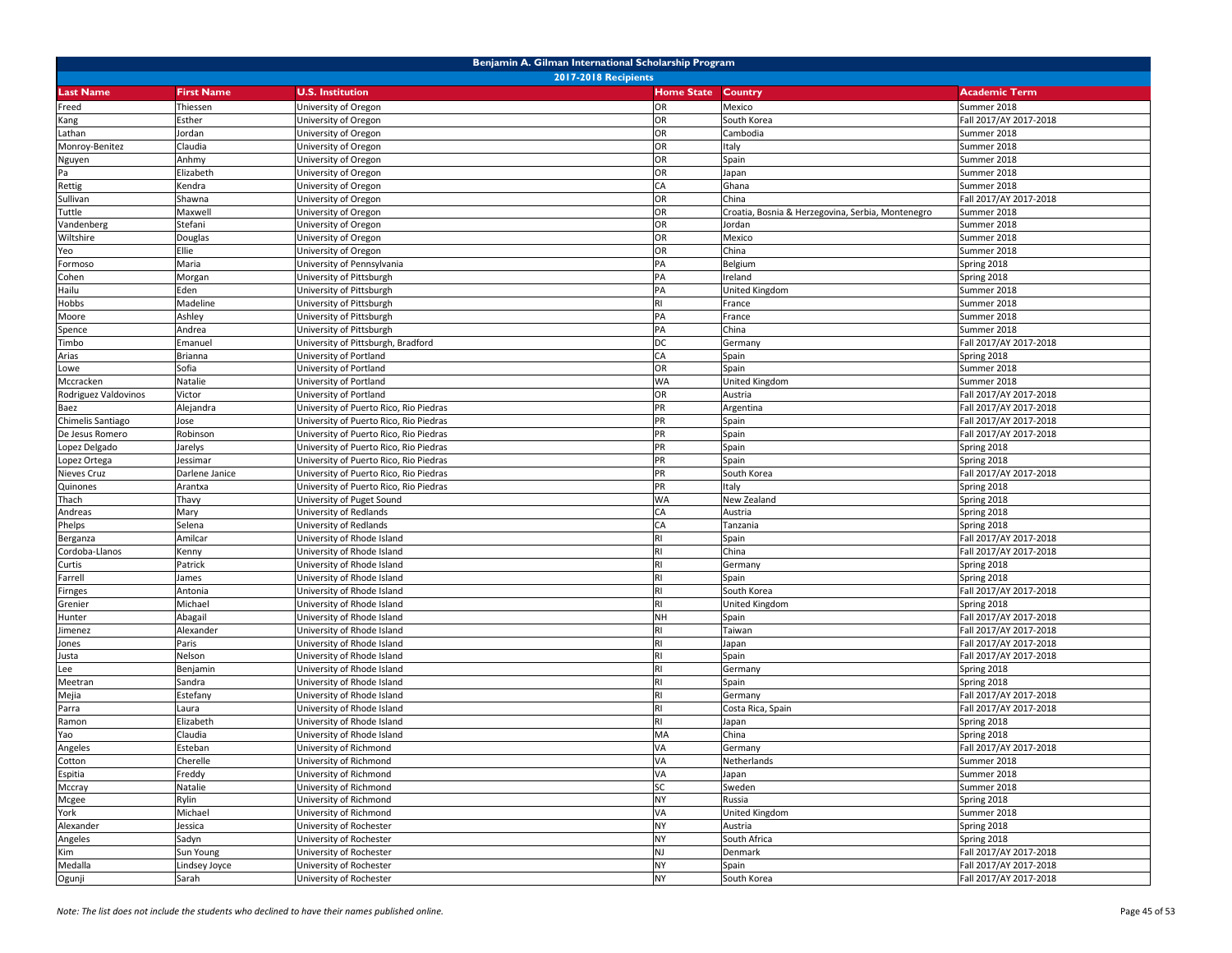| Benjamin A. Gilman International Scholarship Program |                             |                                        |                   |                               |                        |  |  |  |
|------------------------------------------------------|-----------------------------|----------------------------------------|-------------------|-------------------------------|------------------------|--|--|--|
|                                                      | <b>2017-2018 Recipients</b> |                                        |                   |                               |                        |  |  |  |
| Last Name                                            | <b>First Name</b>           | <b>U.S. Institution</b>                | <b>Home State</b> | Country                       | <b>Academic Term</b>   |  |  |  |
| Pheku                                                | Parmanand                   | University of Rochester                | <b>NY</b>         | Spain                         | Spring 2018            |  |  |  |
| Radford                                              | Emily                       | University of Rochester                | NH                | Netherlands                   | Spring 2018            |  |  |  |
| Diaz                                                 | Janay                       | University of Saint Joseph             |                   | Ireland                       | Fall 2017/AY 2017-2018 |  |  |  |
| James                                                | Haley                       | University of San Francisco            | <b>TX</b>         | Spain                         | Spring 2018            |  |  |  |
| Barkman                                              | Britany                     | University of South Alabama            | <b>MS</b>         | South Korea                   | Fall 2017/AY 2017-2018 |  |  |  |
| Cawthorne                                            | Rebecca                     | University of South Carolina, Columbia | <b>SC</b>         | Latvia                        | Summer 2018            |  |  |  |
| Greene                                               | Maddox                      | University of South Carolina, Columbia | <b>SC</b>         | Hong Kong                     | Spring 2018            |  |  |  |
| Mitchell                                             | Corliss                     | University of South Carolina, Columbia | SC                | Chile                         | Summer 2018            |  |  |  |
| Nielsen                                              | Christina                   | University of South Carolina, Columbia | WI                | Spain                         | Spring 2018            |  |  |  |
| Schneider                                            | Allison                     | University of South Carolina, Columbia | ΝC                | Costa Rica                    | Fall 2017/AY 2017-2018 |  |  |  |
| Le                                                   | Van                         | University of South Carolina, Upstate  | <b>SC</b>         | Germany                       | Fall 2017/AY 2017-2018 |  |  |  |
| Mclaughlin                                           | Kaleigh                     | University of South Dakota             | IA                | Azerbaijan                    | Fall 2017/AY 2017-2018 |  |  |  |
| Albadrasawi                                          | Fouad                       | University of South Florida            |                   | Italy                         | Summer 2018            |  |  |  |
| Baker                                                | Ronae                       | University of South Florida            |                   | Costa Rica                    | Summer 2018            |  |  |  |
| <b>Burnett</b>                                       | Jasmine                     | University of South Florida            | FL.               | Thailand                      | Summer 2018            |  |  |  |
| Chanelo                                              | Daniel                      | University of South Florida            | <b>FL</b>         | Italy                         | Summer 2018            |  |  |  |
| Chen                                                 | Wei                         | University of South Florida            | FL.               | United Kingdom                | Summer 2018            |  |  |  |
| Chowdhury                                            | Saad                        | University of South Florida            |                   | Vietnam                       | Summer 2018            |  |  |  |
| Coiner                                               | Alexis                      | University of South Florida            | FL.               | Italy                         | Summer 2018            |  |  |  |
| Cruz Gonzalez                                        | Ennis                       | University of South Florida            | <b>FL</b>         | South Korea                   | Fall 2017/AY 2017-2018 |  |  |  |
| Cuello                                               | Maylin                      | University of South Florida            | <b>FL</b>         | Czech Republic                | Summer 2018            |  |  |  |
| Glener                                               | Isaac                       | University of South Florida            | FL.               | Italy                         | Summer 2018            |  |  |  |
| Gomez                                                | Catherine                   | University of South Florida            |                   | Chile                         | Spring 2018            |  |  |  |
| Goodheart                                            | Emily                       | Jniversity of South Florida            | GA                | Italy                         | Summer 2018            |  |  |  |
| Haylock                                              | Kimberly                    | University of South Florida            | FL.               | South Korea                   | Fall 2017/AY 2017-2018 |  |  |  |
| Hermida-Velasquez                                    | Sebastiar                   | University of South Florida            | <b>FL</b>         | United Kingdom                | Summer 2018            |  |  |  |
| Hohn                                                 | Jontae                      | University of South Florida            | FL.               | United Kingdom                | Summer 2018            |  |  |  |
| Jeanty                                               | Medjine                     | University of South Florida            |                   | France                        | Summer 2018            |  |  |  |
| Kelly                                                | Kilian                      | University of South Florida            | FL                | Dominican Republic            | Summer 2018            |  |  |  |
| La Porte                                             | Berkley                     | University of South Florida            | FL.               | Ghana                         | Summer 2018            |  |  |  |
| Le                                                   | Huong                       | Jniversity of South Florida            | <b>FL</b>         | Italy                         | Summer 2018            |  |  |  |
| Leon                                                 | Paula                       | University of South Florida            | FL.               | United Kingdom                | Summer 2018            |  |  |  |
| Martin                                               | Andrea                      | University of South Florida            |                   | Costa Rica                    | Summer 2018            |  |  |  |
| Nguyen                                               | Yvonne                      | University of South Florida            | <b>FL</b>         | Italy                         | Summer 2018            |  |  |  |
| Proenza                                              | Mabel                       | University of South Florida            | <b>FL</b>         | China                         | Summer 2018            |  |  |  |
| Steck                                                | Samuel                      | University of South Florida            | FL                | United Kingdom                | Summer 2018            |  |  |  |
| Terron-Barreto                                       | Marco                       | University of South Florida            | FL.               | Ghana                         | Summer 2018            |  |  |  |
| Velasco                                              | Olivia                      | University of South Florida            |                   | Italy                         | Summer 2018            |  |  |  |
| Walker                                               | Sachaye                     | Jniversity of South Florida            | FL                | Ghana                         | Summer 2018            |  |  |  |
| Whitman                                              | Jonathon                    | University of South Florida            | FL.               | Japan                         | Summer 2018            |  |  |  |
| Williams                                             | Marcia                      | University of South Florida            | <b>FL</b>         | Italy                         | Summer 2018            |  |  |  |
| Williams                                             | Nia                         | University of South Florida            | <b>FL</b>         | Italy                         | Summer 2018            |  |  |  |
| David                                                | Dominique                   | University of Southern California      | GА                | South Korea, Hong Kong, Japan | Spring 2018            |  |  |  |
| De La Puente                                         | Andrea                      | University of Southern California      | СA                | Thailand                      | Spring 2018            |  |  |  |
| Garry                                                | David                       | University of Southern California      | CA                | United Kingdom                | Spring 2018            |  |  |  |
| Michelson                                            | David                       | University of Southern California      | CA                | United Kingdom                | Spring 2018            |  |  |  |
| Ng                                                   | Cesia                       | University of Southern California      | NV                | United Kingdom                | Spring 2018            |  |  |  |
| Nguyen                                               | Julie                       | University of Southern California      | СA                | Greece                        | Spring 2018            |  |  |  |
| Pham                                                 | Allen                       | University of Southern California      | CA                | United Kingdom                | Spring 2018            |  |  |  |
| Phoolsombat                                          | Ramida                      | University of Southern California      | <b>MD</b>         | Italy                         | Summer 2018            |  |  |  |
| Schwartz                                             | Yaniv                       | University of Southern California      | CA                | United Kingdom                | Spring 2018            |  |  |  |
| Silva                                                | Alejandro                   | University of Southern California      | FL.               | Spain                         | Summer 2018            |  |  |  |
| Silver                                               | Mellina                     | University of Southern California      | СT                | United Kingdom                | Summer 2018            |  |  |  |
| Speas                                                | Jonathan                    | University of Southern California      | CA                | Taiwan                        | Summer 2018            |  |  |  |
| Thapa                                                | Utsav                       | University of Southern California      | TX                | United Kingdom                | Spring 2018            |  |  |  |
| Xu                                                   | Melissa                     | University of Southern California      | <b>MD</b>         | South Africa                  | Fall 2017/AY 2017-2018 |  |  |  |
| Evans                                                | Kaylie                      | University of Southern Indiana         | ΙN                | Netherlands                   | Summer 2018            |  |  |  |
| Haas                                                 | Will                        | University of Southern Indiana         | IN                | France                        | Spring 2018            |  |  |  |
| Bibbs                                                | Sara                        | University of Southern Mississippi     | <b>MS</b>         | United Kingdom                | Summer 2018            |  |  |  |
| Brackeen                                             | Lisa                        | University of Southern Mississippi     | <b>MS</b>         | Spain                         | Summer 2018            |  |  |  |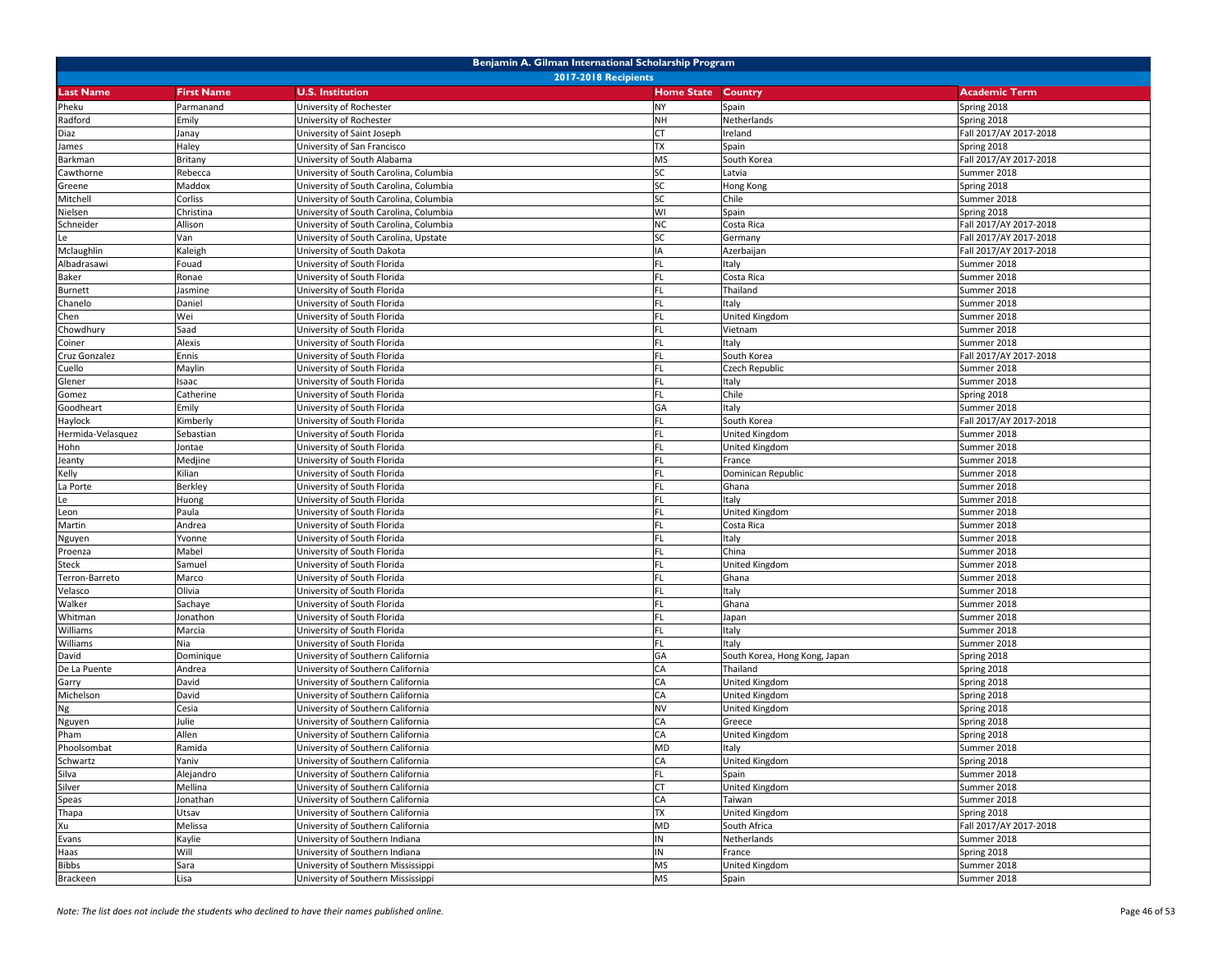|                  | Benjamin A. Gilman International Scholarship Program |                                      |                           |                               |                        |  |  |
|------------------|------------------------------------------------------|--------------------------------------|---------------------------|-------------------------------|------------------------|--|--|
|                  |                                                      | <b>2017-2018 Recipients</b>          |                           |                               |                        |  |  |
| <b>Last Name</b> | <b>First Name</b>                                    | <b>U.S. Institution</b>              | <b>Home State Country</b> |                               | <b>Academic Term</b>   |  |  |
| Cebrian          | Erik                                                 | University of Southern Mississippi   | <b>AL</b>                 | United Kingdom                | Summer 2018            |  |  |
| Clark            | Deiundra                                             | University of Southern Mississippi   | <b>MS</b>                 | Uganda                        | Summer 2018            |  |  |
| Dillon           | Carlie                                               | University of Southern Mississippi   | <b>MS</b>                 | United Kingdom                | Spring 2018            |  |  |
| Kitchens         | Kendra                                               | University of Southern Mississippi   | <b>MS</b>                 | Italy                         | Summer 2018            |  |  |
| Lares            | Robert                                               | University of Southern Mississippi   | <b>MS</b>                 | United Kingdom                | Summer 2018            |  |  |
| Pittman          | Tyler                                                | University of Southern Mississippi   | <b>MS</b>                 | Belgium                       | Spring 2018            |  |  |
| Schumann         | Nathaniel                                            | University of Southern Mississippi   | <b>MS</b>                 | United Kingdom                | Summer 2018            |  |  |
| Skinner          | Kaitlyn                                              | University of Southern Mississippi   | <b>MS</b>                 | France                        | Summer 2018            |  |  |
| Yates            | Amanda                                               | University of Southern Mississippi   | <b>MS</b>                 | Netherlands                   | Fall 2017/AY 2017-2018 |  |  |
| Young            | Candace                                              | University of Southern Mississippi   | <b>MS</b>                 | Spain                         | Summer 2018            |  |  |
| Hall             | Tridereka                                            | Jniversity of Tennessee, Chattanooga | <b>TN</b>                 | Costa Rica                    | Spring 2018            |  |  |
| Holdsworth       | Austin                                               | Jniversity of Tennessee, Chattanooga | TN                        | Kenya                         | Summer 2018            |  |  |
| Stuart           | Mae                                                  | University of Tennessee, Chattanooga | <b>TN</b>                 | France                        | Fall 2017/AY 2017-2018 |  |  |
| Uwifashije       | Visesiya                                             | University of Tennessee, Chattanooga | <b>TN</b>                 | Spain                         | Summer 2018            |  |  |
| Bhandari         | Shubhekshya                                          | University of Tennessee, Knoxville   | <b>TN</b>                 | Italy                         | Spring 2018            |  |  |
| Black            | Marlo                                                | University of Tennessee, Knoxville   | <b>TN</b>                 | Peru                          | Summer 2018            |  |  |
| Brown            | Carly                                                | University of Tennessee, Knoxville   | TN                        | Costa Rica                    | Summer 2018            |  |  |
| Clement          | Alex                                                 | University of Tennessee, Knoxville   | <b>TN</b>                 | Ghana                         | Summer 2018            |  |  |
| Derthick         | Anna                                                 | University of Tennessee, Knoxville   | <b>TN</b>                 | Brazil                        | Spring 2018            |  |  |
| Hutchison        | Mackinzie                                            | University of Tennessee, Knoxville   | <b>TN</b>                 | Ireland                       | Summer 2018            |  |  |
| Jackson          | Brandon                                              | University of Tennessee, Knoxville   | <b>TN</b>                 | Italy                         | Summer 2018            |  |  |
| Ledsinger        | Sydney                                               | University of Tennessee, Knoxville   | <b>TN</b>                 | Botswana                      | Summer 2018            |  |  |
| Mcneal           | Mallory                                              | University of Tennessee, Knoxville   | <b>TN</b>                 | Spain                         | Spring 2018            |  |  |
| Orick            | Garrett                                              | University of Tennessee, Knoxville   | <b>TN</b>                 | United Kingdom                | Summer 2018            |  |  |
| Payne            | Taylor                                               | University of Tennessee, Knoxville   | <b>TN</b>                 | Costa Rica                    | Summer 2018            |  |  |
| Price            | Veronica                                             | Jniversity of Tennessee, Knoxville   | <b>TN</b>                 | Spain                         | Summer 2018            |  |  |
| Rashid           | Wan                                                  | Jniversity of Tennessee, Knoxville   | <b>TN</b>                 | Italy                         | Spring 2018            |  |  |
| Sloan            | Scott                                                | University of Tennessee, Knoxville   | <b>TN</b>                 | Ghana                         | Summer 2018            |  |  |
| Swanson          | Sierra                                               | University of Tennessee, Knoxville   | <b>TN</b>                 | Italy                         | Summer 2018            |  |  |
| Watt             | Cameron                                              | University of Tennessee, Knoxville   | <b>TN</b>                 | China                         | Summer 2018            |  |  |
| Zhu              | Xiao Mie                                             | Jniversity of Tennessee, Knoxville   | <b>TN</b>                 | South Korea                   | Summer 2018            |  |  |
| Abekhe           | Salome                                               | University of Texas at Austin        | <b>TX</b>                 | South Korea                   | Spring 2018            |  |  |
| Aceves Baechli   | Juan                                                 | University of Texas at Austin        | TX                        | Hong Kong                     | Spring 2018            |  |  |
| Afenkhena        | Eunice                                               | University of Texas at Austin        | <b>TX</b>                 | Spain                         | Spring 2018            |  |  |
| Aguirre          | Ashley                                               | University of Texas at Austin        | <b>TX</b>                 | Japan                         | Fall 2017/AY 2017-2018 |  |  |
| Apanda           | Elisabeth                                            | University of Texas at Austin        | <b>TX</b>                 | China                         | Summer 2018            |  |  |
| Barboza          | Valerie                                              | University of Texas at Austin        | <b>TX</b>                 | China                         | Summer 2018            |  |  |
| Baty             | Mary                                                 | University of Texas at Austin        | <b>TX</b>                 | Australia                     | Fall 2017/AY 2017-2018 |  |  |
| Caballero        | Martha                                               | University of Texas at Austin        | <b>TX</b>                 | Brazil                        | Summer 2018            |  |  |
| Castro           | Kimberley                                            | University of Texas at Austin        | <b>TX</b>                 | France                        | Summer 2018            |  |  |
| Charles          | Eduardo                                              | Jniversity of Texas at Austin        | <b>TX</b>                 | Thailand                      | Summer 2018            |  |  |
| Chau             | Kristie                                              | Jniversity of Texas at Austin        | <b>TX</b>                 | South Korea                   | Summer 2018            |  |  |
| Derrick          | Jazzlynn                                             | University of Texas at Austin        | <b>TX</b>                 | Denmark, Netherlands, Germany | Summer 2018            |  |  |
| Duhart           | Alysia                                               | University of Texas at Austin        | <b>TX</b>                 | Singapore                     | Fall 2017/AY 2017-2018 |  |  |
| Duong            | Lisa                                                 | University of Texas at Austin        | <b>TX</b>                 | Spain                         | Summer 2018            |  |  |
| Duran            | Adrian                                               | Jniversity of Texas at Austin        | <b>TX</b>                 | Australia                     | Spring 2018            |  |  |
| Egbuna           | Michelle                                             | Jniversity of Texas at Austin        | <b>TX</b>                 | Thailand                      | Summer 2018            |  |  |
| Finstein         | Blaine                                               | Jniversity of Texas at Austin        | <b>TX</b>                 | Mexico                        | Spring 2018            |  |  |
| Garcia           | Tracy                                                | University of Texas at Austin        | <b>TX</b>                 | South Africa                  | Summer 2018            |  |  |
| Garibay          | Raquel                                               | University of Texas at Austin        | <b>TX</b>                 | Mexico                        | Summer 2018            |  |  |
| Garner           | Janice                                               | University of Texas at Austin        | <b>TX</b>                 | Brazil                        | Fall 2017/AY 2017-2018 |  |  |
| Gonzales         | Lillian                                              | University of Texas at Austin        | <b>TX</b>                 | Spain                         | Summer 2018            |  |  |
| Gonzalez         | Denise                                               | University of Texas at Austin        | <b>TX</b>                 | United Kingdom                | Summer 2018            |  |  |
| Guajardo         | Celeste                                              | University of Texas at Austin        | <b>TX</b>                 | Czech Republic                | Fall 2017/AY 2017-2018 |  |  |
| Habib            | Azra                                                 | University of Texas at Austin        | <b>TX</b>                 | Czech Republic                | Spring 2018            |  |  |
| Heerdink         | Noah                                                 | University of Texas at Austin        | <b>TX</b>                 | Sweden                        | Fall 2017/AY 2017-2018 |  |  |
| Hernandez        | Paloma                                               | University of Texas at Austin        | <b>TX</b>                 | South Korea                   | Fall 2017/AY 2017-2018 |  |  |
| Hickenbotham     | Carlynn                                              | University of Texas at Austin        | <b>TX</b>                 | Hong Kong                     | Spring 2018            |  |  |
| Howard           | Ryanne                                               | University of Texas at Austin        | <b>TX</b>                 | Brazil                        | Summer 2018            |  |  |
| Hudson           | Jordan                                               | University of Texas at Austin        | <b>TX</b>                 | China                         | Summer 2018            |  |  |
|                  |                                                      |                                      |                           |                               |                        |  |  |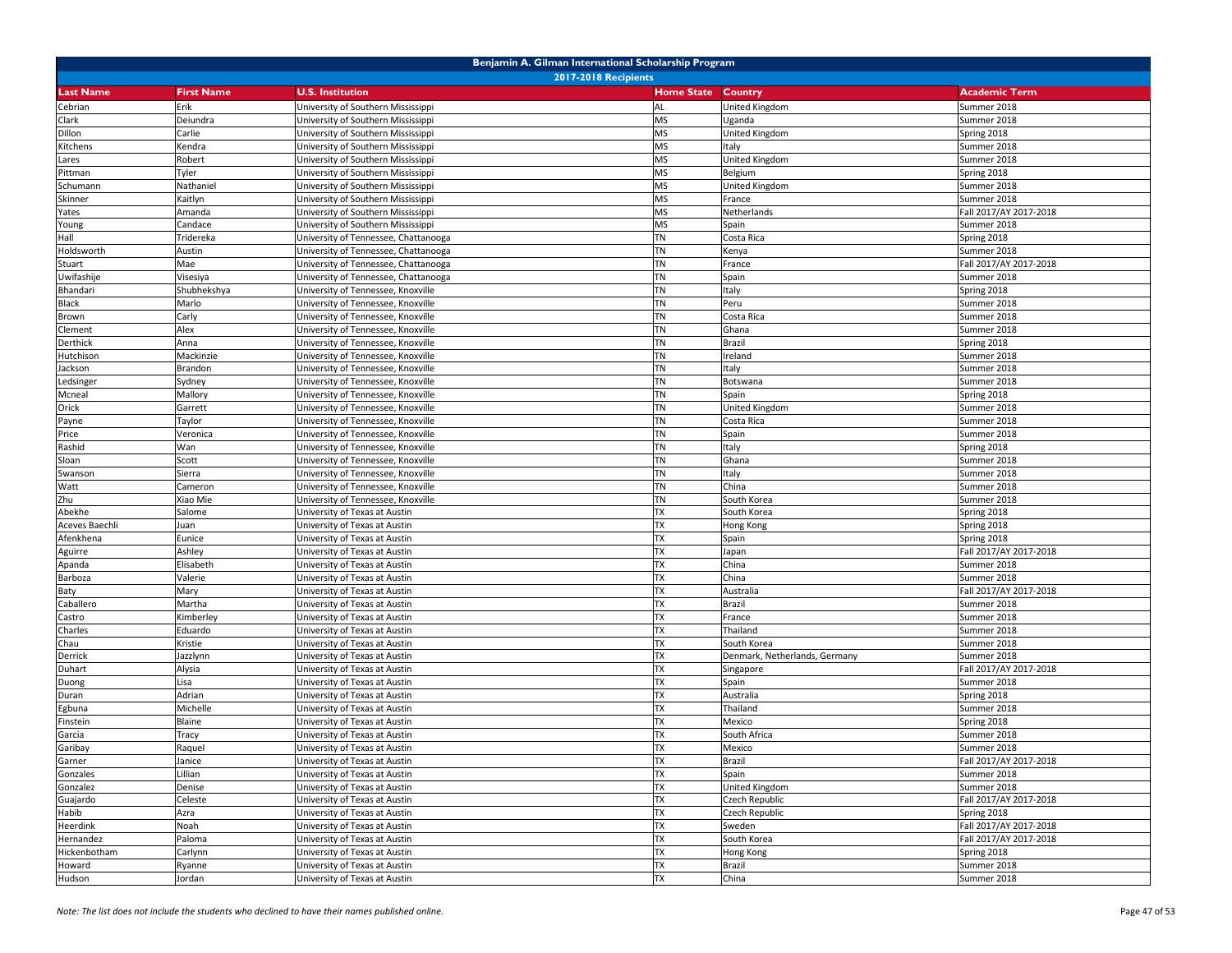|                  | Benjamin A. Gilman International Scholarship Program |                                    |                   |                    |                        |  |  |  |
|------------------|------------------------------------------------------|------------------------------------|-------------------|--------------------|------------------------|--|--|--|
|                  | <b>2017-2018 Recipients</b>                          |                                    |                   |                    |                        |  |  |  |
| <b>Last Name</b> | <b>First Name</b>                                    | <b>U.S. Institution</b>            | <b>Home State</b> | Country            | <b>Academic Term</b>   |  |  |  |
| Iwata            | Maya                                                 | University of Texas at Austin      | TX                | Japan              | Summer 2018            |  |  |  |
| Jobman           | Savannah                                             | Jniversity of Texas at Austin      | <b>TX</b>         | Germany            | Summer 2018            |  |  |  |
| Juarez           | Crystal                                              | University of Texas at Austin      | <b>TX</b>         | Austria            | Summer 2018            |  |  |  |
| Lacy             | Alysa                                                | Jniversity of Texas at Austin      | <b>TX</b>         | Japan              | Spring 2018            |  |  |  |
| Lee              | Hwa Young                                            | University of Texas at Austin      | <b>TX</b>         | South Korea        | Fall 2017/AY 2017-2018 |  |  |  |
| Maravilla        | Carinne                                              | University of Texas at Austin      | <b>TX</b>         | Panama             | Spring 2018            |  |  |  |
| Marediya         | Zaineb                                               | University of Texas at Austin      | <b>TX</b>         | Hong Kong          | Fall 2017/AY 2017-2018 |  |  |  |
| Mulgaonker       | Shiv                                                 | Jniversity of Texas at Austin      | <b>TX</b>         | Singapore          | Summer 2018            |  |  |  |
| Mullins          | Kelly                                                | Jniversity of Texas at Austin      | <b>TX</b>         | Hong Kong          | Spring 2018            |  |  |  |
| <b>Mullins</b>   | Rebekah                                              | University of Texas at Austin      | <b>TX</b>         | Mexico             | Fall 2017/AY 2017-2018 |  |  |  |
| Ngo              | Julie                                                | University of Texas at Austin      | <b>TX</b>         | Hong Kong          | Spring 2018            |  |  |  |
| Nguyen           | Cindy                                                | University of Texas at Austin      | <b>TX</b>         | Spain              | Summer 2018            |  |  |  |
| Notti            | Nicolette                                            | University of Texas at Austin      | CA                | South Africa       | Summer 2018            |  |  |  |
| Nunez Rodriguez  | Angie                                                | University of Texas at Austin      | <b>TX</b>         | Belize             | Summer 2018            |  |  |  |
| Ogale            | Anisha                                               | University of Texas at Austin      | <b>TX</b>         | Singapore          | Summer 2018            |  |  |  |
| Oiyshi           | Adiba                                                | University of Texas at Austin      | <b>TX</b>         | Thailand           | Summer 2018            |  |  |  |
| Okeke            | Kristal                                              | University of Texas at Austin      | <b>TX</b>         | Spain              | Summer 2018            |  |  |  |
| Okeyemi          | Fola                                                 | University of Texas at Austin      | <b>TX</b>         | Thailand           | Summer 2018            |  |  |  |
| Ortiz            | Alondra                                              | University of Texas at Austin      | <b>TX</b>         | Australia          | Spring 2018            |  |  |  |
| Pardue           | Lauren                                               | University of Texas at Austin      | <b>TX</b>         | Spain              | Spring 2018            |  |  |  |
| Perez            | Feliciano                                            | University of Texas at Austin      | <b>TX</b>         | Costa Rica         | Summer 2018            |  |  |  |
| Puente           | Isabel                                               | University of Texas at Austin      | <b>TX</b>         | Mexico             | Summer 2018            |  |  |  |
| Ramirez-Portillo | Katie                                                | University of Texas at Austin      | <b>TX</b>         | Australia          | Fall 2017/AY 2017-2018 |  |  |  |
| Resendez         | Lisa Marie                                           | Jniversity of Texas at Austin      | <b>TX</b>         | South Africa       | Summer 2018            |  |  |  |
| Reyna Zapata     | Mario                                                | University of Texas at Austin      | <b>TX</b>         | Japan              | Spring 2018            |  |  |  |
| Rivera           | Miranda                                              | University of Texas at Austin      | <b>TX</b>         | Spain              | Spring 2018            |  |  |  |
| Robison          | Flynn                                                | University of Texas at Austin      | <b>TX</b>         | Ecuador            | Summer 2018            |  |  |  |
| Rodriguez        | Brianna                                              | University of Texas at Austin      | <b>TX</b>         | United Kingdom     | Summer 2018            |  |  |  |
| Smith            | Christine                                            | Jniversity of Texas at Austin      | <b>TX</b>         | South Korea        | Spring 2018            |  |  |  |
| Spurgers         | Mari                                                 | University of Texas at Austin      | <b>TX</b>         | Japan              | Summer 2018            |  |  |  |
| Sun              | Nicole                                               | University of Texas at Austin      | <b>TX</b>         | South Korea        | Summer 2018            |  |  |  |
| Trimble-Quiz     | Graciela                                             | University of Texas at Austin      | <b>TX</b>         | Japan              | Fall 2017/AY 2017-2018 |  |  |  |
| Umoren           | Ruth                                                 | University of Texas at Austin      | <b>TX</b>         | South Africa       | Summer 2018            |  |  |  |
| Uzoma            | Bianca                                               | University of Texas at Austin      | <b>TX</b>         | South Africa       | Summer 2018            |  |  |  |
| Valdez           | Cheyenne                                             | University of Texas at Austin      | TX                | South Africa       | Summer 2018            |  |  |  |
| Velazquez Osorio | Andrea                                               | University of Texas at Austin      | <b>TX</b>         | Costa Rica         | Summer 2018            |  |  |  |
| Vohra            | Sarah                                                | University of Texas at Austin      | <b>TX</b>         | China              | Summer 2018            |  |  |  |
| White            | Brittany                                             | Jniversity of Texas at Austin      | <b>TX</b>         | Japan              | Summer 2018            |  |  |  |
| Zhao             | Yuke                                                 | Jniversity of Texas at Austin      | <b>TX</b>         | Singapore          | Spring 2018            |  |  |  |
| Lalee            | Umul                                                 | University of Texas at Dallas      | <b>TX</b>         | Switzerland, Italy | Summer 2018            |  |  |  |
| Wallace          | Vladyslav                                            | University of Texas at Dallas      | <b>TX</b>         | France             | Spring 2018            |  |  |  |
| Hurtado          | Victor                                               | University of Texas at El Paso     | <b>TX</b>         | Italy              | Summer 2018            |  |  |  |
| Bernstein        | Jacob                                                | University of Texas at San Antonio | <b>TX</b>         | Italy              | Spring 2018            |  |  |  |
| Elizondo         | orge                                                 | Jniversity of Texas at San Antonio | <b>TX</b>         | Argentina          | Summer 2018            |  |  |  |
| Hajebian         | Hana                                                 | University of Texas at San Antonio | <b>TX</b>         | Italy              | Fall 2017/AY 2017-2018 |  |  |  |
| Kapayi           | Kuzipa                                               | University of Texas at San Antonio | <b>TX</b>         | Zambia, Botswana   | Summer 2018            |  |  |  |
| Mullins          | Thomas                                               | Jniversity of Texas at San Antonio | <b>TX</b>         | Italy              | Spring 2018            |  |  |  |
| Ohaz             | Stephany                                             | University of Texas at San Antonio | <b>TX</b>         | Italy              | Spring 2018            |  |  |  |
| Ortez            | Aymara                                               | University of Texas at San Antonio | <b>TX</b>         | South Korea        | Fall 2017/AY 2017-2018 |  |  |  |
| Quiles           | Alan                                                 | University of Texas at San Antonio | <b>TX</b>         | Spain              | Summer 2018            |  |  |  |
| Ramirez          | Mariah                                               | University of Texas at San Antonio | TX                | Italy              | Spring 2018            |  |  |  |
| Arteaga          | Ayleen                                               | University of Texas, Arlington     | <b>TX</b>         | Spain              | Fall 2017/AY 2017-2018 |  |  |  |
| Carr             | Rebecca                                              | University of Texas, Arlington     | <b>TX</b>         | South Korea        | Fall 2017/AY 2017-2018 |  |  |  |
| Luis             | Dianely                                              | University of Texas, Arlington     | <b>TX</b>         | South Korea        | Spring 2018            |  |  |  |
| Pena             | Dalma                                                | University of Texas, Arlington     | <b>TX</b>         | South Korea        | Fall 2017/AY 2017-2018 |  |  |  |
| Pena             | Junelle                                              | University of Texas, Arlington     | <b>TX</b>         | South Korea        | Fall 2017/AY 2017-2018 |  |  |  |
| Rivera           | Erika                                                | University of Texas, Arlington     | <b>TX</b>         | South Korea        | Spring 2018            |  |  |  |
| Soueid           | Sophie                                               | University of Texas, Arlington     | <b>TX</b>         | Canada             | Summer 2018            |  |  |  |
| Vasquez          | Florence                                             | University of Texas, Arlington     | <b>TX</b>         | Italy              | Summer 2018            |  |  |  |
| Yanez            | Natalie                                              | University of Texas, Arlington     | <b>TX</b>         | Norway             | Spring 2018            |  |  |  |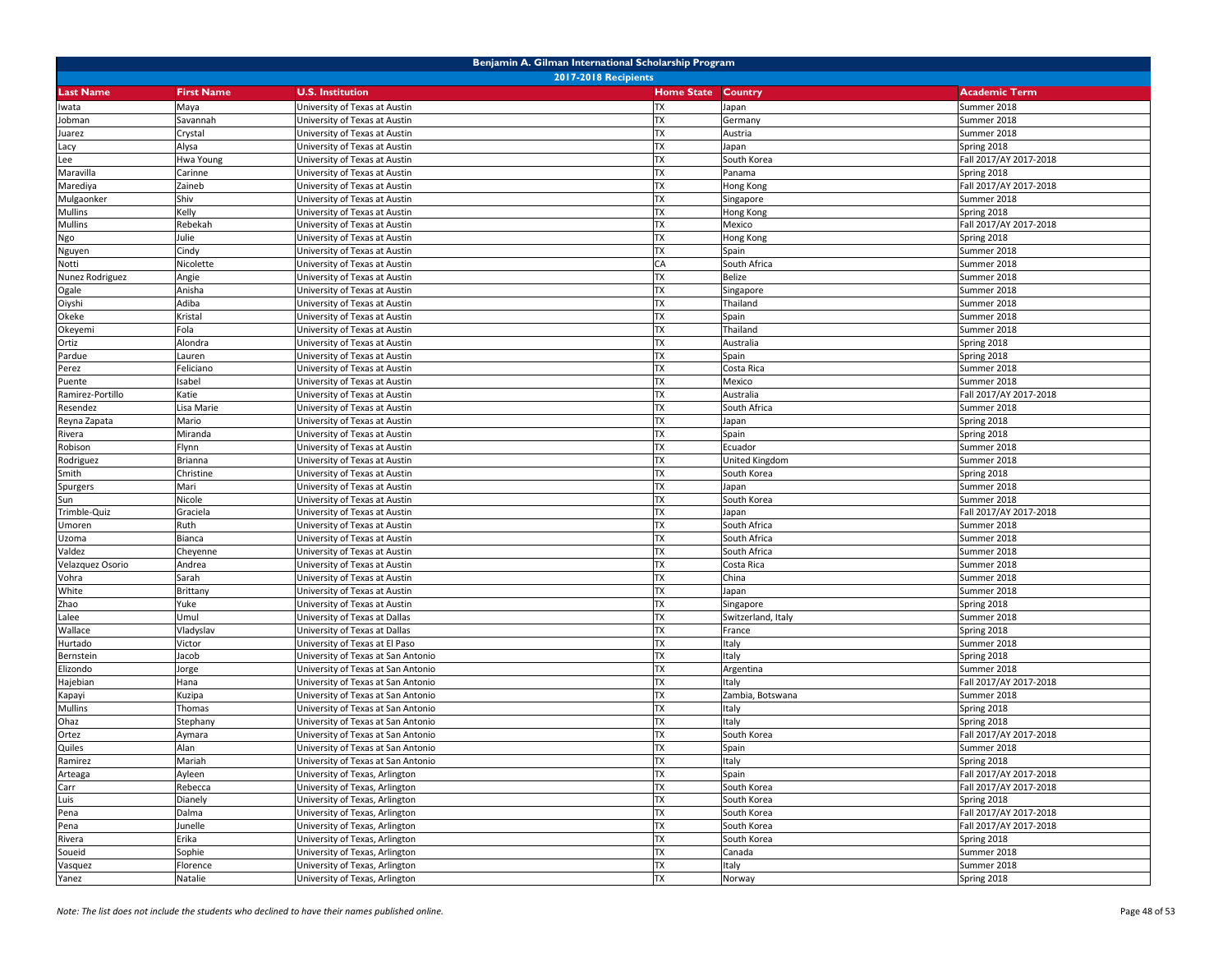| Benjamin A. Gilman International Scholarship Program |                     |                                        |                   |                       |                        |  |
|------------------------------------------------------|---------------------|----------------------------------------|-------------------|-----------------------|------------------------|--|
| <b>2017-2018 Recipients</b>                          |                     |                                        |                   |                       |                        |  |
| <b>Last Name</b>                                     | <b>First Name</b>   | <b>U.S. Institution</b>                | <b>Home State</b> | Country               | <b>Academic Term</b>   |  |
| Barreiro-Arevalo                                     | Myrine              | University of Texas, Rio Grande Valley | <b>TX</b>         | South Korea           | Summer 2018            |  |
| Bustillos                                            | Samantha            | University of Texas, Rio Grande Valley | <b>TX</b>         | Italy                 | Summer 2018            |  |
| Carrillo                                             | Ricardo             | University of Texas, Rio Grande Valley | TX                | Japan                 | Summer 2018            |  |
| Cavazos                                              | Samuel              | University of Texas, Rio Grande Valley | TX                | United Kingdom        | Summer 2018            |  |
| Garcia                                               | Maraya              | University of Texas, Rio Grande Valley | <b>TX</b>         | Peru                  | Summer 2018            |  |
| Lopez                                                | Lorelei             | University of Texas, Rio Grande Valley | <b>TX</b>         | China                 | Summer 2018            |  |
| Nedzelsky Jr                                         | Omar                | University of Texas, Rio Grande Valley | <b>TX</b>         | Japan                 | Summer 2018            |  |
| Price                                                | Kristopher          | University of Texas, Rio Grande Valley | TX                | Ireland               | Summer 2018            |  |
| Ramirez                                              | Raisa               | University of Texas, Rio Grande Valley | TX                | Japan                 | Summer 2018            |  |
| Rivas                                                | Emily               | University of Texas, Rio Grande Valley | <b>TX</b>         | Spain                 | Summer 2018            |  |
| Segundo                                              | Gerardo             | University of Texas, Rio Grande Valley | <b>TX</b>         | Ireland               | Summer 2018            |  |
| Torres                                               | Alexandra           | University of Texas, Rio Grande Valley | <b>TX</b>         | Germany               | Summer 2018            |  |
| Torres                                               | Stephanie           | University of Texas, Rio Grande Valley | TX                | China                 | Summer 2018            |  |
| Trevino                                              | Valeria             | University of Texas, Rio Grande Valley | TX                | Morocco               | Summer 2018            |  |
| Cisneros                                             | Juan                | University of the Incarnate Word       | <b>TX</b>         | Taiwan                | Spring 2018            |  |
| Barroso                                              | Sandy               | University of the Pacific              | CA                | South Korea           | Spring 2018            |  |
| Soto                                                 | Alondra             | University of the Pacific              | CA                | Spain                 | Spring 2018            |  |
| Bacani                                               | <b>Rigel Chaira</b> | University of Tulsa                    | AZ                | Denmark               | Fall 2017/AY 2017-2018 |  |
| Lyons                                                | Candalyn            | University of Tulsa                    | <b>TX</b>         | United Kingdom        | Summer 2018            |  |
| Oulds                                                | Christopher         | University of Tulsa                    | OK                | South Korea           | Summer 2018            |  |
| Spivey                                               | Courtney            | University of Tulsa                    | OK                | Italy                 | Summer 2018            |  |
| <b>Boelter</b>                                       | Reghan              | University of Utah                     | UT                | India                 | Summer 2018            |  |
| Chacon-Valdez                                        | Jose                | University of Utah                     | UT                | Mexico                | Spring 2018            |  |
|                                                      | Ashley              | University of Utah                     | UT                | Germany               | Spring 2018            |  |
| Nguyen                                               | Yolancee            | University of Utah                     | UT                | South Africa          | Summer 2018            |  |
| Tran                                                 | Hang                | University of Utah                     | UT                | <b>United Kingdom</b> | Summer 2018            |  |
| Watters                                              | Harrison            | University of Utah                     | UT                | Mexico                | Fall 2017/AY 2017-2018 |  |
| <b>Brooks</b>                                        |                     | University of Vermont                  | VT                | Morocco               | Spring 2018            |  |
| Davis                                                | Amber               | University of Vermont                  | <b>NH</b>         | Botswana              | Fall 2017/AY 2017-2018 |  |
| Guerin                                               | Katlyn              | University of Vermont                  | MA                | Australia             | Spring 2018            |  |
| Granville                                            | Jalen               | University of Virginia                 | LA                | France                | Summer 2018            |  |
| Perry                                                | Lauren              | University of Virginia                 | VA                | Ireland               | Summer 2018            |  |
| Reyes Hernandez                                      | Vicki               | University of Virginia                 | VA                | Belgium, Netherlands  | Summer 2018            |  |
| Shea                                                 | Katelyn             | University of Virginia                 | VA                | China                 | Summer 2018            |  |
| Chin                                                 | Andrew              | University of Washington               | <b>WA</b>         | Kiribati              | Summer 2018            |  |
| Copeland                                             | David               | University of Washington               | <b>WA</b>         | Germany               | Summer 2018            |  |
| Deluccia                                             | Marisa              | University of Washington               | <b>WA</b>         | Costa Rica            | Summer 2018            |  |
| Duran                                                | Redeen              | University of Washington               | <b>WA</b>         | China                 | Summer 2018            |  |
| Elsea                                                | Bryan               | University of Washington               | <b>WA</b>         | Samoa                 | Spring 2018            |  |
| Feng                                                 | Cathy               | University of Washington               | <b>WA</b>         | Hong Kong             | Fall 2017/AY 2017-2018 |  |
| Hammes                                               | Taylor              | University of Washington               | <b>WA</b>         | Netherlands           | Summer 2018            |  |
| Hassan                                               | Faiza               | University of Washington               | <b>WA</b>         | Australia             | Fall 2017/AY 2017-2018 |  |
| Hong                                                 | Nini                | University of Washington               | <b>WA</b>         | Czech Republic        | Summer 2018            |  |
| Hu                                                   | Derek               | University of Washington               | <b>WA</b>         | Hong Kong             | Spring 2018            |  |
| Ibrahim                                              | Ridwan              | University of Washington               | <b>WA</b>         | South Korea           | Fall 2017/AY 2017-2018 |  |
| Kamlondy                                             | Ednauh              | University of Washington               | <b>WA</b>         | China                 | Summer 2018            |  |
| Le                                                   | Sarah               | University of Washington               | <b>WA</b>         | South Korea           | Summer 2018            |  |
| Lee                                                  | Sasha               | University of Washington               | <b>WA</b>         | Germany               | Fall 2017/AY 2017-2018 |  |
| Lopez-Chavez                                         | Rolando             | University of Washington               | <b>WA</b>         | France                | Spring 2018            |  |
| Madera Perez                                         | Guillermo           | University of Washington               | <b>WA</b>         | French Polynesia      | Summer 2018            |  |
| Ngamsnit                                             | Nuansi              | University of Washington               | WA                | India                 | Spring 2018            |  |
| Pham                                                 | Thomas              | University of Washington               | WA                | South Korea           | Fall 2017/AY 2017-2018 |  |
| Sherrell                                             | Marshall            | University of Washington               | <b>WA</b>         | Japan                 | Fall 2017/AY 2017-2018 |  |
|                                                      | Daniel              | University of Washington               | <b>WA</b>         | Japan                 | Fall 2017/AY 2017-2018 |  |
| Singer<br>Guardi                                     | Steve               | University of Washington, Bothell      | <b>WA</b>         |                       | Summer 2018            |  |
|                                                      |                     | University of Washington, Tacoma       | WA                | Norway                | Summer 2018            |  |
| Diriye<br>Lal                                        | Fadumo<br>Shivani   | University of Washington, Tacoma       | <b>WA</b>         | South Korea           |                        |  |
|                                                      |                     |                                        |                   | United Kingdom        | Summer 2018            |  |
| Osborn                                               | Malinda             | University of Washington, Tacoma       | <b>WA</b>         | Italy                 | Spring 2018            |  |
| Van                                                  | Tina                | University of Washington, Tacoma       | <b>WA</b>         | Ecuador               | Summer 2018            |  |
| Tindol                                               | Baylee              | University of West Alabama             | AL                | Australia             | Fall 2017/AY 2017-2018 |  |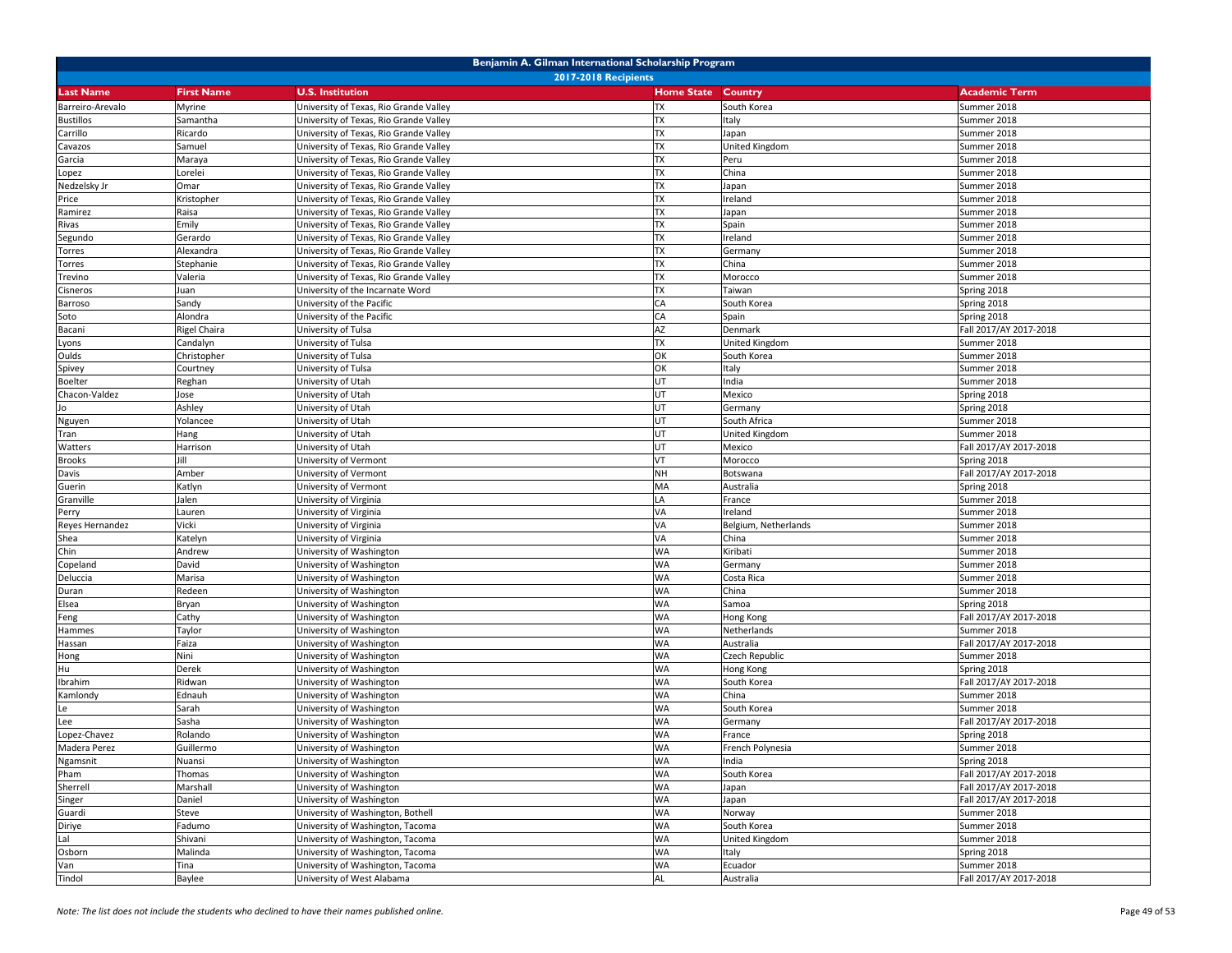| Benjamin A. Gilman International Scholarship Program |                   |                                                        |                           |                                        |                        |  |
|------------------------------------------------------|-------------------|--------------------------------------------------------|---------------------------|----------------------------------------|------------------------|--|
| <b>2017-2018 Recipients</b>                          |                   |                                                        |                           |                                        |                        |  |
| Last Name                                            | <b>First Name</b> | <b>U.S. Institution</b>                                | <b>Home State Country</b> |                                        | <b>Academic Term</b>   |  |
| Brown                                                | Jonathan          | University of West Florida                             | FL.                       | South Korea                            | Fall 2017/AY 2017-2018 |  |
| Holmes                                               | Benjamin          | University of West Georgia                             | GA                        | Japan                                  | Spring 2018            |  |
| Lipham                                               | Noah              | University of West Georgia                             | GA                        | Germany                                | Summer 2018            |  |
| Phelps                                               | Caroline          | University of West Georgia                             | GA                        | Costa Rica                             | Summer 2018            |  |
| Micheals                                             | Margaret          | University of Wisconsin Colleges                       | WI                        | Spain                                  | Fall 2017/AY 2017-2018 |  |
| Ackley                                               | <b>Brianne</b>    | University of Wisconsin-Eau Claire                     | WI                        | Ireland                                | Summer 2018            |  |
| Smith                                                | Kelsey            | University of Wisconsin-Eau Claire                     | WI                        | France                                 | Spring 2018            |  |
| Swenson                                              | Ryan              | University of Wisconsin-Eau Claire                     | WI                        | South Africa                           | Fall 2017/AY 2017-2018 |  |
| Boler                                                | Fiona             | University of Wisconsin-La Crosse                      | MΝ                        | Thailand                               | Fall 2017/AY 2017-2018 |  |
| Crabb                                                | Grace             | University of Wisconsin-La Crosse                      | WI                        | Tanzania                               | Summer 2018            |  |
| Hert                                                 | Bailey            | Jniversity of Wisconsin-La Crosse                      | WI                        | Costa Rica                             | Spring 2018            |  |
| Adrian                                               | Nicole            | Jniversity of Wisconsin-Madison                        | WI                        | Denmark                                | Spring 2018            |  |
| Bertsch                                              | Sam               | University of Wisconsin-Madison                        | WI                        | Singapore                              | Spring 2018            |  |
| Cerda                                                | Manuel            | University of Wisconsin-Madison                        | WI                        | Peru                                   | Spring 2018            |  |
| Her                                                  | Cindy             | University of Wisconsin-Madison                        | WI                        | Thailand                               | Summer 2018            |  |
| Kerznar                                              | Adam              | University of Wisconsin-Madison                        | WI                        | Japan                                  | Fall 2017/AY 2017-2018 |  |
| Kmecheck                                             | Christiana        | University of Wisconsin-Madison                        | WI                        | Spain                                  | Summer 2018            |  |
| Lambeau                                              | Halle             | University of Wisconsin-Madison                        | WI                        | Spain                                  | Spring 2018            |  |
| Marwitz                                              | Moriah            | University of Wisconsin-Madison                        | WI                        | Costa Rica                             | Summer 2018            |  |
| Moy                                                  | Selina            | University of Wisconsin-Madison                        |                           | United Kingdom                         | Spring 2018            |  |
| Nesbitt                                              | Meredith          | University of Wisconsin-Madison                        | WI                        | Uruguay                                | Summer 2018            |  |
| Pront                                                | Elisheva          | University of Wisconsin-Madison                        | WI                        | Austria                                | Fall 2017/AY 2017-2018 |  |
| Rothering                                            | Abby              | University of Wisconsin-Madison                        | WI                        | Costa Rica                             | Summer 2018            |  |
| Sparks                                               | Morgan            | University of Wisconsin-Madison                        | WI                        | Italy                                  | Summer 2018            |  |
| Yasko                                                | Chieri            | University of Wisconsin-Madison                        | WI                        | France                                 | Fall 2017/AY 2017-2018 |  |
| Anhalt                                               | Emily             | University of Wisconsin-Milwaukee                      | WI                        | Italy                                  | Summer 2018            |  |
| Dhuey                                                | Michaela          | University of Wisconsin-Milwaukee                      | WI                        | France                                 | Summer 2018            |  |
| Garcia                                               | Jasmine           | University of Wisconsin-Milwaukee                      | WI                        | Spain                                  | Fall 2017/AY 2017-2018 |  |
| Geisler                                              | Heidi             | University of Wisconsin-Milwaukee                      | WI                        | Italy                                  | Fall 2017/AY 2017-2018 |  |
| Kreul-Thompson                                       | James             | University of Wisconsin-Milwaukee                      | WI                        | Ecuador                                | Fall 2017/AY 2017-2018 |  |
| Kuske                                                | Lauren            | University of Wisconsin-Milwaukee                      | WI                        | South Korea                            | Spring 2018            |  |
| Parent                                               | Billyjack         | University of Wisconsin-Milwaukee                      | WI                        | Japan                                  | Fall 2017/AY 2017-2018 |  |
| Vang                                                 | Pengxue           | Jniversity of Wisconsin-Milwaukee                      | WI                        | Japan                                  | Fall 2017/AY 2017-2018 |  |
| Viges                                                | Jasmine           | University of Wisconsin-Milwaukee                      | WI                        | Hong Kong                              | Spring 2018            |  |
| Hagen                                                | Tori              | University of Wisconsin-Oshkosh                        | WI                        | Norway                                 | Spring 2018            |  |
| Standiford                                           | Kailyn            | University of Wisconsin-Parkside                       | WI                        | United Kingdom                         | Summer 2018            |  |
| Schlaeger                                            | Nicholas          | University of Wisconsin-River Falls                    | WI                        | Taiwan                                 | Spring 2018            |  |
| Johnson                                              | Carson            | University of Wisconsin-Stout                          | WI                        | Japan                                  | Spring 2018            |  |
| Coto-Valentin                                        | Raquel            | University of Wisconsin-Whitewater                     | WI                        | Ecuador                                | Fall 2017/AY 2017-2018 |  |
| Sarandos                                             | Nicholas          | Ursinus College                                        | PA                        | Japan                                  | Spring 2018            |  |
| Casperson                                            | Ashley            | Utah State University                                  | UT                        | Slovenia                               | Spring 2018            |  |
| Christensen                                          | Colter            | Utah State University                                  | UT                        | Japan                                  | Fall 2017/AY 2017-2018 |  |
| Cooper                                               | Harrison          | Utah State University                                  | UT                        | Mexico                                 | Spring 2018            |  |
| Patton                                               | Madisyn           | Utah State University                                  | UT                        | New Zealand                            | Summer 2018            |  |
| Browning                                             | Celestia          | Utah Valley University                                 | UT                        | Brazil                                 | Summer 2018            |  |
|                                                      | Kenia             | <b>Jtah Valley University</b>                          | UT                        | South Africa                           | Summer 2018            |  |
| Fong<br>Roe                                          | Mariam            | Utah Valley University                                 | UT                        | Russia                                 | Fall 2017/AY 2017-2018 |  |
| Wilkey                                               | an                | Jtah Valley University                                 | UT                        | Malawi, Zambia, South Africa, Botswana | Summer 2018            |  |
| Wood                                                 | Courtney          | Utah Valley University                                 | UT                        | Italy                                  | Summer 2018            |  |
|                                                      | James             | Utah Valley University                                 | UT                        | Japan                                  | Summer 2018            |  |
| Young                                                |                   |                                                        |                           |                                        | Summer 2018            |  |
| Barron<br>Davis                                      | Markesia          | Valdosta State University<br>Valdosta State University | GA<br>GA                  | Senegal                                | Summer 2018            |  |
|                                                      | Megan             |                                                        | FL                        | Spain                                  |                        |  |
| Easton                                               | Abigail           | Valdosta State University                              |                           | Spain                                  | Summer 2018            |  |
| Goff                                                 | Sierra            | Valdosta State University                              | GA                        | Spain                                  | Summer 2018            |  |
| Harris                                               | Ntoh              | Valdosta State University                              | GA                        | Spain                                  | Summer 2018            |  |
| Townsend                                             | Erika             | Valdosta State University                              | GA                        | France                                 | Fall 2017/AY 2017-2018 |  |
| Washington                                           | Jazmine           | Valdosta State University                              | GA                        | Spain                                  | Summer 2018            |  |
| Whiting                                              | Charles           | Valdosta State University                              | GA                        | Ireland                                | Summer 2018            |  |
| Gonzalez                                             | Nixza             | Valencia College                                       | FL.                       | <b>United Kingdom</b>                  | Summer 2018            |  |
| Wang                                                 | Sean Kuei-Hsin    | Vanderbilt University                                  | CA                        | China                                  | Summer 2018            |  |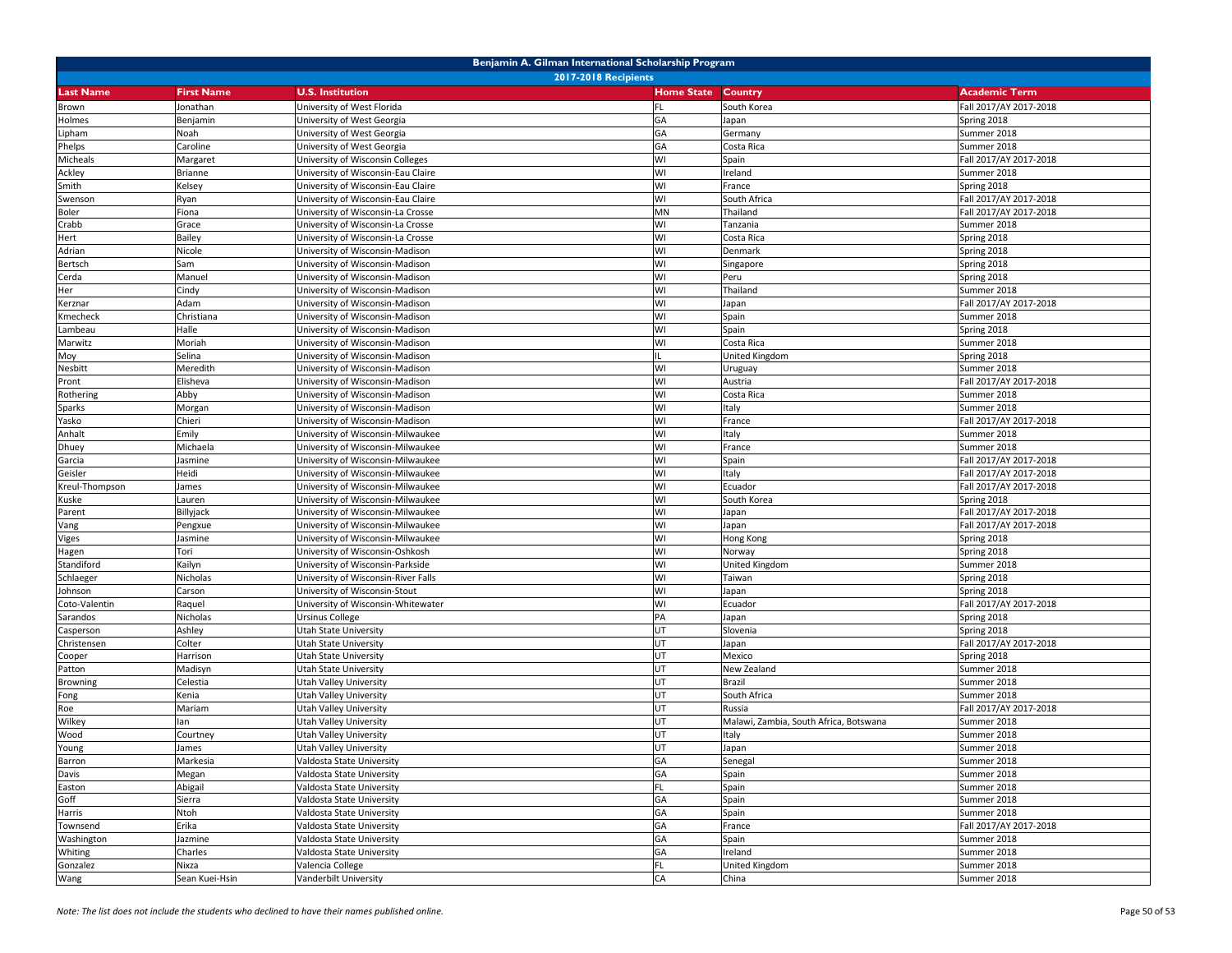| Benjamin A. Gilman International Scholarship Program |                   |                                                     |                   |                               |                        |  |
|------------------------------------------------------|-------------------|-----------------------------------------------------|-------------------|-------------------------------|------------------------|--|
| <b>2017-2018 Recipients</b>                          |                   |                                                     |                   |                               |                        |  |
| <b>Last Name</b>                                     | <b>First Name</b> | <b>U.S. Institution</b>                             | <b>Home State</b> | <b>Country</b>                | <b>Academic Term</b>   |  |
| Rodriguez                                            | Vanessa           | Vanguard University of Southern California          | CA                | Ecuador                       | Summer 2018            |  |
| Aslam                                                | Amna              | Vassar College                                      | <b>NY</b>         | Japan                         | Spring 2018            |  |
| Jeffrey                                              | Aurora            | Vassar College                                      | HI                | Costa Rica                    | Spring 2018            |  |
| Lam                                                  | Michelle          | Vassar College                                      | CA                | China                         | Spring 2018            |  |
| Licea Zuniga                                         | Amisadai          | Vassar College                                      | AZ                | Germany                       | Spring 2018            |  |
| Wallace Von Hirschberg                               | Allegra           | Vassar College                                      | <b>NY</b>         | South Africa                  | Spring 2018            |  |
| <b>Brockett</b>                                      | Hailey            | Villanova University                                | VT                | Ireland                       | Fall 2017/AY 2017-2018 |  |
| Choi                                                 | Chang Hoon        | Villanova University                                | PA                | Japan                         | Summer 2018            |  |
| Delgado                                              | Maria             | Villanova University                                | PR                | Denmark                       | Fall 2017/AY 2017-2018 |  |
| Espinoza                                             | Claudia           | Villanova University                                | PA                | Spain                         | Summer 2018            |  |
| Fares                                                | Madhat            | Villanova University                                | PA                | United Arab Emirates          | Fall 2017/AY 2017-2018 |  |
| Hinch                                                | Taylor            | Villanova University                                | <b>AL</b>         | Ireland                       | Summer 2018            |  |
| Lockwood                                             | Sophia            | Villanova University                                | GA                | Ireland                       | Summer 2018            |  |
| Nguyen                                               | Janet             | Villanova University                                | PA                | Japan                         | Summer 2018            |  |
| Nguyen                                               | Yvonne            | Villanova University                                | PA                | Vietnam                       | Spring 2018            |  |
| Vu                                                   | Minh              | Villanova University                                | PA                | Japan                         | Spring 2018            |  |
| Bowry                                                | John              | Virginia Commonwealth University                    | VA                | China                         | Spring 2018            |  |
| Brandveen                                            | Kristina          | Virginia Commonwealth University                    | VA                | Mexico                        | Summer 2018            |  |
| Danzey                                               | Kana              | Virginia Commonwealth University                    | VA                | Mexico                        | Summer 2018            |  |
| Durant                                               | Amena             | Virginia Commonwealth University                    | VA                | Ghana                         | Spring 2018            |  |
| Fullmer                                              | Tessa             | Virginia Commonwealth University                    | VA                | Argentina                     | Spring 2018            |  |
| Habib                                                | Alexandra         | Virginia Commonwealth University                    | VA                | Spain                         | Summer 2018            |  |
| Haines                                               | Charlotte         | Virginia Commonwealth University                    | VA                | Germany                       | Summer 2018            |  |
| Joyner                                               | loy               | Virginia Commonwealth University                    | VA                | France                        | Summer 2018            |  |
| Price                                                | Jordan            | Virginia Commonwealth University                    | VA                | Australia                     | Spring 2018            |  |
| Sutphin                                              | Corey             | Virginia Commonwealth University                    | VA                | <b>United Kingdom</b>         | Fall 2017/AY 2017-2018 |  |
| Tesfaye                                              | Ruthann           | Virginia Commonwealth University                    | VA                | Mexico                        | Summer 2018            |  |
| Torres                                               | Nina              | Virginia Commonwealth University                    | VA                | Malta                         | Fall 2017/AY 2017-2018 |  |
| Wilkerson                                            | Taylor            | Virginia Commonwealth University                    | VA                | Italy                         | Spring 2018            |  |
| Long                                                 | Ira               | Virginia Polytechnic Institute and State University | VA                | Switzerland, Croatia, Senegal | Fall 2017/AY 2017-2018 |  |
| Wong                                                 | Lauren            | Virginia Polytechnic Institute and State University | VA                | Switzerland, Rwanda           | Fall 2017/AY 2017-2018 |  |
| Benson                                               | Stacy             | Virginia State University                           | VA                | France                        | Summer 2018            |  |
| Arbuckle                                             | Brandon           | Wabash College                                      | IN                | United Kingdom                | Spring 2018            |  |
| Depuydt                                              | Makenna           | Wagner College                                      | CA                | Spain                         | Summer 2018            |  |
| Chute                                                | Nathaniel         | Wake Forest University                              | VA                | Japan                         | Summer 2018            |  |
| Bui                                                  | Doan              | Washington & Lee University                         | GA                | Germany                       | Summer 2018            |  |
| Syed                                                 | Hashim            | Washington & Lee University                         | GA                | Morocco                       | Summer 2018            |  |
| <b>Brokaw</b>                                        | Keisha            | Washington State University, Pullman                | <b>WA</b>         | Czech Republic                | Spring 2018            |  |
| Culbertson                                           | Camille           | Washington State University, Pullman                | <b>WA</b>         | Costa Rica                    | Summer 2018            |  |
| Dixon                                                | Haniyyah          | Washington State University, Pullman                | <b>WA</b>         | Italy                         | Fall 2017/AY 2017-2018 |  |
| Johnson                                              | Akilah            | Washington State University, Pullman                | <b>WA</b>         | Portugal                      | Summer 2018            |  |
| Meek                                                 | Taylor            | Washington State University, Pullman                | <b>WA</b>         | Spain                         | Spring 2018            |  |
| Poelstra                                             | Abagail           | Washington State University, Pullman                | ID                | Australia                     | Summer 2018            |  |
| Reyes                                                | Erik              | Washington State University, Pullman                | <b>WA</b>         | Germany, Belgium              | Spring 2018            |  |
| Reyes                                                | Samantha          | Washington State University, Pullman                | <b>WA</b>         | Austria                       | Summer 2018            |  |
| Tan                                                  | Shi               | Washington State University, Pullman                | <b>WA</b>         | Costa Rica                    | Summer 2018            |  |
| Wilson                                               | Evan              | Washington State University, Pullman                | <b>WA</b>         | South Korea                   | Fall 2017/AY 2017-2018 |  |
| Young                                                | Michael           | Washington State University, Pullman                | <b>WA</b>         | China                         | Fall 2017/AY 2017-2018 |  |
| Zamago                                               | Alma              | Washington State University, Pullman                | <b>WA</b>         | Japan                         | Fall 2017/AY 2017-2018 |  |
| Zaragoza                                             | Omar              | Washington State University, Pullman                | <b>WA</b>         | Italy                         | Summer 2018            |  |
| Courson                                              | Cole              | Washington University, St. Louis                    | IL.               | Australia, China, Japan       | Spring 2018            |  |
| Hibbett                                              | Rachel            | Washington University, St. Louis                    | <b>NM</b>         | China                         | Spring 2018            |  |
| Hurst                                                | Taylor            | Washington University, St. Louis                    | MO                | Peru                          | Summer 2018            |  |
| Jimenez                                              | Jessica           | Washington University, St. Louis                    |                   | Spain                         | Spring 2018            |  |
| Kelly-Hooks                                          | Kennedy           | Washington University, St. Louis                    | IN                | Singapore, Australia, Japan   | Spring 2018            |  |
| Lu                                                   | Anan              | Washington University, St. Louis                    | OH                | Denmark                       | Fall 2017/AY 2017-2018 |  |
| Morgan                                               | Amanda            | Washington University, St. Louis                    | <b>NY</b>         | Denmark                       | Spring 2018            |  |
| Noble                                                | Zaria             | Washington University, St. Louis                    | CO                | Australia, Japan              | Spring 2018            |  |
| Pearson                                              | Leaysha           | Washington University, St. Louis                    | <b>MS</b>         | South Africa                  | Summer 2018            |  |
| Revilla                                              | John Matthew      | Washington University, St. Louis                    | MO                | China                         | Fall 2017/AY 2017-2018 |  |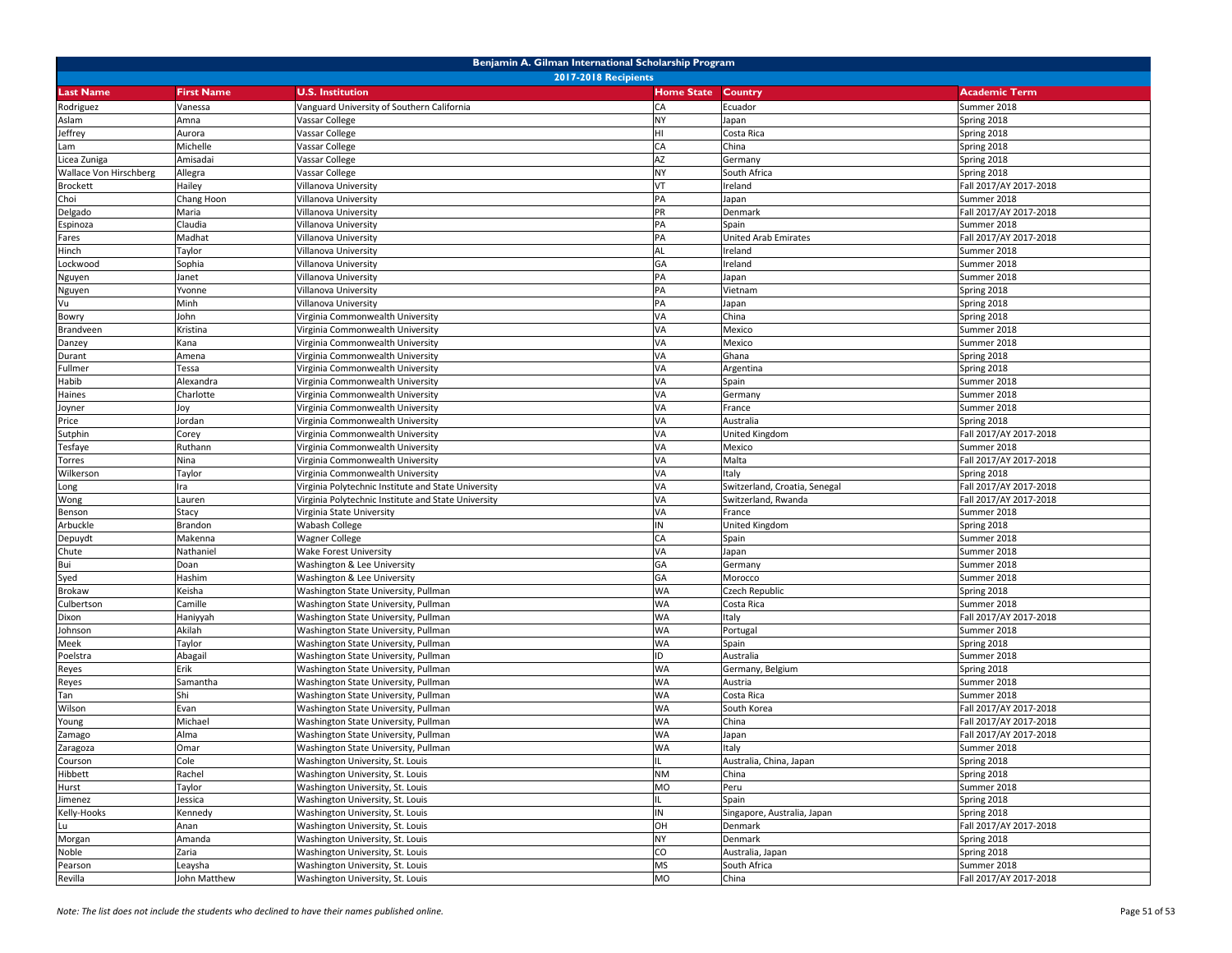| Benjamin A. Gilman International Scholarship Program<br><b>2017-2018 Recipients</b> |                   |                                                                |                        |                     |                                                  |  |
|-------------------------------------------------------------------------------------|-------------------|----------------------------------------------------------------|------------------------|---------------------|--------------------------------------------------|--|
| <b>Last Name</b>                                                                    | <b>First Name</b> | <b>U.S. Institution</b>                                        | <b>Home State</b>      | <b>Country</b>      | <b>Academic Term</b>                             |  |
|                                                                                     | Alexis            | <b>Washtenaw Community College</b>                             | MI                     | Spain               | Summer 2018                                      |  |
| Morgan<br>Fraleigh                                                                  | Chloe             | Wayne State University                                         | MI                     | Ghana               | Summer 2018                                      |  |
| Mcghee                                                                              | Alison            | <b>Wayne State University</b>                                  | MI                     | Colombia            | Summer 2018                                      |  |
| Olivares                                                                            | Brandy            | Wayne State University                                         |                        | Germany             | Fall 2017/AY 2017-2018                           |  |
| Wright                                                                              | Niesha            | Wayne State University                                         | MI                     | Dominican Republic  | Spring 2018                                      |  |
| <b>Marcial Benitez</b>                                                              | Melissa           | <b>Wellesley College</b>                                       | CA                     | Spain               | Fall 2017/AY 2017-2018                           |  |
| Hernandez                                                                           | Karina            | West Texas A&M University                                      | <b>TX</b>              | Fiji                | Fall 2017/AY 2017-2018                           |  |
| Melot                                                                               | Elizabeth         | West Texas A&M University                                      | <b>NM</b>              | Italy               | Summer 2018                                      |  |
| Onofre                                                                              | Rogelio           | West Texas A&M University                                      | <b>TX</b>              | Morocco             | Fall 2017/AY 2017-2018                           |  |
| Casas Doza                                                                          | Juan              | West Virginia University                                       | <b>WV</b>              | Japan               | Fall 2017/AY 2017-2018                           |  |
| Davis                                                                               | Azaleah           | West Virginia University                                       | <b>WV</b>              | Taiwan              | Summer 2018                                      |  |
| Henry                                                                               | Devon             | West Virginia University                                       | <b>WV</b>              | Australia           | Summer 2018                                      |  |
| Herrick                                                                             | Elizabeth         | West Virginia University                                       | WV                     | Vietnam, Cambodia   | Summer 2018                                      |  |
| Kharisov                                                                            | Timofei           | West Virginia University                                       | <b>WV</b>              | Japan               | Summer 2018                                      |  |
| Matthews                                                                            | Elizabeth         | West Virginia University                                       | <b>WV</b>              | Germany             | Summer 2018                                      |  |
| Orzolek                                                                             | London            | West Virginia University                                       | <b>WV</b>              | South Africa        | Spring 2018                                      |  |
| Petitto                                                                             | Annie             | West Virginia University                                       | <b>WV</b>              | Uganda              | Summer 2018                                      |  |
| Shah                                                                                | Aarthy            | West Virginia University                                       | WV                     | Ecuador             | Summer 2018                                      |  |
| Tennant                                                                             | Isabella          | West Virginia University                                       | <b>WV</b>              | United Kingdom      | Summer 2018                                      |  |
| Thomas                                                                              | Taija             | West Virginia University                                       | <b>WV</b>              | Spain               | Summer 2018                                      |  |
| Valentine                                                                           | Josephine         | West Virginia University                                       | <b>WV</b>              | Spain               | Summer 2018                                      |  |
| Young                                                                               | Elizabeth         | West Virginia University                                       | <b>WV</b>              | France              | Summer 2018                                      |  |
| Green                                                                               | Madison           | Western Carolina University                                    | <b>NC</b>              | Chile               | Spring 2018                                      |  |
| Hardy                                                                               | Alexa             | Western Illinois University                                    |                        | Russia              | Spring 2018                                      |  |
| <b>Barnes</b>                                                                       | Isaac             | Western Kentucky University                                    | KY                     | Thailand            | Spring 2018                                      |  |
| Berry                                                                               | Riana             | Western Kentucky University                                    | KY                     | Tanzania            | Summer 2018                                      |  |
| Chagnon                                                                             | Elizabeth         | Western Kentucky University                                    | <b>TN</b>              | Spain               | Summer 2018                                      |  |
| Compton                                                                             | Anais             | Western Kentucky University                                    | KY                     | Spain               | Spring 2018                                      |  |
| Golden                                                                              | Lillian           | Western Kentucky University                                    | KY                     | Costa Rica          | Summer 2018                                      |  |
| Gregory                                                                             | Whitley           | Western Kentucky University                                    | KY                     | Germany             | Fall 2017/AY 2017-2018                           |  |
| Jefferson                                                                           | Jada              | Western Kentucky University                                    | KY                     | United Kingdom      | Spring 2018                                      |  |
| King                                                                                | Michael           | Western Kentucky University                                    | KY                     | Morocco             | Summer 2018                                      |  |
| Leppo                                                                               | Kelsy             | Western Kentucky University                                    | KY                     | New Zealand         | Fall 2017/AY 2017-2018                           |  |
| Mcfarland                                                                           | leremy            | Western Kentucky University                                    | KY                     | China               | Summer 2018                                      |  |
| Mcmanis                                                                             | Antonio           | Western Kentucky University                                    | KY                     | Morocco             | Summer 2018                                      |  |
| Myers                                                                               | Robert            | Western Kentucky University                                    | KY                     | China               | Summer 2018                                      |  |
| Neblett                                                                             | Aaliyah           | Western Kentucky University                                    | <b>TN</b>              | Tanzania            | Summer 2018                                      |  |
| Orr                                                                                 | <b>Bradley</b>    | Western Kentucky University                                    | KY                     | South Korea         | Fall 2017/AY 2017-2018                           |  |
| Rogers                                                                              | Nyla              | Western Kentucky University                                    | <b>NC</b>              | China               | Summer 2018                                      |  |
| Torres-Mcmanus                                                                      | Elisabeth         | Western Kentucky University                                    | KY                     | Mexico              | Summer 2018                                      |  |
| Belser Jr                                                                           | William           | Western Michigan University                                    | MI                     | Vietnam             | Summer 2018                                      |  |
| Coleman                                                                             | Ineah             | Western Michigan University                                    | MI                     | Ireland             | Summer 2018                                      |  |
| Drummond                                                                            | Katelyn           | Western Michigan University                                    | MI                     | South Africa        | Spring 2018                                      |  |
| Lenderman                                                                           | Alexis            | Western Michigan University                                    | MI                     | Ecuador             | Summer 2018                                      |  |
| Schneider                                                                           | Dennis            | Western Michigan University                                    | MI                     | Netherlands         | Fall 2017/AY 2017-2018                           |  |
| Stowell                                                                             | Kirsten           | Western Michigan University                                    | MI                     | New Zealand         | Spring 2018                                      |  |
| Spansel                                                                             | Sabrina           | Western Oregon University                                      | OR                     | Italy               | Summer 2018                                      |  |
| Bruce                                                                               | Kyra              | Western Washington University                                  | <b>WA</b>              | Czech Republic      | Fall 2017/AY 2017-2018                           |  |
| Crook                                                                               | Nicole            | Western Washington University                                  | <b>WA</b><br><b>WA</b> | Morocco             | Spring 2018                                      |  |
| Dean                                                                                | Sarah             | Western Washington University                                  |                        | Japan               | Spring 2018                                      |  |
| Hansen                                                                              | Simone            | Western Washington University                                  | WA                     | Japan               | Summer 2018                                      |  |
| Henderson                                                                           | Thea              | Western Washington University                                  | <b>WA</b>              | Norway              | Spring 2018                                      |  |
| Macartney                                                                           | Eron              | Western Washington University                                  | <b>WA</b>              | Thailand, Indonesia | Spring 2018                                      |  |
| Melville                                                                            | Tracy             | Western Washington University                                  | <b>WA</b>              | Peru                | Summer 2018                                      |  |
| Pappas                                                                              | Spiridon          | Western Washington University                                  | <b>WA</b>              | Thailand            | Fall 2017/AY 2017-2018                           |  |
| Park                                                                                | Sandra            | Western Washington University<br>Western Washington University | <b>WA</b>              | South Korea         | Fall 2017/AY 2017-2018<br>Fall 2017/AY 2017-2018 |  |
| Strain                                                                              | Sadie<br>Chase    | Western Washington University                                  | <b>WA</b><br><b>WA</b> | India               |                                                  |  |
| Vander Yacht<br>Watson                                                              | Emma              | Western Washington University                                  | WA                     | Thailand<br>Spain   | Spring 2018<br>Spring 2018                       |  |
| Zgirski                                                                             | Sebastian         | Western Washington University                                  | WA                     | Canada              | Summer 2018                                      |  |
|                                                                                     |                   |                                                                |                        |                     |                                                  |  |